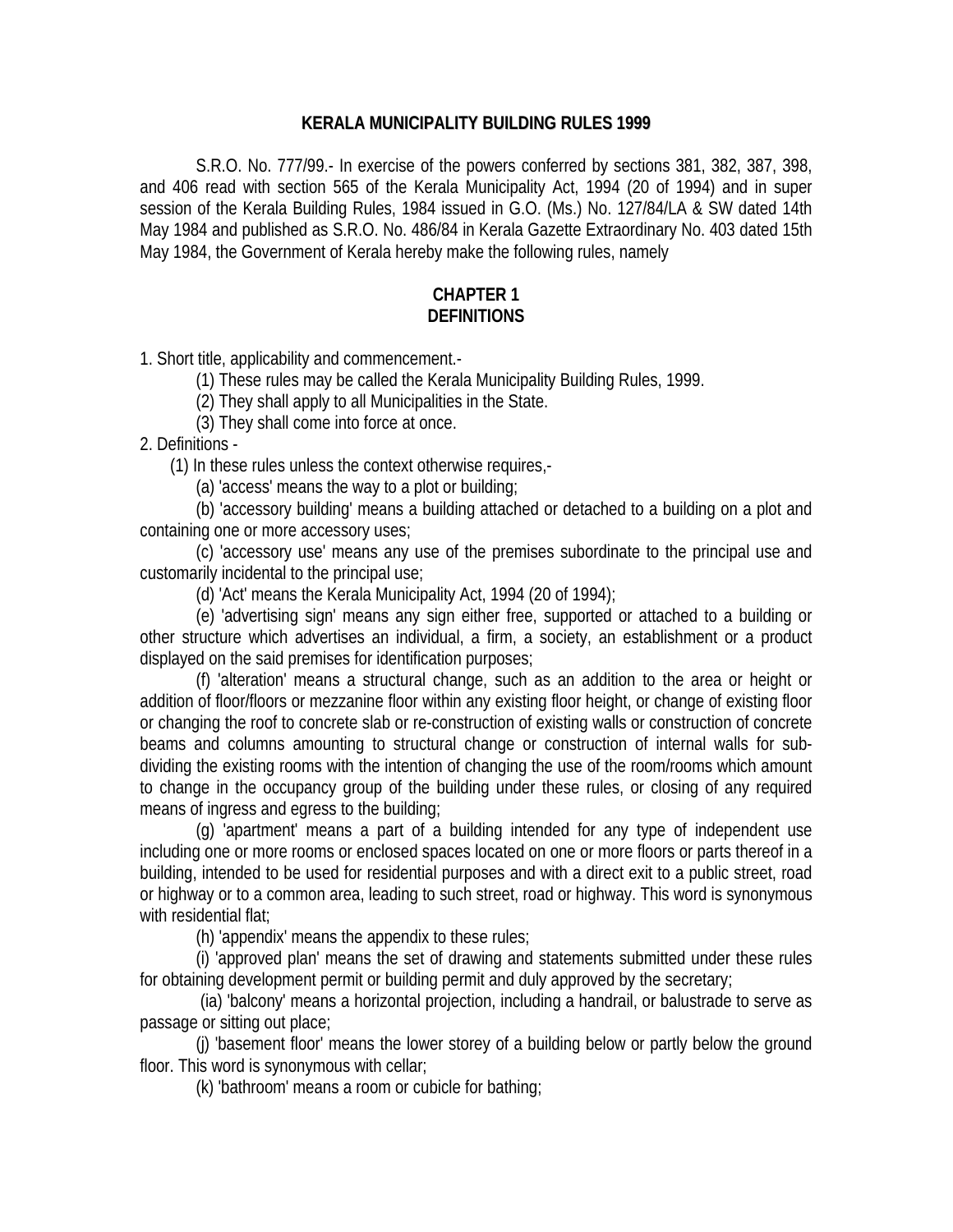(l) 'building' means any structure for whatsoever purpose and of whatsoever material constructed and every part thereof whether used for human habitation or not and includes foundations, plinth, walls, floors, roofs, chimneys, plumbing and building services, verandah, balcony, cornice or projections, part of a building or anything affixed thereto or any wall enclosing or intended to enclose any land or space and signs and outdoor display structures;

(m) 'building line' means a line which is away from the street boundary and up to which the main wall of the building facing that street may lawfully extend, no portion of the building may extend beyond this line except as prescribed in these rules;

(n) 'carpet area' means the usable floor area excluding the area of staircases, lift wells, escalators, ducts, toilets, air condition plant room and electrical control, room.

Note:- For calculating carpet area, twenty percent of the floor area, shall be deducted from the total floor area in each floor.

(o) 'ceiling' means the internal roof/lining of any room; in case there is not such lining, the roof membrane shall constitute the ceiling;

(p) 'Chief Town Planner' means the Chief Town Planner to the Government of Kerala;

(q) 'chimney' means an upright shaft containing and encasing one or more flues;

(r) 'conversion' means the change of one occupancy group into another occupancy group;

(s) 'corridor' means an exit serving as a passage way communicating with separate rooms or with different parts of a building or with different buildings;

(t) 'coverage' means the maximum area on any floor of the building excluding cantilevered open balconies, it does not include the spaces covered by,-

 (i) garden, rockery, well and well structures, plant, nursery, water tank, swimming pool (if uncovered), platform around a tree, tank, fountain bench and the like;

 (ii) drainage, culvert, conduit, catch-pit, gully pit, drainage chamber, gutter and the like; and

 (iii) compound wall, gate slide, swing, uncovered staircase, areas covered by sunshade and the like;

 (u) 'depth of plot' means the mean horizontal distance between the front and rear plot boundaries;

 (v) 'development of land' means any material change on the use of land other than for agricultural purpose brought about or intended to be brought about by filling up of the land and/or water bodies or changing from the existing former use of the land, layout of streets and foot paths, sub-division of land for residential plots or for other uses including layout of internal streets, conversion of wet land, and developing parks, play grounds and social amenities of the like, but does not include legal partitioning of family property among heirs.

 (w) 'development plan' means any general planning scheme for the local area as a whole or any detailed town planning scheme for any specified area prepared under the Town and Country Planning Act in force;

 (x) 'drain' means a sewer, pipe, ditch, channel and any other device for carrying of sewage, offensive matter, polluted water, sullage, waste water, rain water or sub-soil water and any ejectors, compressed air means, sealed sewage mains and special machinery or apparatus for raising, collecting, expelling or removing sewage or offensive matter to the sewage outfall;

 (y) 'drainage' means the removal of any liquid by a system constructed for the purpose;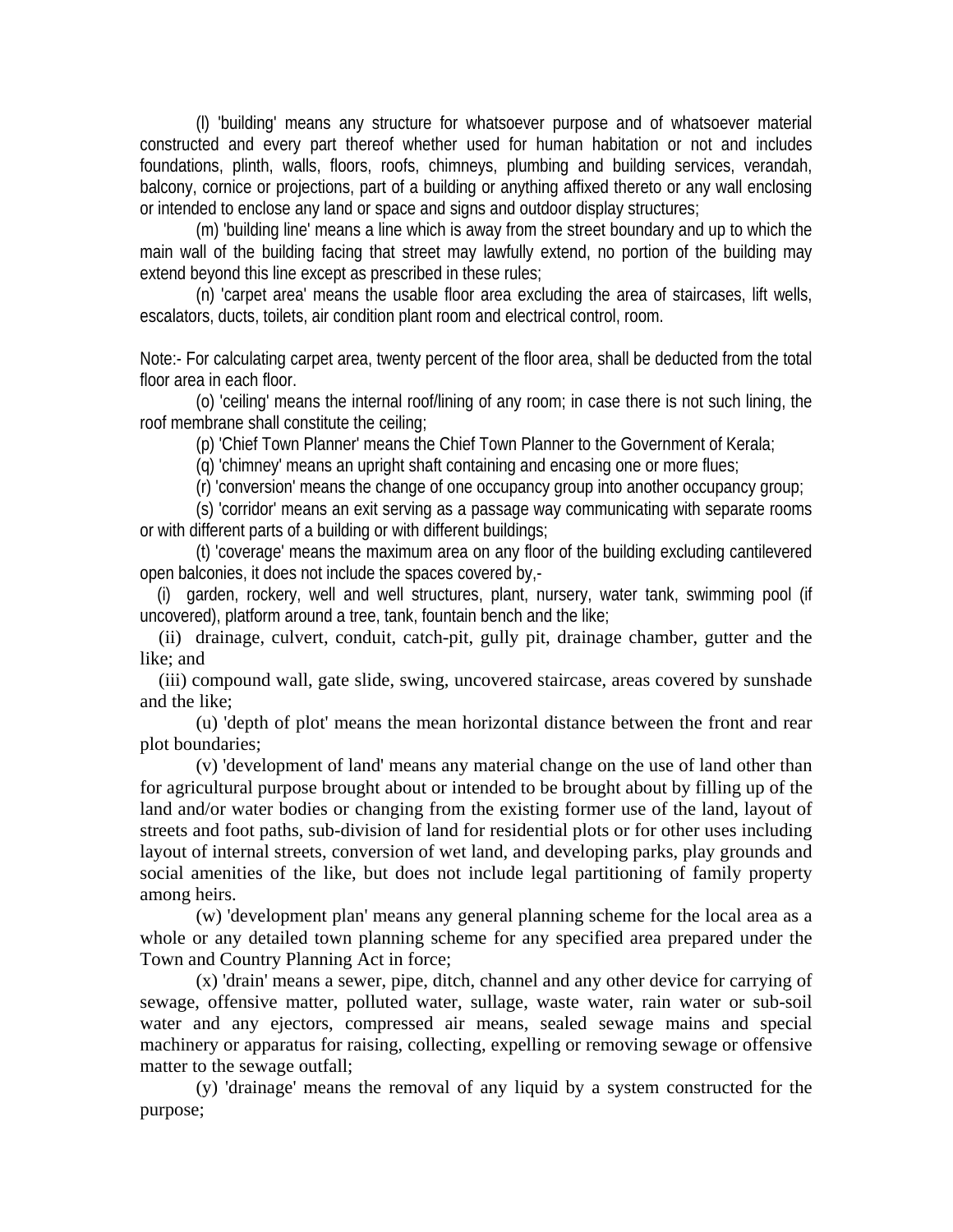(z) 'dwelling' means a building or a portion thereof which is designed or used wholly or principally for residential purposes;

 (aa) 'dwelling unit' means a room or suites of rooms designed and intended for habitation by an individual or household in which facilities for cooking may or may not be provided; -

 (ab) 'exit' means a passage, channel or means of egress from any building, storey or floor to a street or other open space of safety;

 (ac) 'external wall' means an outer wall of a building even though adjoining a wall of another building; it also means a wall abutting on an interior open space of any building;

 (ad) 'factory' means any premises including the precincts thereof used or proposed to be used for any purpose as defined under the Factories Act, 1948 and which comes under the purview of the said Act;

 (ae) 'family' means a group of individuals normally related in blood or connected by marriage living together as a single house - keeping unit and having common kitchen arrangements; Customary resident domestic servants shall be considered as adjunct to the term 'family';

 (af) 'floor' means the lower surface in a storey on which one normally walks in a building. The general term 'floor' unless otherwise specifically mentioned shall not refer to a mezzanine floor;

Note: - The sequential number of floor shall be determined by its relation to the determining entrance level. For floor at or wholly above ground level, the lowest floor in the building with direct entrance from road/street shall be called as ground floor and the other floors above the ground floor shall be called in sequence as first floor, second floor, third floor etc. with number increasing upwards.

(ag) 'floor area' means the built up area of a- building at any floor level;

 (ah) 'floor area ratio (F.A.R.)' means the quotient obtained by dividing the total floor area on all floors by the area of the plot;

 (ai) 'flue' means a confined space provided for the conveyance to the outer air of any product of combustion resulting from the operation of any heat producing appliance or equipment employing solid, liquid or gaseous fuel;

(aj) 'frontage' means side or part of a side of a plot which abuts on a street;

 (ak) 'front yard' means an open space extending laterally along the front side (main ground floor entrance side) of a building and forming part of the plot;

Note: - Where there are more than one entrance to a building, the entrance giving access to the major portion of a ground floor shall be considered as the main entrance;

 (al) 'gallery' means an intermediate floor or platform projecting from a wall of an auditorium or a hall providing extra floor area, additional seating accommodation, etc..,

 (am) 'garage' means a building or portion thereof, used or intended to be used for the shelter, storage or repair of any mechanically propelled vehicle;

 (an) 'ground floor' means the lowest storey of a building to which there is an entrance from the adjacent ground or street.,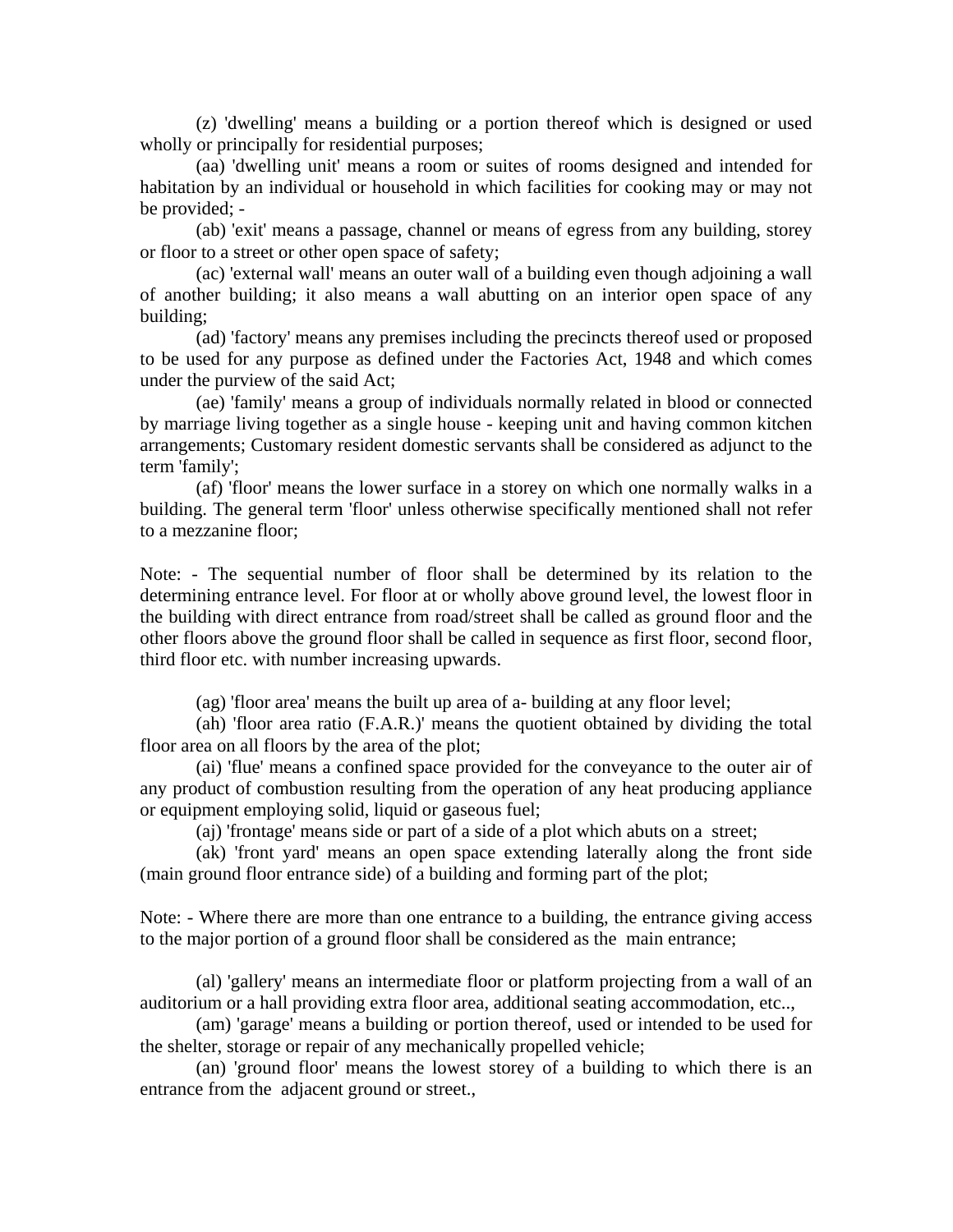(ao) 'Government' means the Central or State Government

 (ap) 'head room' means the clear vertical distance measured from the finished floor surface to the finished ceiling surface; where a finished ceiling is not provided, the underside of the joists or beams sortie beams shall determine the upper point of measurement;

 (aq) 'height of building' means the vertical distance measured from the average level of the ground contiguous to the building or the centre line of the adjoining street.-

 (i) in the, case of flat roofs, to the highest point of the building adjacent to the street wall;

 (ii) in the case of pitched roofs, to the point where the external surface of the outer wall intersects the finished surface of the slopping roof;

 (iii) In the case of gabled roofs, to the midpoint between, the eves level and the ridge; and '

(iv) in the case. of dommed roofs, to the highest point of the dome.

 Provided that architectural features serving no other function except that of decoration shall be excluded for the purpose of taking heights.,

 (ar) 'height of room' means the vertical distance between the floor and the lowest point on the ceiling; '

 (as) 'hut' means any building constructed principally of wood, mud, leaves, grass, thatch or such easily perishable material;

 (at) 'lift well' means the unobstructed space within an enclosure provided for the vertical movement of the lift car (s) and any counter weight (s) including the lift pit and the space for top clearance;

 (au) 'loft' means a residual space in a pitched roof, or any similar residual space, above normal floor level without any direct staircase leading to it which may be constructed or adopted for storage purposes;

 (av) 'mezzanine floor' means an intermediate floor in any storey over - hanging and over - looking a floor beneath;

 (ava) 'occupancy group' means the principal occupancy for which a plot, a building or a part of a building is used or intended to be used; for the purposes of classification of a plot or building according to occupancy, an occupancy shall be deemed to include the subsidiary occupancies which are contingent upon it;

 (aw) 'open space' means an area forming an integral part of the plot left open to the sky;

 (ax) 'operational construction' means a construction whether temporary or permanent which is necessary for the operation, maintenance, development or execution of any of the services essential to the life of the community or so declared by the Central or State Government from time to time;

 (ay) 'owner' in respect of land or building, means the person who receives the rent for the use of the land or building or would be entitled to do so if they were let and includes,-

 (i) an agent or trustee who receives such rent on behalf of the owner or is connected with any building devoted to religious or charitable purpose;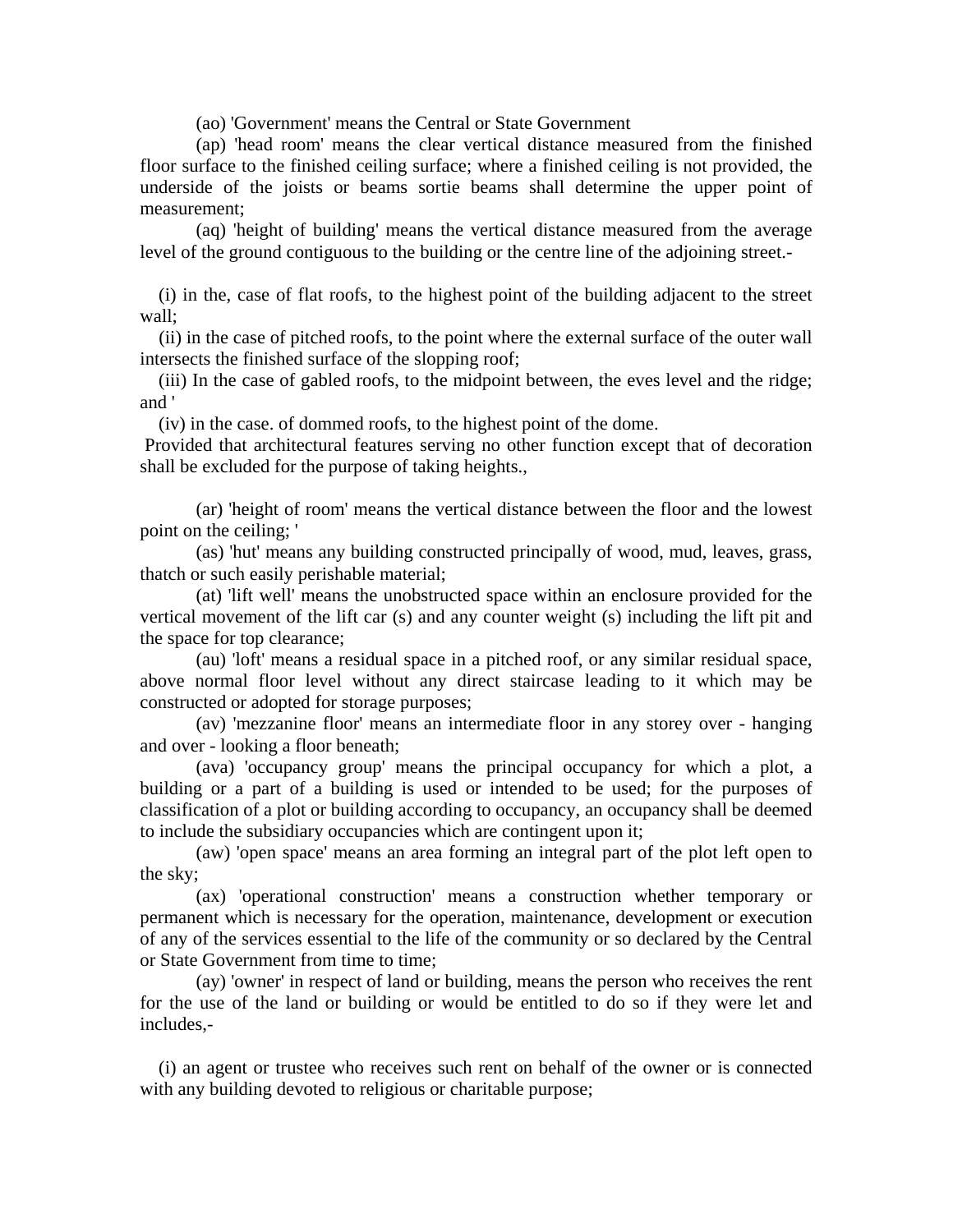(ii) a receiver, executor or administrator or a manager appointed by any court of competent jurisdiction to have the charge of or to exercise the rights of the owner;

(iii) mortgagee in possession; and

(iv) a lessee in possession;

 (az) 'parapet' means a low wall not more than 1.2 m in height built along the edge of a roof or a floor;

 (ba) 'parking space' means an area enclosed or unenclosed, sufficient in size to park vehicles, together with a drive way connecting the parking space with a street or alley and permitting ingress and egress of vehicles;

(bb) 'passage way' means a means of access;

 (bc) 'pathway' means an approach constructed with materials, such as bricks, concrete, stone, asphalt or the like;

 (bd) 'permit' means a permission or authorisation in writing by the Secretary to carry out work;

 (be) 'plinth' means the portion of a structure between the surface of the surrounding ground and surface of the floor, first above the ground;

 (bf) 'plinth area' means area of the building at the plinth level, does not include the area of open porch (not enclosed by wall) uncovered staircase and the like;

(bg) 'plot' means a parcel or piece of land enclosed by definite boundaries;

(bga) 'plot corner' means a plot abutting two or more intersecting streets;

 (bgb) 'plot depth' means the mean horizontal distance between the front and rear plot boundaries;

 (bgc) 'plot double frontage' means plot having a frontage on the two streets other than a corner plot;

 (bgd)' plot interior' means a plot, access to which is by a passage from a street whether such a passage forms past of the plot or not;

(bh) 'Pollution Control Board' means the Kerala State Pollution Control Board;

 (bi) 'porch' means a canopy supported on pillars or otherwise and used for the purpose of pedestrian or vehicular approach to a building;

 (bj) 'rear yard' means the utility open space extending laterally along the rear side of the plot and forming part of the plot; any side other than rear if used as utility open space shall be deemed as rear yard;

 (bk) 're-development of land' means the revision or replacement of an existing land use and population distribution pattern and the clearance and building of the area according to a development plan. It involves the reduction or increase of population densities; the acquisition and clearance of deteriorated buildings, the repair, modernisation and provisions of sanitary facilities, water supply and electricity, provision of street, parks or other public improvements and preservation of predominantly built up areas that are in good condition;

 (bl) 'registered Architect/Engineer/Town Planner/Supervisor' means an Architect/Engineer/Town Planner/Supervisor registered or deemed to have been registered as such under these rules;

 (bm) 'road' means any highway, street, lane, pathway, alley, passageway, carriageway, footway or bridge whether a thoroughfare or not, over which the public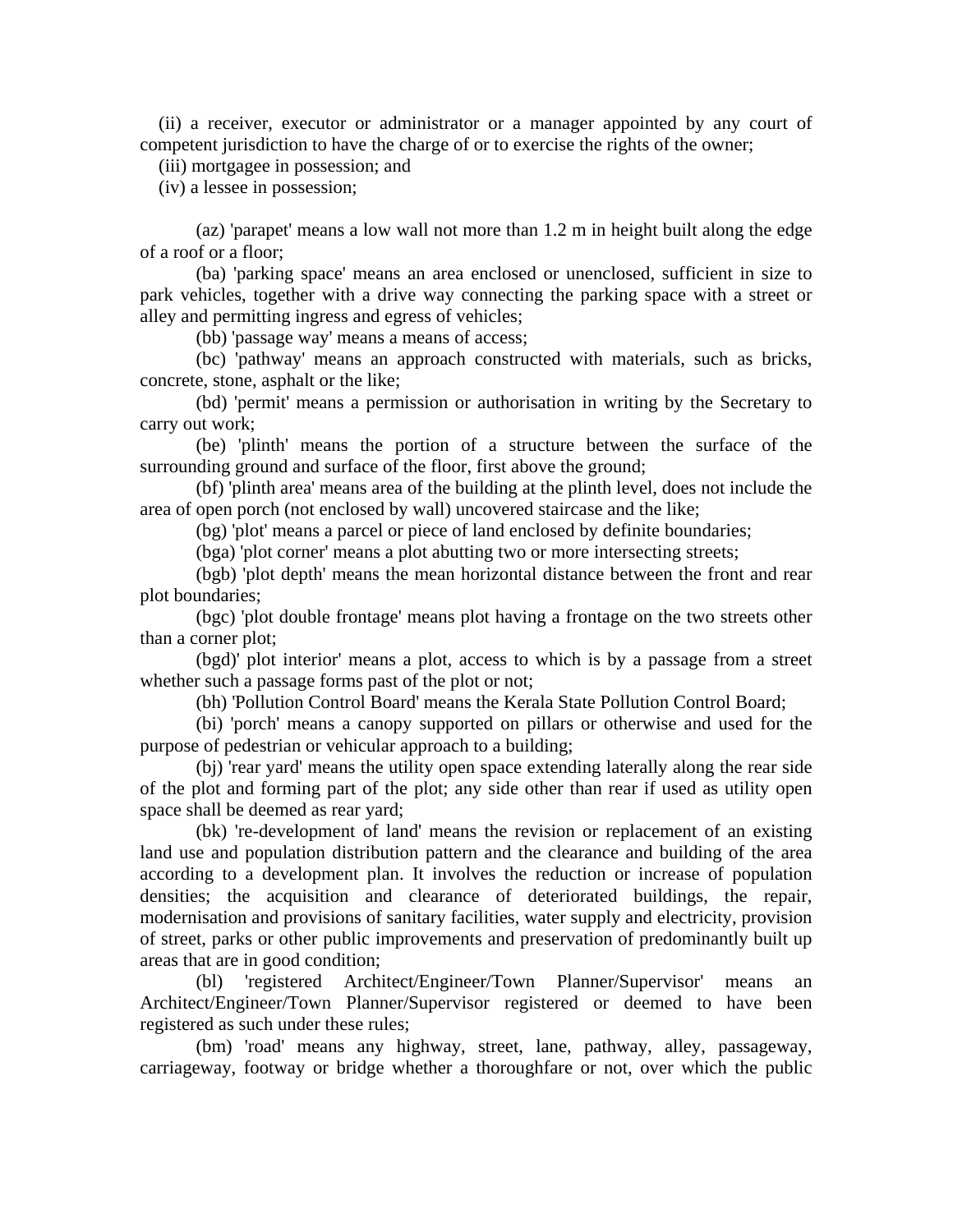have a right of passage or access uninterruptedly for a specified period; whether existing or proposed (in any scheme);

 (bn) 'row building' means a row of buildings with only front and rear open spaces with or without interior open spaces;

(bo) 'Secretary' means the Secretary of a Municipality;

(bp) section' means a Section in the Act;

(bq) 'semi - detached building' means a building detached on three sides;

 (br) 'service lane' means a lane provided at the rear or side of a plot for service purposes;

 (bs) 'service station' means a place where no automobile repairing is done but only washing, cleaning and oiling of automobile take place;

 (bt) 'set back line' means a prescribed building line drawn with reference to the central line of a street on the street side of which nothing can be erected or re-erected;

 (bta) 'sewage drain' means a drain used or constructed to be used for conveying solid or liquid waste matter, extremental or otherwise to a sewer;

 (bu) 'shop' means a building or part of a building where articles of food and personal, domestic and household use and consumption are sold and goods of any kind are ordinarily sold. It does not include a workshop;

 (bv) 'side yard' means an open space extending laterally between any side of a building and the boundary of the plot facing that side other than front and rear/utility yard and forming part of the plot;

(bw) site' means a plot and its surrounding precincts;

 (bx) 'stair cover' means cabin - like structure with a covering roof over a staircase and its landing built to enclose only the stairs for the purpose of providing protection from weather and not used for human habitation. It is synonymous with stair cabin or staircase room;

 (bxa) 'stall' means any temporary structure other than a hut used solely for the display and sale of goods;

 (by) 'storey' means the portion of a building included between the surface of any floor and the surface of the floor next above it, or if there be no floor above it, then the space between any floor and the ceiling next above it.;

 (bz) 'Street' means a private street or a public street, synonymous with .road and giving access to more than one plot or one building;

(ca) 'street line' means the line defining the side limits of a street;

(cb) 'street level' means the level at the centre line of the street;

 (cc) 'structure' means anything that is built or constructed or building of any kind or any piece of work artificially built up or composed of parts joined together in some definite manner. The term structure includes 'building';

 (cd) 'sunshade or weather shade' means a sloping or horizontal structural overhang usually provided over openings on provide protection from sun and rain;

 (ce) 'tenement' means part of a building intended or used or likely to be used as a dwelling unit;

cf) 'to erect' means-

(i) to erect a new building on any site whether previously built or not;

 (ii) to re-erect any building of which portions above the plinth level have been pulled down or destroyed; and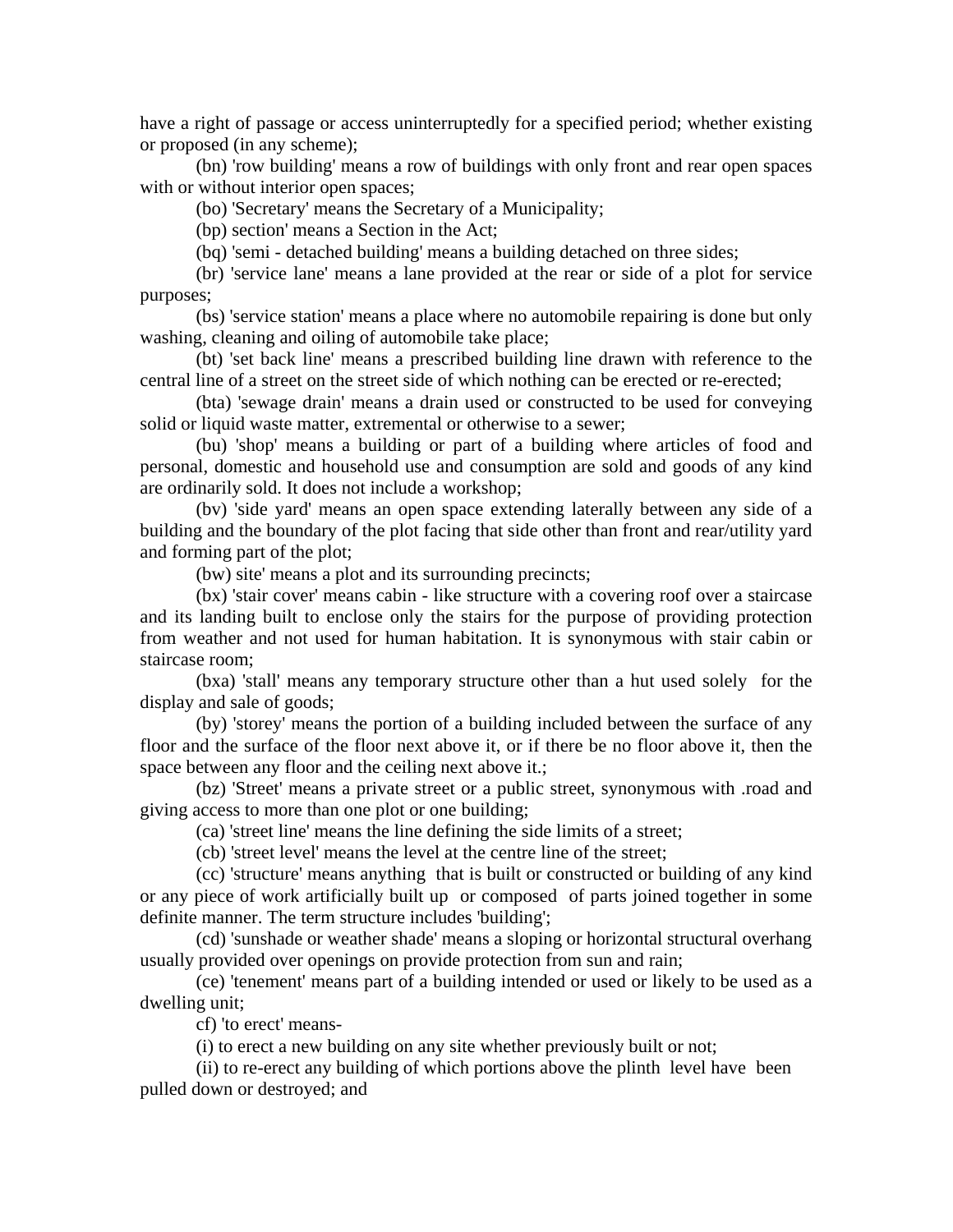(iii) conversion from one occupancy to another;

(cg) 'travel distance' means the distance an occupant has to travel reach an exit.,

 (cga) 'unconnected latrine' means a latrine not connected to the public sewer system, it may be connected to a septic tank;

 (ch) 'unsafe building' means building which is structurally unsafe in sanitary or not provided with adequate means of egress or which fire hazard or are otherwise dangerous to human life or which in relation existing use constitute a hazard to safety or health or public welfare, by of inadequate maintenance, dilapidation or abandonment;

 (cha) 'use group' means the principal use for which a plot, a building or part of a building is -used or intended to be used;

 (ci) 'verandah' means a covered area with at least one side open to the outside with the exception of parapet, trellis, jally or grill work on the open side;

 (cia) 'Village panchayath' means a village panchayath constituted under section 4 of the Kerala Panchayath Raj Act, 1994 (13 of 1994)

 (cj) 'warehouse' means a building, the whole or substantial part of which is used or intended to be used for the storage of goods whether for keeping or for sale or for any similar purposes but does not include a store room attached and used for the proper functioning of a shop;

 (ck) 'Water Authority' means the authority delegated by the Government of Kerala to be in charge of the management of water and sewerage installations in the area;

 (cl) 'water closet' or 'WC' means a latrine with arrangement for flushing the pan with water but does not include a bathroom:

(cm) 'water course' means an artificial or natural drainage canal;

 (cn) 'yard' means an open space at ground level between a building and the adjoining boundary lines of the plot unoccupied and unobstructed except by encroachment of structures specially permitted by these rules on the same plot with a building. All yard measurements shall be the minimum distance between the front, rear and side yard plot boundaries, as the case may be, and the nearest point of the building including enclosed porches. Every part of yard shall be accessible from every part of the same yard.

(2) Words and expressions used but not defined in these rules but defined in the Kerala Municipality Act, 1994 (Act 20 of 1994) shall have the same meaning assigned to them in that Act.

#### **3. Applicability**

These rules shall apply to,-

(i) any public or private building as described below, namely :-

 (a) where a building is newly erected, these rules shall apply to the designs and construction of the building;

 (b) where the building is altered, these rules shall apply to the altered portion of the building;

 (c) where the occupancy or use of building is changed, these rules shall apply to all the parts of the building affected by the change;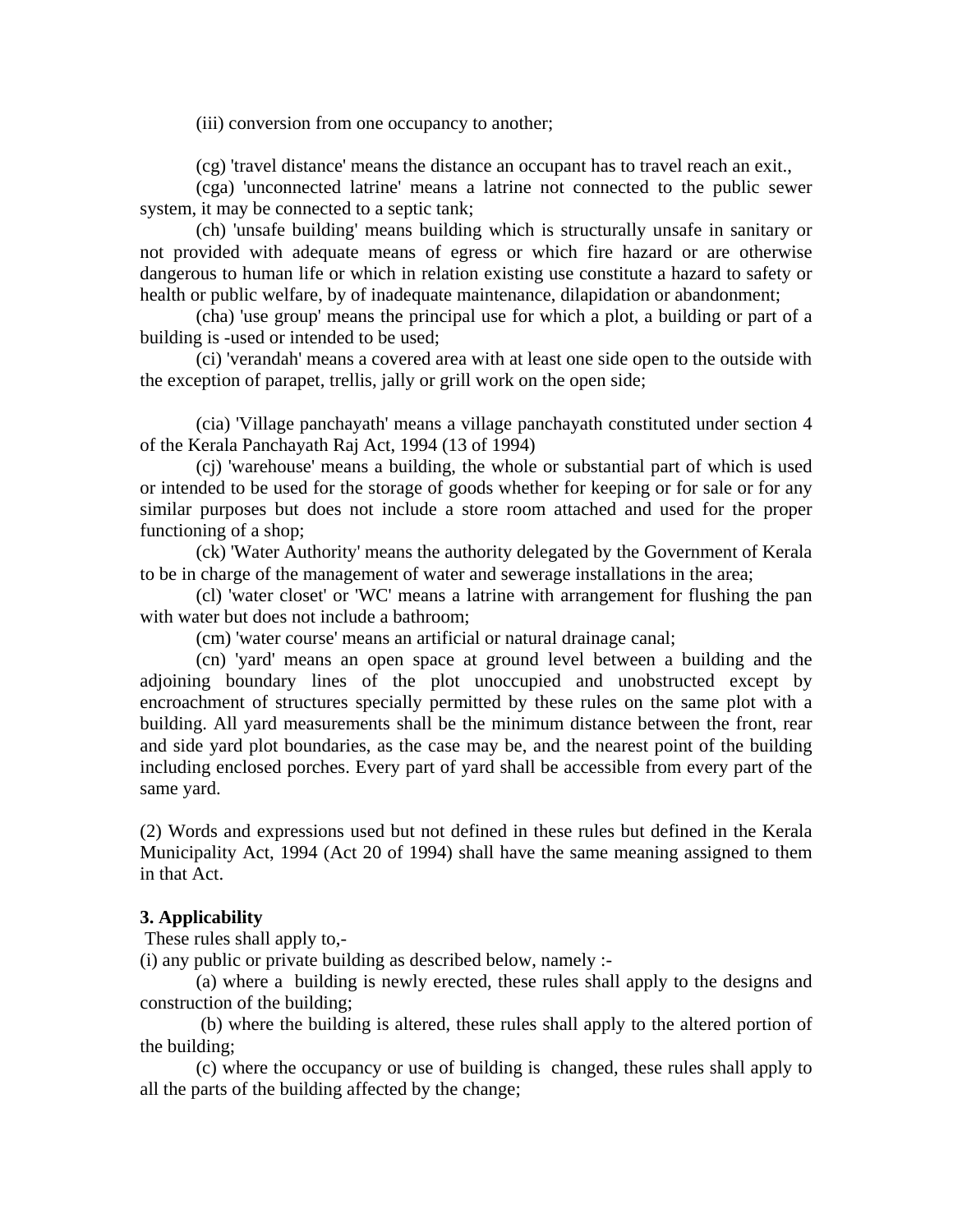(d) where addition or extension is made to a building, the rules shall apply to the addition or extension only, but for calculation of floor area ratio and coverage permissible and for calculation of required off street parking area to be provided, the whole building [existing and proposed] shall betaken in to account.

 (ii) all lands which is proposed to be re developed or developed for construction or buildings;

(iii) all developments and constructions existing or proposed in any village panchayath area to which the provisions of these rules stand extended.

#### **CHAPTER II PERMIT**

#### **4. Essentiality of permit.-**

 (1) No person shall develop or redevelop any parcel of land or cause the same to be done without first obtaining a permit for each such development or redevelopment from the Secretary.

 (2) No person shall construct or reconstruct or make addition or extension or alteration to any building or cause the same to be done without first obtaining a separate building permit for each such work from the Secretary:

### **5. Application for development permit.-**

(1) Every person other than a Central or State Government Department who intends to develop or redevelop any parcel of land shall apply in writing to the Secretary in the form inAppendix AA and such application shall be accompanied by plans and statements in duplicate as required under these rules and documents to prove the ownership of the land concerned and payment of application fee as specified in Schedule 1 (along with a copy of the certificate of registration of the Architect, Building Designer, Engineer, Town Planner or Supervisor as the case may be, who has prepared and signed the plans, drawings and statements.)

(2) In the case of any development or redevelopment of land by Central or State Government Department, the officer authorized shall, before thirty days of commencement of the work, submit to the Secretary a set of layout plans or plans of the proposed plot subdivisions and all other details with a certificate issued by Chief Architect or the Engineer in charge of the works to the effect that the plans are in conformity with the provisions of these rules in all respects including conformity to any development plans prepared for the area.

(3) In the case of layout or plot sub-divisions by any defence organisation the officer in charge of the organisation shall submit to the Secretary a set of layout plans or plans of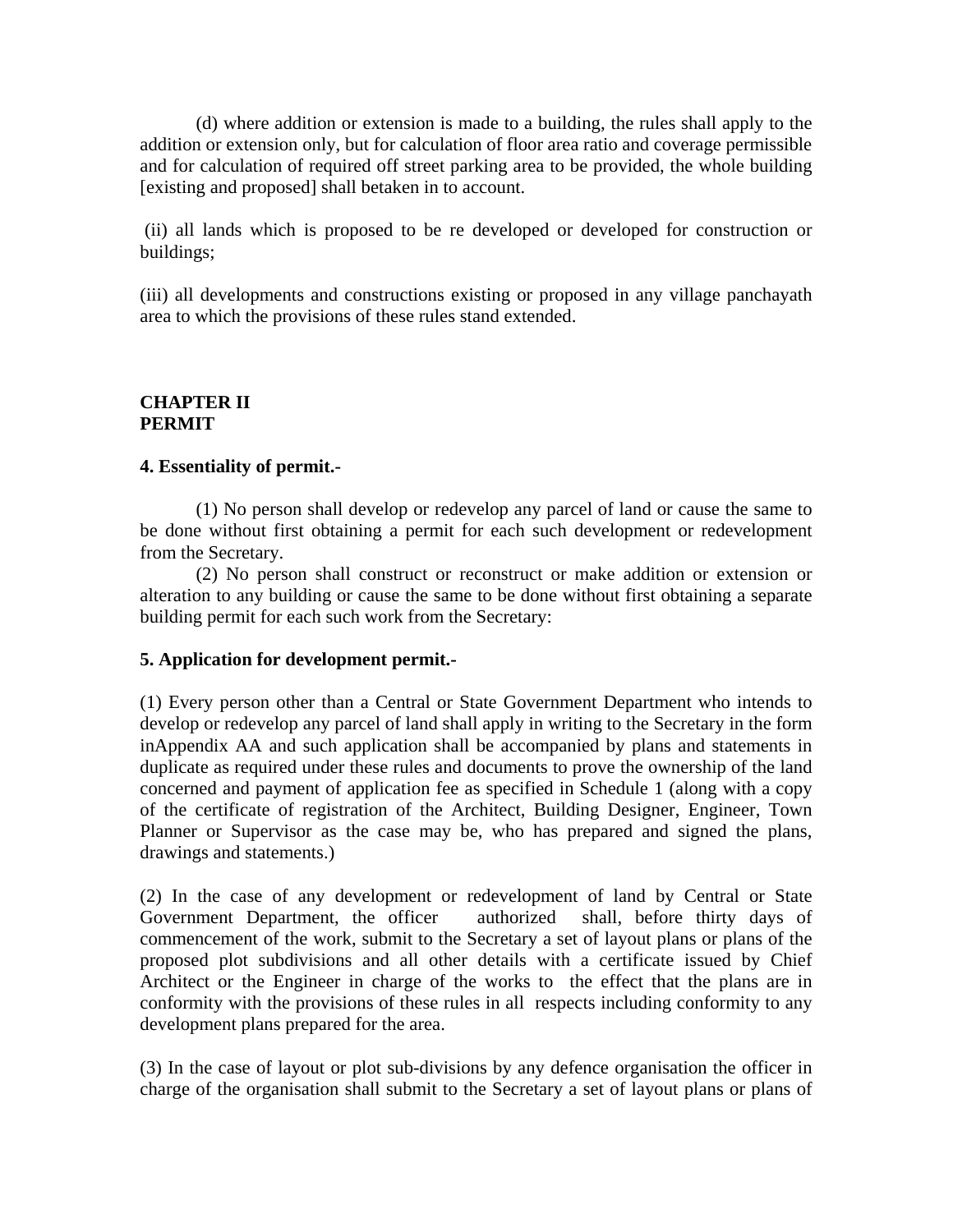the proposed plot subdivisions giving general indications whether the purpose is residential or otherwise for enabling the Secretary to estimate the requirements for providing services and infrastructure to that area.

(4) In the case of layouts or plot subdivisions by Municipality, the Secretary may approve the plans of the proposed work with his certificate on plans to the effect that the proposed work is in conformity with the provisions of these rules.

(5) In the case of an application for development or redevelopment of any land within a distance of 100 meters from any property maintained by Defence establishment, the Secretary shall consult the officer - in - charge of such establishment before the permission is granted. Such officer shall furnish his reply within thirty days from the date of receipt of the consultation letter if such establishment has any objection to the proposed development. The objection, if any, raised by the officer within the said thirty days shall be duly considered by the Secretary before issuing permit.

(6) In the case of an application for development or redevelopment of any land within 30 meters from substituted by railway boundary, the Secretary shall consult the Railway Authority concerned before the permission is granted. Such Authority shall furnish his reply within thirty days from the date of receipt of the consultation letter if the authority has any objection to the proposed development. The objection, if any raised by the Railway Authority within the said 30 days shall be duly considered by the Secretary before issuing permit.

(7) In cases where final remarks are not received within the 30 days time from the Defense Officer or Railway Authority as in sub rule (5) or (6), the Secretary may delay final decision, if any interim reply is received from the concerned Defense/Railway Authority.

(8) The Secretary shall, if the lay out approval from the District Town Planner or the Chief Town Planner either as per these rules or as per the provisions of the town planning scheme for that area is required for any development, forward the application with his remarks to the District Town Planner or Chief Town Planner, as the case may be, before issuing development permit.

# **6. Site plan, Service plan, etc. to be submitted.-**

(1) An application for a development permit shall be accompanied by site plan, service plan, together with details and specifications as described below:

 (a) the site plan shall be drawn to a scale of not less than 1 : 400 and shall be fully dimensioned and shall show:

 (i) the boundaries of the plot and of any contiguous land belonging the owner thereof, including the revenue survey particulars in full;

 (ii) the position of the site in relation to the neighbouring street and its main access;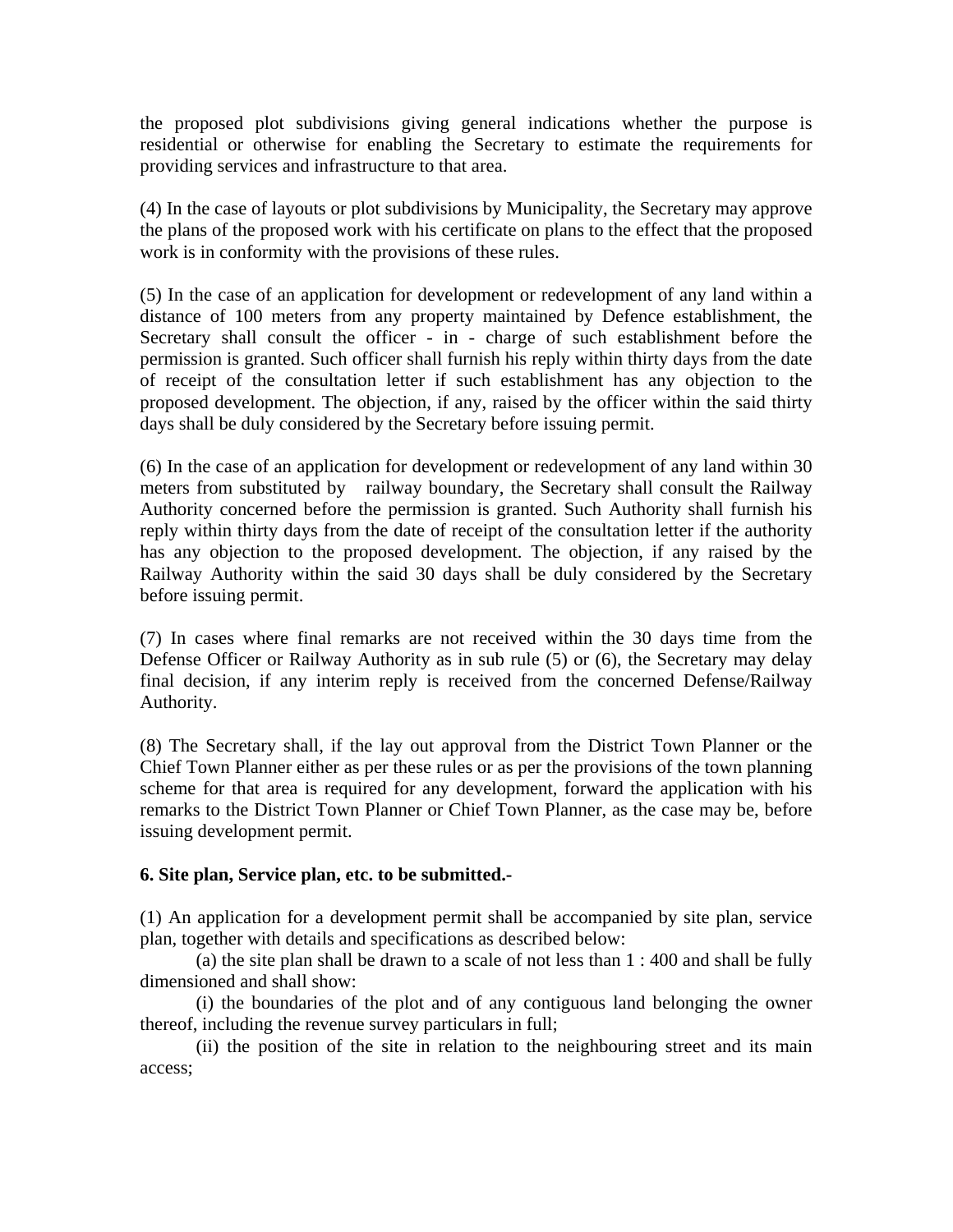(iii) the name of such street, if any; and its width, which shall be the width in between the plot boundaries on the opposite sides;

(iv) all existing structures in the plot;

(v) all existing streets or foot - paths within the plot;

 (vi) the layout of cul-de-sac, streets, or foot-paths within, adjoining or terminating at the site, existing, proposed to be widened or newly aligned;

 (vii) the proposed plot subdivision, if any, and the areas and uses of each sub division thereof;

(viii) the access to each plot subdivision, if any;

 (ix) the layout of any service roads or foot paths and public parking spaces proposed or existing, if any;

 (x) the area and location of any land within the plot that undevelopable such as rocky outcrops, steep terrains, marshes, etc.

 (xi) the area and location of any land within the plot that is not proposed to be developed or redeveloped;

(xii) the area and location of any, land that is proposed to be reclaimed .

 (xiii) the area and location of any paddy fields and/or other agricultural land that are proposed to be reclaimed and /or converted for the said development or redevelopment;

(xiv) the north direction and predominant wind direction in relation to the site.

 (xv) topographic contours (with contour interval not less than 1.5 m show the features of the plot clearly) of the site and any other relevant information of the plot not specially mentioned, but may be required by the Secretary.

Note:- The site plan shall be accompanied by a key map drawn to a scale /appropriate to a scale of 1 : 4000 giving full details of the location of the site with reference to all adjacent streets, premises and landmarks within a distance of 30m of the plot together with the details of the land use of the adjourning premises, on all sides.

2) the service plan shall be drawn to a scale not less than that of the site plan, and shall show-

(i) the proposed plot sub-division, if any, and the uses of such sub- division;

 (ii) the layout of existing and proposed water supply, electricity, drainage and sewerage main lines from or to Which connections are proposed to be given with dimensions and specifications;

 (iii) the layout of existing and proposed water supply, drainage and sewerage lines within the plot, with dimensions, specifications and description of installation;

 (iv) any other relevant information not specifically mentioned but may be required by the Secretary; and

(v) the north direction and predominant wind direction in relation to the site.

Note:- The minimum size of the paper on which all site plans or service plans are drawn shall not be less than 24 cms X 33 cms or A3.

(3) All plans, drawings and specifications shall be signed by a registered Architect or Engineer or Town Planner or Supervisor or Building Designer as well as the applicant.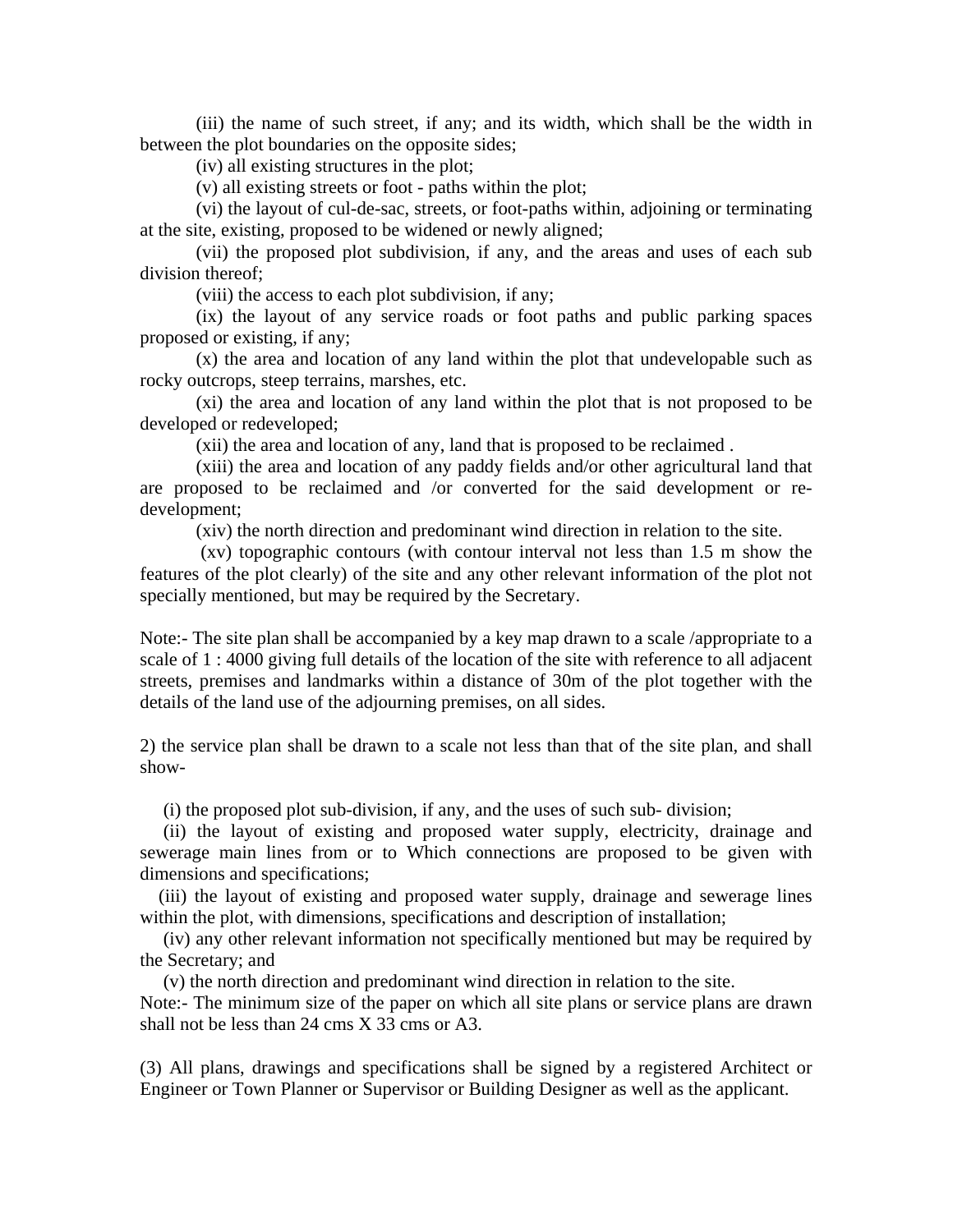(4) If the plot is owned by more than one person, the application shall be submitted jointly and signed by, all such persons or the application shall be signed and submitted by any such person or by any legally authorized third person.

(5) If the application is for joint development or redevelopment of more than one adjoining plots owned by different persons, the application shall be submitted jointly and signed by all the persons or the application shall be signed and submitted by any such person or by any legally authorized third person.

(6) In case the development or redevelopment proposed is within 100 meters of any property maintained by Defense establishment or 30m from any railway track boundary, the applicant shall submit sufficient number of drawings along with the application and the Secretary shall transmit the same to the officer in charge of the Defense establishment or Railway authority, as the case may be, for remarks as specified in sub-rules (5) and (6) of rule 5.

(7) The Secretary shall, after considering the application, plans and drawings and other documents issue development permit in the form in Appendix –B

## **7. Application for building permit.-**

 (1) Every person other than a Central or State Government Department who intends to construct or a building or make alteration or addition or extension to a building shall apply in writing to the Secretary in the form in Appendix A together with plans and statements in duplicate as required under these rules and documents to prove ownership of the land concerned and payment of application fee as in Schedule 1 along with a copy of the certificate of registration of Architect, Building Designer, Engineer, Town Planner or Supervisor, as the case may be, who has prepared and signed the plans, drawings and statement.

 (2) In the case of any construction of by Central or state government department, the officer authorized shall, before thirty days of commencement of the work submitted to the secretary, a set of plans of the proposed building along with the certificate issued by the chief architect or the engineer in charge of the works to the effect that the plans are in the conformity with the provisions of these rules, in all respects including conformity to any development plan prepared for the area.

(3) In case of construction by any Defense Organization, the Officer in charge of the Organization shall submit to the Secretary a set of building plans giving general indications whether they are residential or otherwise for enabling the Secretary to estimate the requirement of water, electricity and sewage disposal.

(4) In case of any construction of building by the Municipality, the Secretary may approve the plans with his certificate on the plans that the proposed building is in conformity with the provisions of these rules.

(5) In the case of an application to construct or reconstruct a building or make alteration or addition or extension to a building or make or enlarge any structure within a distance of 100 meters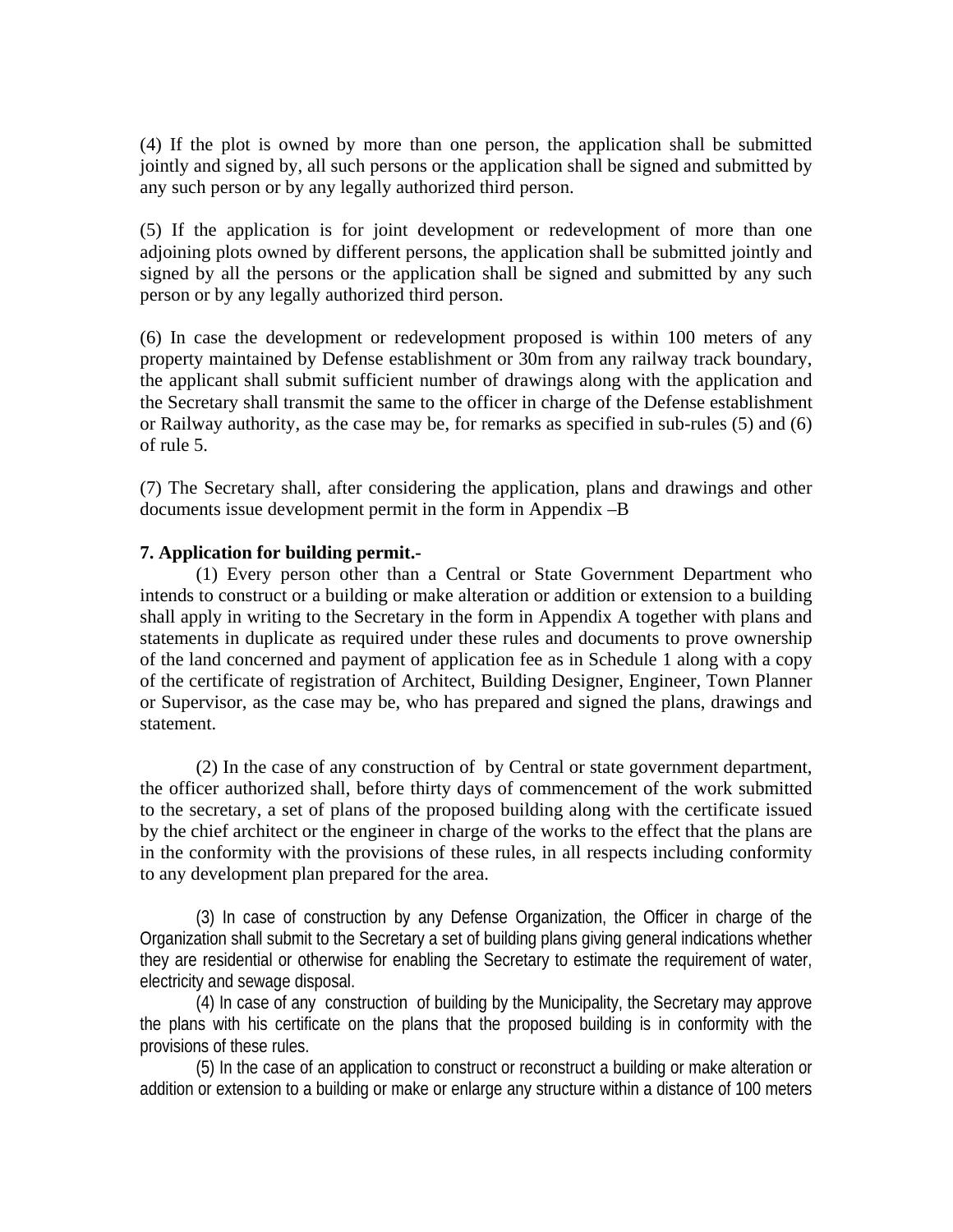from any property maintained by the Defence establishment, the Secretary shall consult the officer - in - charge of the said establishment, before the permission is granted. Such Officer shall furnish his reply within 30 days from the date of receipt of the consultation letter if such establishment has any objection to the proposed construction. The objections raised by the officer within the said 30 days shall be duly considered by the Secretary before issuing permit.

(6) In the case of an application to erect or re-erect a building or make alteration or addition or extension to a building or to make or enlarge any structure within 30 meters from railway boundary, the Secretary shall consult the Railway Authority concerned before any permission is granted. Such Authority shall furnish his reply within 30 days from the date of receipt of the consultation letter if the authority has any objection to the proposed construction. The objection, if any, raised by the Railway Authority, within the said 30 days shall be duly considered by the Secretary before issuing permit.

(7) In cases where final remarks are not received within the 30 days time from the Defense Officer/Railway Authority as in sub rule (5) or (6) the Secretary may delay final decision in the application for permit, if any interim reply is received from the Defense/Railway Authority.

(8) If the application is for approval of plot or building requirements and for the usage of plot, the Secretary shall forward the same to the Chief Town Planner or the District Town Planner concerned with his remarks.

(9) The application for building permit shall be accompanied by documentary evidence of ownership of plot and the site plan, building plan, services plan, parking plan wherever the building requires parking space as per rules, together with details and specifications as described below:-

(A) The site plan shall be drawn to a scale of not less than 1:400 and shall be fully dimensioned and shall show-

(i) boundaries of the plot intended for the proposed construction and any contiguous land belonging to the same owner.

(ii) the position of the plot in relation to neighboring street;

(iii) the name, if any, of the street along which the building is proposed and the width of the street which shall be the width in between the plot boundaries on opposite sides;

(iv) all existing buildings standing on, above or below the ground level;

(vi) the width of the street, if any in front, side or rear of the building;

(vii) free passage or way in front of the buildings;

(viii) space to be left around the building to secure a free circulation of air and admission of light;

(ix) spaces proposed as garden;

(x) the position of external toilets, cattle sheds, stables, wells and other appurtenant **structures** 

(xi) north direction in relation to the site;

(xii) such other particulars as may be required by the Secretary:

 Provided that when circumstances are such as to make a smaller plan necessary or sufficient, the plan may be drawn to a scale of 1 : 800 with the permission of the Secretary.

(B) the plans, elevations and sections in the building plan of the buildings accompanying the application shall be accurately drawn to a scale of not less than 1 : 100, and shall, -

(i) include floor plans all floors together with the covered area, accessory buildings and basement floor, if any, and such drawings shall clearly indicate the sizes and spacing of all framing members, size of rooms, position of staircases, ramps and lift wells;

(ii) show the use or occupancy of all parts of the buildings;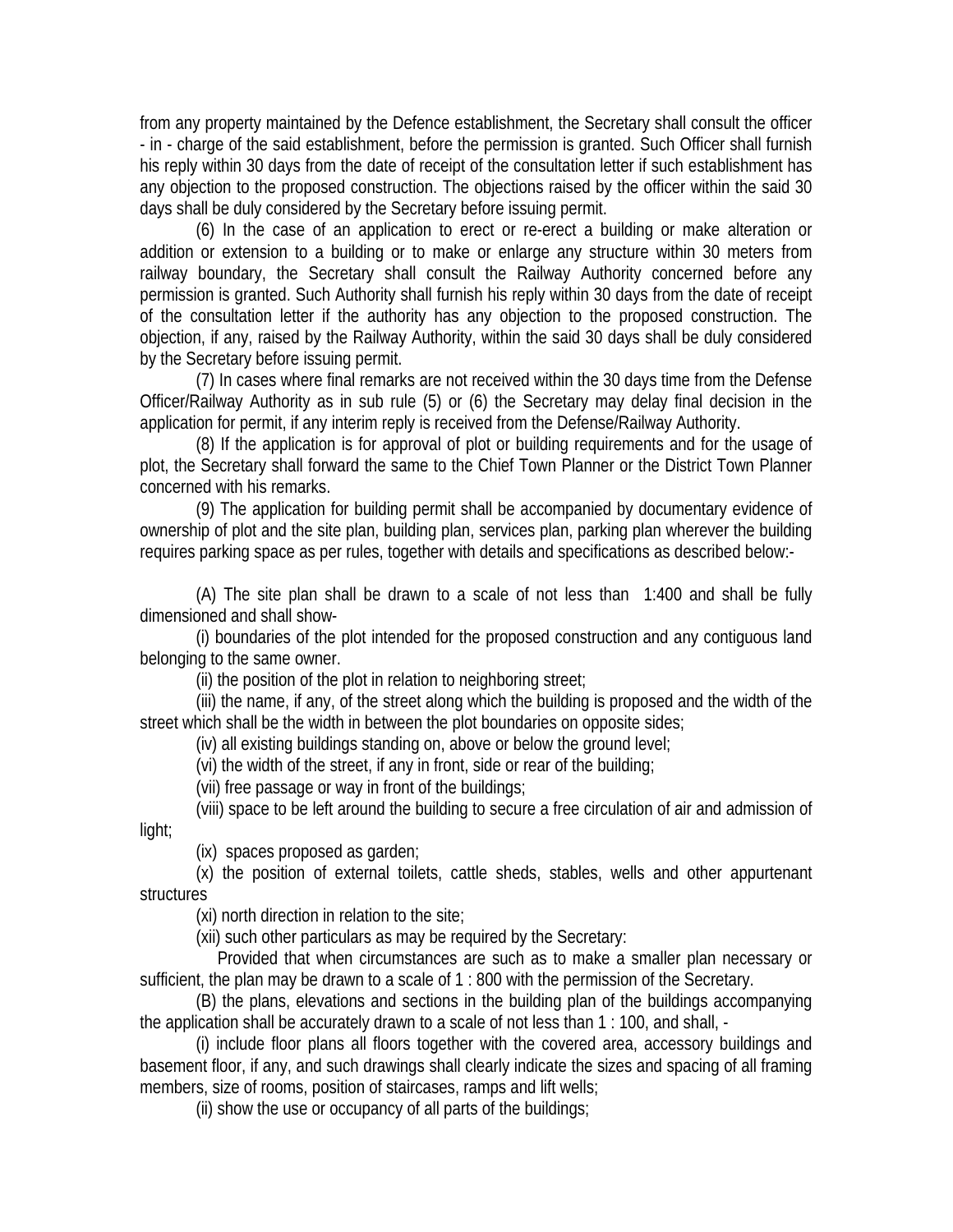(iii) show the exact location of essential services like water closets, sink and bath;

(iv) include sectional drawings showing the height of rooms, building and parapet, thickness and spacing of structural members, floor slabs and roof and details of staircase.

(v) show all street elevation;

(vi) give dimensions of the projected portions;

(vii) include a terrace plan indicating the drainage and the slope of the roof;

(viii) show the direction of north line relative to the plan of the building; and

(ix) specify total floor area of building and carpet area of the building.

(C) Service plan shall be drawn to the same scale as the site plan and shall include plans and sections of private water supply and sewage disposal system.

(D) Parking plan shall be drawn to a scale not less than that of the site plan, in cases where parking is to be provided as per these rules, and shall show clearly parking spaces, drive ways and maneuvering spaces.

(E) Specification shall include specifications of both general and detailed nature giving type and grade of materials to be used.

Note: - The minimum size of paper on which all site plans, building plans, parking plans are drawn shall not be less than 24 cms X 33 cms or A3.

(10) All plans, drawings and design calculations shall be signed by a registered Architect, Engineer, Town Planner or Supervisor, unless otherwise specified.

(11) All plans shall be signed by the owner /applicant also in all cases.

(12) If the plot is owned by more than one person, the application shall be submitted jointly and signed by all the persons or shall be submitted by any such person or a third person if so legally authorized.

(13) If the application is for construction or reconstruction of a single building or block of buildings in more than one adjoining plots owned by different persons, or to make addition or extension or alteration to such building the application shall be submitted jointly and signed by all the persons.

(14) Application for site approval and issue of permit shall be submitted in the form in Appendix A.

(15) If the construction proposed is within 100 meters from any property maintained by Defense establishment or 30 meters from any property maintained by Railway Authority, the applicant shall submit sufficient number of drawings along with the application and the Secretary shall transmit the same to the officer in charge of the Defense establishment or Railway authority, as the case may be, for remarks as specified in sub-rule (5) or (6).

# **8. Parts to be included for calculating floor area**

In the calculation of floor area of buildings the following shall be taken into account, namely:-

(a) General:

(i) the total floor area of building shall be the sum total of floor areas at every floor including basement, if any;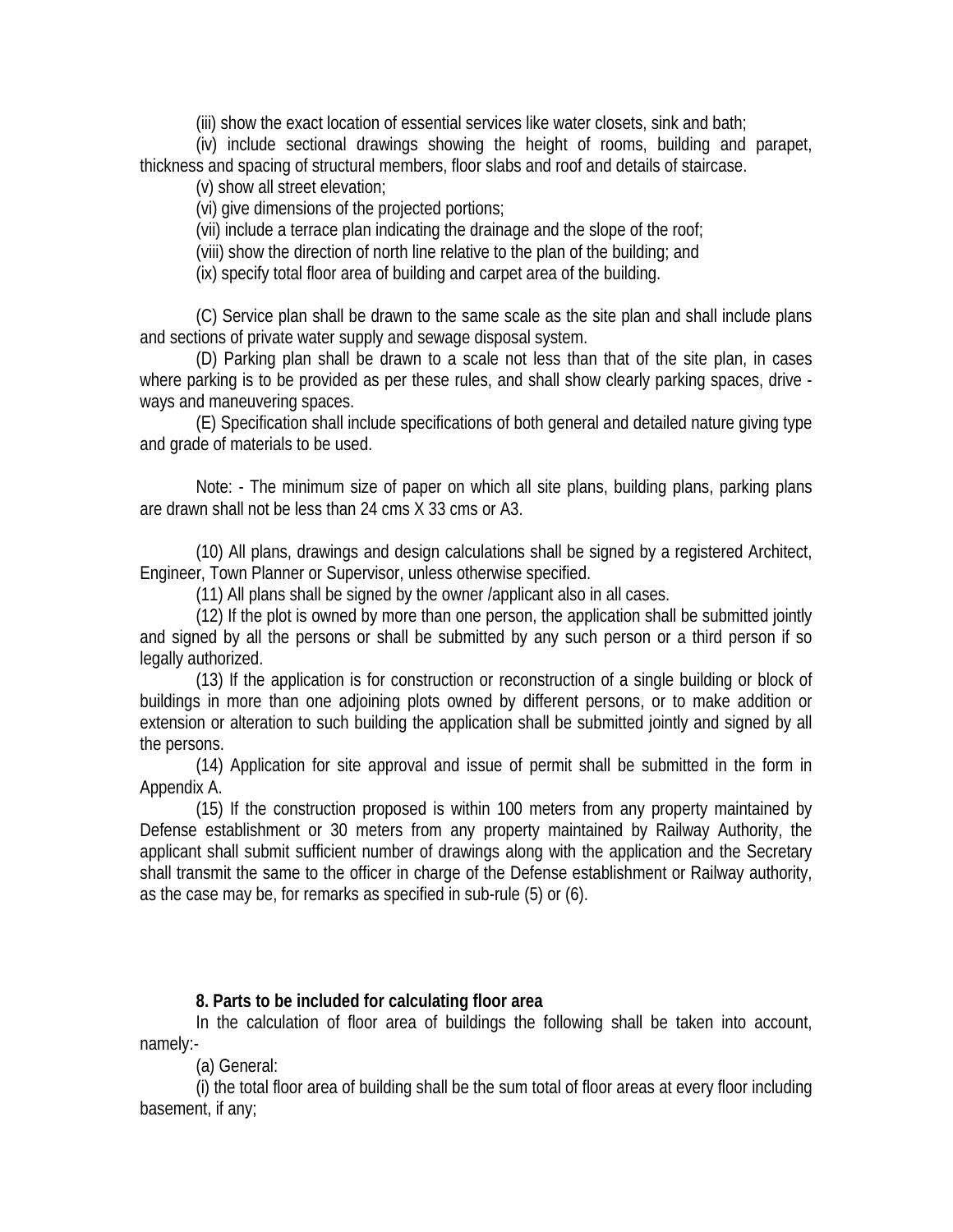(ii) all internal sanitary shafts, air conditioning ducts and lifts shall be included in all the floor levels;

(iii) The area of 'Barsati' or penthouse at terrace floor level shall be included in the floor area; and

(iv) towers, turrets, domes, etc., projecting above the terrace shall not be included in the floor area at terrace level.

(b) Floor area of ground floor:

(i) the floor area of ground floor shall be calculated at the plinth level excluding the plinth off-sets (if the off-set does not exceed 5 cm.);

(ii) in cases where the building consists of columns projecting beyond cladding the floor area shall be taken up to the external face of the cladding and shall not include the projections of columns;

(iii) in the case of verandahs and balconies with at least one of its sides open (other than parapets) to exterior or interior open spaces, only fifty per cent of the area shall be taken into account for calculation of floor area, and,

(iv) open platforms and terraces at ground floor and porches shall not be included in the floor area.

(c) Floor area of upper floor:

(i) the floor area of upper floors shall be calculated at the relevant floor levels, architectural bands cornices, etc. shall not be included in the floor area, vertical sun breakers or box louvers also shall not be included; and

(ii) in the case of verandahs and balconies with at least one of its sides open (other than parapets) to exterior or interior open spaces, only fifty percent of the area should be taken into account for calculation of floor area.

(d) Floor area of galleries, mezzanine floor and lofts:-

(i) area of galleries i.e., upper floor of seats in an assembly hall, auditorium etc., shall be fully included in the floor area

(ii) area of mezzanine floors shall be included in the floor area; and

(iii) the area of loft shall not be included.

(e) area used for parking of vehicles within a building area of electrical room, room for airconditioning plant, generator room, internal sanitary, shafts and air conditioning ducts shall not be included in the floor area of any floor, however area occupied by lift shall be included in any one floor.

**9. Certain operational constructions by Government to be exempted from these rules:**

The operational constructions of the Central or State Government, whether temporary or permanent which is necessary for the operation, maintenance, development or execution of any of the following services shall be exempted from these rules, namely:-

(a) Railway;

(b) National Highway;

(c) National Waterways;

(d) Major Ports;

(e) Airways and Aerodromes;

(f) Posts and telegraph, telephones, wireless, broadcasting and other like forms of communications;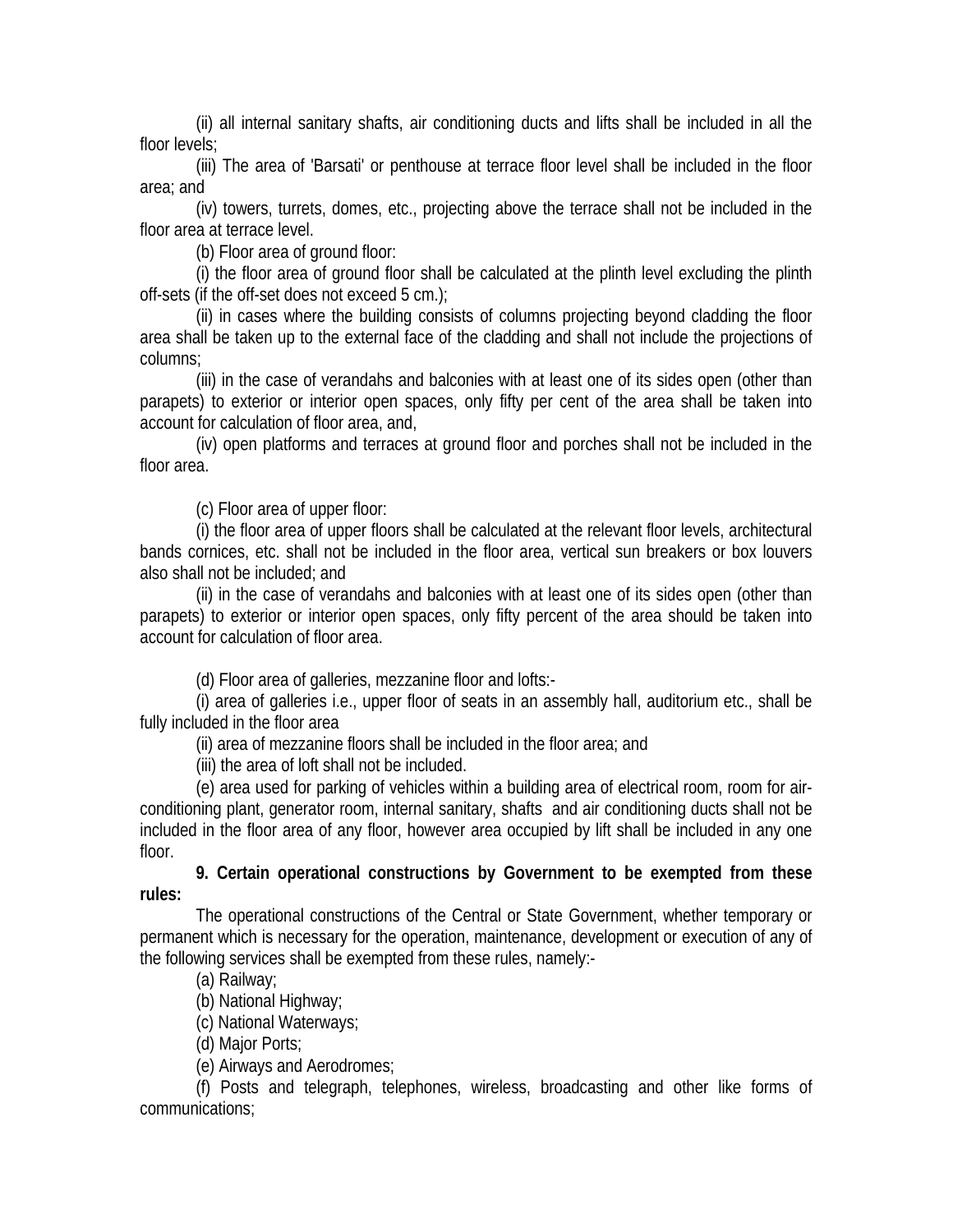(g) Regional grid for electricity

 (h) Any other service which the State Government may, if it is of opinion that the operation, maintenance, development or execution of such service is essential to the life of the community by notification, declare to be a service for the purpose of this clause: Provided further that the following constructions, by the services do not come under the purview of operational constructions, namely:-

 (i) New residential colonies, new residential buildings (other than temporary shelters which are used for essential operational quarters for limited essential operational staff and the like) roads and drains in railway colonies, community halls, hospitals, clubs, all type of educational institutions and offices, shopping complexes, railway mail service offices, parcel offices; and

 (j) Post offices, other type of offices of Posts and Telegraphs Department, residential colonies.

## **10. Permit not necessary for certain works.-**

 Not withstanding anything contained in these rules, no building permit shall be necessary for executing the following works which do not otherwise violate any provisions regarding general building requirements, structural stability and fire safety requirements of the rules, namely:-

(i) Providing or removing of windows or doors or ventilators;

- (ii) Providing inter-communication doors;
- (iii) Providing or removing of partitions;
- (iv) Gardening excluding any permanent structures,
- (v) White or color washing;
- (vi) Painting;
- (vii) Petty repairs to the building and pitched roof
- (viii) Plastering and patch work; and
- (ix) Interior decoration without any structural alterations ;
- (x) Changing of the location of the building or construction within the plot:

Provided that the details of works under item (ix) shall be intimated to the Secretary at least ten days before the commencement of such work, with particulars regarding the existing conditions in full so as to enable him to make an assessment of the nature of work. If the Secretary has any objection it shall be communicated to the applicant within ten days.

Provided further that the changing of the location under item (x) shall be incorporated in the completion plan.

# **11. Approval of site and plans and issue of permit.-**

(1) The Secretary shall, after inspection of the site and verification of the site plan and documents, if convinced of the bonafides of the ownership of the site, and that the site plan, drawings and specifications conforms to the site and the provisions of these rules or bye laws made under the Act and any other law, approve the site and site plan.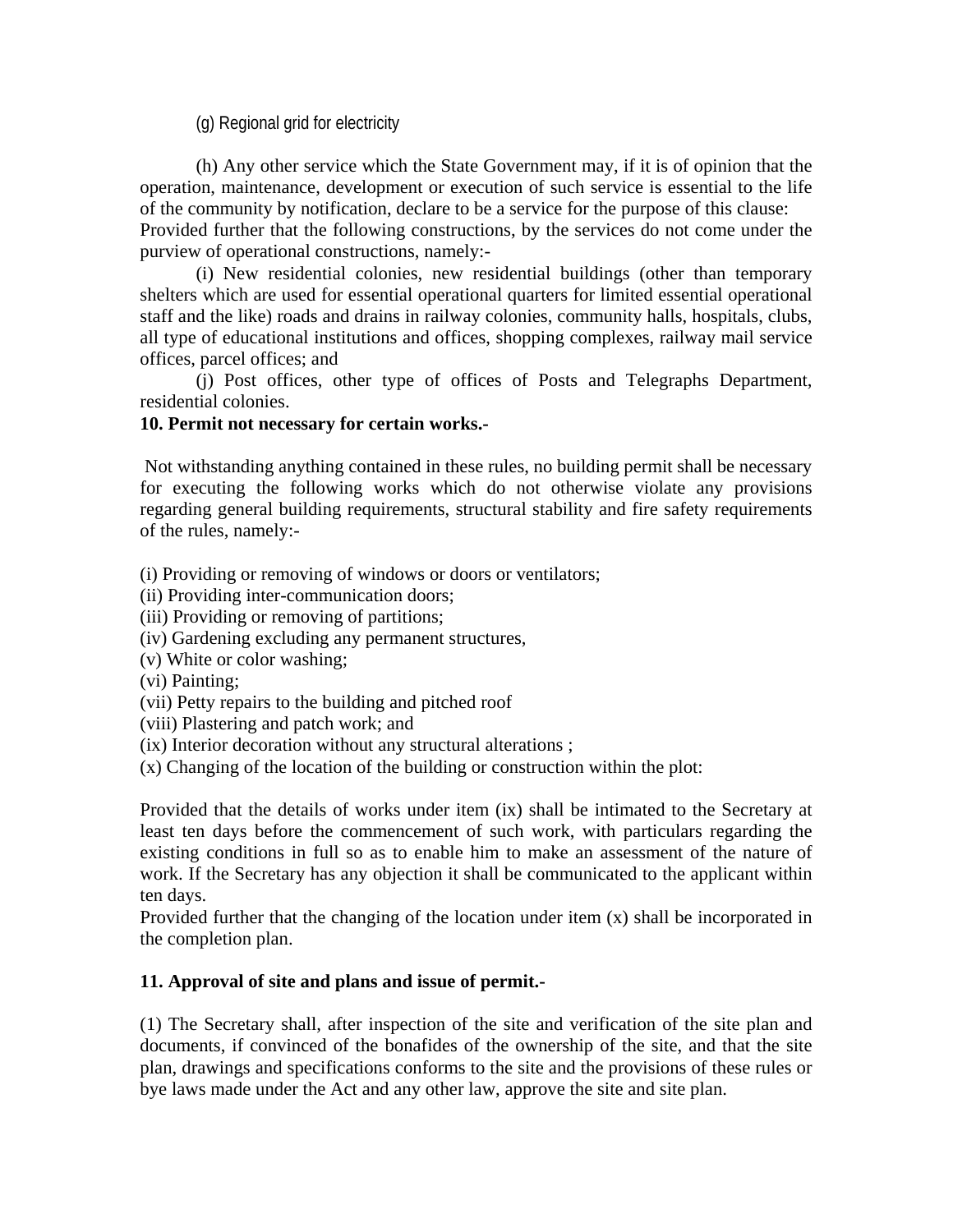(2) The Secretary shall, after approving the site and site plan verify whether the building plan, elevation and sections of the building and specifications of the work conforms to the site and site plan, and is in accordance with these rules and bye laws made under the Act or any other law, approve the plan and issue permit to execute the work.

(3) Approval of site and plans shall be intimated to the applicant in writing and the permit as in Appendix C shall be issued on remittance of the permit fee at the rates specified in Schedule II and submission of revised or modified plans, if approved with modifications or conditions.

(4) If after inspection of the site and verification of the plans and documents, Secretary decides to refuse approval, the same shall be communicated in writing specifying the reasons.

(5) Secretary shall, if modification to any plan, drawing or specification is required or any further document or plan or information is required or fresh plan is required under these rules for taking a decision, intimate the same to the applicant in writing within ten days from the date of receipt of such application or plan or document or information.

## **12. Grounds on which approval of site or permission to construct or reconstruct building may be rejected.-**

The grounds on which approval of site for construction or reconstruction of a building or permission to construct or reconstruct a building shall be refused are the following:-

(i) that the work or use of the site for the work or any particulars comprised in the site plan, ground plan, elevations, sections, or specifications would contravene provisions of any law or order, rule, declaration or bye law made under such law;

(ii) that the application for such permission does not contain the particulars or is not prepared in the manner required by these rules or bye law made under the Act;

(iii) that any of the documents required to be signed by a registered Architect, Engineer, Town Planner or Supervisor or the owner applicant as required under the Act or these rules or bye laws made under the Act has not been signed by such Architect, Engineer, Town Planner or Supervisor or the owner/applicant;

(iv) that any information or document or certificate required by the Secretary under these rules or bye laws made under the Act has not been duly furnished;

(v) that the owner of the land has not laid down and made street or streets or road or roads giving access to the site or sites connecting with an existing public or private street while utilizing, selling or leasing out or otherwise disposing of the land or any portion or portions of the same site for construction of building:

Provided that if the site abuts on any existing public or private street no such street or road shall be laid down or made;

(vi) that the proposed building would be an encroachment upon a land belonging to the Government or the Municipality; and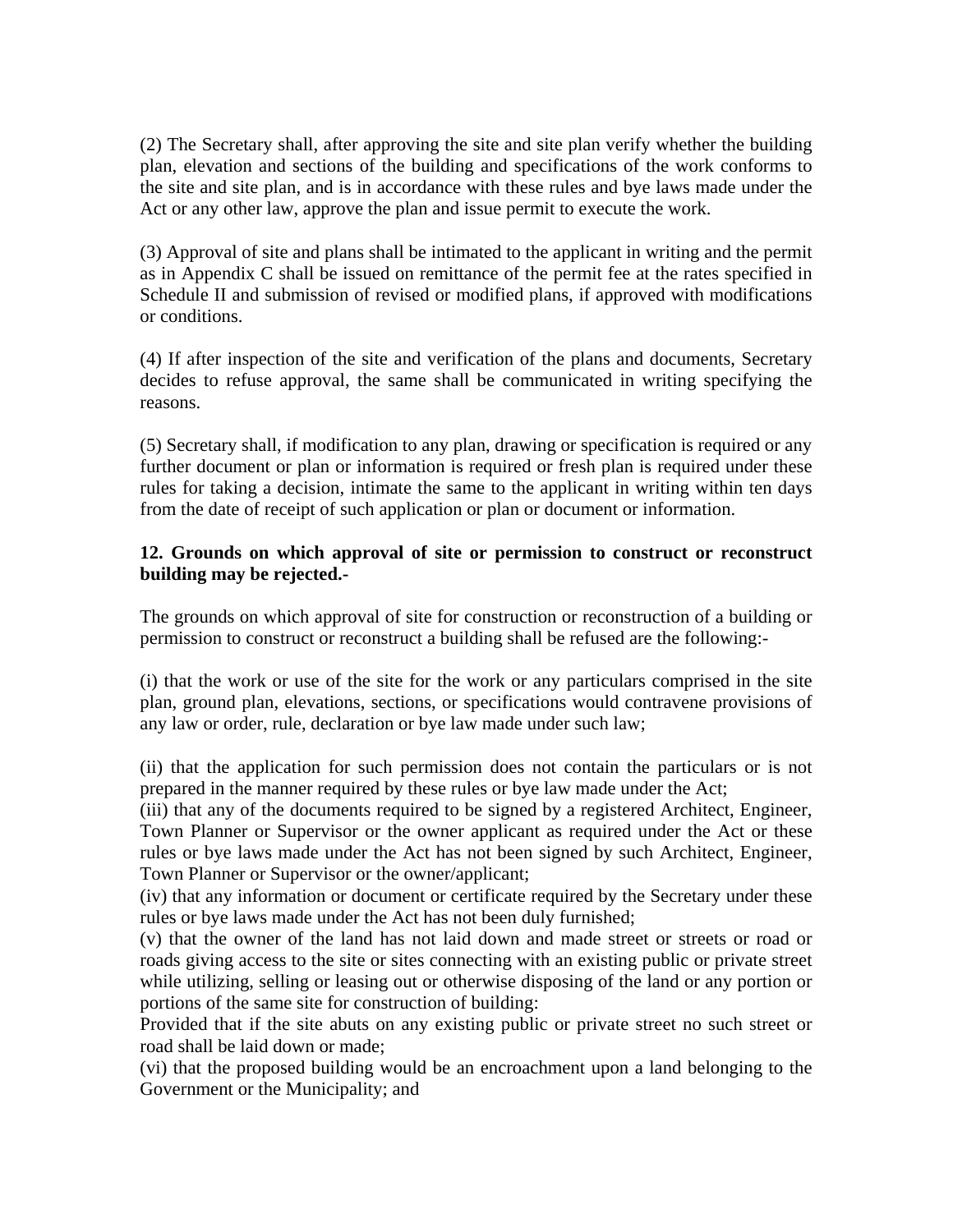(vii) that the land is under acquisition proceedings.

# **13. Period within which approval or disapproval shall he intimated.-**

The Secretary shall, within thirty days from the date of receipt of the application for approval of site plan, or any information or further information required under these rules or bye laws under the Act, by written order either approve or refuse to approve the site plan on any of the grounds mentioned in rule 12 and intimate the same to the applicant.

# **14. Period within which Secretary is to grant or refuse permission to execute work.-**

The Secretary shall within thirty days from the date of receipt of an application for permission to execute any work or any information or document or further information or further document required under these rules or bye laws made under the Act, by written order either grant or refuse to grant such permission on any of the grounds mentioned in rule 12 and intimate the same to the applicant;

Provided that the said thirty days shall not being to run until the site has been approved under rule 13.

## **15. Reference to council where the Secretary delays to grant or refuse to approve or permit.-**

(1) The Council shall, if the Secretary, neither approves nor disapproves a building site, neither gives nor refuses permission to execute any work within thirty days from the date of receipt of the application, on the written request of the applicant, be bound to determine whether such approval or permission should be given or not.

(2) Where the Council does not, within one month from the date of receipt of such written request, determine whether such approval or permission should be given or not, such approval or permission shall be deemed to have been given, and the applicant may proceed to execute work, but not so as to contravene any provision of the Act or these rules or bye-laws made there under.

Provided that such execution of work shall be considered as duly permitted and not one for regularization and permit shall he issued as per rules even if the work has been commenced being carried on or completed if it otherwise complies with rule provisions.

# **15A. Extension and renewal of period of permits.-**

(1) A development permit or a building permit issued under these rules shall be valid for three years from the date of issue.

(2) The Secretary shall, on application submitted within the valid period of the permit, grant extension twice, for further periods of three years each.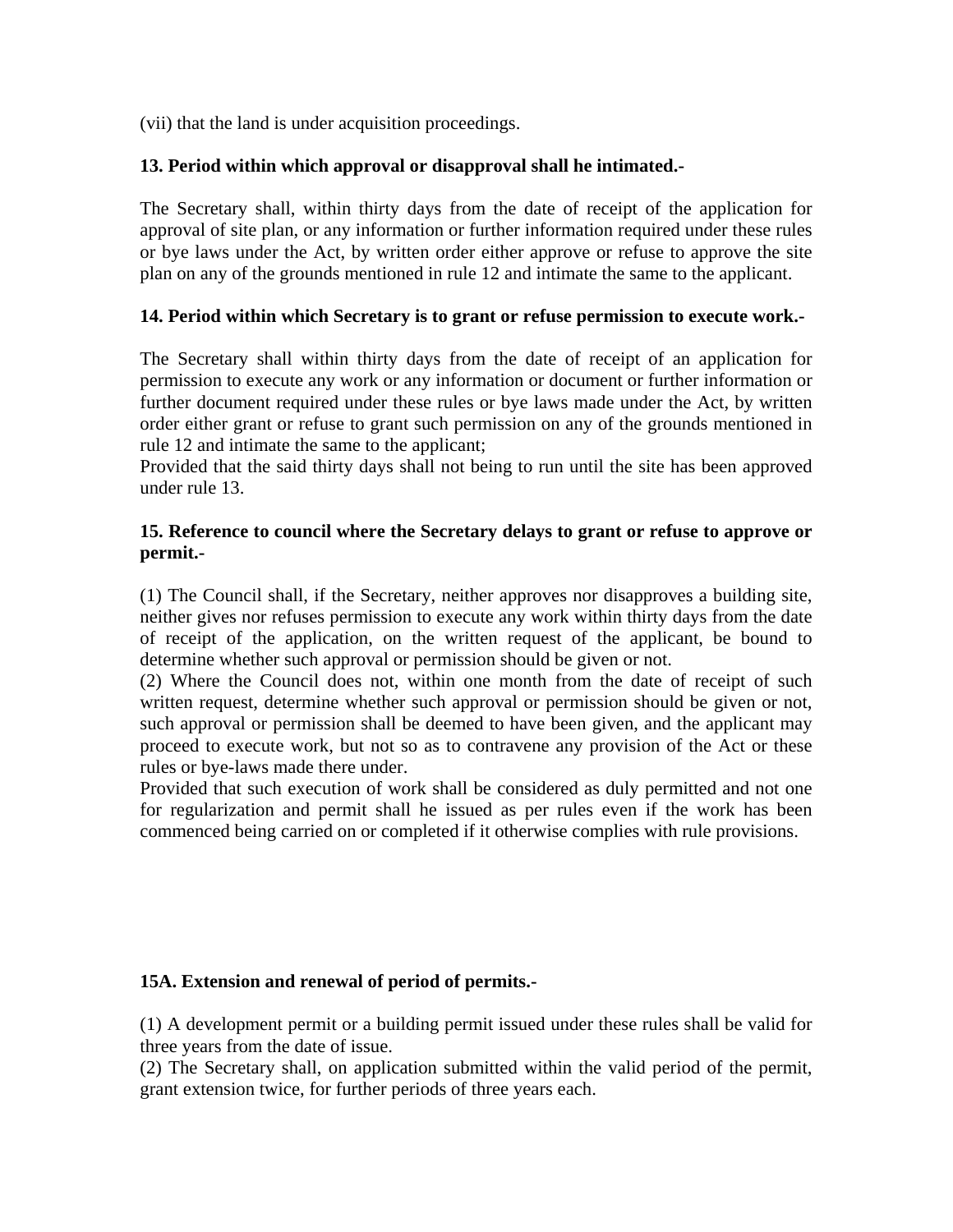(3) The fee for extension of period of permits shall be ten percent of the development permit fee or building permit fee as the case may be, in force at the time of granting extension.

(4) The Secretary shall, on application submitted within one year of the expiry of the permit, grant renewal, once, for a period of three years.

(5) The fee for renewal of permits shall be fifty per cent of the development permit fee or building permit fee as the case may be, in force at the time of renewal.

(6) The application for extension or renewal of a development permit or a building permit shall be submitted in white paper either typed or written in ink, specifying the name and address of the applicant, the number and date of issue of the permit, the stage of development or construction, if already commenced.

(7) The application shall be affixed with necessary court fee stamp and shall contain the original of the permit and approved plan sought to be extended or renewed

(8) The development work or construction work shall be commenced and completed within the valid period of the permit.

Note. - Non commencement of any work within the period specified, if any, in a permit issued before the commencement of these rules shall not be considered as a ban for extension or renewal of permit.

(9) A development permit or a building permit issued before or after the commencement of the Kerala Municipality Building Rules, 1999 or these rules or under the Kerala Building Rules, 1984 including that under the orders of Government or District Collector granting exemption from rule provisions, shall be extended or renewed, on proper application, on like terms and for like periods as a permit issued under these rules.

(10)In case the period of validity stipulated in permit issued before the commencement of the Kerala Municipality Building Rules, 1999 is different from that stipulated in sub rule (1), then the extension or renewal of the permit shall be granted in such a way that the total valid period of the permit shall not exceed nine years.

(11)The application for extension or renewal of a development permit or a building permit shall be signed and submitted by the original owner of the permit or his legal heir to whom the site devolves or legally authorized representative and in case the plot concerned has been transferred by the original owner, the transferee or his legally authorized representative .

Provided that if the plot or a part of the plot concerned has been transferred, the application for extension or renewal of permit shall not be accepted and acted upon until provisions of rule 21 has been fully complied with.

### **16. Suspension and Revocation of permit.-**

The Secretary shall suspend or revoke any permit issued under these rules if it is satisfied that the permit was issued by mistake or that a patent error has crept in it or that the permit was happened to be issued on misrepresentation of fact or law or that the construction if carried on will be a threat to life or property:

Provided that before revoking permit, the owner of the permit shall be given sufficient opportunity to explain and the explanation shall be duly considered by the Secretary.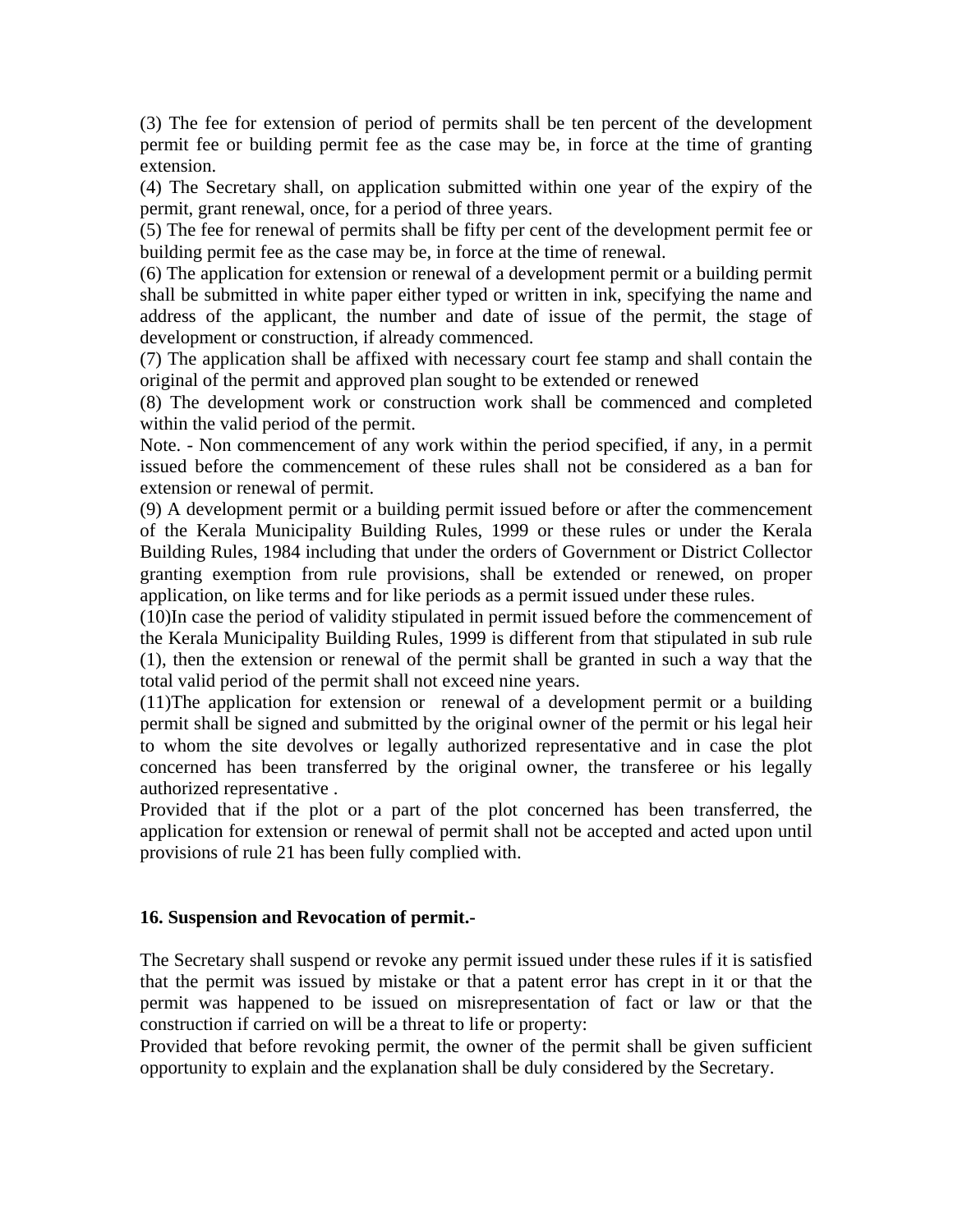#### **CHAPTER III ACTION AGAINST UNAUTHORIZED CONSTRUCTIONS**

#### **17. Deviation during construction and power of Secretary to require alteration in work.-**

(1) The applicant shall, if he intends to make any deviation from the approved plan or specification during the execution of any development or redevelopment of land or construction or reconstruction or alteration of any building, submit revised plans and drawings showing the deviation and obtain revised permit:

 Provided that no permit is necessary for effecting minor deviations such, as shifting the position of access to plots in the case of layouts and shifting that position of rooms, stairs, lifts, windows, doors, or ventilators and their sizes in the case of building constructions if they do not conflict with these rules:

 Provided further that the deviations mentioned in the above proviso shall be incorporated in the completion plan and submitted along with completion certificate.

(2) Where it comes to the notice of the Secretary that a work-

(a) is not in accordance with the plans or specifications approved;

 (b) is in contravention of any of the provisions of the Act these rules, bye-law or declaration made there under; he may, by notice, require the person for whom such work is done-

 (i) to make such alterations as may be specified in the notice with the object of bringing the work in conformity with the plans or specifications approved or the provisions so contravened; or

 (ii) to show cause why such alterations should not be made; within such period as may be specified in the notice:

 Provided that any construction carried out in deviation of the approved plan or specific conditions shall not be required to be altered if such construction does not violate the provisions or specific conditions contained in the Act or these rules.

(3) Where the person to whom the notice under sub-rule(2) is issued does not show cause as aforesaid, he shall be bound to make the alterations specified in such notice.

(4) Where the person to whom the notice under sub-rule(2) is issued shows sufficient cause as aforesaid the Secretary may, cancel the notice and in other cases, by order confirm or modify the notice.

#### **18. Demolition or alteration of work unlawfully commenced, carried on or completed.-**

(1) Where the Secretary is satisfied-

 (i) that the construction, reconstruction or alteration of any building or digging of any well-

 (a) has been commenced without obtaining the permission of the Secretary or in contravention of the decision of the Council; or

 (b) is being carried on, or has been completed otherwise than in accordance with the plans or specifications on which such permission or decision was based; or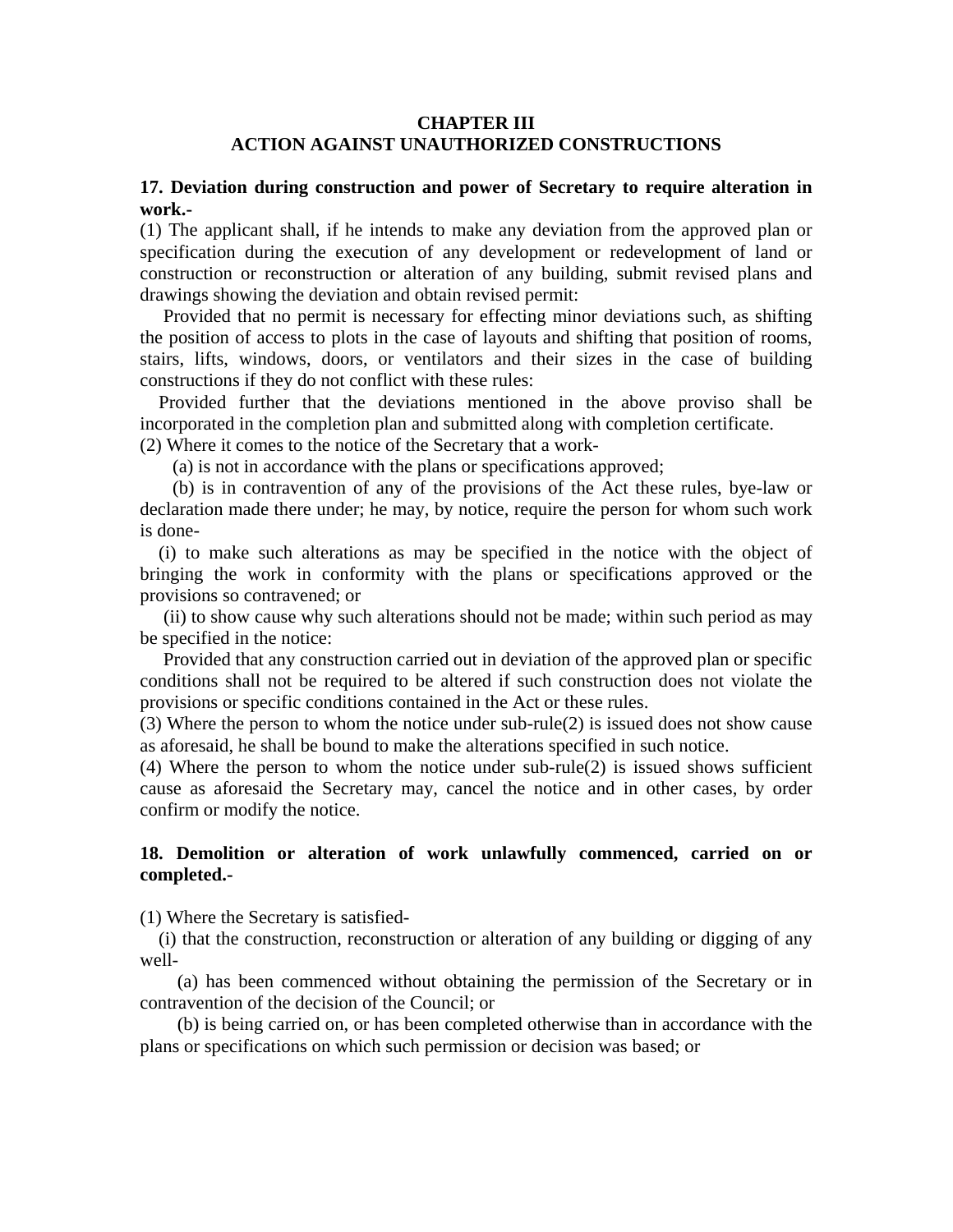(c) is being carried on or has been completed in breach of any of the provisions contained in the Act or these rules or bye-law or order made or issued there under or any direction or requisition lawfully given or made there under; or

 (ii) that any alteration required by notice issued regarding deviation has not been duly made; or

(iii) That any alteration of or addition to any building or any other work made or done for any purpose in or upon any building has been commenced or is being carried on or has been completed in, contravention of the provision's regarding accessory buildings and sheds. he may make a provisional order requiring the owner or the person for whom the work is done to demolish the work done or so much of it as, in the - opinion of the Secretary, has been unlawfully executed or to make such alterations as may, in the opinion of the Secretary, be necessary to bring the work in conformity with the provisions of the Act, these rules, bye-laws, direction, order or requisition as aforesaid, or with the plans and specifications on which such permission or decision was based, and may also direct that until the said order is complied with, the owner or such person shall refrain from proceeding with the work.

(2) The Secretary shall serve a copy of the provisional order made under sub-rule (1) on the owner or the person for whom such work is done together with a notice requiring him to show cause within a reasonable time to be specified in such notice why the order should not be confirmed.

(iii) that any alteration or addition to any building or any other work made or done for any

(3) Where the owner or the person for whom the work is done fails to show cause to the satisfaction of the Secretary, the Secretary may confirm the order or modify the same to such extent as he may think fit to make, and such order shall then be building on the owner or the person for whom the work is done and on the failure to comply with the order, the Secretary may himself cause the building or part thereof demolished or the well dismantled, as the case may be, and the expenses thereof shall be recoverable from the owner or such person:

 Provided that any construction or reconstruction or addition or alteration of any building or digging of any well commenced, being carried on or completed without obtaining approved plan or in deviation of the approved plan shall not be directed to be altered or demolished if such construction or reconstruction or addition or alteration of building or digging of well does not violate any provisions or specific conditions contained in the Act or these rules and has been regularized under the provisions in these rules.

(4) Notwithstanding anything contained in sub-rule(2) or sub-rule(3), the Secretary may also initiate prosecution proceedings against the owner or the person for whom the work has commenced, being carried on or has been completed.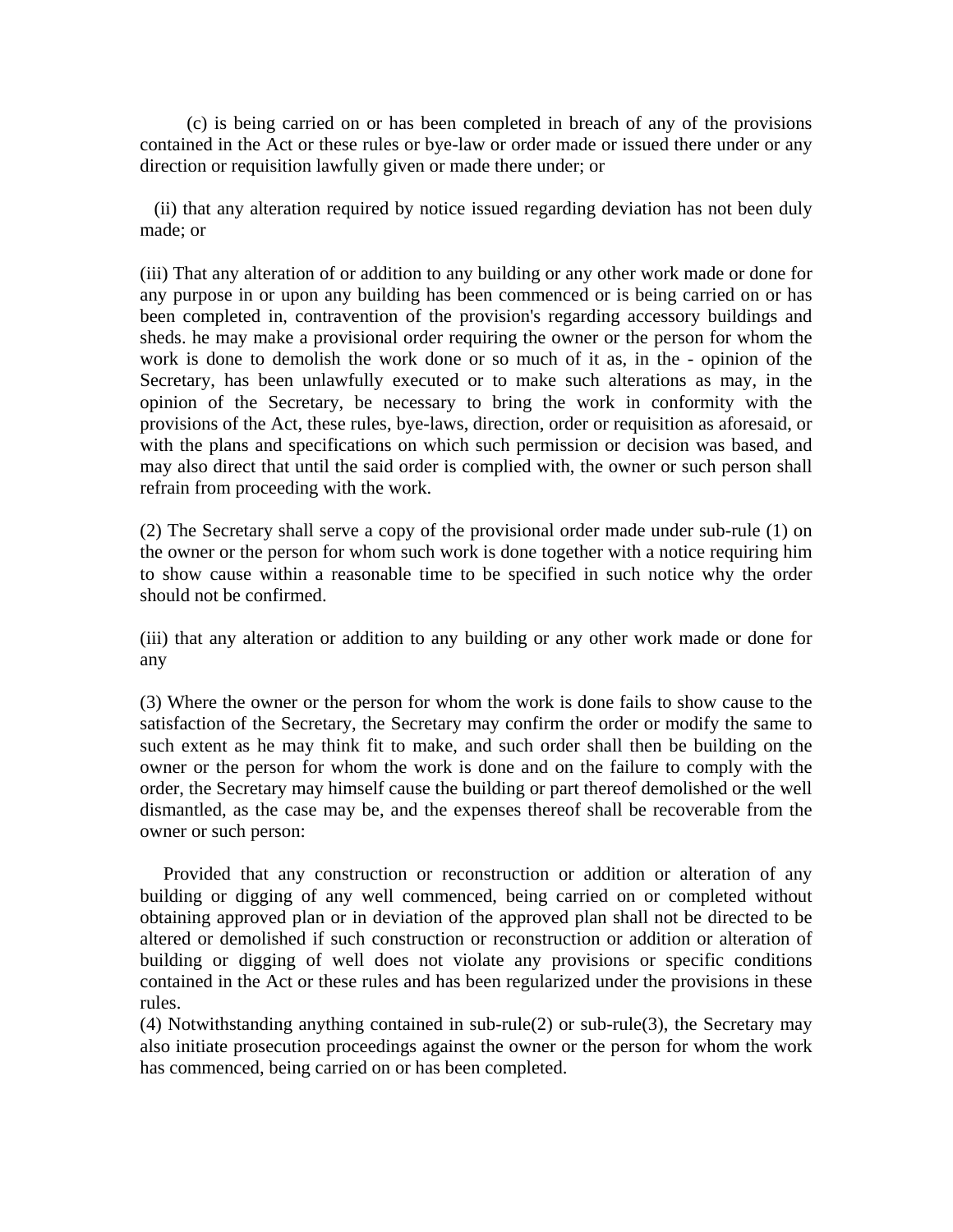(5) The Government may, either suo motu or on application made by any person aggrieved, after examining the records and hearing the applicant and or the person who has carried out the construction or reconstruction, or alteration or addition of any building or any structure or digging, of any well as in sub-rule (1) and Secretary, if convinced that the construction or reconstruction or alteration or addition of the building the structure or digging of the well has been carried out violating the provisions contained in the Act or these rules or any other rules issued under the Act or any lawful direction issued by the Government or Secretary, direct the Secretary to demolish the construction or reconstruction or alteration or addition or fill up the well within a period to be specified in that direction.

(6) The Government may, if the Secretary fails to execute the direction issued under subrule (5) within the period specified therein, make necessary arrangements to demolish the building or structure or to fill up the well and may recover the expenses from the Municipality concerned.

## **19. Order of stoppage of building works in certain cases.-**

(1) Where the erection of any building or the execution of any work has been commenced or is being carried on (but has not been completed) without obtaining the permission of the Secretary or in contravention of any decision of the Council or any provision in the Act or these rules or byelaws made there under or any lawful direction or requisition given or made under the Act or these rules or byelaws made there under, the Secretary may without prejudice to any other action that may be taken under these rules, by order require the person at whose instance the building or the work has been commenced or is being carried on, to stop the same forthwith.

(2) Where the order under sub-rule (1) is not complied with, the Secretary may require any police officer to remove such person and all his assistants and workmen from the premises within such time as may be specified in the requisition, and such police officer shall comply with the requisition accordingly.

(3) After the requisition under sub-rule (2) has been complied with, Secretary may, if he thinks fit, require in writing the assistance of a police officer or depute by a written order an officer or employee of the Municipality to watch the premises in order to ensure that the erection of the building or, execution of the work is not continued and the cost thereof shall be paid by the person at whose instance such erection or execution was being continued or whom notice under sub rule (1) was given, and shall be recoverable from such person as an arrear of property tax under the Act.

### **20. Duties and responsibilities of the owner.-**

(1) The granting of permit or the approval of the drawings and specifications or inspections made by the Secretary during the erection of the building or structure or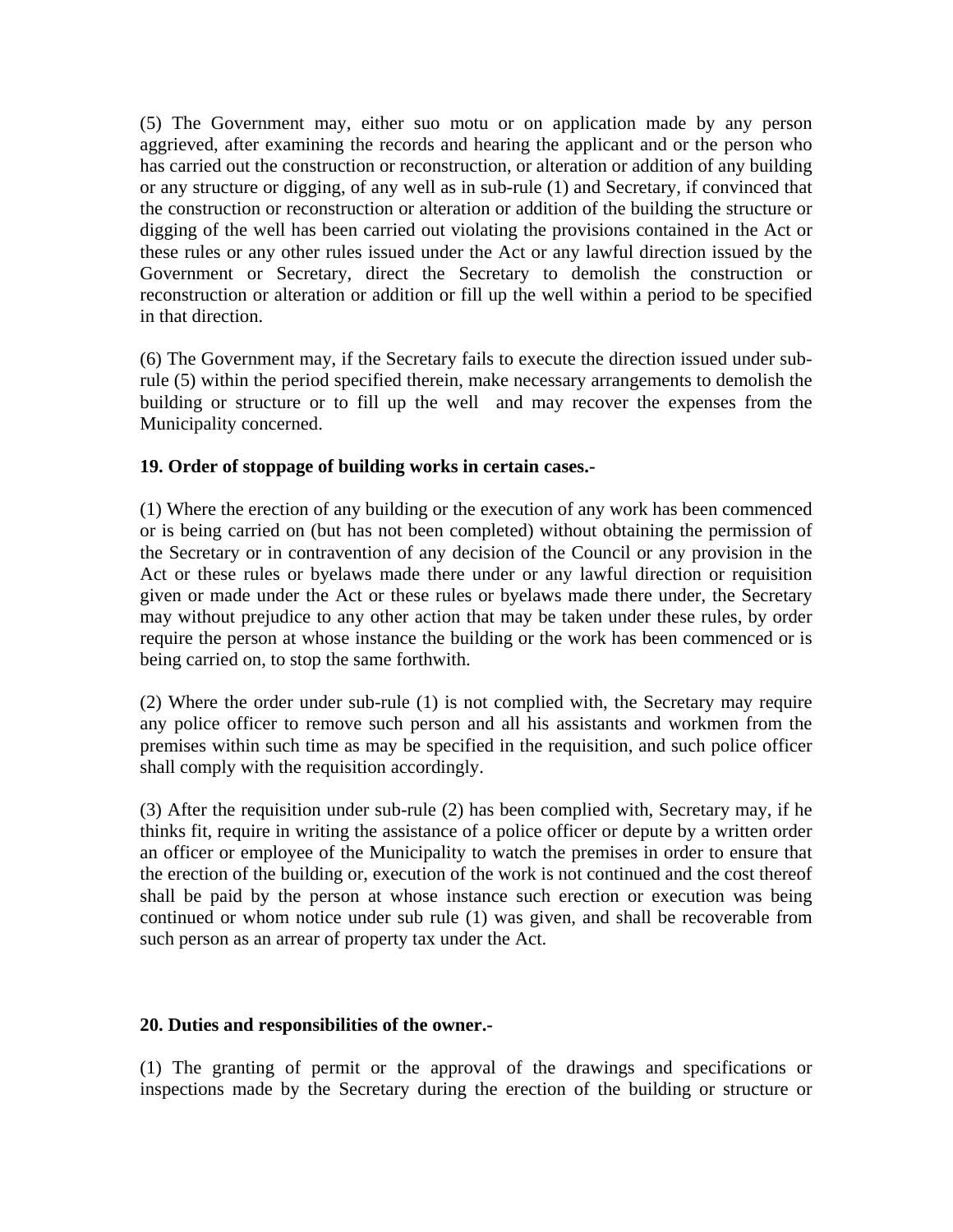digging of well shall not in any way relieve the owner of such building of responsibility for carrying out the work in accordance with the requirement of these rules.

(2) Every owner shall, -

 (a) permit the Secretary or any person authorized by him for this purpose to enter the plot or building or premises at any time between 7 a.m, and 6 p.m. normally or at any other time as may be deemed necessary for purpose of enforcing the rules;

(b) submit a proof of ownership of the plot;

 (c) obtain from the Secretary, sanction for any other allied matter connected with the development or redevelopment of land or construction reconstruction or addition or alteration of building;

(d) given notice to the Secretary of the intention to start work in form Appendix D;

 (f) give written notice to the Secretary regarding completion of work in the form in Appendix E; and

 (g) obtain a development certificate from the Secretary prior to any sale or transaction of the plot subdivision or building construction in developed or redeveloped plots as given in Appendix G or obtain an occupancy certificate from the Secretary prior to any occupancy of the building or part thereof, after construction or reconstruction or addition or alteration of the building or part thereof, or change of occupancy of any building or part thereof as given in Appendix H.

(3) Every owner shall, as soon as any development or redevelopment of land or construction or reconstruction or addition or alteration of building is completed, remove all rubbish, refuse or debris of any description from the plot or plots on which such operation have been carried out or from any adjoining land which may have been used for depositing of materials and debris.

(4) Every owner shall keep in safe custody the permit, approved plans and drawings and specifications, and results of tests, if any, on any material used for construction and produce before the Secretary or any officer authorized by him for inspection or demand.

(5) Every owner shall display the permit number in the site in a visible place in a visible manner.

(6) Every owner shall take adequate safety precautions at all stages of construction or reconstruction or addition or alteration or repair or demolition or removal of the various parts of the building for safeguarding the life of workers and public against hazards consequent on any aspect of the work.

(7) Every owner shall ensure that all protective works carried out safeguard the adjoining properties during construction are sufficient and in good order to ensure safety.

(8) Every owner shall be responsible for the loss or injury caused to any person or property due to the lapse on his part to provide safety precautions or protective measures or safeguards.

### **21. Transfer of plots to be intimated.-**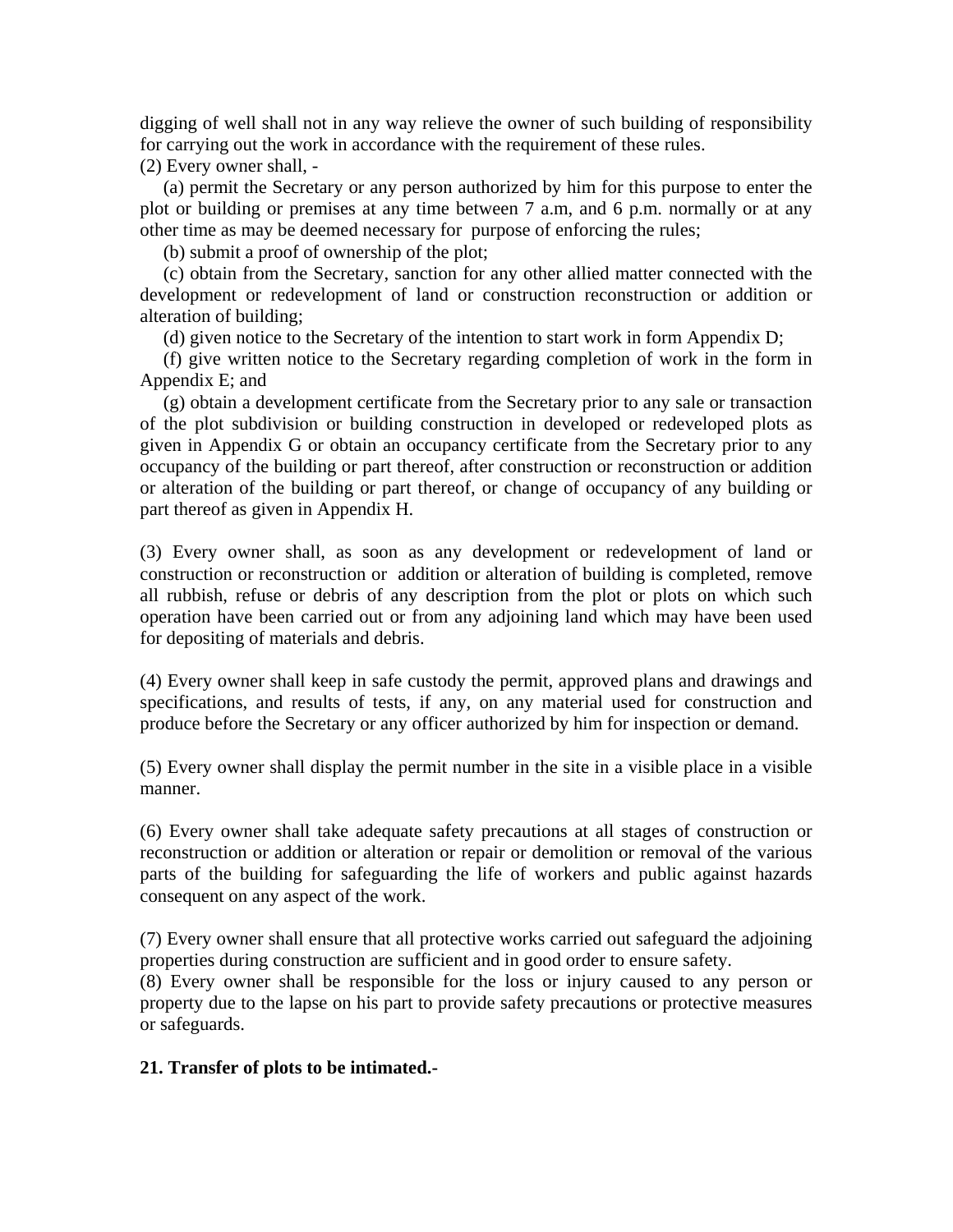(1) Every person holding development or building permit shall, unless the work has been executed full and development or occupancy certificate obtained, inform the secretary, every transfer of the whole or part of any property involved in the permit together with the name and address of the transferee and his intention to transfer or otherwise of the permit.

(2) Every person in whose favor any property is transferred along development or building permit by the transferor shall before commencing or continuing the work obtain permit of the Secretary in writing.

(3) The request for permission to commence or continue work shall be submitted in white paper affixed with necessary court fee stamp, with document regarding the ownership and possession certificate and fee of Rs. 25.

(4) The Secretary shall, if convinced that the transfer will not in anyway badly affect the development or construction, issue permission in writing transferring the permit and allowing the commencement or continuation of work, within 15 days from the date of receipt of the request.

### **22. Completion certificate, development certificated and occupancy certificate.-**

(1) Every owner shall, on completion of the development redevelopment of land or construction or reconstruction or addition or alteration of building, as per the permit issued to him, submit a completion certificate certified and signed by him, to the Secretary in the form in Appendix E:

 Provided that in the case of buildings, other than single residential units up to two floors with total floor area not exceeding 150 sq. meters, the completion certificate shall be certified and signed by the owner and registered architect or engineer or supervisor also as in Appendix F.

(2) The Secretary shall, on receipt of the completion certificate and on being satisfied that the development or redevelopment of land has been effected in conformity with the permit given, issue a development certificate in the form in Appendix G, not later than 15 days from the date of receipt of the completion certificate:

 Provided that if no such development certificate is received within the said fifteen days, the owner may proceed as if such a development certificate has been duly issued to him.

(3) The Secretary shall, on receipt of the completion certificate and on being satisfied that the construction or reconstruction or addition or alteration has been carried out in conformity with the permit given, issue occupancy certificate in the form in Appendix H not later than fifteen days from the date of receipt of the completion certificate:

 Provided that if no such occupancy certificate is issued within the said fifteen days, the owner may proceed as if such occupancy certificate has been duly issued to him.

(4) The owner of a building may if he intends to occupy the building before its completion, apply to the Secretary for that purpose and the Secretary shall, on being satisfied that such occupancy will not endanger life issue occupancy certificate in respect of the completed part.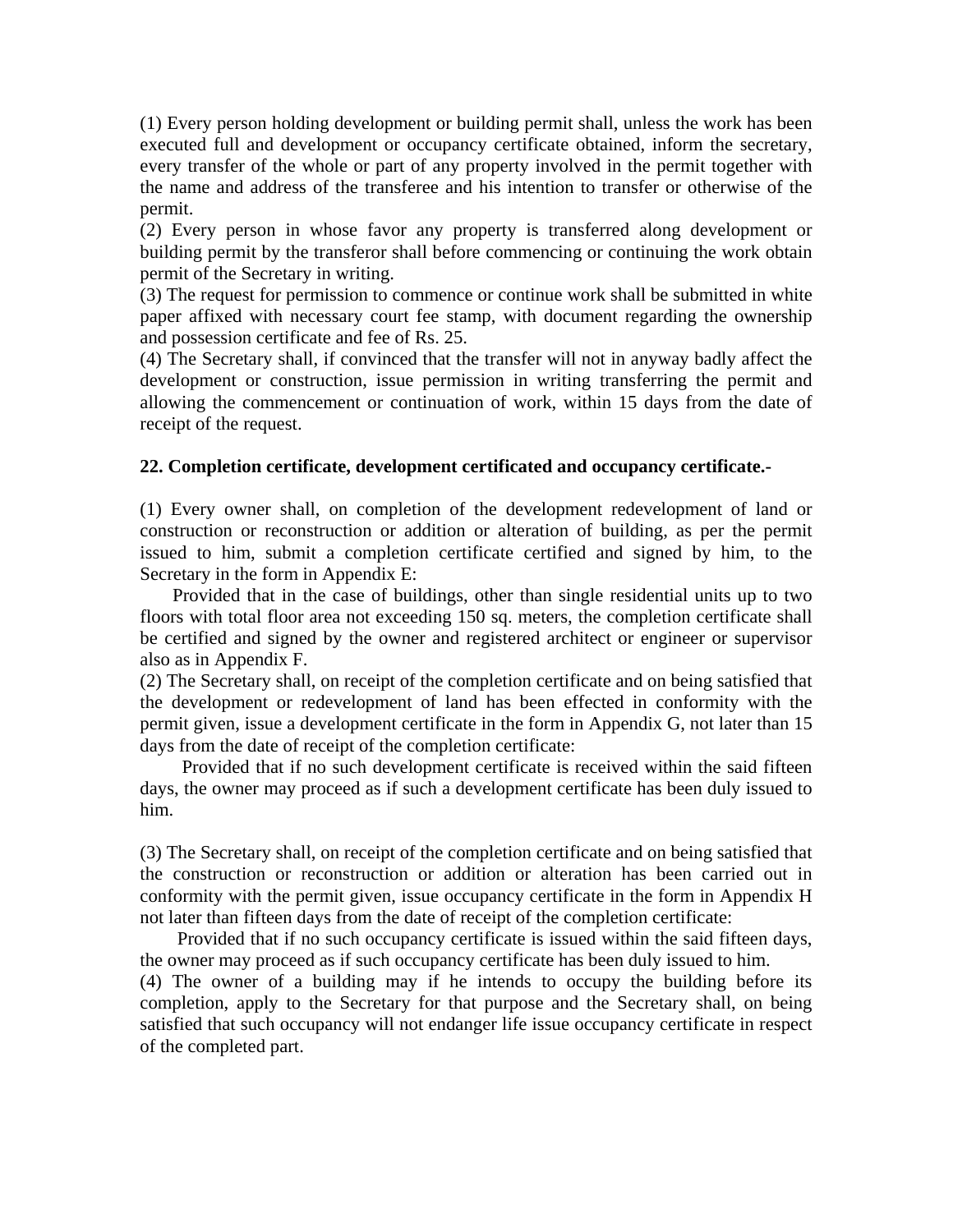## **CHAPTER IV GENERAL PROVISIONS REGARDING SITE AND BUILDING REQUIREMENTS**

### **23. General requirement regarding plot.-**

(1) No land development or redevelopment shall be made or no building shall be constructed on any plot on any part of which there is deposited refuse, excreta or other offensive matter which in the opinion of the Secretary is considered objectionable, until such refuse, excreta or other offensive matter has been removed there from and the plot has been prepared or left in a manner suitable for land development or building purpose for the satisfaction of the Secretary.

(2) No land development or redevelopment shall be made or no building shall be constructed on a plot, which comprises or includes a pit, quarry or other similar excavation or any part thereof unless such plot has been prepared or left in a manner or condition suitable for land development or redevelopment or building purposes to the satisfaction of the Secretary.

(3) No land development or redevelopment shall be made or no building shall be constructed on a plot liable to flood or on a slope forming an angle of more than 45 degrees with horizontal or on soil unsuitable for percolation or on area shown as floodable area in any town planning scheme or in sandy beds, unless it is proved by the owner to the satisfaction of the Secretary that construction of such a building will not be dangerous or injurious to health and the site will not be subjected to flooding or erosion or cause undue expenditure of public funds for providing sewers, sanitation, water. supply or other public services.

(4) Any land development or redevelopment or building construction or reconstruction in any area notified by the Government of India as a coastal regulation zone under the Environment (Protection) Act, 1986 (29 of 1986) and rules made there under shall be subject to the restrictions contained in the said notification as amended from time to time.

(5) No building or part of a building shall be constructed or reconstructed or no addition or alteration shall be made to any existing building in the intervening spaces between the building and any overhead electric supply line as described in the Table 1 below and as specified in the Indian Electricity Rules as amended from time to time.

Provided that single storied buildings shall be allowed even if the above mentioned clearance is not available, if the applicant produces a no objection certificate from the Chief Electrical Inspector or an officer authorized by him, before issue of permit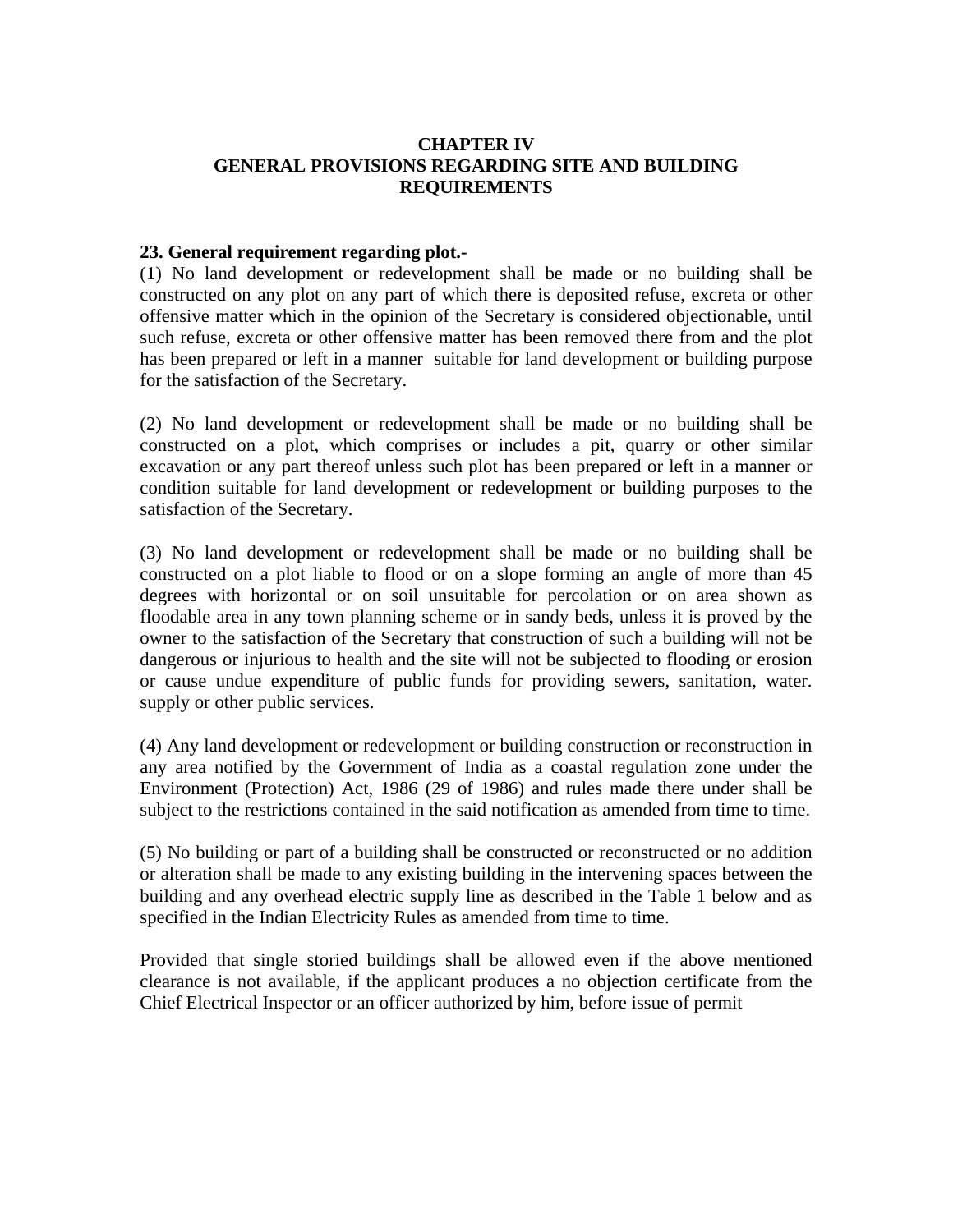| SI.No | Type of Electric supply Line                          | Minimum Vertical clearance<br>in metres                                | <b>Minimum</b><br>Horizontal<br>clearance in metres.                      |
|-------|-------------------------------------------------------|------------------------------------------------------------------------|---------------------------------------------------------------------------|
|       | Low and medium voltage<br>lines                       | 2.40                                                                   | 1.20                                                                      |
| 2     | High voltage lines up to and<br>including 33000 volts | 3.70                                                                   | 1.85                                                                      |
| 3     | Extra high voltage lines<br>above 33000 volts         | 3.70 plus 0.30m for every<br>additional 33000 volts or part<br>thereof | 1.85 plus 0.30m for<br>every additional<br>33000 volts or part<br>thereof |

**TABLE 1 Clearance from Overhead Electric Lines**

## **24. Exterior and Interior open air spaces**

(1) Every room intended for human habitation shall abut on an exterior or interior open space or verandah open to such exterior or interior open space and such open space shall be maintained for the benefit of the building exclusively and shall be entirely within the owner's own premises and shall be open to the sky and is barred from being subdivided, partitioned or legally bifurcated or transacted, in any manner whatsoever, till such date when the structure itself is demolished and shall be kept free from any erection thereon other than those specially allowed in these rules.

(2) In case a group of buildings are to be put up within any plot belonging to the same owner or by different owners of adjoining lands jointly the area of the land remaining after accounting for the mandatory front, rear and side yards from the boundary of the plot shall be considered as buildable area of the plot where the buildings may be constructed subject to the conditions regarding floor area ratio, coverage, access, light and ventilation, etc. for the whole plot, distance between the various blocks within this area shall be minimum 2 meters for building up to 10 meters height and 3 meters exceeding that height.

(3) Every building upto 10 meters in height shall have a minimum front yard of 3 meters depth:

Provided that where 3 meters depth cannot be maintained laterally throughout due to the peculiar shape of the plot , it shall suffice if the mean depth is not less than 3.0m with minimum depth at all points not less than 1.80 meters.

(4) Every building upto 10 meters in height shall have a minimum rear yard of 2 meters depth: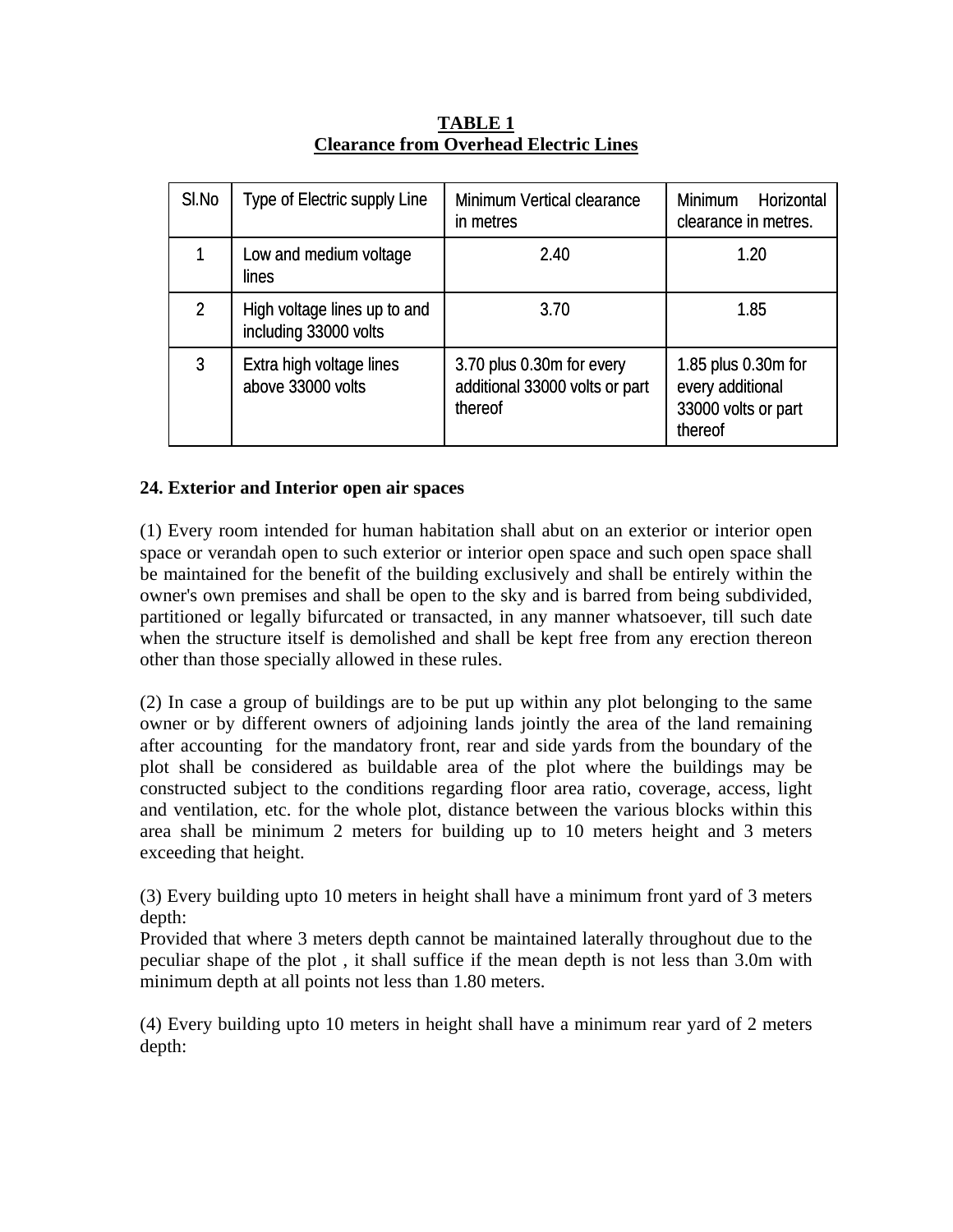Provided that where 2 meters depth can not be maintained laterally throughout due to the peculiar shape of the plot, it shall suffice if the mean depth is not less than 2 meters with minimum depth at all point not less than 1.00 meter.

Provided further that in the case of buildings upto 7 meters height, it shall suffice if the mean depth is not less than 1.50 meters with minimum depth to at all points not less than 1.00 meter.

Provided further that in the case of buildings upto 7 meters height, the depth of rear yard may be reduced to not less than 75 cms without any opening such as door and window on that side, however ventilator opening may be made at a height of 2.20 meters from the corresponding floor level.

Provided also that in the case of buildings upto 7 meters height, the depth of rear yard may be reduced or even abut the plot boundary without any manner of opening on that side if the owner of the plot on that side voluntarily agrees for the same in writing.

(5) Every building upto 10 meters in height shall have a minimum side yard of 1.20 meters on one side and a minimum of 1.00 meter on the other side.

Provided that in the case of buildings upto 7 meters height, the depth of the side yard on one side may be reduced to not less than 75 cms without any opening such as door and window on that side, but however, ventilator opening may be made at a height of 2.10 metres from the corresponding floor level if the side yard on the other side have a minimum of 1.20 meters.

Provided further that in the case of building upto 7 meters height the depth of side yard on one side other than that having 1.20 meters may be reduced below 75 cms or even abut the plot boundary without any manner of opening on that side, if the owner of the plot on that side voluntarily agrees for the same in writing.

(6) Any room intended for human habitation and not abutting on either front, rear or side open air spaces shall abut on an interior open space whose width shall not be less than 2.4 meters:

Provided that in the case of buildings upto 7 meters height it shall be sufficient if such interior open space has a minimum width of 1.5 meters.

(7) Sufficient land shall be kept unpaved or sufficient opening shall be provided in the land to allow percolation of rain water in the plot itself and rain water from a plot shall be connected with public drainage system only in case of plots with impermeable soil.

(8) For buildings above 10 meters in height, in addition to the minimum front, rear and side open spaces required for height upto 10 meters, there shall be provided proportionate increase in such minimum open space at the rate of 0.5 meter per every 3 meters height exceeding 10 meters: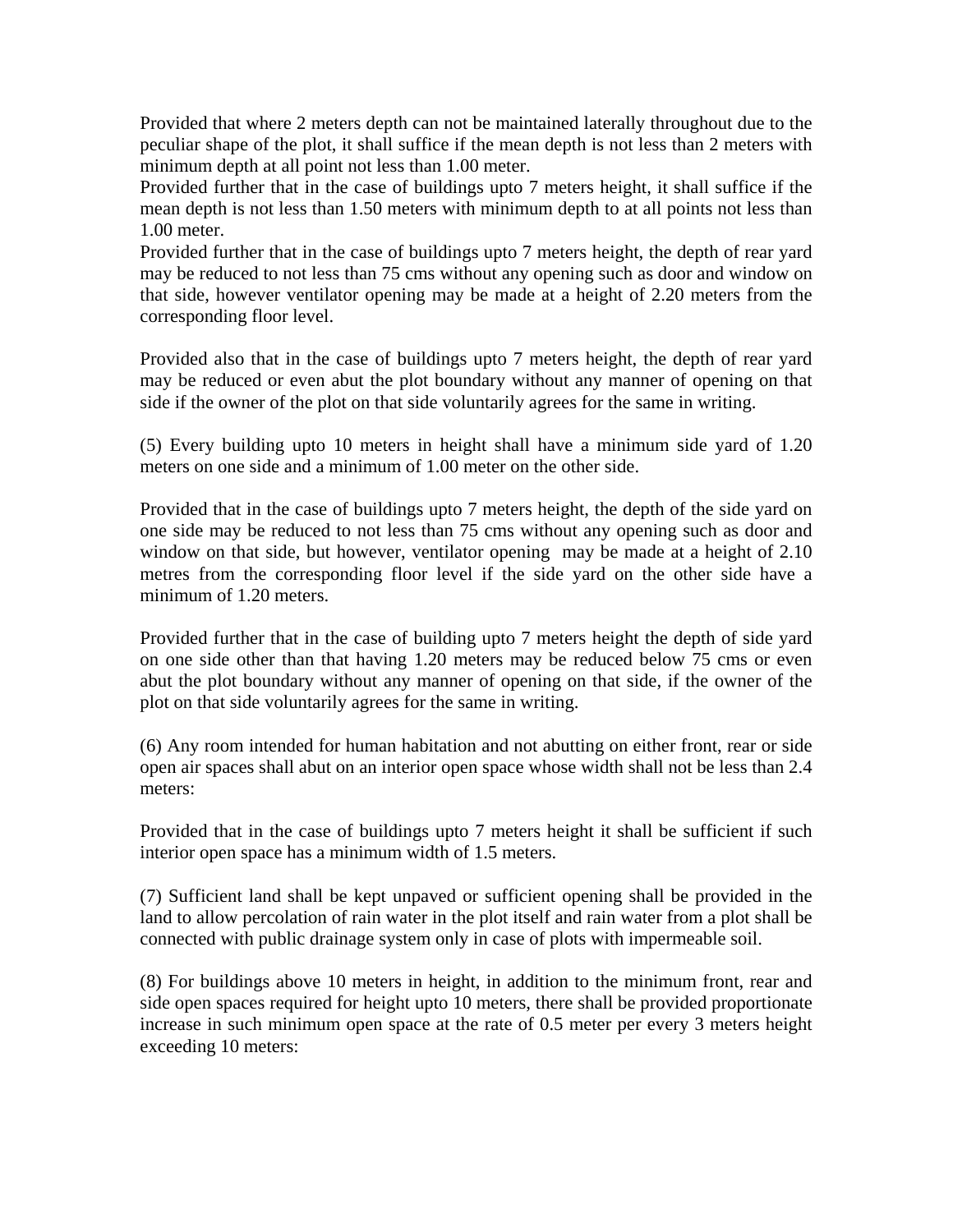Provided that such additional set back corresponding to increase in height may be provided, for the whole building at ground level or for corresponding floors at their level.

(9) Omitted

(10) No construction or hanging of any sort shall be permitted to project outside the boundaries of the site.

(11) Every open space provided, either interior or exterior shall be kept free from any erection thereon and shall be open to the sky and only cornice, roof or whether shade not more than 0.60 meter width shall overhang or project over the said open space so as to reduce the width to less than the minimum required:

Provided that where the open space is minimum 0.60 meter the cornice, roof or weather shade shall be limited to 30 cms. and where the open space is less than 0.60 meter no projection whatsoever shall be permitted:

Provided further that where the open space has minimum 1.50 meters. cornice roof or weather shade upto 75cms shall be permitted and increase in the width of cornice roof of weather shade shall be permitted corresponding to increase in the open space:

Provided further that no door or window shall be permitted if the open space on that portion is less than 1 meter:

Provided further that open stair or flight of steps or ramps meant as access to upper or lower floors shall be permitted in the open space if such stair, step or ramp has minimum 60cms distance from the boundaries.

Provided also that the underneath of the ramp shall not be enclosed however pillars may be permitted for its support.

(12) The front, rear and side set backs for constructions below ground level (basement floor, etc) shall be the same as that required for a 10 meters height building of the same occupancy group constructed above ground level.

# **25. Minimum distance between central fine of a street and building**

(1) The minimum distance between the central line of a street and any building other than a compound wall or fence or outdoor display structure shall be 4.5 meters and that between plot boundary abutting the street and building shall be 3 meters.

Provided that in the case of cul-de-sac of whatever width but not exceeding 250metres length or pedestrian lanes and streets upto average 3m width or internal roads and streets of whatever width within or leading to any residential colony, it shall be sufficient if the distance between the plot boundary abutting the street and building is 2 meters for buildings upto 7 metres height irrespective of the distance from the central line of the road to the building.

Provided further that in the case of lanes not exceeding 75 meters length leading to one or more individual plots it shall be sufficient if the distance between the plot boundary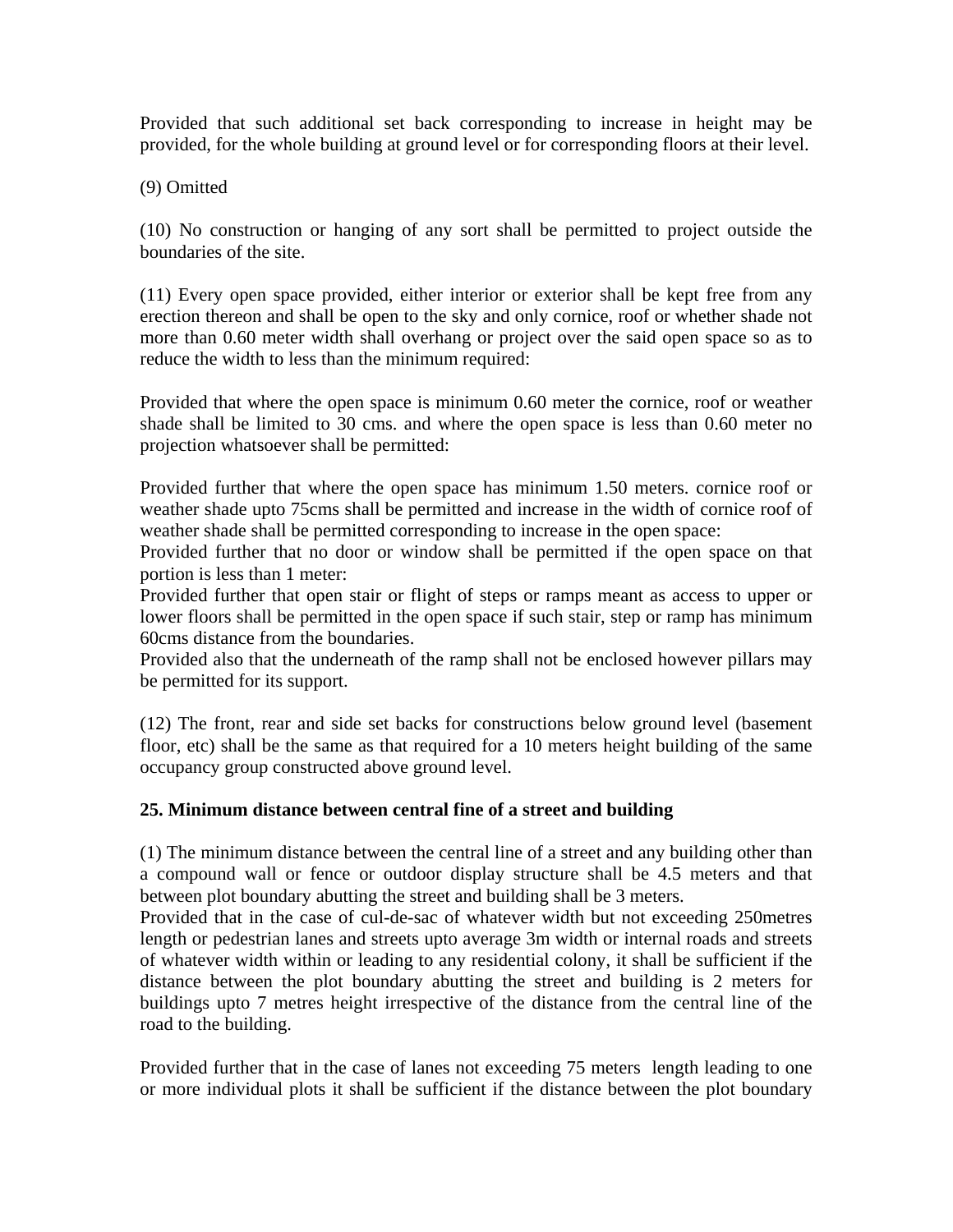abutting the lane and the building is 1.50 irrespective of the distance from the central line of the lane.

(2) Any restriction under street alignment or building line or both , if any fixed for area and restriction under any development plan or any town planning scheme or approved road widening proposal or any other rules or byelaws shall also apply simultaneously to all buildings in addition to the provisions contained in sub rule (1).

(3) The provisions contained in sub rules (1) and (2) shall apply invariably to all buildings where the front, rear or side yard abuts a street or gain access through a street.

# **26. Prohibition for constructions abutting public roads.\_**

No person shall construct any building other than compound wall within 3 metres, from any plot boundary abutting national highways, state highways or other roads-notified by Municipality:

Provided that open ramps or bridges or steps or similar structures with or without parapets or railings shall be permitted as access from the street to the building within that 3 meters and cornice roof or weather shade not exceeding 75 cms shall be permitted to project from the building into such 3 meters.

## **27. Developments including land subdivision and plot development for residential use.-**

All new developments including land subdivisions and plot developments shall be subject to the following, namely:-

(i) the area of any newly subdivided plot, reconstituted plot or building plot shall be not less than 125 square meters with an average width of 6.00 meters:

Provided that for row housing where side open spaces are not required, it is sufficient if the plot has an average width of 4.50 meters.

(ii) every plot shall have a frontage of not less than 4 meters on any abutting street;

(iii) every street shall have not less than 7.00 meters width and shall be motorable:

Provided that in the case of cul-de-sacs with length not exceeding 250 meters, it is sufficient if the street (cul-de-sac) has not less than 5.00 metres width and in the case of cul-de-sacs not exceeding 75 meters, it is sufficient if the street (cul-de-sac) has not less than 3.00 meters width:

Provided further that in residential areas where motorable street cannot made due to difficult terrain, the width of any new street shall be not less than 5.00 meters and where the length of such street does not exceed 250 meter it is sufficient if the street has not less than 3.00 meters width

(iv) when the area of the land under development work, layout or subdivision is 50 ares or more, ten percent of the total area shall be provided for recreational open spaces and shall be suitably located to be accessible to the residents of the layout.

Provided that while considering the area of the land, the area of any contiguous land belonging to the same owner, though not proposed for immediate development shall be taken into account;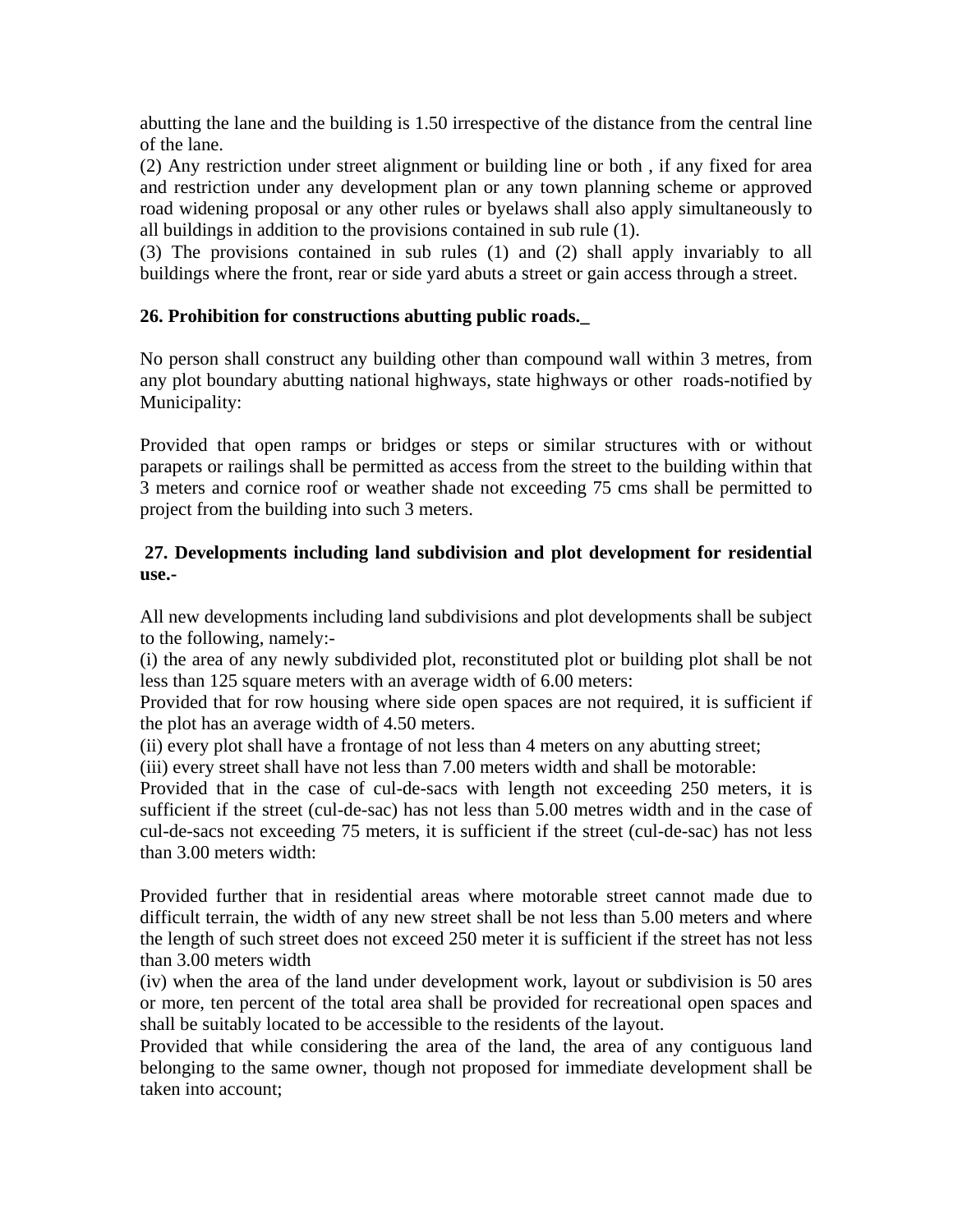(v) the recreational open space to be provided under item (iv) shall have an access as if it were a separate plot and as far as possible it shall be in 1 piece and in no case less than 2 ares in area with a minimum width of 6 meters

(vi) the layout or subdivision proposal shall be in conformity with the provisions of published or sanctioned development plan for the area and if the land is affected by any reservation for a public purpose, the Secretary may agree to adjust its exact location to suit the development but not so as to affect its area;

(vii) the street junctions shall be splayed or rounded off to give sufficient turning radii and sight distance for vehicles and the side of the splay shall be a minimum of 4 meters for roads up to 10 meters and shall be a minimum of 10 meters for roads exceeding 10 meters width as shown in the figure below:

(viii) in the case of lay out or sub division of land having an area of two hectares or more a suitable plot for an electric transformer shall be provided;

(ix) in the case of development permits, approval of the District Town Planner shall be obtained for land upto 0.5 hectares in area and approval of chief Town Planner shall be obtained for land exceeding that area.

(x) if the site forms part of approved layout, copy of sub division layout shall be enclosed along with the plans for approval; and

(xi) adequate arrangements for surface water drainage shall be provided.





**ROUNDING OF CORNERS AT INTERSECTIONS**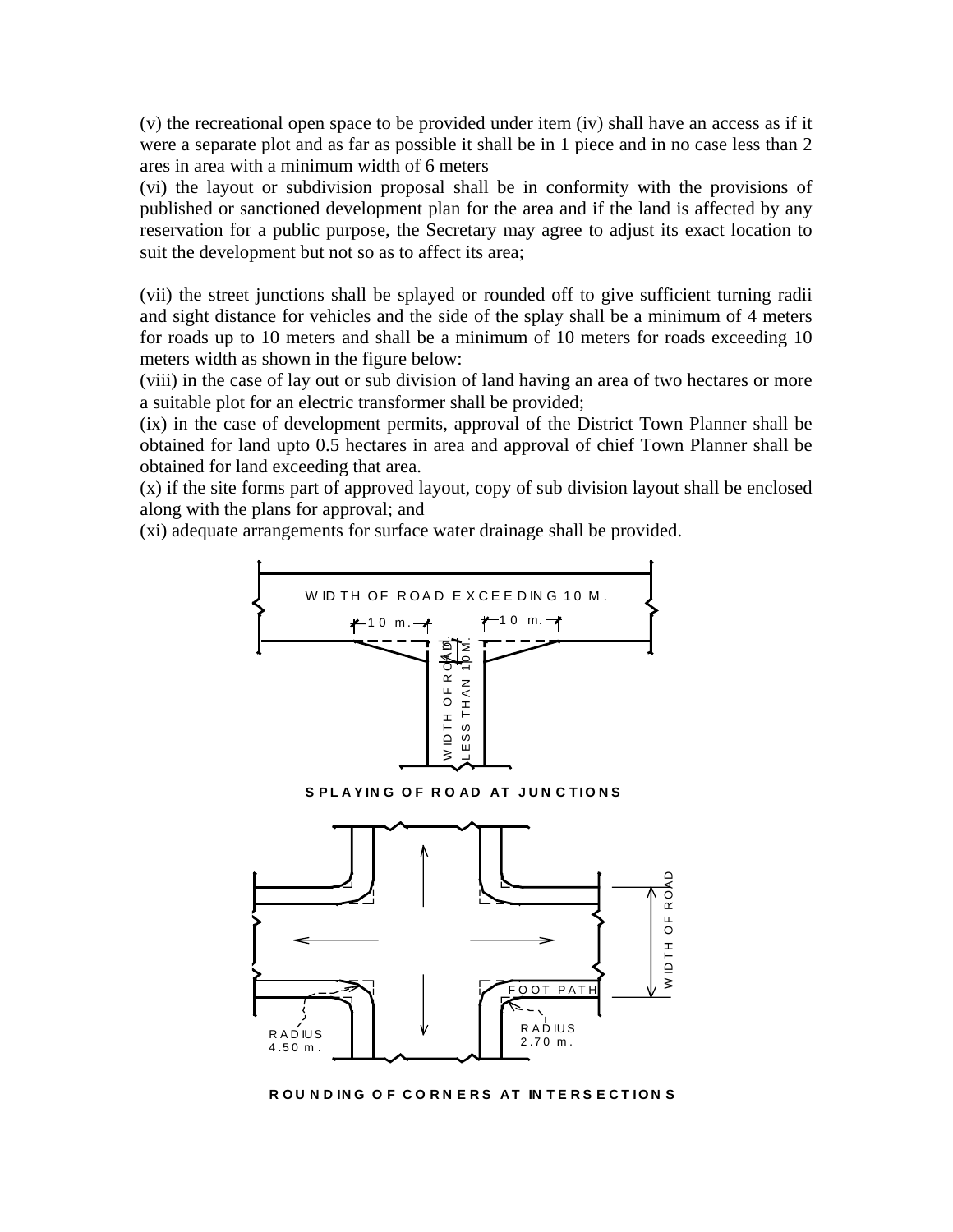# **28. Development including land sub-division and plot development for mercantile (commercial) development.-**

All new developments including land sub-divisions and plot developments shall be subject to the following:-

(i) the width of every new street, public or private, intended for use as cart or carriage way giving access to or through a commercial precinct consisting of a continuous row of shops exceeding ten in number shall not be less than 10 meters except in the case of culde-sac not exceeding 150 meters length, Where the the minimum width shall be 7 meters;

(ii) the frontage of every commercial plot abutting the street, shall have a minimum width of 6 meters;

(iii) no plot with a layout proposed for commercial development shall be an area less than 60 Sq. meters;

(iv) for every plot within a layout for commercial development, building line from the street shall not be less than 3 meters;

(v) no plot intended to house a service garage or auto workshop with in a layout for commercial development shall be of an area less than 300 sq meters and an average plot width less than 12 meters.

(vi) the approval of the Chief Town Planner or an officer authorized by him shall be obtained for the layout of all new commercial street and land sub-division exceeding five plots.

# **29. Development including land sub-division and plot development for industrial development.-**

All new developments including land sub- divisions and plot developments shall be subject to the following:-

(i) the width of every new street, public or private, intended for use as a cart or carriage way giving access to or through an organized industrial area with not less than six constituent units, shall be minimum 10 meters:

Provided that in the case of small industrial units or cul-de-sac not exceeding 150 meters length, the minimum road width shall be 7 meters.

(ii) the minimum size of industrial plot abutting street shall be 400 sq. meters in extent with a width of not less than 15 meters:

Provided that the minimum plot requirement in item (ii) shall not apply to small industrial units;

(iii) in industrial layouts a place for installation of transformer shall be provided in consultation with the Chief Electrical Inspector or an officer authorized by him;

(iv) the approval of the Chief Town Planner or an officer authorized by him shall be obtained for the layout of industrial streets and land sub-division exceeding five plots;

Note:- For the purpose of these rules small industrial unit means an industrial unit classified as such by Government from time to time or an industrial unit not included in Schedule 1 of the Factories Act, 1948.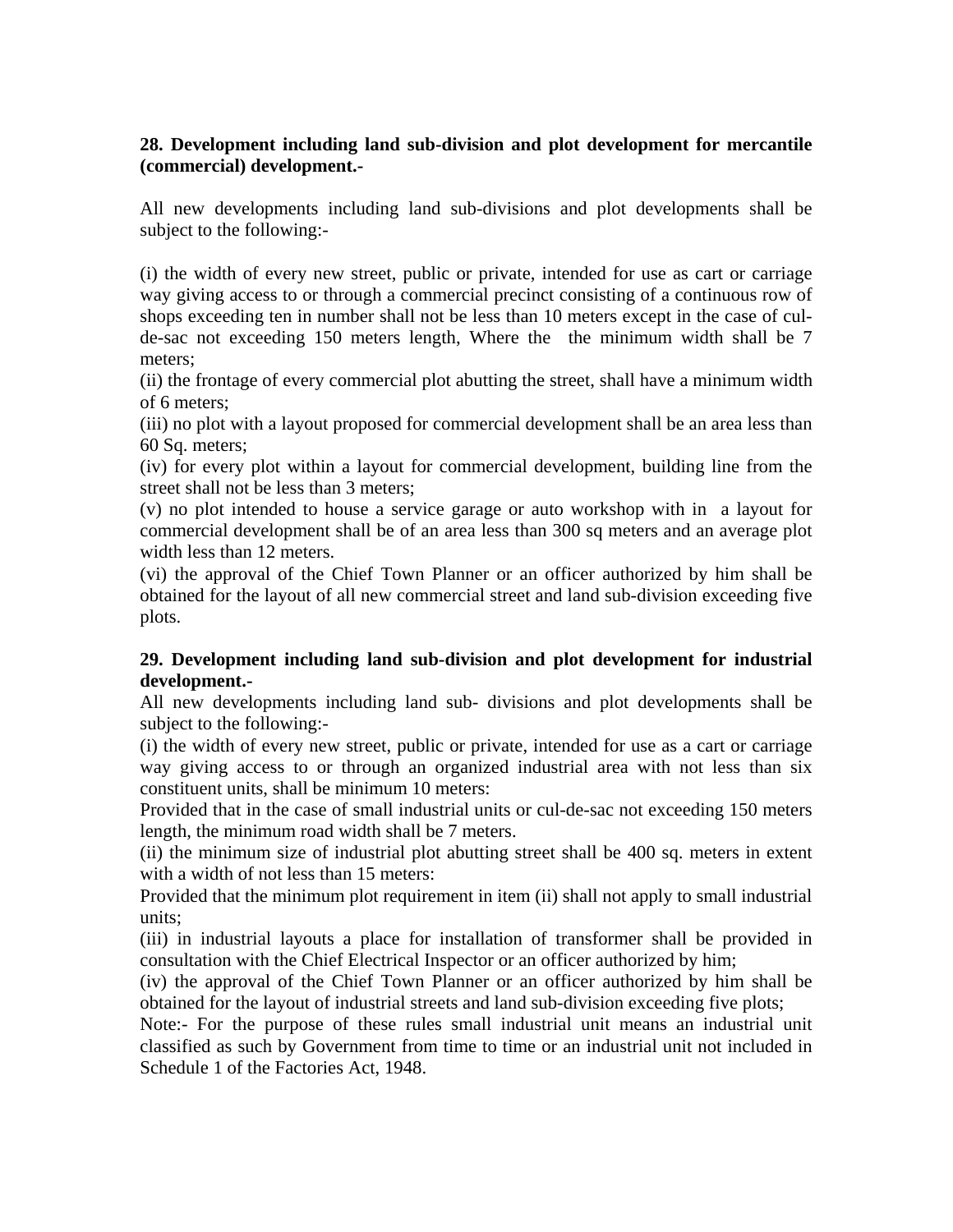## **CHAPTER V OCCUPANCY**

#### **30. Occupancy of buildings.-**

(1) The occupancy of any building or part thereof shall be governed by the usage of plots proposed for development or redevelopment according to the provisions contained in the development plan or detailed town planning scheme prepared for the area.

(2) All buildings, whether existing or hereafter proposed, shall be classified in one of the following occupancies according to the use or character of occupancy, namely:-

| Residential           |
|-----------------------|
| Special Residential   |
| Educational           |
| Medical/Hospital      |
| Assembly              |
| Office/Business       |
| Mercantile/Commercial |
| Industrial            |
| Small industrial      |
| Storage               |
| Hazardous             |
|                       |

Notes:- (i) Any building not specifically covered by any of the occupancies under sub rule (2) shall be in the group which most nearly resembles its exiting or proposed use. (ii) Any building which accommodates more than one use under sub-rule (2) shall be included under the most restrictive group.,

(3) The description of occupancies are given below, namely:-

**(a) Group AI.** - Residential Building shall include any building in which sleeping accommodation is provided for normal residential purposes, with or without cooking and or dining facilities. They shall include one or multifamily dwellings, apartment houses or residential flats. Small professional offices or spaces for advocates, doctors, engineers, architects, chartered accountants, beauticians, tailors, photographers, videographers, telephone booth operator, computer professionals, typists, electrical or electronic equipment service professionals, not exceeding 50 sq. metres floor area and used as part of principal residential occupancy are also included in this group. Further, lodging or rooming houses, tourist homes, dormitories, hostels and hotels not exceeding 150 sq. metres floor area are included in this group

**(b) Group A2.** - Special Residential building shall include all lodging or rooming houses, dormitories, tourist homes, hostels hotels exceeding 150 sq. metres floor area with or without conference halls, community halls, dining halls or assembly rooms Crèches, day care centres, children's nursery, reading rooms libraries and educational buildings not exceeding 150 sq. metres floor area are also included in this group.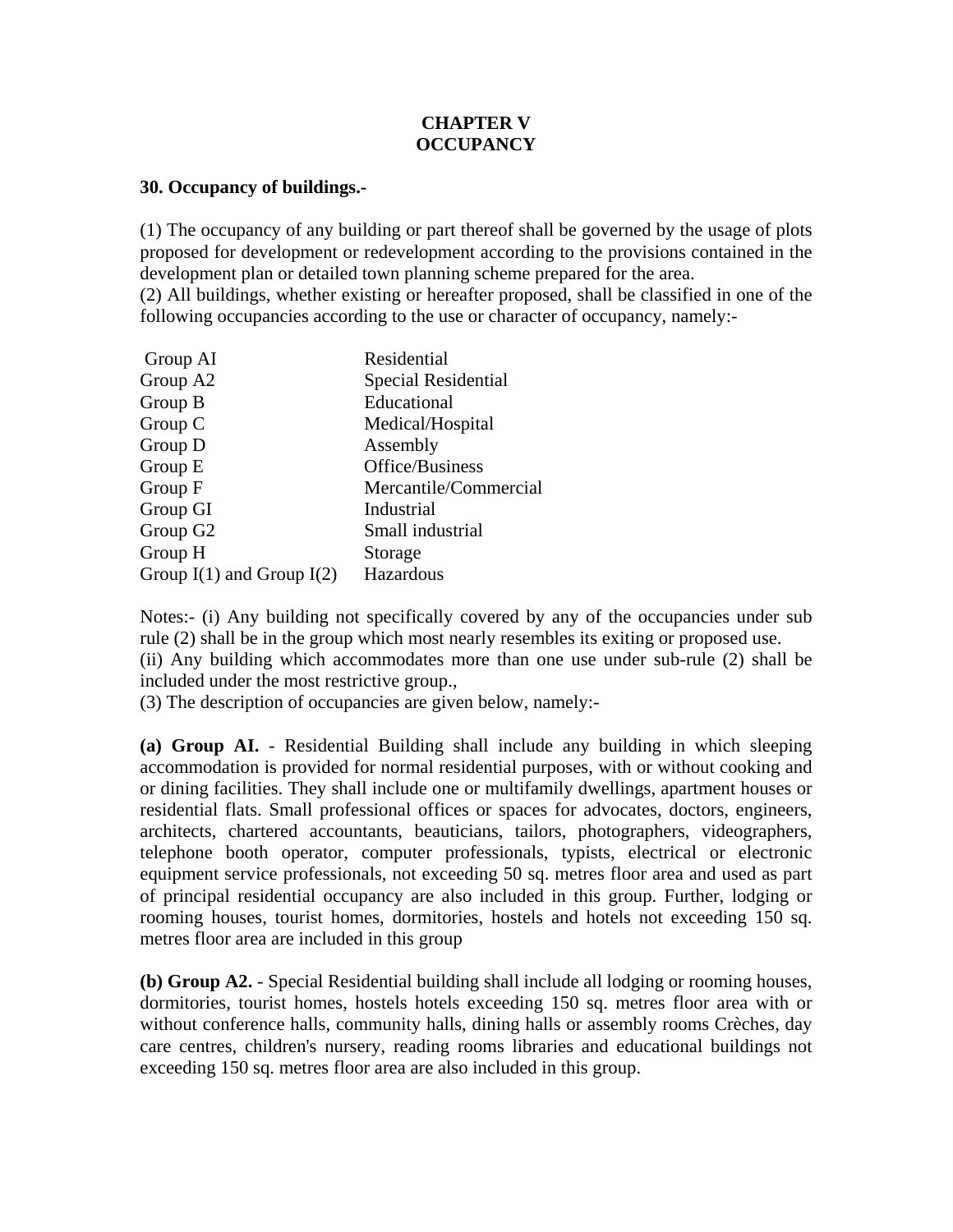**(c) Group B.-** Educational building shall include all educational buildings or part thereof exceeding 150 sq. metres floor area, used for school, college, institution, education and or research.

**(d) Group C**. - Medical or Hospital Building shall including any building or part thereofexceeding 150 Sq. metres of built up area used for purposes such as medical or other treatment or care of persons suffering from physical or mental illness, disease or infirmity, care of infants, convalescents or aged persons. Hospitals, sanitoria, clinic, homes for the aged and the infirm, convalescent homes, mental hospitals are included in this group.

(**e) Group D**.- Assembly building shall included any building or part of a building exceeding 300 sq. metres of total floor area where people, congregate or gather for amusement, recreation, social, religious, patriotic, civil, travel and similar purposes such as theatres, motion picture houses or cinemas, assembly halls for educational dramatic or theoretical presentation, auditoriums wedding halls, community halls, exhibition halls, art galleries, museums libraries, skating rings, gymnasiums, congregation, dance halls, club rooms, passenger stations or transport terminals, recreation piers, amusement park structures, viewing stands, grand stands, stadia and circus tents.

**(f) Group E.** - Office or business building shall include any building or part of a building having a total floor area of more than 300 sq. metres which is used for transaction of public or private business or for accommodating offices of public or private agencies or for the keeping of records, accounts and similar purposes. Local, State and Central Government office and buildings for office purposes constructed by private sector and quasi government agencies and buildings for the use of defence, court houses, public utility buildings, jails and prisons are included in this group.

**(g) Group F.** - Mercantile or commercial building shall include any building or part of a building which is used for display and sale of merchandise such as shops, stores, markets, either wholesale or retail. Banking and financial institutions, public and private business houses, professional establishment of doctors, dentist, engineers, architects, lawyers, pathological laboratories, tailor shops, video shops, barbershop, beauty parlors, news stands, milk booths, restaurants and non-nuisance type of small establishment like armature winding shops using power motor or machine of capacity not exceeding 3 horse power are included in this group. Further, buildings or part of buildings used exclusively for parking of vehicles (parking buildings, parking plazas etc.) are also included in this group.

Notes. - (1) Any building with not more than 150 sq. metres built up area accommodating the use under Group C and with not more than 300 sq. metres built up area accommodating the use under Groups D, E and H shall be included in Group F.

(2) Minor merchandising operations in buildings primarily meant for other uses shall be covered by the group under which the predominant occupancy is classified.

Group G1.- Industrial building shall include any building or part thereof where products or materials of all kinds and properties are fabricated, assembled or processed. It include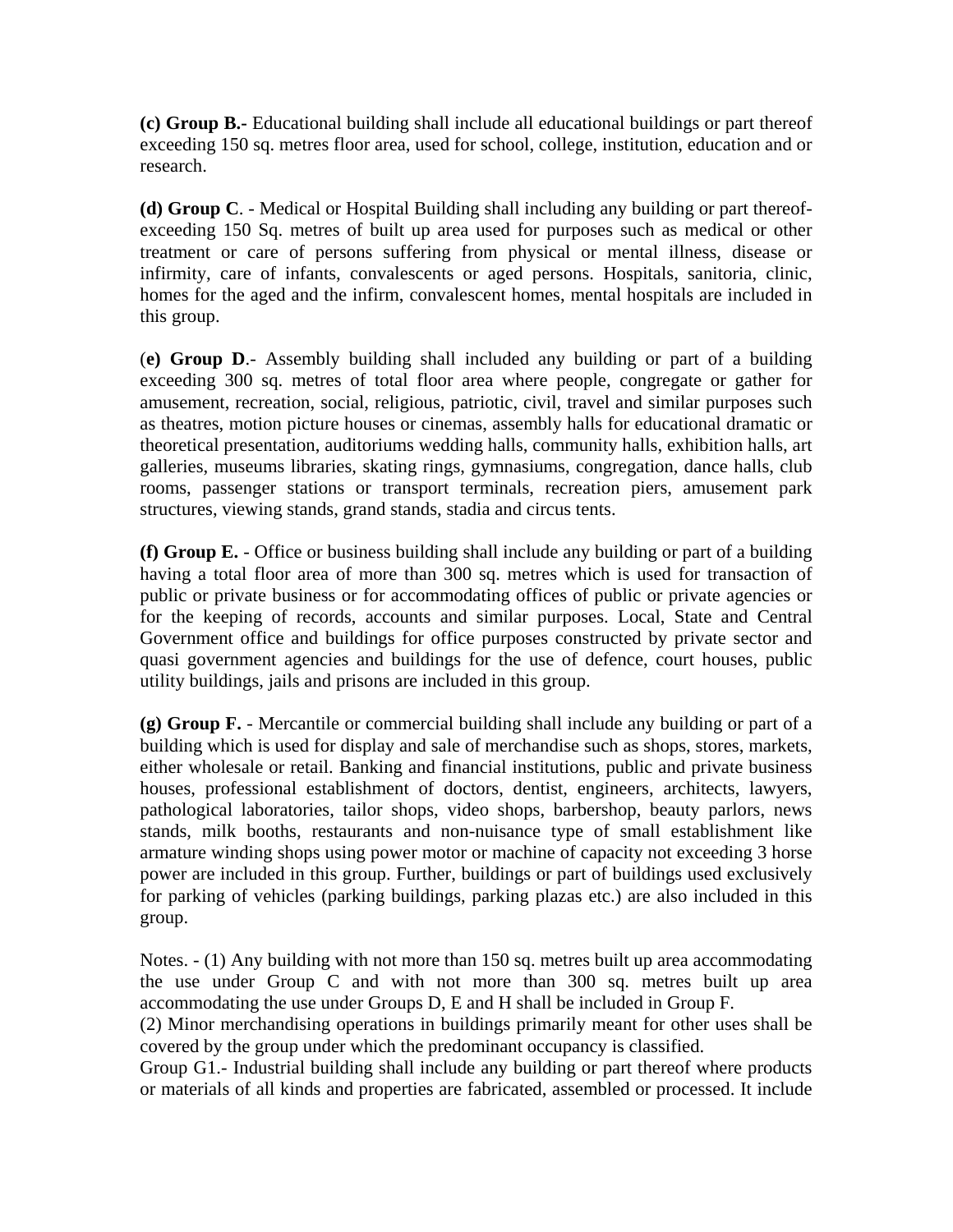workshops, assembly plants, laboratories, dry cleaning plants, power plants, pumping stations, smoke houses, laundries, gas plants, refineries, dairies, saw mills, and the like.

**(j) Group G2.-** Small industrial building shall include any building or part thereof where products or materials of all kinds and properties are fabricated, assembled or processed by a small scale industrial unit.

 Note:- 'Small scale industrial unit' means an industrial unit carrying on small scale industry classified as such by government from time to time for this purpose but does not include an industry included in schedule 1 of the Factories Act, 1948.

**Group H.** -Storage building shall include any building or part thereof used primarily for the storage or sheltering (including servicing, processing or repairing incidental to storage) of goods, wares or merchandise (except those involving highly combustible or explosive products or materials), vehicles and the like. Ware-houses, freight depots, transit sheds, store houses, garages, hangers, grain elevators, barns and silos are included in this group. Minor storage incidental to other occupancies shall be treated as part of the predominant occupancy.

**1) Group I (I).-** Hazardous building shall include any building or part of a building which is used for purposes which create air and sound pollution of minor nature and or producing effluents which does not cause very adverse environmental effects. Automobile wash stalls, automobile service stations, service garages with repairing facilities, welding workshops, are included in this group. Poultry farms with more than 20 hens or ducks, dairy with more than 6 cattle, kennel with more than 6 dogs are also included in this group.

**(m) Group I (2)-** Hazardous building shall include any building or part of a building which is used for the storage, handling, manufacturing processing of highly combustible, explosive, poisonous, irritant, corrosive, toxic or noxious materials or products or any products or materials producing dust. They shall include buildings and yards used for,- (i) storage under pressure of more than 1 Kg/cm2 and in quantities exceeding 70 m3 of acetylene, hydrogen, illuminating and natural gases, ammonia, chlorine phosgene, sulphur dioxide, methyl oxide and all gases subject to explosion, fumes or toxic hazard; (ii) storage and handling of hazardous and highly inflammable liquids:

(iii) storage and handling of hazardous and highly inflammable or explosive materials other than liquids, gas bottling plants, petrol and diesel storage tanks;

(iv) manufacture of plastic goods, synthetic leather, ammunition, explosives and fire works:

(v) crematoria, burial grounds, garbage dumping yards, abuttoirs (slaughter houses), sewerage treatment plants, petrol filling stations, coal, wood and timber yards with saw mills;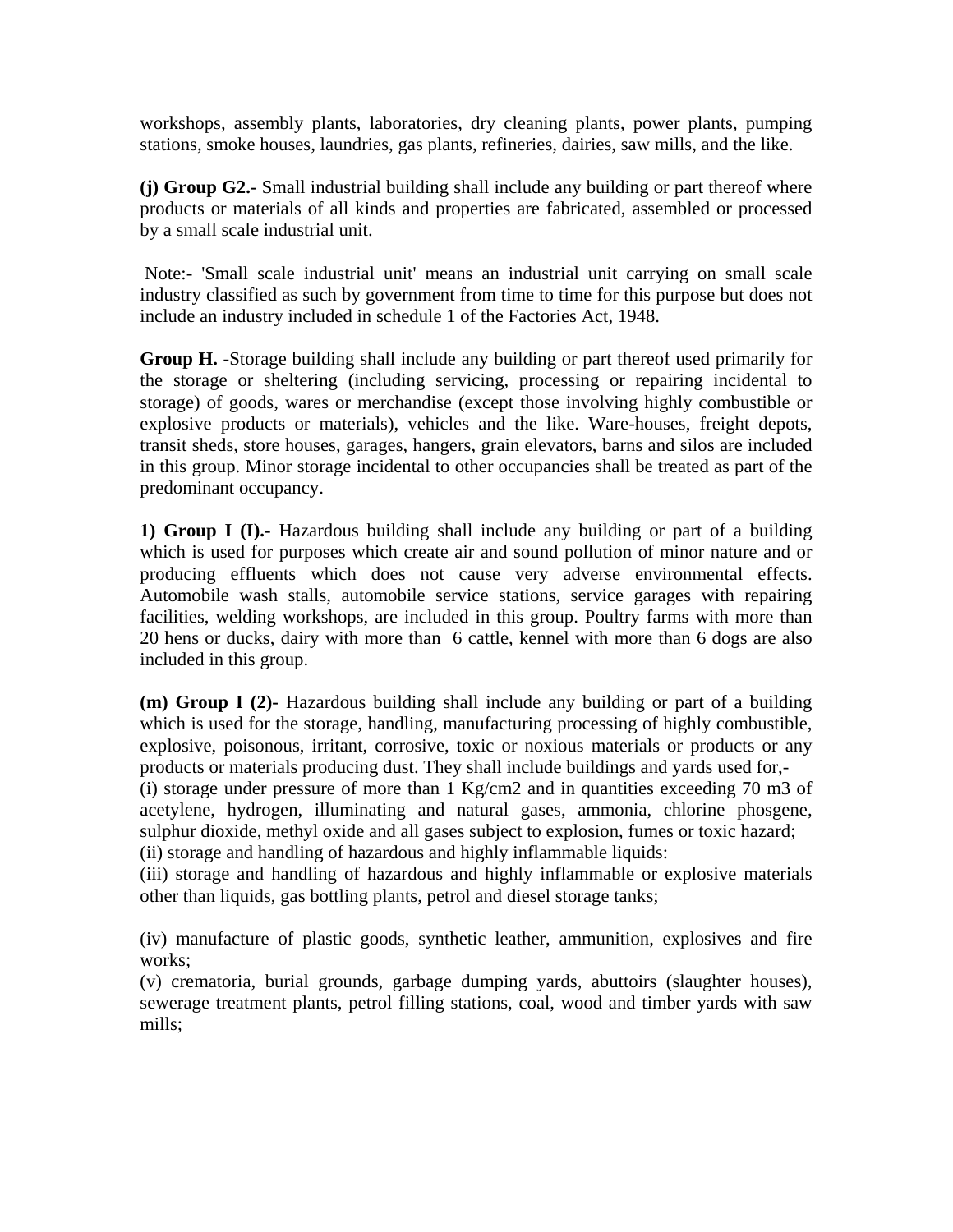#### **31. Coverage and floor area ratio.-**

(1) The maximum percentage of coverage permissible for each occupancy shall limit the maximum area at any floor of a building. The floor area ratio value shall limit the maximum buildable total floor area. Floor area ratio ie, F.A.R. shall be calculated as shown below:

 F.A.R= Total floor area on the floors Plot area

(2) The percentage of coverage and the F.A.R. value of building under different occupancies shall not exceed the maximum specified in Table 2 below.

| Coverage and Floor Area Ratio (F.A.R) |                          |                                                              |                                                        |                                                     |  |  |
|---------------------------------------|--------------------------|--------------------------------------------------------------|--------------------------------------------------------|-----------------------------------------------------|--|--|
| SI.No.                                | Building use / Occupancy | Maximum Permissible<br>Coverage (percentage<br>of plot area) | Maximum<br>permissible F.A.R<br>without additional fee | Maximum<br>permissible F.A.R<br>with additional fee |  |  |
| (1)                                   | (2)                      | (3)                                                          | (4)                                                    | (5)                                                 |  |  |
| 1                                     | <b>Residential A1</b>    | 65                                                           | 3.00                                                   | $\overline{4}$                                      |  |  |
| 2                                     | Special Residential A2   | 65                                                           | 2.50                                                   | 4                                                   |  |  |
| 3                                     | <b>Educational B</b>     | 35                                                           | 2.50                                                   | 3                                                   |  |  |
| 4                                     | Medical/Hospital C       | 40                                                           | 2.00                                                   | 3                                                   |  |  |
| 5                                     | Assembly D               | 40                                                           | 1.50                                                   | 2.50                                                |  |  |
| 6                                     | Office/Business E        | 40                                                           | 2.00                                                   | 3                                                   |  |  |
| $\overline{7}$                        | Mercantile/Commercial F  | 65                                                           | 2.50                                                   | 4                                                   |  |  |
| 8                                     | Industrial G1            | 40                                                           | 1.50                                                   | 0                                                   |  |  |
| 9                                     | Small Industrial G2      | 60                                                           | 2.50                                                   | 3                                                   |  |  |
| 10                                    | Storage H                | 60                                                           | 2.50                                                   | 3                                                   |  |  |
| 11                                    | Hazardous I(1)           | 30                                                           | 1.00                                                   | 0                                                   |  |  |
| 12                                    | Hazardous I(2)           | 25                                                           | 0.70                                                   | 0                                                   |  |  |

### **TABLE 2 Coverage and Floor Area Ratio (F.A.R)**

Note:- The Value of maximum permissible coverage of a building of a particular occupancy group shall be limited by the value given under column (3) and shall be the area covered by the building at any floor after accounting for the exterior open space (front, sides and rear) and interior open spaces.

(3) For permitting of FAR shown in column (5) of Table 2, an additional fee at the rate of Rs.1000 per square meter exceeding the area permissible under column (4) shall be paid.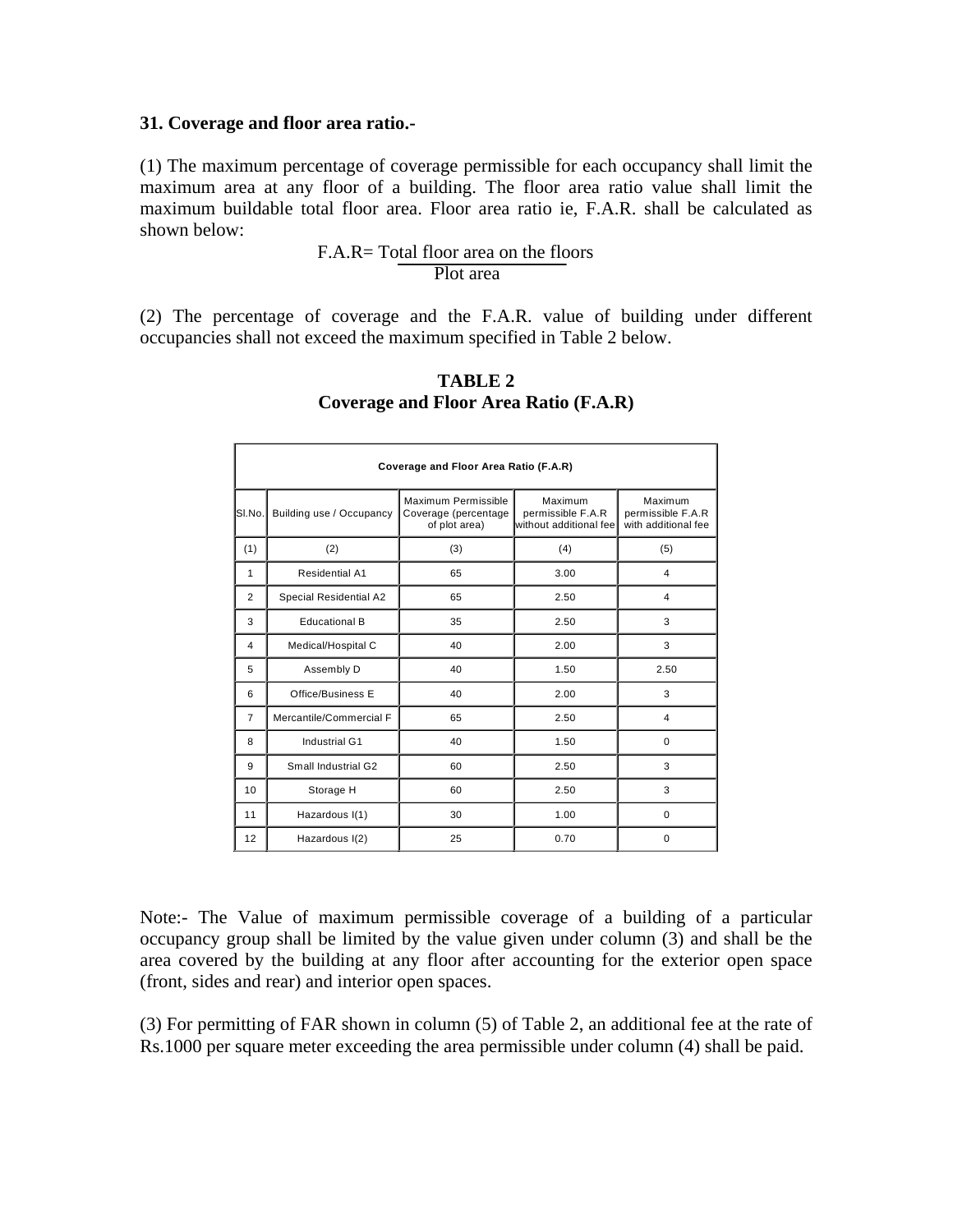## **32.Height of buildings.-**

(1) The Maximum height of any building or part thereof shall be limited according to the width of the street as follows:-

(a) The maximum height of the building or part thereof shall not exceed twice the width of the street abutting the plot plus twice the width of the yard from the building to the abutting street and this height may further be increased proportionately at the rate of 3 metres for every 50 cms. by which the building or the corresponding portion or floor of the building is set back from the building line;

(b) If a building plot abuts on two or more streets of different width, the building plot shall be deemed to abut the street that has the greater width for the purposes of this rule and the height of the building shall be regulated by the width of that street and shall be continued at this height along the narrower street:

Provided that the height restriction as per this rule shall be compulsory only for buildings or part of building coming within 12 metres of building line:

Provided further that appurtenant roof structures like staircase tower over head tanks, air conditioning rooms, lift rooms, cellular telecommunication equipment or tower structures, cabin rooms, chimneys, parapet walls and similar roof structures other than pent houses shall not be included in the height of the building for the purpose of this rule: Provided also that architectural features serving no other function except that of decoration shall not be included in the height of the building for the purpose of this rule.

(2) For buildings, structures and installations in the vicinity of airports the stipulations with regard to height shall be further limited as shown in Table 3. This shall be subject to any notification issued by Government of India under the Aircrafts Act 1, 1934.

Provided that buildings, structures and installations exceeding the height shown in Table 3 shall be allowed if no objection certificate from the concerned airport authority is obtained and produced before the Secretary for issuing the permit.

| TABLE <sub>3</sub><br>Aerodrome Vicinity Height Restrictions |                                                                                                                                                                                                                                             |                                    |                                                                                               |  |
|--------------------------------------------------------------|---------------------------------------------------------------------------------------------------------------------------------------------------------------------------------------------------------------------------------------------|------------------------------------|-----------------------------------------------------------------------------------------------|--|
| S <sub>L</sub><br>No.                                        | Limits of distance from the Aerodrome<br>reference point of buildings, structures or<br>installations measured horizontally<br>International Civil Air<br>Other Civil Air ports<br>Ports and their<br>and civil<br>Aerodromes<br>Alternates |                                    | Permissible height of building<br>structure or installation from<br>Aerodrome reference point |  |
| (1)                                                          | (2)                                                                                                                                                                                                                                         | (3)                                | (4)                                                                                           |  |
| $\mathbf{1}$                                                 | Between 8.535 km, and<br>22 km                                                                                                                                                                                                              | Between 7.925 km.<br>and $22km$    | 152 <sub>m</sub>                                                                              |  |
| $\overline{2}$                                               | Between 7.315 km, and<br>8.535km                                                                                                                                                                                                            | Between 6.706 km.<br>and 7.925km   | 122 m                                                                                         |  |
| 3                                                            | Between 6.096 km, and<br>7.315km                                                                                                                                                                                                            | Between 5.486 km.<br>and $6.706km$ | 91 m                                                                                          |  |
| 4                                                            | Between 4.877 km, and<br>6.096km                                                                                                                                                                                                            | Between 4.267 km.<br>and 5.486km   | 61 <sub>m</sub>                                                                               |  |
| 5                                                            | Between 4.267 km, and<br>4.877km                                                                                                                                                                                                            | Between 3.650 km.<br>and 4.267km   | 48 m                                                                                          |  |
| 6                                                            | Between 3.658 km, and<br>4.267km                                                                                                                                                                                                            | Between 3.048 km.<br>and 3.658km   | 36 m                                                                                          |  |
| $\overline{7}$                                               | Between 3.048 km, and<br>3.658km                                                                                                                                                                                                            | Between 2.438 km.<br>and 3.048km   | 24 <sub>m</sub>                                                                               |  |
| [8                                                           | Between 2.438 km, and<br>3.048km                                                                                                                                                                                                            | Between 1.829 km.<br>and 2.438km   | 12 <sub>m</sub>                                                                               |  |
| 9                                                            | Less than $2.438$ km                                                                                                                                                                                                                        | Less than $2.438$ km               | Nil                                                                                           |  |
| except with the concurrence<br>of the concerned airport      |                                                                                                                                                                                                                                             |                                    |                                                                                               |  |
| authority                                                    |                                                                                                                                                                                                                                             |                                    |                                                                                               |  |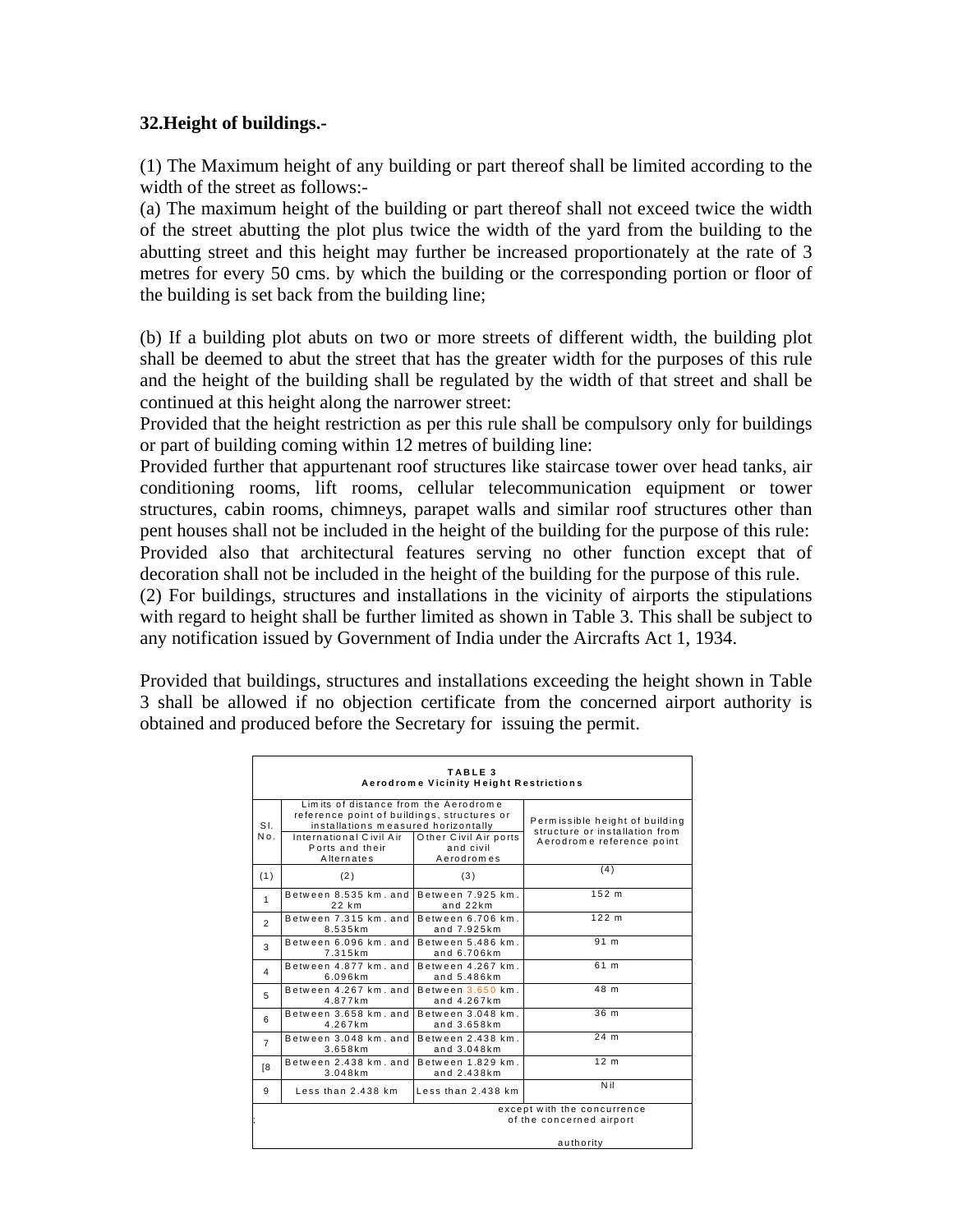Notes:- (1) No tree shall be allowed to grow above the height shown in column (4) within the distance shown in column (2) and (3) respectively.

(2) For calculation of permissible height as per this sub rule the highest point of the building without any exemption shall be considered.

## **(33) Access**

(1) The minimum clear width of access to a building and plots as well as the width of the street giving access to the plot from the main street shall be as shown in Table 4.

| Table 4       |                          |                     |                |                                                       |                                                          |  |  |
|---------------|--------------------------|---------------------|----------------|-------------------------------------------------------|----------------------------------------------------------|--|--|
| <b>Access</b> |                          |                     |                |                                                       |                                                          |  |  |
|               |                          | Residential         |                | Non Residential                                       |                                                          |  |  |
|               | SI. No. Type of Building | <b>Single Units</b> | Multiple Units | Up to 300Sq.<br>meter of carpet<br>area in each floor | Above 300Sq.<br>meter of<br>carpet area in<br>each floor |  |  |
| 1.            | Single storey            | No minimum          | 1.20 metres    | 1.20 metres                                           | 3.60 metres                                              |  |  |
| 2.            | Two storey               | 90 cms              | 2.00 metres    | 3.60 metres                                           | 5.00 metres                                              |  |  |
| 3.            | Three storeys            | 1.20 metres         | 3.60 metres    | 5.00 metres                                           | 5.00 metres                                              |  |  |
| 4.            | Above three<br>storeys   | 3.60 metres         | 5.00 metres    | 5.00 metres                                           | 7.00 metres                                              |  |  |

Provided that wherever off street parking is required for the building as per these rules, motorable access width shall be provided to the plot.

Provided further that the access width of any building shall be modified to be in accordance with the provisions in any detailed development plan for the area.

(2) No person shall at any time construct or cause or permit to construct or reconstruct any building which in any way encroaches upon or diminishes the area set apart as access to that building.

(3) No person shall construct a building or undertake construction work on a building which reduces the access to any building previously existing, below the minimum width required under these rules.

(4) No building shall be constructed so as to deprive any other building of an existing access.

(5) The space set apart as access shall be separately distinguishable from any house gully or open space required to be provided under any other rule.

(6) Every access shall be drained and lighted to the satisfaction of the Secretary and manhole covers or other drainage, water or any other fittings laid in such access shall be flush with finished surface level so as not to obstruct safe travel over the same.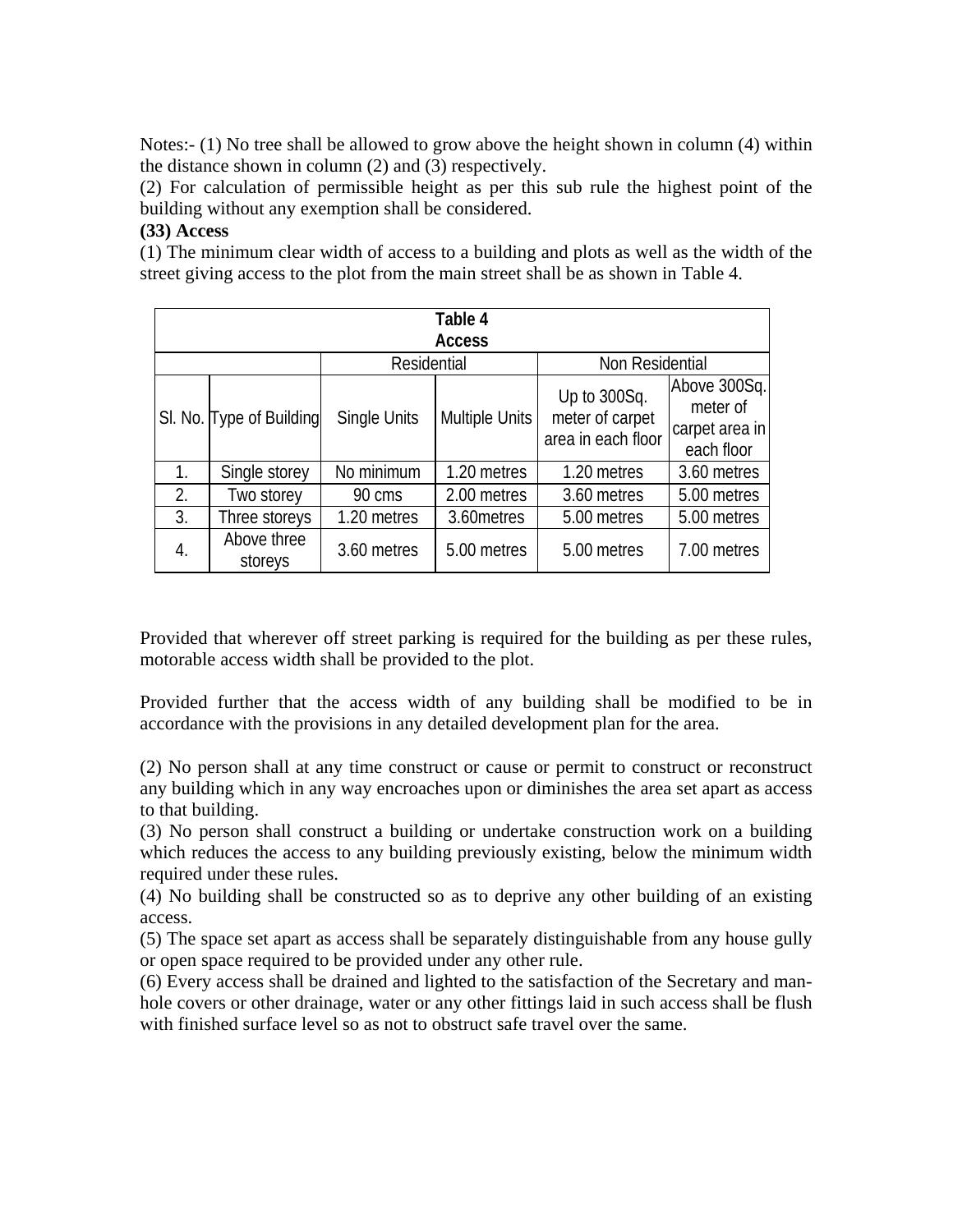# **34. Parking, loading and unloading spaces.-**

(1) Each of street parking space provided for parking motor cars shall be not less than 15 Sq. mts. area (5.5 mts. x 2.7mts.) and for scooters and cycles the area of each parking space provided shall be not less than 3 sq. mts. and 1.5 sq. mt. respectively.

(2) For buildings of different occupancies, off-street- parking spaces for motor cars shall be provided within the plot as specified in Table 5.

|        | Table 5                       |                                                                                                                                |  |  |  |
|--------|-------------------------------|--------------------------------------------------------------------------------------------------------------------------------|--|--|--|
|        | off-street Parking Space      |                                                                                                                                |  |  |  |
| SI. No | Occupancy                     | One parking space for every or fraction of                                                                                     |  |  |  |
| (1)    | Group A1- Residential         | (a) 8 units (with each unit upto 100 sq. metres of carpet area)                                                                |  |  |  |
|        | <b>Apartment Houses/Flats</b> | (b) 4 units (with each unit above 101 sq. metres and upto 150 sq.                                                              |  |  |  |
|        |                               | meter of carpet area)                                                                                                          |  |  |  |
|        |                               | (c) 2 units (with each unit above 151 sq. metres and upto 200 sq.                                                              |  |  |  |
|        |                               | meter of carpet area)                                                                                                          |  |  |  |
|        |                               | (d) Single unit (exceeding 200 sq metres of carpet area)                                                                       |  |  |  |
| (2)    | Group A2- Special             | (i) Rooms with attached bath and w.c.                                                                                          |  |  |  |
|        | Residential, Lodging and      | (a) 8 rooms (with each room upto 12 sq, metres carpet area)                                                                    |  |  |  |
|        | Rooming Houses, Tourist       | (b) 5 rooms (with each room above 12 sq. metres and upto                                                                       |  |  |  |
|        | homes and hostels,            | 20 sq. metres carpet area)                                                                                                     |  |  |  |
|        | Dormitories without any       | (c) 3 rooms (with each room above 20 sq, metres carpet                                                                         |  |  |  |
|        | attached eating facility such | area)                                                                                                                          |  |  |  |
|        | as restaurant. Canteen,       | (ii) Rooms without attached bath and w.c.                                                                                      |  |  |  |
|        | Cafeteria, mess or dining     | (a) 18 rooms (with each room upto 5 sq, metres carpet area)                                                                    |  |  |  |
|        |                               | (b) 12 rooms (with each room above 5 sq. metres and                                                                            |  |  |  |
|        |                               | upto12 sq. metres carpet area)                                                                                                 |  |  |  |
|        |                               | (c) 6 rooms (with each room above 12 sq, metres carpet                                                                         |  |  |  |
|        |                               | area)                                                                                                                          |  |  |  |
|        |                               | Note:- At the rate of one parking space for every 30 sq. metres                                                                |  |  |  |
|        |                               | carpet area of dining space/20 seats of dining accommodation<br>shall be provided in addition to the above, in case of Special |  |  |  |
|        |                               | Residential. Buildings attached with eating facility.                                                                          |  |  |  |
| (3)    | Group B-Educational           | (i) 300 sq metres of carpet area.                                                                                              |  |  |  |
|        | (i) High Schools, Higher      |                                                                                                                                |  |  |  |
|        | Secondary Schools, Junior     |                                                                                                                                |  |  |  |
|        | Technical Schools, Industrial |                                                                                                                                |  |  |  |
|        | Training Institute etc.       |                                                                                                                                |  |  |  |
|        | (ii) Higher educational       |                                                                                                                                |  |  |  |
|        | institutes.                   | (ii) 200 sq metres of carpet area.                                                                                             |  |  |  |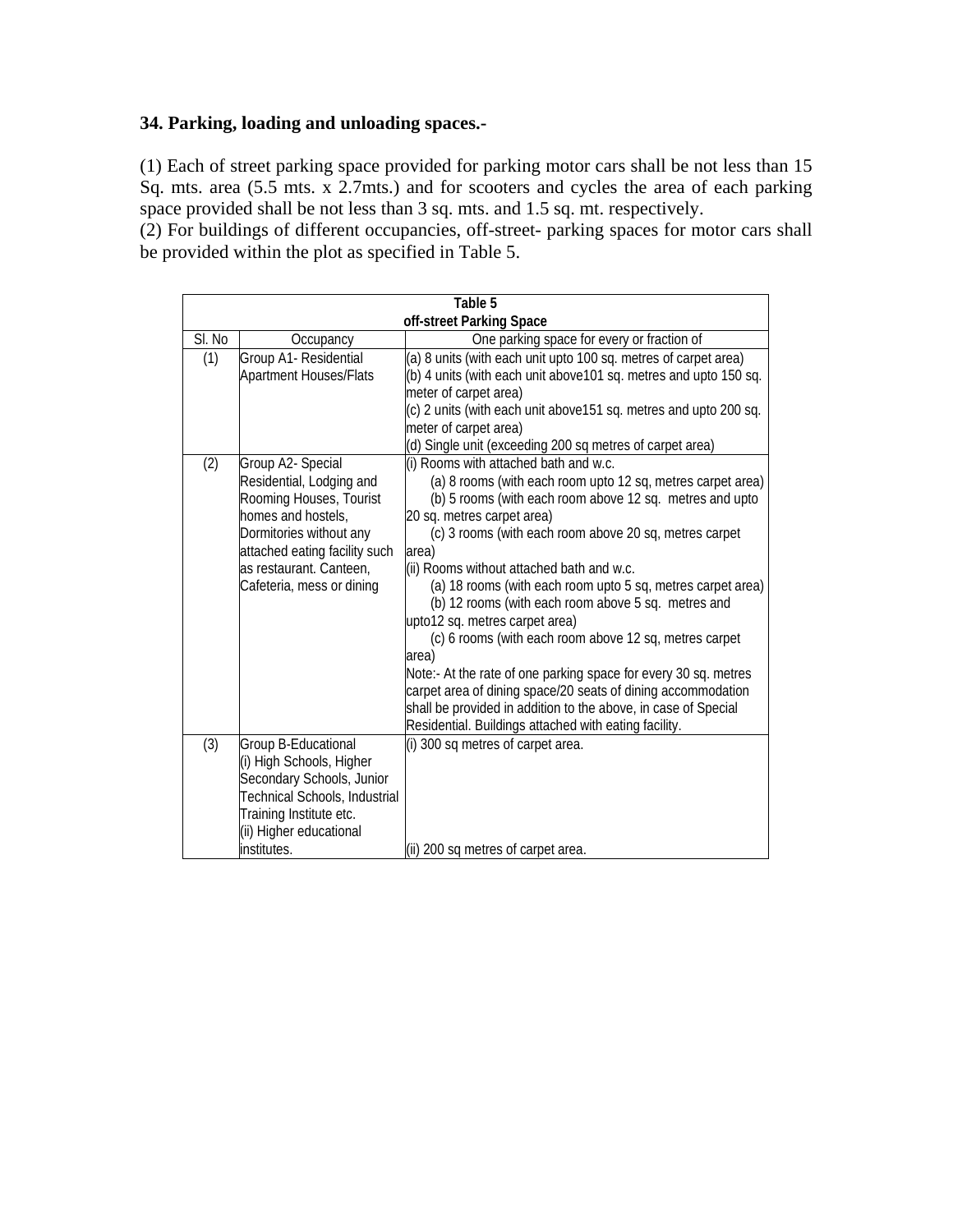| (4)  | Group C- Medical/Hospital   | 100 sq metres of carpet area.                                         |
|------|-----------------------------|-----------------------------------------------------------------------|
| (5)  | Group D- Assembly           | 25 seats of accommodation                                             |
|      |                             | Note:-                                                                |
|      |                             | (i) In case of wedding halls and community halls, for calculating     |
|      |                             | the carpet area or seating accommodation, for the purpose of off      |
|      |                             | street parking, the carpet area of either the auditorium or the       |
|      |                             | dining hall, which ever is higher, alone need be taken.               |
|      |                             | (ii) for the purpose of this rule 1.50 sq metres carpet area shall be |
|      |                             | considered as one seating accommodation.                              |
| (6)  | Group E- Business/Office    | 100 sq metres of carpet area.                                         |
|      | <b>Building</b>             |                                                                       |
| (7)  | Group F- Mercantile/        | 100 sq metres of carpet area.                                         |
|      | Commercial building         |                                                                       |
|      | exceeding 75 sq. metre      |                                                                       |
|      | carpet area                 |                                                                       |
| (8)  |                             | Group G1- Industrial Building 200 sq metres of carpet area.           |
|      | exceeding 100 sq. metres of |                                                                       |
|      | carpet area.                |                                                                       |
| (9)  | Group G2- Small Industrial  | 200 sq metres of carpet area.                                         |
|      | exceeding 100 sq. metres of |                                                                       |
|      | carpet area.                |                                                                       |
| (10) | Group H-Storage             | 200 sq metres of carpet area.                                         |

Provided that in Second Grade Municipalities and Third Grade Municipalities it shall suffice if 75 per cent and 50 per cent respectively of the above parking is provided in village panchayats where the provisions of the Kerala Municipality Building Rules, 1999 stand extended, off street parking shall be provided as in third grade municipalities.-

(3) Wherever any parking space is required under these rules, 25% of that area shall be provided additionally for parking scooters or cycles.

(4) Every off-street parking space shall be provided with adequate vehicular access to a street; area of drives, aisles and such other provisions required and adequate area for manoeuring of vehicles shall be provided in addition to the parking space.

(5) In addition to the parking space as in Table 5, in the case of Group F Mercantile or Commercial, Group G-Industrial and Group H storage occupancies, loading and unloading spaces each 30 sq. mts. shall be provided within the plot, at the rate of one such space for each 1000 sq. mts. of floor area or fraction thereof, exceeding the first 700 sq. mts. of floor area.

(6) Not exceeding fifty per cent of the area of mandatory open yard (space) shall be taken into account for calculating the required off street parking space if such open space has adequate vehicular access and area for maneuvering.

(7) The Government may, if adequate off street parking facility is available to their satisfaction near the site proposed for building, in any parking building or parking area provided by the Municipality or quasi-Government agency or private agency, permit the secretary by general or special order and subject to conditions specified there in to allow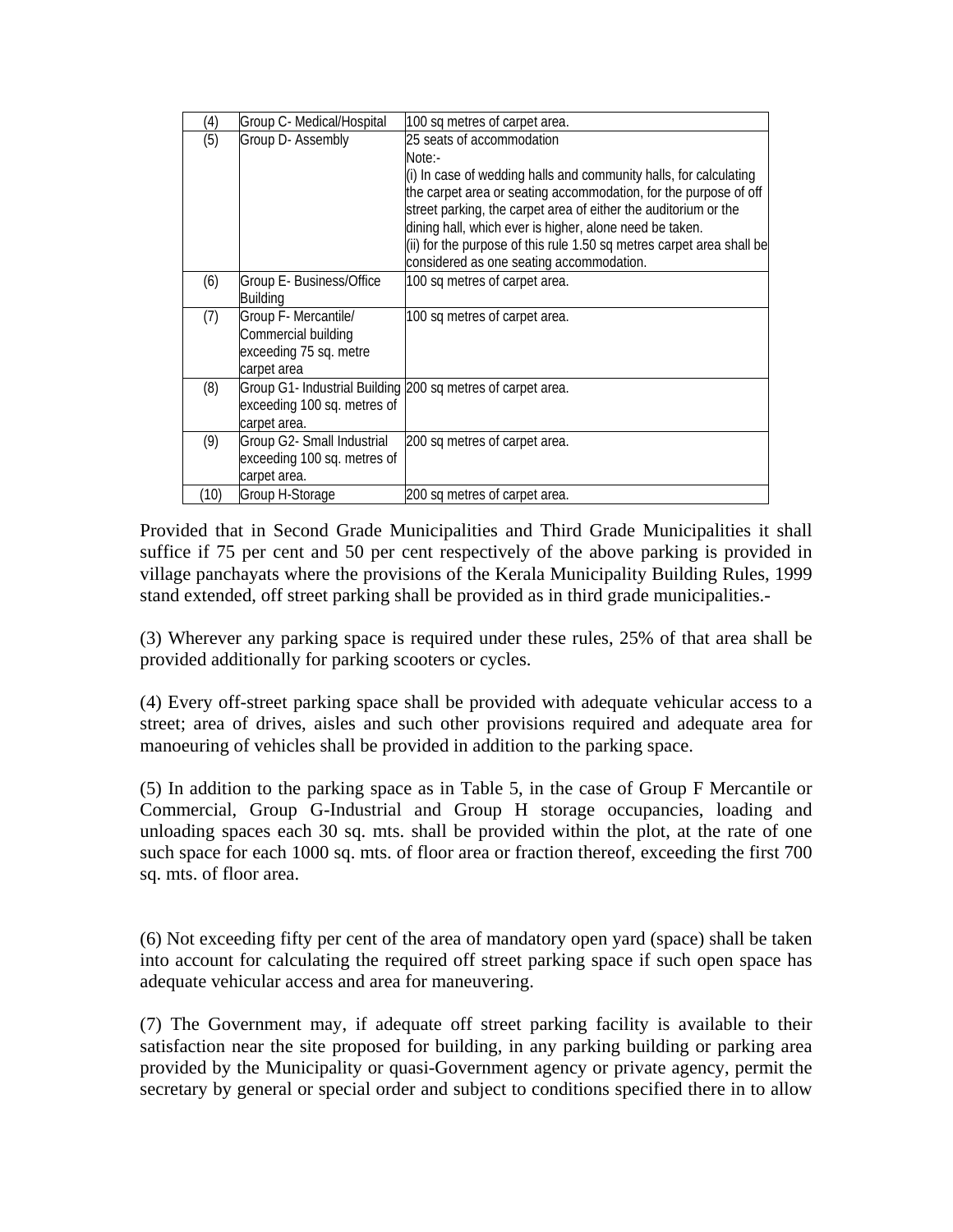reduction in off street parking space in any or all buildings in that area to the extent not exceeding 50 per cent of the required number of off street parking space.

# **CHAPTER VI PARTS OF BUILDING**

# **35. Mezzanine floor.-**

(1) The floor area of mezzanine floor shall not exceed one third area of the main floor or room accommodating the mezzanine floor.

(2) The headroom measured from the surface of the floor to any point on the underside of the mezzanine floor shall not be less than 2.2 mts.

# **36. Height of room.-**

The height of room in a building other than residential occupancy shall be not less than 3.00 metres: Provided that in the case of air conditioned rooms it shall be not less than 2.4 metres.

# **37. Water closet.-**

Every building shall be provided with at least one water closet.

# **38. Size of bathroom and latrine.-**

(1) The area of bath-room shall not be less than 1.50 sq.m. with either side not less than 1.1m, carpet area of a latrine shall not be less than 1. 1 0 square metres with one side not less than 1.0 metre:

Provided that the area of combined bathroom and latrine shall be not less than 2.2 square metres with one side not less than 1. 1 metres:

(2) The height of bathroom or latrine shall be not less than 2.20 metres.

## **39. Staircases.-**

(1) Any building having more than four floors including basement or sunken floors, shall have at least two staircases, one of which may be an external stairway:

Provided that when the second staircase provided as external stair way conforms to the provisions of fire escape staircase, a separate fire escape stair need not be provided.

Note:- An external stair is one which is connected to public areas and/or common areas on all floors and leads directly to ground, has at least two sides abutting external wall, these two sides being provided as open or with break open glass and has landing areas accessible from the external side or a external stair which is wholly open and removed from the main building, such an external stair shall be removed and away from the main stairway.

(2) The minimum width of stair shall be not less than 1.20 metres

(3) The minimum width of tread shall be 30 cms

(4) The height of riser shall not exceed 15 cms.

(5) The height of handrail shall be not less than 90 cms.

(6) The width of passages giving access to the staircase in any building shall not at any point, be less than the width of the stair.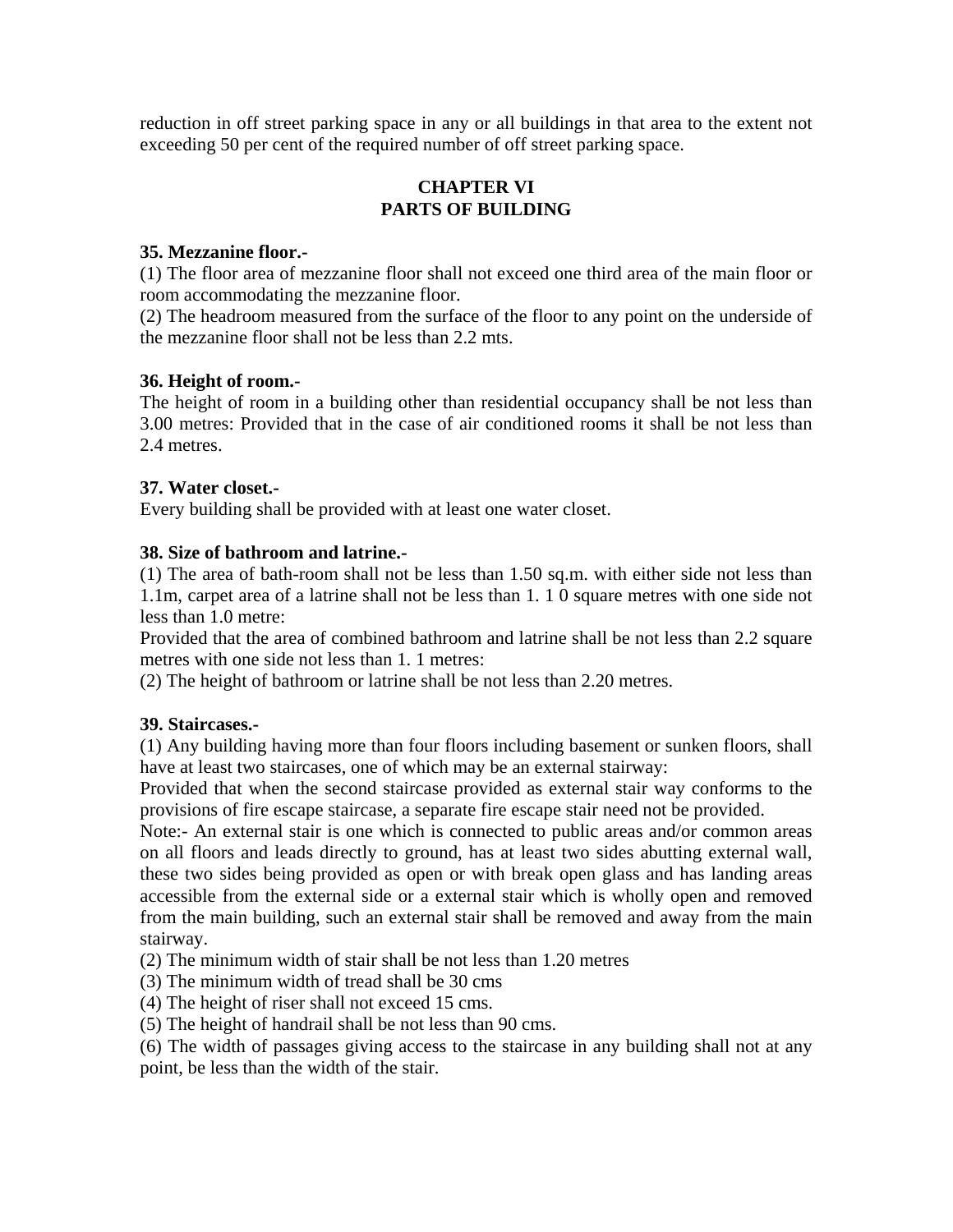# **40. Ramps.-**

Ramps if provided as a substitute for stairways shall be laid with a slope not exceeding 1 in 10 and such ramp shall comply with all requirements of a stairway and shall be surfaced with approved non-slippery materials.

# **41. Corridor, verandahs and passageways.-**

The clear width of any corridor, verandah or passageway in any building shall be not less than 1.0 metre at any point.

# **42. Fire escape staircase.-**

(1) Fire escape stair case shall be provided for every buildings of,-

(a) residential occupancies exceeding three storeys above ground level;

(b) occupancies other than residential exceeding two storeys above ground level.

(2) The width of fire escape staircase shall be not less than 75 cm, the width of fire escape stair tread shall be not less than 15 cm, the height of the fire escape stair riser shall not exceed 19 cms, and the number of riser shall not exceed 16 per flight of stairs.

(3) The height of handrail of a fire escape staircase shall not be less than 100cms.

(4) Fire escape stair shall be constructed only in the exterior of the building and shall be connected directly to the ground.

(5) Fire escape stairs shall have a straight flight.

(6) Entrance to fire escape stair case shall be separated and removed from internal staircase.

# **43. Travel distance to emergency staircase.-**

(1) Every building meant for human occupancy shall be provided with emergency exit sufficient to permit safe escape of occupants in case of fire or whenever other emergency occurs.

(2) Emergency exits shall be located in such a way that the travel distance on each floor shall not exceed 30 metres for every occupant.

## **44. Fire Protection requirements.-**

All requirements in respect of fire protection shall be as in Part IV, Fire Protection in National Building Code of India, 1983 and amendment No. 3 under Fire Protection Annexure II.

# **45. Exit Width.-**

(1) The unit of exit width used to measure the capacity of any exit shall be 50 cms., a clear width of 25 cms. shall be counted as an additional half unit and clear width less than 25 cms. shall not be counted for exit width.

(2) Occupants per unit exit width shall be as in Table 6.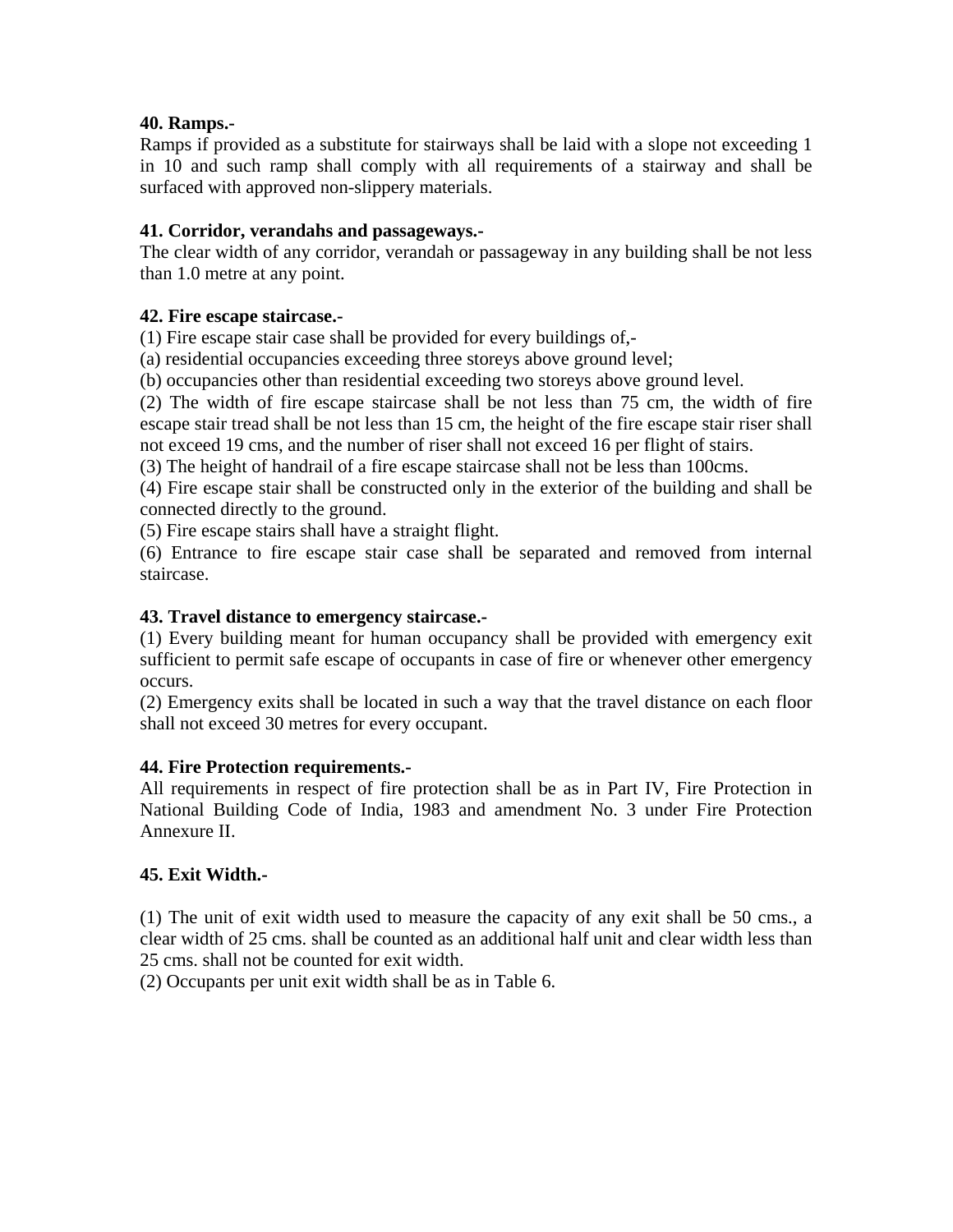|                  | TABLE 6                                    |                                                        |              |  |  |
|------------------|--------------------------------------------|--------------------------------------------------------|--------------|--|--|
|                  | Occupants per unit exit width              |                                                        |              |  |  |
| SI. No.          | Group of occupancy                         | No. of Occupants per<br>unit exit width of<br>Stairway | <b>Doors</b> |  |  |
| (1)              | $\left( 2\right)$                          | (3)                                                    | (4)          |  |  |
| 1.               | Group A1 Residential                       | 25                                                     | 75           |  |  |
| $\overline{2}$ . | Group A2 Special Residential               | 50                                                     | 75           |  |  |
| 3.               | Group B Educational                        | 25                                                     | 75           |  |  |
| 4.               | Group C Medical/Hospital                   | 25                                                     | 75           |  |  |
| 5.               | <b>Group D Assembly</b>                    | 60                                                     | 90           |  |  |
| 6.               | Group E                                    | 50                                                     | 75           |  |  |
| 7.               | <b>Group F Mercantile (Commercial)</b>     | 50                                                     | 75           |  |  |
| 8.               | Group G1 Industrial                        | 50                                                     | 75           |  |  |
| 9.               | Group G2 Small Industrial                  | 50                                                     | 75           |  |  |
| 10.              | Group H Storage (including<br>Warehousing) | 50                                                     | 75           |  |  |
| 11.              | Group I Hazardous                          | 25                                                     | 40           |  |  |

3) For determining the exit required, the number of persons in any floor area or the occupant load shall be based on the actual number of occupants but in case less than that specified in Table 7.

|         | <b>TABLE 7</b>                             |                                                           |  |  |  |
|---------|--------------------------------------------|-----------------------------------------------------------|--|--|--|
|         | <b>Occupant Load</b>                       |                                                           |  |  |  |
| SI. No. | Group of occupancy                         | Occupant Load (gross area in square meters<br>per person) |  |  |  |
| (1)     | (2)                                        | (3)                                                       |  |  |  |
| 1.      | Group A1 Residential                       | 12.5                                                      |  |  |  |
| 2.      | <b>Group A2 Special Residential</b>        | 4.0                                                       |  |  |  |
| 3.      | Group B Educational                        | 4.0                                                       |  |  |  |
| 4.      | Group C Medical/Hospital                   | 15.0                                                      |  |  |  |
| 5.      | <b>Group D Assembly</b>                    | 1.5                                                       |  |  |  |
| 6.      | <b>Group E Office</b>                      | 1.5                                                       |  |  |  |
| 7.      | Group F Mercantile (Commercial)            | $3$ to 6                                                  |  |  |  |
| 8.      | Group G1 Industrial                        | 10.0                                                      |  |  |  |
| 9.      | Group G2 Small Industrial                  | 10.0                                                      |  |  |  |
| 10.     | Group H Storage (including<br>Warehousing) | 30.0                                                      |  |  |  |
| 11.     | Group I Hazardous                          | 10.0                                                      |  |  |  |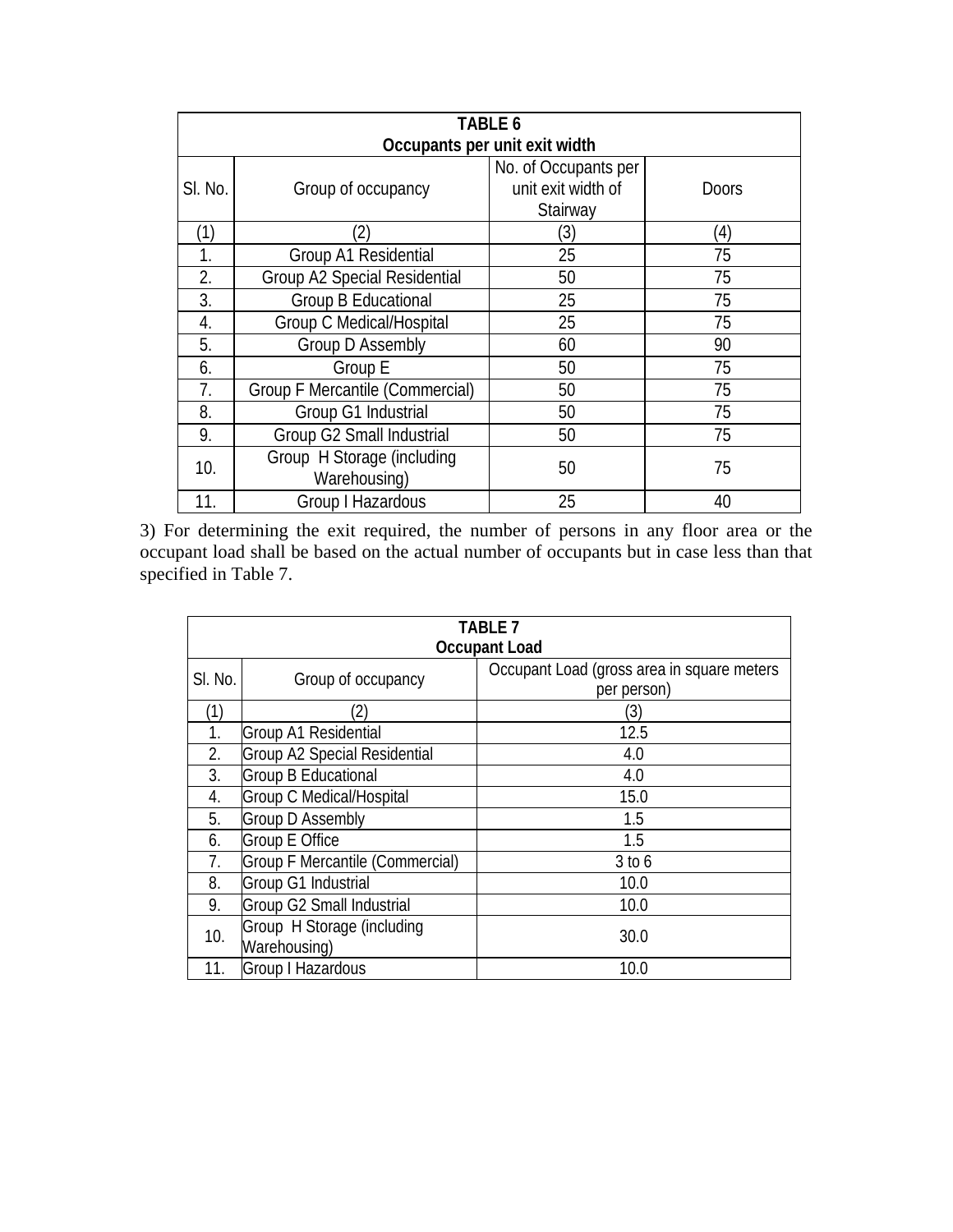(4) Exits shall be either horizontal or vertical type.

(5) An exit may be a doorway corridor or passageway to an internal staircase or external staircase, ramps to the street or to the roof of a building; it may be a horizontal exit leading to an adjoining building at the same level:

Provided that lifts and escalators shall not be considered as exits.

#### **46. Doorways.-**

(1) Every exit doorway shall open into an enclosed stairway or a horizontal exit or a corridor or passageway providing continuous and protected means of egress.

(2) No exit doorway shall be less than 75 cms in the case of residential and 1.2 metres in the case of all other occupancies.

#### **47. Spiral stair fire escape.-**

(1) The use of spiral staircase shall be limited to low occupant load and buildings upto 9 metres in height unless they are connected to platforms such as balconies and terraces to allow easy exit.

(2) A spiral staircase shall be not less than 150 cm. in diameter and shall be designed to give adequate head room.

#### **48. Lift.-**

(1) Every building exceeding 3 storeys (excluding sunken floors) in the case of hospitals/medical occupancy and 4 storeys (excluding sunken floors) in the case of other occupancies having plinth area more than 2500 sq. metres shall be provided with one lift for every 2500 sq. metres or part thereof exceeding first 2500 sq. metres, in addition to the required number of staircases as per rule 39.

(2) The planning, design and installation of lifts shall be in accordance with Part VIII, Building services, Section 5, Lift, Elevators and Escalators in National Building Code of India, 1983.

(3) Whenever more than one lift is required as per sub rule(1) or byelaws made under the Act, at least one lift shall be a higher capacity lift that can carry a stretcher

## **49. Lighting and Ventilation.-**

(1) Every habitable room shall be furnished with sufficient number of openings such as windows and ventilators affording effectual means of admission of light and air by direct communication with the external air as provided in the National Building Code, 1983 or shall be sufficiently lighted and ventilated by artificial means.

(2) No portion of a room shall be assumed to be lighted if it is more than 7.5 metres away from the opening assumed for lighting that portion unless it is artificially lighted.

(3) Windows and ventilators which open into a verandah shall be deemed to communicate with the external air, if such verandah is not more than 3 metres wide and open throughout its entire length into an open space open to the sky the width of such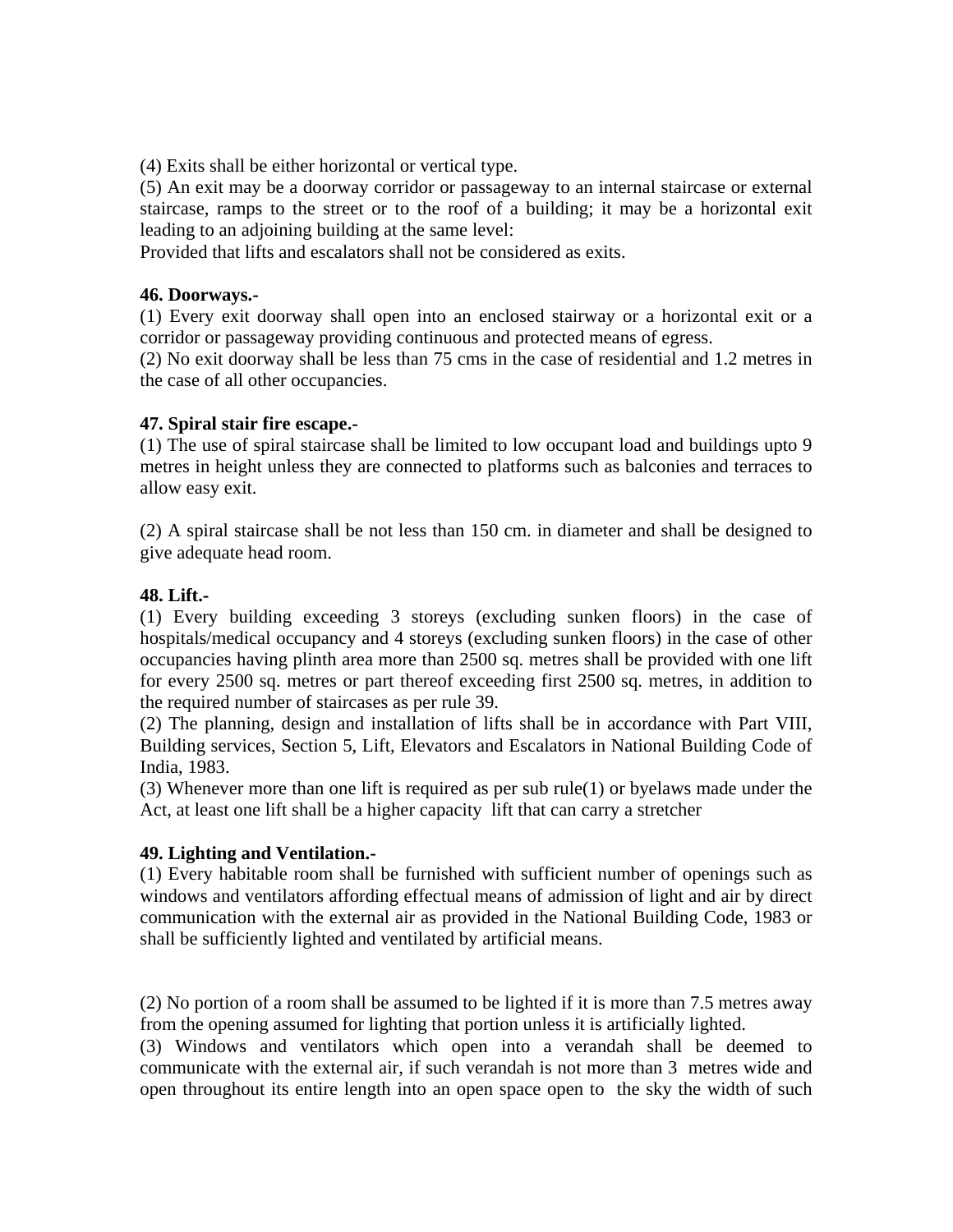open space being not less than 3.0 metres. Trellising, mesh, grill or net may, however, be provided on the open side of the verandah;

(4) Every kitchen shall be ventilated according to the standards stipulated for habitable rooms and shall have suitable flue for the escape of smoke and heated air unless it is provided with an approved form of smokeless installation.

(5) Every bathroom or latrine shall be provided with sufficient light and ventilation.-

(6) Every bathroom or latrine shall have at least one of its walls abutting on an open space or open verandah or an air shaft if not centrally air conditioned; the size of air shaft shaft not be less than that specified in Table 8.

| TABLE 8<br>Size of Air Shaft                                                                               |          |      |     |  |
|------------------------------------------------------------------------------------------------------------|----------|------|-----|--|
| Minimum width of<br>SI. No.<br>Area of the airshaft in Square meter<br>No. of Storeys<br>Airshaft in meter |          |      |     |  |
|                                                                                                            |          |      |     |  |
|                                                                                                            | Upto 3   | 1.08 | 0.9 |  |
| 2.                                                                                                         | Upto 6   | 2.4  | 1.2 |  |
| 3.                                                                                                         | Upto 10  | 3.0  | 1.5 |  |
|                                                                                                            | Above 10 | 5.(  |     |  |

# **50. Recreation space**

(1) Any residential apartment having more than 12 dwelling units in a single plot or single building, shall be provided with a recreation space of suitable size.

(2) The recreation space as per sub rule(1) shall have not less than 7.5 per cent of the total carpet area of all the units taken together and may be provided either inside a building or outside a building or both and if it is provided outside a building it shall be exclusive of parking areas, drive ways and other utility areas.

Note:-

1) Spaces like swimming pool, recreation hall or health club shall also be considered as recreation space for this purpose.

(2) The recreation space may be provided as a single unit or as different units.

# **51. Certain Buildings exempted.-**

Family residential buildings with not more than three floors shall be exempted from the provisions in this chapter.

# **CHAPTER VII SPECIAL PROVISIONS FOR CERTAIN OCCUPANCY BUILDING,**

## **52. Additional provisions to certain occupancy groups :-**

The provisions in rules rules 23 to 51 shall apply to certain occupancy groups, subject to the additional provisions or modifications contained in rules 53 to 59.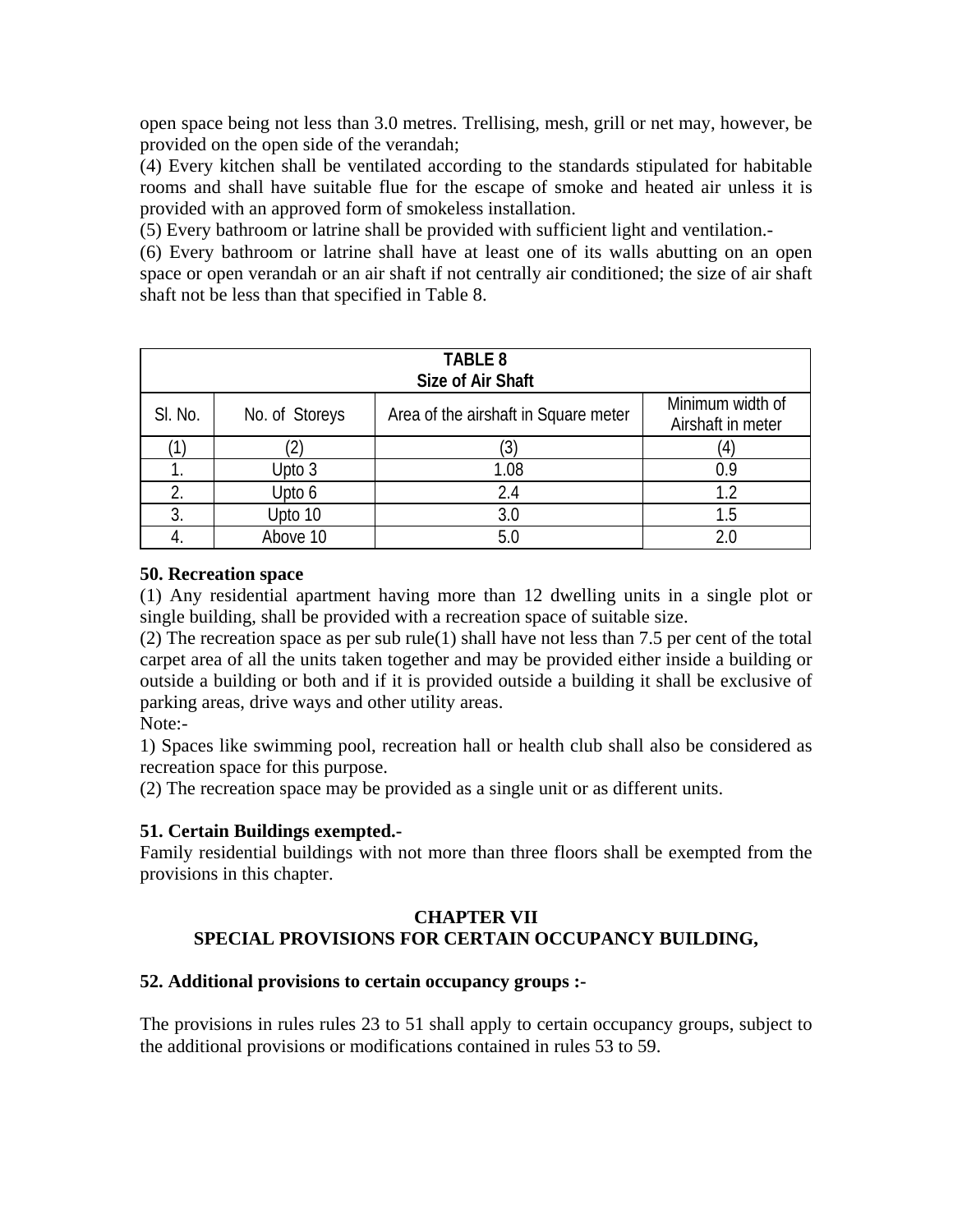## **53. Residential occupancy**

(1) Every floor of a flat, apartment house lodging or rooming house, dormitory, hostel or hotel with residential accommodation exceeding 150 sq. metres of floor area with a capacity for accommodating more than 20 persons shall have at least 2 door ways as remote as practicable from each other; such doorways shall provide access to separate exits or may open upon a common corridor, leading to separate exit in opposite direction. (2) No hazardous use shall be permitted in residential buildings or part thereof.

Provided that, in residential areas, the Secretary shall permit flour mills of area upto 30 Sq. metres with power upto 10.H.P. and may permit flour mills exceeding 30 Sq. metres area or power exceeding 10.H.P. or exceeding both with the prior sanction of the council:

Provided further that Secretary shall permit hazardous use incidental to residential occupancy such as poultry, dairy or kennel in residential areas.

(3) In the case of buildings exceeding three storeys above ground level, a certificate of approval from the Director of Fire Force or an officer authorised by him shall be obtained before issue of the building permit.

(4) All other requirements in respect of fire protection shall conform to part IV, Fire Protection, National Building Code of India, 1983 and amendment No. 3, part IV.

# **54. Educational, Medical or Hospital and office or business occupancies.-**

(1) Approval of the District Town Planner shall be obtained for the usage of plot upto 0.5 hectares and the layout of buildings upto 500 sq. metre area under educational, medical / hospital and official business occupancies and approval of the Chief Town Planner shall be obtained for the usage of plot exceeding 0.5 hectare area and layout of buildings with more than 500 sq. metres of area;

(2) The usage of plots proposed for development or redevelopment of land or construction of any building shall be governed by the provisions contained in the detailed town planning scheme or development plan for the area:

Provided that where no such plan exists the usage of plot and or building shall be decided by the District Town Planner or Chief Town Planner, as the case may be.

(3) All buildings upto 10 metres height under educational, medical/ hospital or office/ business or storage occupancy with more than 300 sq. metres built up area and shall have the minimum open (yards) spaces as shown below:-

(i) front yard-average 6 metres with minimum 4.5 metres

(ii) side yards-average 2 metres with minimum 1.5 meters (each side).

(iii) rear yard-average 3 metres with minimum 1.5 metres:

Provided that where more than one building is proposed to be constructed in the same plot it shall suffice if the open spaces under this sub rule are provided from the plot boundaries with open yards (space) between two buildings not less than 1.5 metres for buildings upto 10 metres height and three metres exceeding that height:

Provided further that where the height of the building exceeds 10 rnetres, the open yard (space) from the boundaries shall be increased proportionately at the rate of 50 cms for every 3 metres increase in height.

(4) Every hospital shall be provided with incinerator for the disposal of hazardous and pathogenic wastes.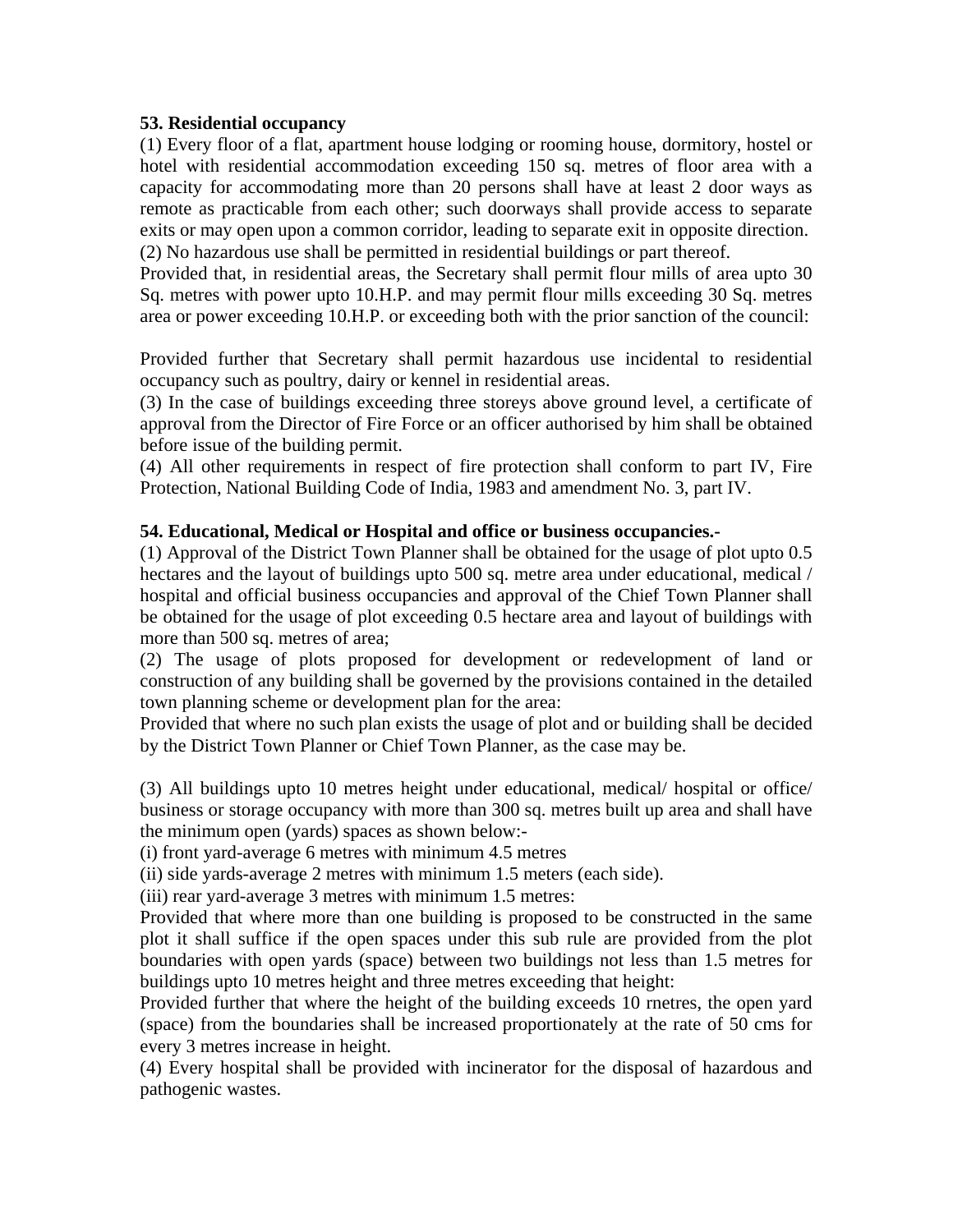(4a) In the case of buildings exceeding three floors from ground level under educational, medical/ hospital or office/business occupancy, a certificate of approval from the Director of Fire Force or an officer authorised by him in the behalf shall be obtained and produced by the applicant before issuing permit.

(5) All other requirements in respect of fire protection shall conform to Part IV, Fire Protection, National Building Code of India, 1983, Amendment No. 3 and shall also be subject to any further condition laid down by the Secretary. -

(6) Sanitation facilities to be provided shall be computed at the rate of not less than 1 person per 4.75 Sq. m of carpet area of the building and shall be provided in numbers not less than those stipulated in Table 9 and Table 9A, as the case may be .

|                |                 |                                      | Table 9                                             |                           |                                     |
|----------------|-----------------|--------------------------------------|-----------------------------------------------------|---------------------------|-------------------------------------|
| (1)            | (2)             | (3)                                  | (4a)                                                | (4b)                      | (4c)                                |
| SI.            |                 | Assembly occupancies                 | Assembly                                            | Assembly                  | Assembly                            |
|                |                 | Theatres, Auditorium, art            | <b>Bus Terminal</b>                                 | Railway Station Air ports |                                     |
| No.            | <b>Fitments</b> | Galleries, Libraries,                |                                                     |                           |                                     |
|                |                 | Restaurants, wedding halls,          |                                                     |                           |                                     |
|                |                 | Community halls                      |                                                     |                           |                                     |
|                |                 | Water Closet 1 per 200 males or part | 4 for first 1000                                    | 5 for first 1000          | 5 for first 1000                    |
|                |                 | thereof and 1 per 100                | persons and 1 for persons and 1                     |                           | person and 1 for                    |
| 1              |                 | females or part thereof              | every                                               | for every                 | every                               |
|                |                 |                                      | subsequent 1000 subsequent                          |                           | subsequent                          |
|                |                 |                                      | persons or part                                     |                           | 1000 persons or 1000 persons or     |
|                |                 |                                      | thereof                                             | part thereof              | part thereof                        |
|                | <b>Urinals</b>  | 1 per 50 person or part              | $6$ for first 1000                                  | 6 for first 1000          | 6 for first 1000                    |
|                |                 | thereof                              | persons and 1 for person and 1 for person and 1 for |                           |                                     |
| $\overline{2}$ |                 |                                      | every                                               | every                     | every                               |
|                |                 |                                      | subsequent 1000 subsequent                          |                           | subsequent                          |
|                |                 |                                      | persons or part                                     |                           | 1000 persons or 1000 persons or     |
|                |                 |                                      | thereof                                             | part thereof              | part thereof                        |
|                | Wash Basin      | 1 for every 200 males and 1          | 4 wash basin                                        | 4 wash basin              | 4 wash basin                        |
| 3              |                 | for every 200 females                | each in male and each in male                       |                           | each in male                        |
|                |                 |                                      | female toilet                                       |                           | and female toilet and female toilet |
|                |                 |                                      | stalls                                              | stalls                    | stalls                              |
| 4              | <b>Bath</b>     |                                      |                                                     |                           |                                     |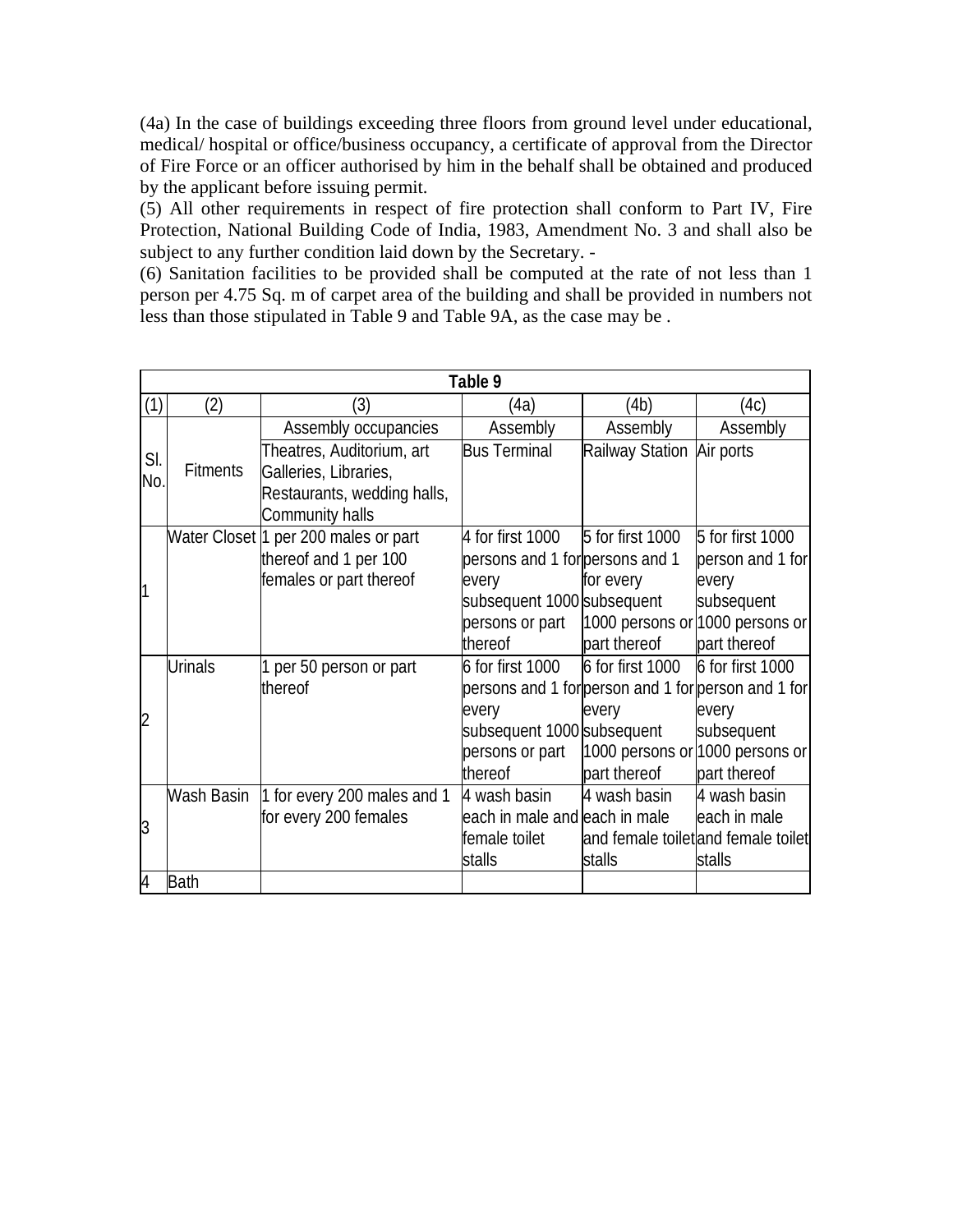|                      | Table 9 (Cont.)                                                          |                                        |                                              |                                                    |                                                                                         |                                                        |
|----------------------|--------------------------------------------------------------------------|----------------------------------------|----------------------------------------------|----------------------------------------------------|-----------------------------------------------------------------------------------------|--------------------------------------------------------|
|                      |                                                                          |                                        | Educational                                  | Educational                                        |                                                                                         |                                                        |
| SI.<br>No.           | Hotels                                                                   | Storage occupancy                      | Boarding<br><b>Institutions</b>              | Other<br>Educational<br><b>Institutions</b>        | Office/Mercantile<br>Occupancies                                                        | Industrial<br>Occupancies                              |
|                      | (5)                                                                      | (6)                                    | (7)                                          | (8)                                                | (9)                                                                                     | (10)                                                   |
| Wate<br>Close        | 1 per 100 males<br>and 1 per 100<br>females                              | 1 per 50 males and<br>1 per 25 females | 1 per 10 boys and<br>1 per every 8 girls     | 1 per 40 boys<br>and 1 per every<br>25 girls       | 1 for every 25 males<br>or part thereof and 1<br>for every15 females<br>or part thereof | 1 per every 25<br>males and 1 per<br>every 15 females  |
| Urinal<br>S          | 1 per water closet<br>fro males                                          | 1 per 100 males or<br>part thereof     | 1 per every 25<br>boys                       | 1 per every 50<br>boys                             | 1 for every 25 person<br>or part thereof                                                | 1 for every 25<br>person or part<br>thereof            |
| Wash<br><b>Basin</b> | 1 per water closet<br>for males and 1<br>per water closet<br>for females |                                        | 1 per 10 boys and<br>1 per every 10<br>girls | 1 per every 40<br>boys and 1 per<br>every 40 girls | Preferably one on<br>each floor                                                         |                                                        |
| <b>Bath</b>          | 1 per 100 persons                                                        |                                        | 1 per 10 boys and<br>1 per every 8 girls     |                                                    |                                                                                         | As required for<br>particular trades<br>or occupancies |

| TABLE-9A       |                                                               |                                                                                                                                                                     |                                                                                                                                                                                         |                                                    |                                                                                                                                                                                |                                                                                                                                                                                            |  |
|----------------|---------------------------------------------------------------|---------------------------------------------------------------------------------------------------------------------------------------------------------------------|-----------------------------------------------------------------------------------------------------------------------------------------------------------------------------------------|----------------------------------------------------|--------------------------------------------------------------------------------------------------------------------------------------------------------------------------------|--------------------------------------------------------------------------------------------------------------------------------------------------------------------------------------------|--|
|                | Sanitation requirements for Medical/Hospital Occupancy        |                                                                                                                                                                     |                                                                                                                                                                                         |                                                    |                                                                                                                                                                                |                                                                                                                                                                                            |  |
| SI.<br>No.     | <b>Fitments</b>                                               | Hospitals with indoor<br>patients ward                                                                                                                              | Hospitals with outdoor<br>patients                                                                                                                                                      |                                                    |                                                                                                                                                                                | <b>Administration Building</b>                                                                                                                                                             |  |
|                |                                                               | For males and females                                                                                                                                               | For males                                                                                                                                                                               | For females                                        | For male<br>personnel                                                                                                                                                          | For female personnel                                                                                                                                                                       |  |
| (1)            | (2)                                                           | (3)                                                                                                                                                                 | (4)                                                                                                                                                                                     | (5)                                                | (6)                                                                                                                                                                            | (7)                                                                                                                                                                                        |  |
| 1              | Water closet                                                  | One for every 8 beds or<br>part thereof                                                                                                                             | One for<br>every 100<br>persons or<br>part thereof                                                                                                                                      | Two for<br>every 100<br>persons or<br>part thereof | One for<br>every 25<br>persons or<br>part thereof                                                                                                                              | One for every 15 persons or<br>part thereof                                                                                                                                                |  |
| $\overline{2}$ | <b>Ablution taps</b>                                          | One in each water closet<br>plus one water tap with<br>draining arrangement in<br>the vicinity of water closets<br>and urinals for every 50<br>beds or part thereof | One in each water closet.<br>One water tap with draining<br>arrangements shall be<br>provided for every 50<br>persons or part thereof in the<br>vicinity of water closet and<br>urinals |                                                    | One in each water closet. One water tap with<br>draining arrangements shall be provided for<br>every 50 persons or part thereof in the vicinity<br>of water closet and urinals |                                                                                                                                                                                            |  |
| 3              | Wash basins                                                   | Two upto 30 beds; add one<br>for every additional 30<br>beds or part thereof                                                                                        | part thereof                                                                                                                                                                            | One for every 100 persons or                       | beds or part thereof                                                                                                                                                           | One for every 25 persons of part thereof 30                                                                                                                                                |  |
| 4              | Baths with shower                                             | One bath with shower for<br>every 8 beds or part<br>thereof                                                                                                         |                                                                                                                                                                                         |                                                    | One on each floor                                                                                                                                                              |                                                                                                                                                                                            |  |
| 5              | Bed pan washing sink                                          | One for each ward                                                                                                                                                   |                                                                                                                                                                                         |                                                    |                                                                                                                                                                                |                                                                                                                                                                                            |  |
| 6              | <b>Cleaners sink</b>                                          | One for each ward<br>minimum                                                                                                                                        | One per floor minimum                                                                                                                                                                   |                                                    | One per floor minimum                                                                                                                                                          |                                                                                                                                                                                            |  |
| $\overline{7}$ | Kitchen sink & dish<br>washers (where<br>kitchen is provided) | One for each ward                                                                                                                                                   |                                                                                                                                                                                         |                                                    |                                                                                                                                                                                |                                                                                                                                                                                            |  |
| 8              | Urinals                                                       |                                                                                                                                                                     | One for every 50 persons or<br>part thereof                                                                                                                                             |                                                    | rate of 2.5%.                                                                                                                                                                  | Nil up to 6 persons1for 7-20 persons 2 for 21-<br>45 persons 3 for 46-70 persons 4 for 71-100<br>persons From 101 to 200 persons add at the<br>rate of 3%. For over 200 persons add at the |  |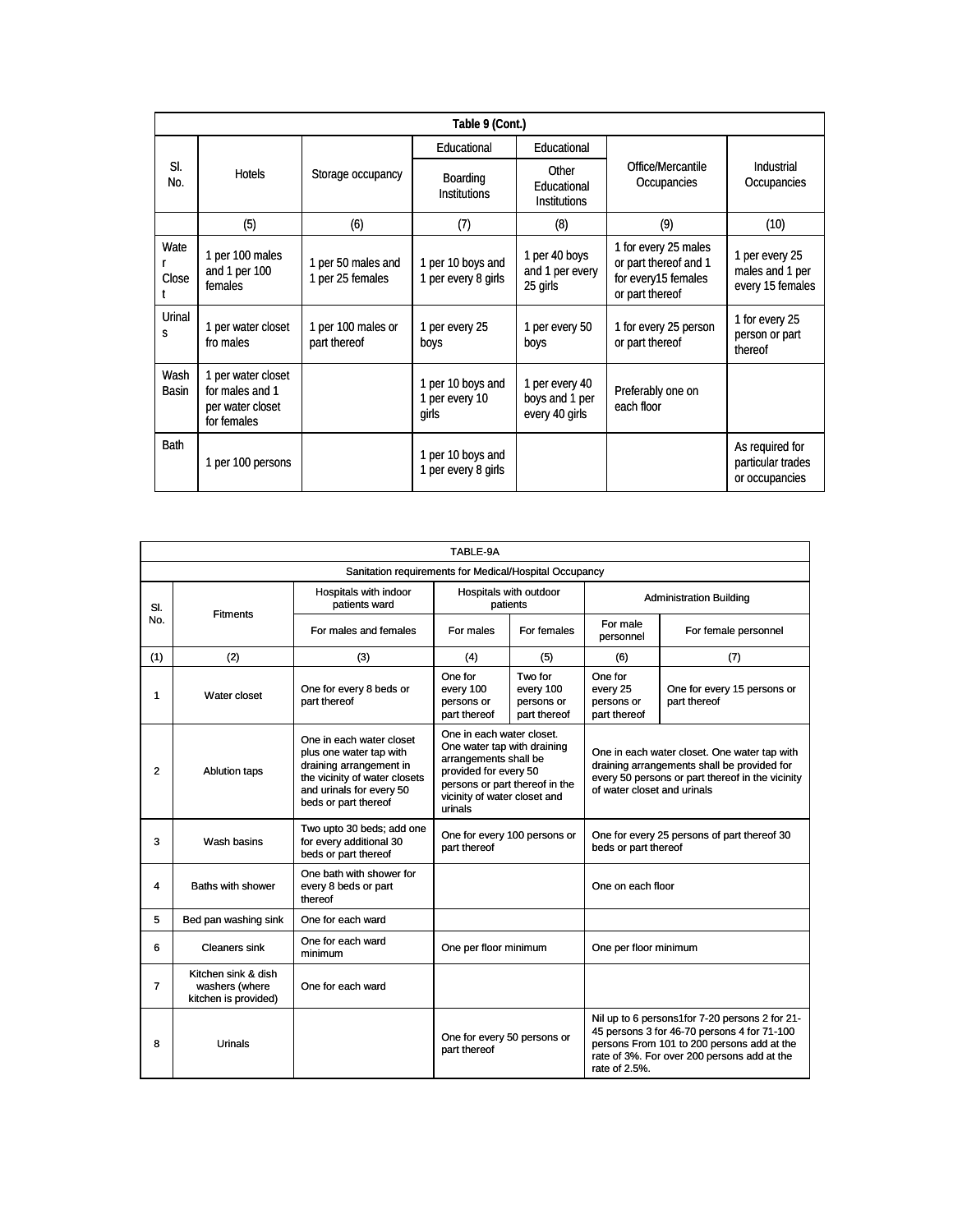# **55.Assembly occupancy.-**

(1) Approval of the District Town Planner shall be obtained for the usage of plot upto 0.5 hectares and layout of buildings upto 500.Sq. metres area under assembly occupancy and approval of the Chief Town Planner shall be obtained for the usage of plot exceeding 0.5 hectares and layout of buildings with more than 500 sq. metres area.

(1a) In the case of buildings used exclusively for worship the maximum permissible coverage shall be 50 per cent of the plot area.

(2) Every building upto 10 metres height under assembly occupancy shall have the minimum open yard (spaces) as shown below:

| SI.<br>No. | Total floor area                                                | Minimum open space                                                          |
|------------|-----------------------------------------------------------------|-----------------------------------------------------------------------------|
|            |                                                                 | (i) Front yard - Average 6 metres with minimum 4.5 metres                   |
| 1          | Exceeding 300 sq. metres<br>but not exceeding 500 sq.<br>metres | (ii) Side yards, (each side) - Average 2 metres with minimum<br>1.5 metres. |
|            |                                                                 | (iii) Rear yard-Average 2 metres with minimum 1.5 metres                    |
|            |                                                                 | (i) Front yard-Average 7.50 metres with minimum 5.00<br>metres              |
| 2          | Exceeding 500 sq. metres<br>but not exceeding 800 sq.<br>metres | (ii) Side yard (each side)-Average 4 metres with minimum<br>1.5 metres      |
|            |                                                                 | (iii) Rear yard - Average 3 metres with minimum 1.50<br>metres.             |
|            |                                                                 | (i) Front yard - Average 10.5 metres with minimum 6 metres                  |
| 3          | Exceeding 800 sq. metres                                        | (ii) Side Yard (each side)-Average 5 metres with minimum<br>1.5 metres      |
|            |                                                                 | (iii) Rear yard-Average 3 metres with minimum 1.5 metres                    |

Provided that in the case of building used exclusively for worship it shall suffice if a minimum of 3 metres width open yard is maintained in the front and a minimum of 1.50 metres width of open yard is provided in other sides including rear of the building upto 10 metres height:

Provided further that where more than one building is proposed to be constructed in a plot, it shall suffice if the open space under this sub rule are provided from the plot boundaries with open yards (spaces) in between the building not less than 1.5 metres upto 10 metres height building and 3 metres exceeding that height: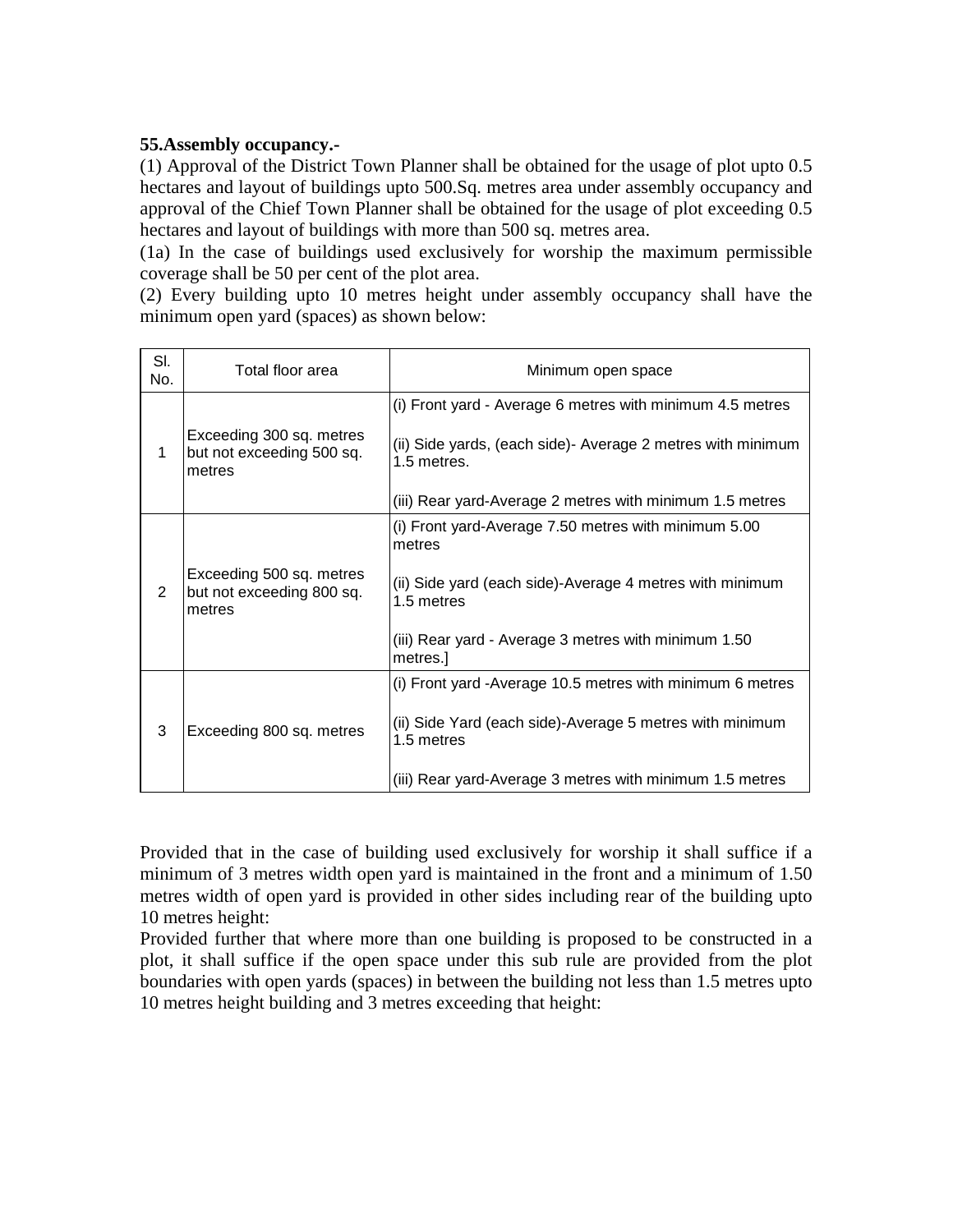Provided also that where the height of the building exceed 10 metres, the open yard from the boundaries shall be increased proportionately at the rate of 50 cms. for every 3 metres increase in height;

(3) The height of room in Assembly occupancy buildings shall be minimum 4 metres;

Provided that in the case of air conditioned auditoriums/halls it shall be minimum 3 metres;

(4)The clear head room beneath or above the mezzanine or balcony shall be not less than 3 metres.

(5)The headroom shall not be less than 2.4 metres in air conditioned rooms.

(6)The height of store room, toilets, lumber and cellar rooms shall not be less than 2.4 metres

(7) Balconies or galleries Or mezzanines shall be restricted to 25 per cent Of the total carpet area of assembly hall area and the maximum slope of the balcony or gallery or mezzanine shall not exceed 35 degrees.

(8) The Standard of ventilation in assembly occupancy buildings shall be 28 cu.m. fresh air per scat per hour and shall be in accordance with part VIII Building Services, section 1, Lighting and Ventilation of National Building Code of India, 1983.

(8a) In the case of assembly Occupancy buildings, irrespective of their number of floors, a certificate of approval from the Director of Fire Force or an officer authorised by him in this behalf shall be obtained and produced for issuing building permit;

(9)[All Other requirements] in respect Of fire Protection in assembly buildings shall conform to Part IV, Fire Protection of National Building Code of India, 1983 and Amendment No.3.

(10) In the case of Cinema theatres, the location, size and building construction shall conform to the Provisions in the Kerala Cinema Regulations, 1988 as amended from time to time and the IS : 4878-1968, Byelaws for construction of Cinema Buildings.

(11) In wedding halls where cooking and dining facilities are provided, proper and adequate arrangements for collection and hygienic disposal of solid and liquid waste shall be ensured to the satisfaction of the Secretary.

(12) Sanitation facilities to be provided in assembly buildings shall be computed at the rate of not less than one person per square metre of carpet area of the building and shall be provided in numbers not less than those stipulated in Table 9 in sub rule (6) of rule 54.

# **56. Mercantile or commercial occupancy.-**

(1) Side yards may not be provided for buildings in an area zoned exclusively for 4 [Group F]-mercantile or commercial purposes in the development plan or detailed town planning scheme:

Provided that if any window or ventilator or such other opening is envisaged on any side of the building that side shall have a clear open space of 1.5 metre.

(2) The rear yard shall be not less than 1.5 metre depth in [Group F]- mercantile or commercial building:

(3) Secretary shall permit parking buildings/plazas/towers in any zone, if it does not adversely affect the existing trend of development of that area;

(3a) Parking building/parking plazas/parking towers shall have minimum 5 metres open space all around the building: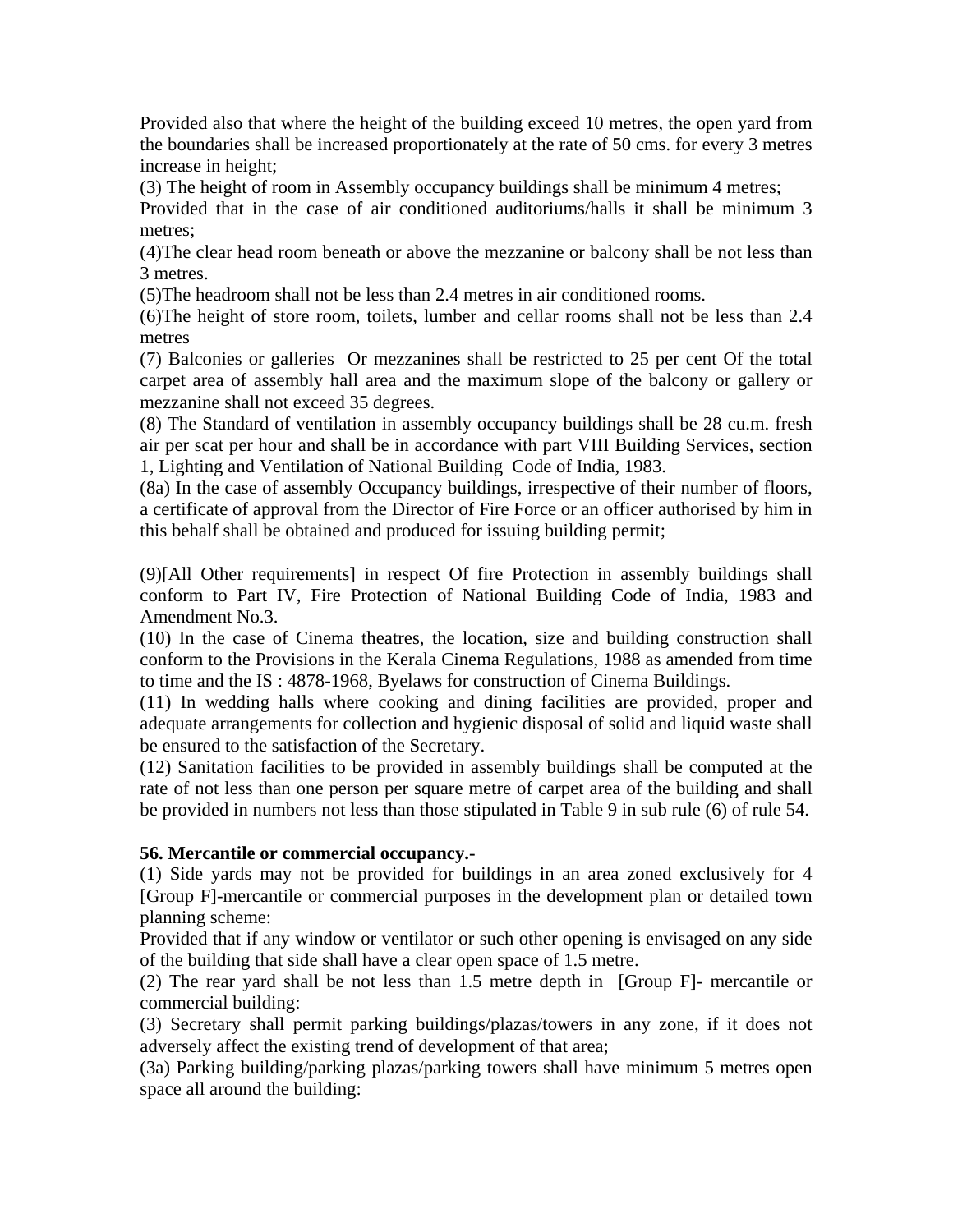Provided that provisions regarding additional open space corresponding to increase in height shall not apply to parking building;

(3b) Not more than fifteen per cent of the total floor area of the parking building shall be permitted for shop or restaurant or hotel or office purpose;

(3c) Sanitation facilities shall be provided as that in mercantile occupancy buildings set out in table 9.

(3d) In the case of appurtenant buildings used exclusively for the parking purpose of the main building and constructed in the same plot, the open yard abutting the street shall have minimum 3 metres or that required for the main building whichever is less and other sides shall have minimum 1:00 metre upto 10 metres height buildings and additional open space corresponding to height of the building shall be provided at the rate of 50 cms for 3 metres height till the open space around the building attains 5 metres and thereafter no further open space need be provided corresponding to height.

(3e) The building under sub rule (3d) may abut the main building but the light and ventilation of the main building shall not be reduced below the required minimum by such abutting.

(3f) An area equivalent to twenty per cent of the open space actually provided in the plot other than the mandatory open space shall also be permitted to be covered by buildings for parking constructed for the use of main building.

(3g) In the case of independent parking buildings, the maximum coverage permissible shall be limited by the open space requirements and there shall be no limit to floor area with respect to plot area.

(3h) In the case of parking buildings there shall be no limit to height in relation to the width of road and the open yard abutting that road but the height restriction in the vicinity of airport shall be complied with.

(3i) Every building for parking shall be provided with ramp having suitable slope, sufficient width and strength and or lift of sufficient size and strength.

(3j) In the case of mercantile commercial occupancy buildings other than parking buildings exceeding two floors from ground level a certificate of approval from the Director of Fire Force or an officer authorised by him in this behalf shall be produced for obtaining building permit;

(4) Fish or meat stalls in a public market shall invariably be provided with a fly-proof enclosure.

(5) The access passage to fish or meat shall have minimum width of 2 metres.

(6) All other requirements in respect of fire protection in mercantile or commercial building shall conform to Part IV, Fire Protection of National Building Code of India, 1983 and Amendment No.3.

(7) Sanitation facilities to be provided shall be as in Table 9 referred in sub-rule (6) of rule 54.

## **57. Industrial and small industrial occupancy.-**

(1) Location of any industry shall conform to the provisions contained in the Kerala Factories Rules, 1957 or any other Central or State Act or rules or regulations in respect of industrial location and licensing in force.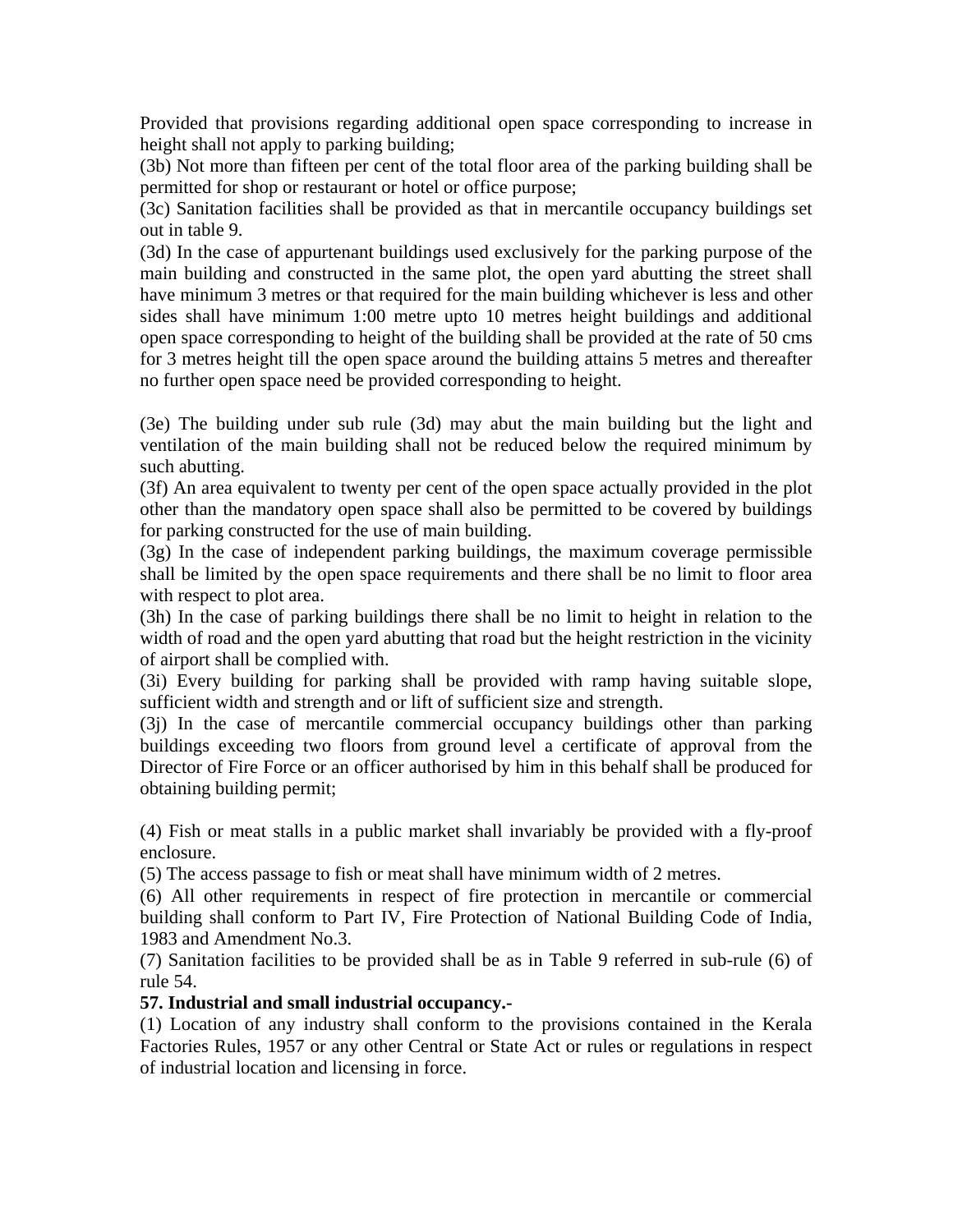(2) Approval of district town planner shall be obtained for the usage of plot up to 0.5 hectares area and for layout of buildings upto 500 sq. metres area under industrial occupancy and approval of Chief Town Planner shall be obtained for the use of plot exceeding 0.5 hectares area and layout of buildings with more than 500 sq. metres area.-.

(3) The usage of plots proposed for development or redevelopment of land or construction of any building shall be governed by the provisions contained in the detailed town planning scheme or development plan for the area:

Provided that where no such plan exists the usage of the plot and or building shall be decided by the Chief Town Planner or by an officer authorised by him in this behalf.

(4) All industrial buildings upto 10 metres in height from ground level with built up area exceeding 200 sq. metres or where the power used exceeds 30 H.P. or where the number of workers employed exceeds 20, shall have open spaces not less than that specified below:-

| Open Space          | Group G1 | Group G2   |
|---------------------|----------|------------|
| <b>IFront Yard</b>  | 7.5 mts. | 3.0 mts.   |
| Yard on either side | 3.0mts.  | $3.0$ mts. |
| Rear yard           | 7.5 mts. | $3.0$ mts  |

Provided that in Industrial growth centers or industrial development areas or any declared industrial areas it shall suffice, if the building has an open space of not less than 3.0m in all sides.

Provided further that where more than one building is proposed to be constructed in the same plot, it shall suffice if the open spaces under this sub rule are provided from the plot boundaries with open yards (spaces) in between the buildings not less than 3 metres for buildings upto 10 metres in height;

Provided further that in the case of small industrial buildings with height upto 10 metres, the width of open yard from all the boundaries except front and that in between buildings shall be minimum 1.50 metres :

Provided further that where the height of the building exceeds 10 metres, the open yard from the boundaries and in between the buildings shall be increased proportionately at the rate of 50 cms for every 3 metres increase in height;

Provided further that structures for accessory uses may be permitted within the rear open space.

(5) The width of every access street in any development or redevelopment of land under industrial occupancy shall be not less than 7 metres and shall be motorable :

Provided that in all existing developed areas other than industrial areas where small industrial use is permissible, the minimum width of approach to the plot shall be not less than 3 metres.

(6) All work rooms in buildings under industrial occupancy shall be provided with a carpet area computed at a rate, not less than 3.4 Sq. mts. per person employed in such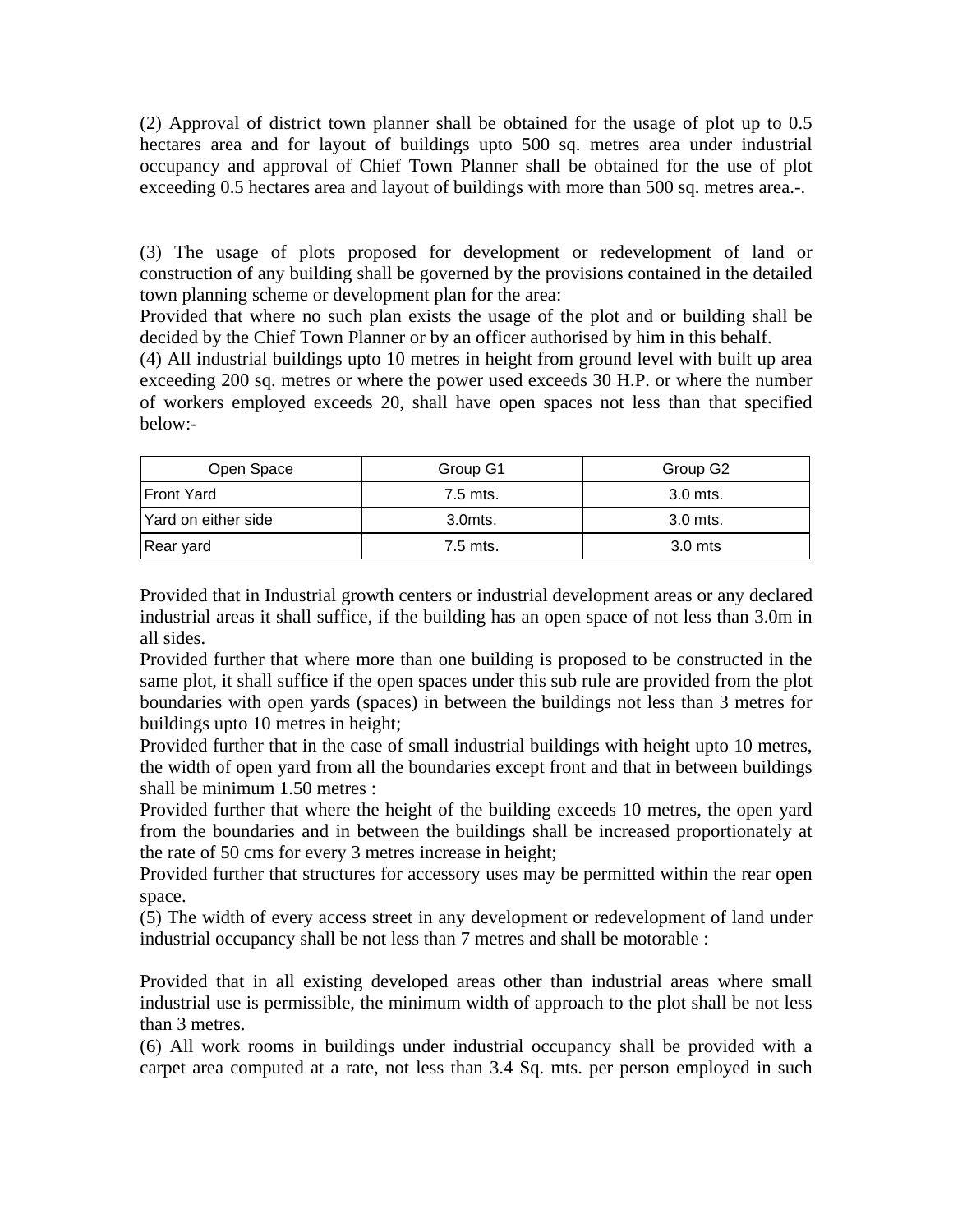rooms, exclusive of carpet area occupied by the machinery and breathing space of 15 cubic metres per worker:

Provided that the area of any work room shall be not less than 9.5 Sq. mts.

(7) The minimum height of work room shall depend upon the type of industry, the noxious gases which might be produced or the heat generated due to the process, the specification of room construction, the number of workers employed in any work area and the comfort conditions available through installation of mechanical ventilation or air conditioning system :

Provided that the height of any work room shall not be less than 3.6 metres measured from the floor level to the lowest point in the ceiling.

(8) Height of office, laboratory, entrance hall, canteen, clockroom etc. shall not be less than 3 metres.

9) In the case of store rooms and toilets, the height shall not be less than 2.4 metres

(10) Where the internal drainage system of a factory is proposed to be connected to the public sewerage system, prior approval of the arrangements shall be obtained from the Pollution Control Board and Water Authority and in such cases the internal drainage system of a factory shall be connected by means of a suitable trap so as to exclude volatile or other objectionable matters.

(11) The Industrial sewage effluents, if proposed to be discharged into nearby water bodies such as rivers, lakes, canals or sea, the dilution of such waste shall be such that the water, bodies are not polluted. Such effluents shall be got tested as to its harmlessness to the satisfaction of the Pollution Control Board and as per the standards Prescribed by the Bureau of Indian Standards for treatment of industrial waste and effluents. The approval of the Pollution Control Board shall be obtained in all cases.

(11 a) In the case of industrial occupancy buildings, irrespective of their number of floors, a certificate of approval from the Director of Fire Force or an officer authorised by him in his behalf shall be obtained and produced for issuing building permit-

(12) All other requirements in respect of fire protection in industrial buildings shall conform to Part IV, Fire Protection,, National Building Code of India, 1983. amendment No. 3.

(13) The minimum sanitation facilities to be provided for industrial occupancy building shall be as described in Table 9 given in sub rule (6) of rule 54.

## **58. Storage and warehousing occupancy.-**

(1) The Provisions in this rule shall apply to storage or warehousing occupancy buildings with area exceeding 300 sq. metres.

(2) Approval of District Town Planner shall be obtained for the usage of plot upto 0.5 hectares and layout of buildings upto 500 square metres area under storage and warehousing occupancy and approval of Chief Town Planner shall be obtained for the usage of plot exceeding 0.5 hectare area and layout of buildings exceeding 500 square metres area.

(3) The usage of plots proposed for development or redevelopment or for construction of any building shall be governed by the provisions contained in the detailed town planning scheme or development plan for the locality :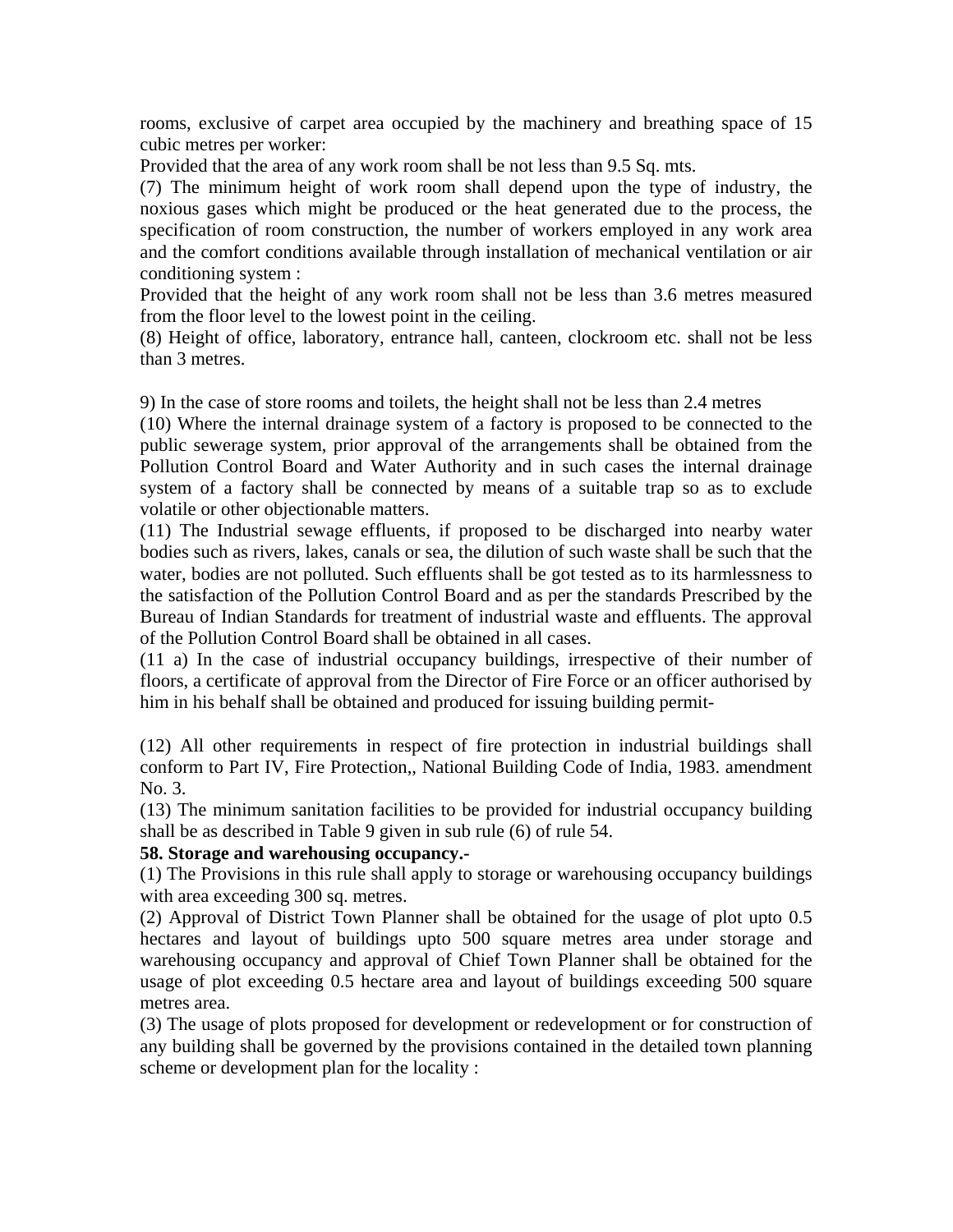Provided that where no such plan exists the usage of the plot and or building shall be decided by the Chief Town Planner or by an officer authorised by him.

(3a) All the buildings under storage and warehousing occupancy with more than 300 square metres floor area shall have the minimum open yards (spaces) as shown below:-

| (i) Front yard             | Average 6 metres with minimum 4.5 metres |
|----------------------------|------------------------------------------|
| (ii) Side yard (each side) | Average 2 metres with minimum 1.5 metres |
| (iii) Rear yard            | Average 3 metres with minimum 1.5 metres |

Provided that where more than one building is proposed to be constructed in the same plot, it shall suffice if the open space under this sub rule are provided from the plot boundaries with open yard (spaces) between two buildings not less than 1.5 metres for buildings upto 10 metres height:

Provided further that where the height of the building exceeds 10 metres, the open yard (space) from the boundaries and in between the buildings shall be increased proportionately at the rate of 50 cms for every 3 metres increase in height;

(4) Every building or part thereof, designed or intended for the handling of storage of food stuffs shall conform to the requirements specified below:

(a) every building unless supported on pillars shall have continuous foundation walls extending from at least 60 cms. below ground level to at least 15 cms. above ground level or shall have a continuous floor of masonry or reinforced concrete or other quality ratproof-material.

(b) all openings in foundations or floors, windows and drains and all junctions between foundations and walls of the building shall be effectively rat-proofed; windows and doors shall be securely covered with rat-proof screening or grillage or shall be tightly closed with metal sheeting, concrete or other equally rat-proof-material.

(4a) In the case of storage or warehousing occupancy buildings, irrespective of their number of floors a certificate of approval from the Director of Fire Force or an officer authorised by him in this behalf shall be obtained and produced for issuing building permit;

(5)All other requirements in respect of fire protection in storage including warehousing building shall conform to part IV, Fire Protection, National Building Code of India, 1983, Amendment No. 3.

(6) The minimum sanitation facilities shall be as in Table 9 given in sub rule (6) of rule 54.

# **59. Hazardous occupancy.-**

(1) Approval of District Town Planner shall be obtained for the usage of plot upto 0.5 hectares area and layout of building upto 500 sq. metres area under hazardous occupancy and approval of Chief Town Planner shall be obtained for the usage of plot exceeding 0.5 hectares area and lay out of buildings exceeding 500 sq. metres areas.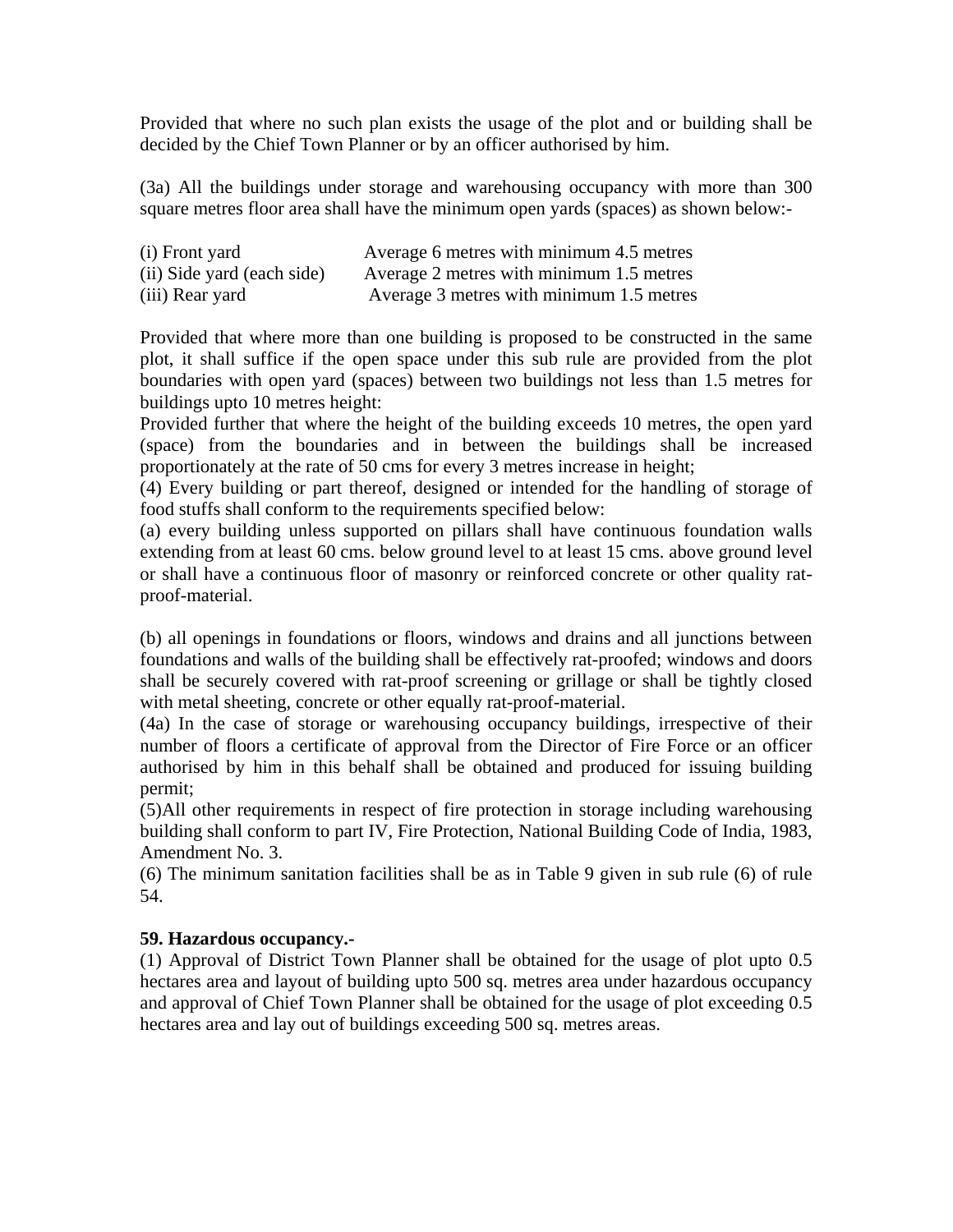2) The usage of plots proposed for development or redevelopment or construction of any building shall be governed by the provisions contained in the detailed town planning scheme or development plan for the locality :

Provided that where no such plan exists the usage of the plot and or building shall be decided by the Chief Town Planner or an Officer authorised by him in this behalf.

(3) The minimum width of open yard all round the building shall be 3 metres in the case of buildings under Group I(1) hazardous occupancy and 7.5 metres in the case of Group I (2) hazardous occupancy.

(4) Omitted

(5) where the internal drainage system from a building under hazardous occupancy is proposed to be connected to the public drainage system, prior approval of the arrangement shall be obtained from the Pollution Control Board and Water Authority and in such cases the internal drainage system shall be connected by means of a suitable tap so as to exclude volatile or other objectionable matters.

(5a) In the case of buildings under hazardous occupancy other than Group I (1), a certificate of approval from the Director of Fire Force or an officer authorised by him in this behalf shall be obtained and produced before issuing building permit.

(6) All requirements in respect of fire protection in hazardous including warehousing buildings shall conform to Part IV, Fire Protection, National Building Code of India, 1983 and amendment No. 3.

(7) The Minimum sanitation facilities to be provided in hazardous buildings shall be as given below:

(a) at the rate of one water closet for the first 50 males or part thereof and two water closet for the first 50 females or part thereof and thereafter one water closet for every additional 70 persons or part thereof, male or female;

(b) at the rate of one urinal for every 100 males or part thereof ;

(c) at the rate of one drinking water fountain for every 100 person or part thereof;

(d) at the rate of one washing facility for 50 persons or part thereof ; and

(e) the number of sanitation facilities like water closet, urinal, etc. to be provided shall in no case be less than as computed at the rate of one person per every 30 Sq. mts. of the gross floor area of the building.

(8) The Secretary shall, after considering the width of roads, traffic generated, location with respect to points of intersections and nearness to occupancies of educational, assembly, mercantile, storage and hazardous uses, in consultation with the District Collector and Chief Town Planner decide the location of petrol filling stations and its layout.

(9) The location and or construction of petrol tank and vent-pipe shall be governed by the provisions of the Petroleum Rules, 1976.

(10) The retail dispensing unit of a petrol filling station shall be installed at a distance of 7.5 metres. from any point of the marked boundary of its premises.

(11) The kiosk or sales office shall have a minimum open space of 1.00 metre from the plot boundaries other than that abutting the street.

(12) The location and area limits of crematoria or burning and burial grounds including cemetery shall be as approved by the District Collector.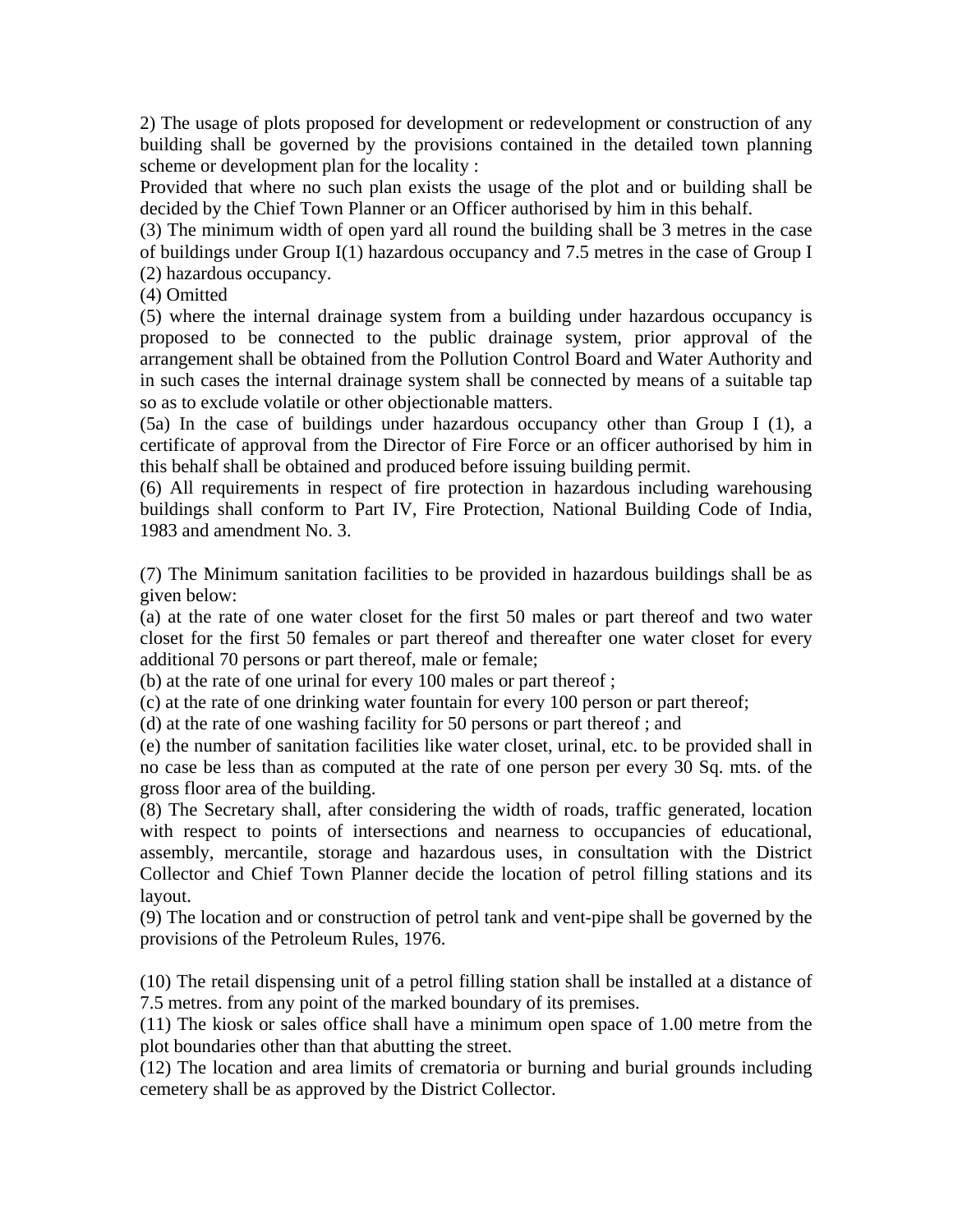(13) There shall be minimum 7.5 metres open space all round the crematorium.

(14) The Secretary shall, after considering the access roads, traffic congestion in the locality and in consultation with the Chief Town Planner decide the location of the traffic stations like municipal bus stands or inter State bus terminals and the construction of buildings shall conform to the provisions in these rules.

# **CHAPTER VIII BUILDINGS IN SMALL PLOTS**

#### **60. Special provisions for construction in small plots.-**

The provisions in the Kerala Municipality Building Rules shall apply to construction of building under residential and or commercial occupancy, in plots not exceeding 125 sq. metres of area subject to the modifications in this chapter: Provided that permit shall not be granted under this chapter to one and the same person or with his consent to another person, for constructing different buildings, whether separately or abutting each other, in plots formed by division of one or more plots, he remaining as owner of more than one such divided plots or if that person has another plot abutting the proposed plot.

#### **61. Number of floors to be limited.-** ]

The number of floors allowed shall be three.

#### **62. Conditions regarding set back.-**

(1) The minimum distance between the plot boundary abutting any street other than National Highways, State Highways, district roads and other roads notified by the municipality and the building other than a compound wall or fence or outdoor display structure, shall be 2 metres:Provided that any restriction under street alignment or building line or both, if any fixed for the area and any development plan or any detailed town planning scheme or approved road widening proposal or any other rules or byelaws shall also apply simultaneously to all buildings in addition to the provisions contained in sub rule  $(1)$ ; $(1 \text{ a})$  The front yard shall be minimum 1.80 metres depth: Provided that if 1.80 metres depth cannot be maintained laterally through out due to the peculiar shape of the plot, it shall suffice if the mean depth is not less than 1.80 metres with minimum depth at all points not less than 1.20 metres

.(2) Any one side shall have a minimum of 90 cms. and other side shall have a minimum of 60 cms.:Provided that no opening other than ventilator at a height of 2.20 metres from the floor level shall be provided on the side having only 60 cms open space:Provided further that the open space, on one side other than that having 90 cms width may be reduced or even abut the plot boundary without any manner of opening on that side, if the owner of the plot on that side voluntarily agree for the same in writing.](3) The rear side shall have an average of 1 metre with minimum 0.50 metre. (3a) The width of cornice roof, sunshade or weather shade shall be 30 cms in 60 cms wide open space and in other cases it shall be as in sub rule (11) of rule 24.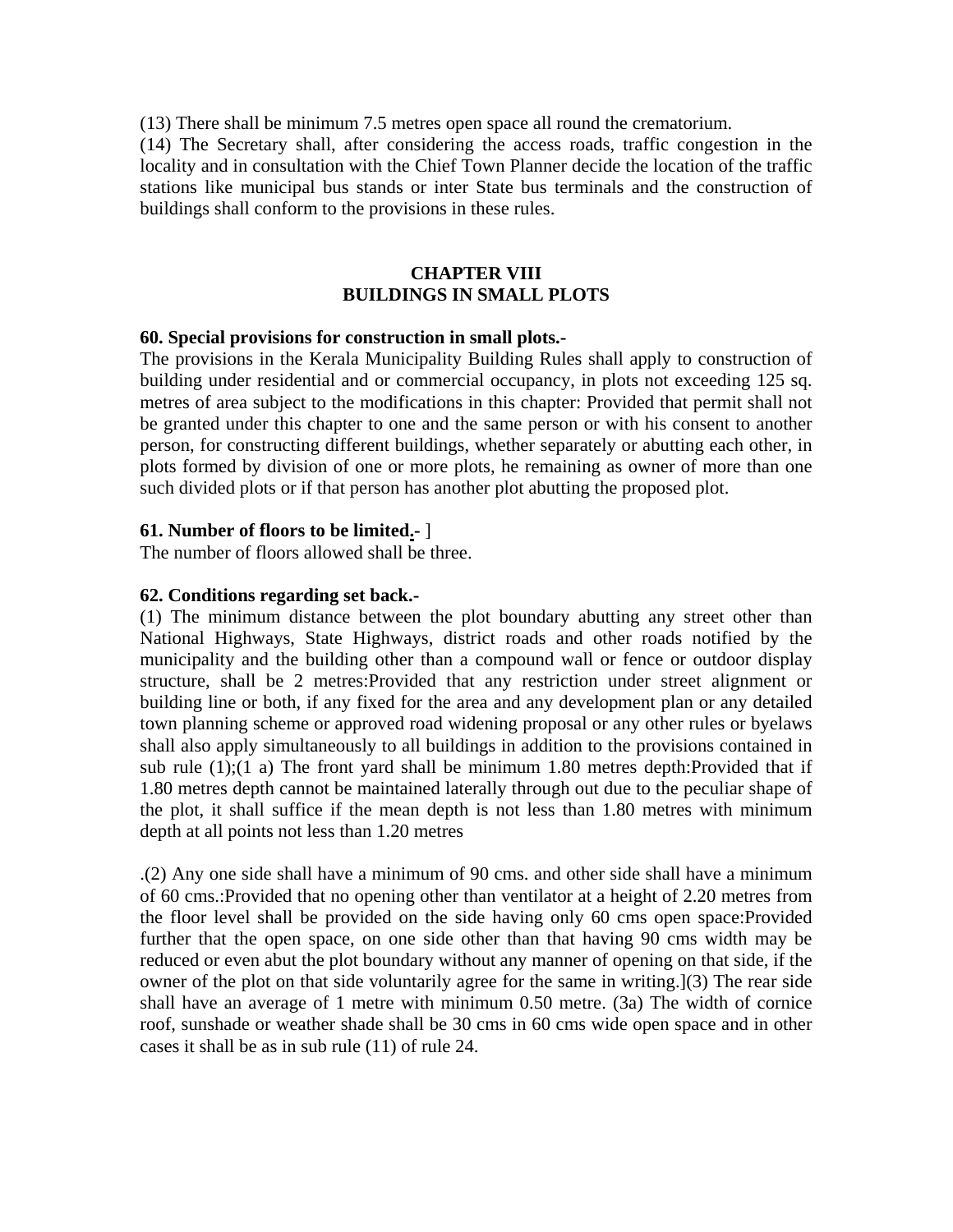#### **63. Certain provisions not to apply.-**

Provisions regarding FAR, coverage, distance from central line of road, access width, height restriction with regard to width of road and the yard abutting the road, car parking dimension with regard to building parts, light and ventilation shall not apply to buildings under this Chapter.

#### **64. Application and its disposal.-**

(1) The provisions for submission and disposal of application for permit and filing of completion certificate and extension and renewal of permits and similar matters shall be as described in Chapter II.(2) The application fee and permit fee shall be as in Schedule I and Schedule II respectively.

#### **CHAPTER IX ROW BUILDINGS**

#### **65. Row buildings to be allowed on declared streets.-**

The Secretary shall permit the construction or reconstruction of row buildings only on the sides or part of a side or sides of any street, where the Municipality, has by declaration published, decided to allow row buildings.

#### **66. Number of units that can be permitted.-**

The Number of dwelling units in a row of buildings shall not exceed ten.

Note :- A row building with separate entry and exit and separated by common wall from other row buildings abutting it shall be deemed to be one unit for this purpose.**67. Plot Area.-** The area of plot for one unit shall not exceed 85 Sq. metres.**68. Distance from street, etc.-** The minimum distance between the plot boundary abutting any street other than National Highways, State Highways, district roads and other roads notified by the Municipality and the building other than a compound wall or fence or outdoor display structure shall be 1.5 metres.

#### **69. Maximum floors.-**

The Maximum number of floors permitted shall be two and a staircase room.

## **70. Certain provisions not to apply.**-

Provisions regarding F.A.R., Coverage, distance from the central line of road, access width, height restriction with regard to width of road and the yard abutting the road, dimension of building parts, light and ventilation and parking contained in these rules shall not be applicable to row buildings.

#### **71. Submission of applications etc**.-

(1) Application for permit and other matters required as per these rules may be submitted either jointly or individually.(2) The provisions for submission and disposal of application, filing of completion certificate, extension and renewal of permit and similar matters shall be as in Chapter II.(3) The application fee and permit fee shall be as in Schedule 1 and Schedule 11 respectively.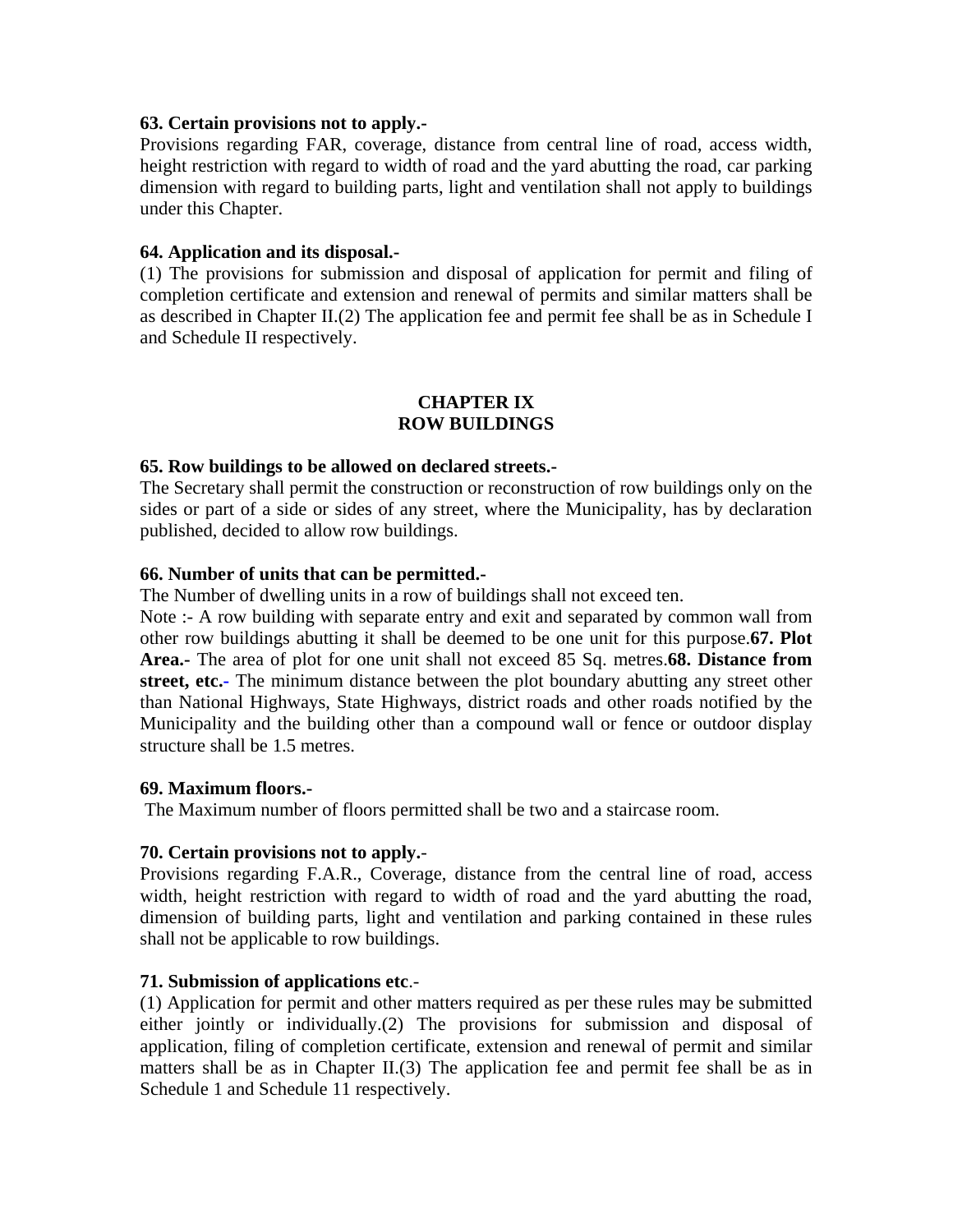## **72. Reconstruction, etc. of existing row buildings.-**

Notwithstanding anything contained in these rules, in the case of existing row buildings, reconstruction, repair, alternation or addition, both horizontal and vertical shall be permitted irrespective of whether it is on the side of a street where row buildings are permitted or not, and irrespective of the plot area, use and set backs provided.

## CHAPTER X

# BUILDING CONSTRUCTION UNDER APPROVED SCHEMES

## **73. Provision for construction under approved Schemes.-**

 Provisions in this chapter shall apply to construction or reconstruction or addition or alteration of any building financed or built by Government, Municipality, Housing Board, Scheduled Castes and Scheduled Tribes Development Corporation, Fisherman Welfare Corporation, Matsyafed, Harijan Welfare Department, Social Welfare Department or any Government Department, Quasi Government Agency, or Housing Co-operative Societies under any Government approved Scheme for economically weaker sections. The provisions is this Chapter shall also apply to buildings financed or built by any Municipality or Panchayat at any level to its beneficiaries.

# **74. Area and floor restrictions.-**

(1) Total plinth area of the building shall not exceed 50 Sq. mts.

(2) Number of floors shall be limited, to two and a staircase room.

## **75. Setback provisions.-**

(1) The minimum distance between the plot boundary abutting any street other than National Highways, State Highways, District Roads and other roads notified by the municipality and the building, other than a compound wall or fence or outdoor display structure, shall be minimum 1.50 metres.

(2) Front yard shall have minimum 1.00 metre width.

(3) In the case of individual developed plots requiring no lay out approval from the District Town Planner, there shall be average 60 cms open space on the sides and the rear:

Provided that door shall not be allowed if that portion does not have minimum 1.00 metre open yard.

(4) In the case of buildings requiring layout approval of District Town Planner, the side yards and rear yard shall be provided as shown in the building layout:

Provided that no portion of the building shall encroach, project or overhang beyond the plot boundaries.

# **76. Certain provisions not to apply.-**

 Provisions regarding FAR, coverage, distance from central line of road, access width, height restriction with regard to width of road and the yard abutting the road dimensions with regard to building parts, light and ventilation shall not apply to building under this chapter.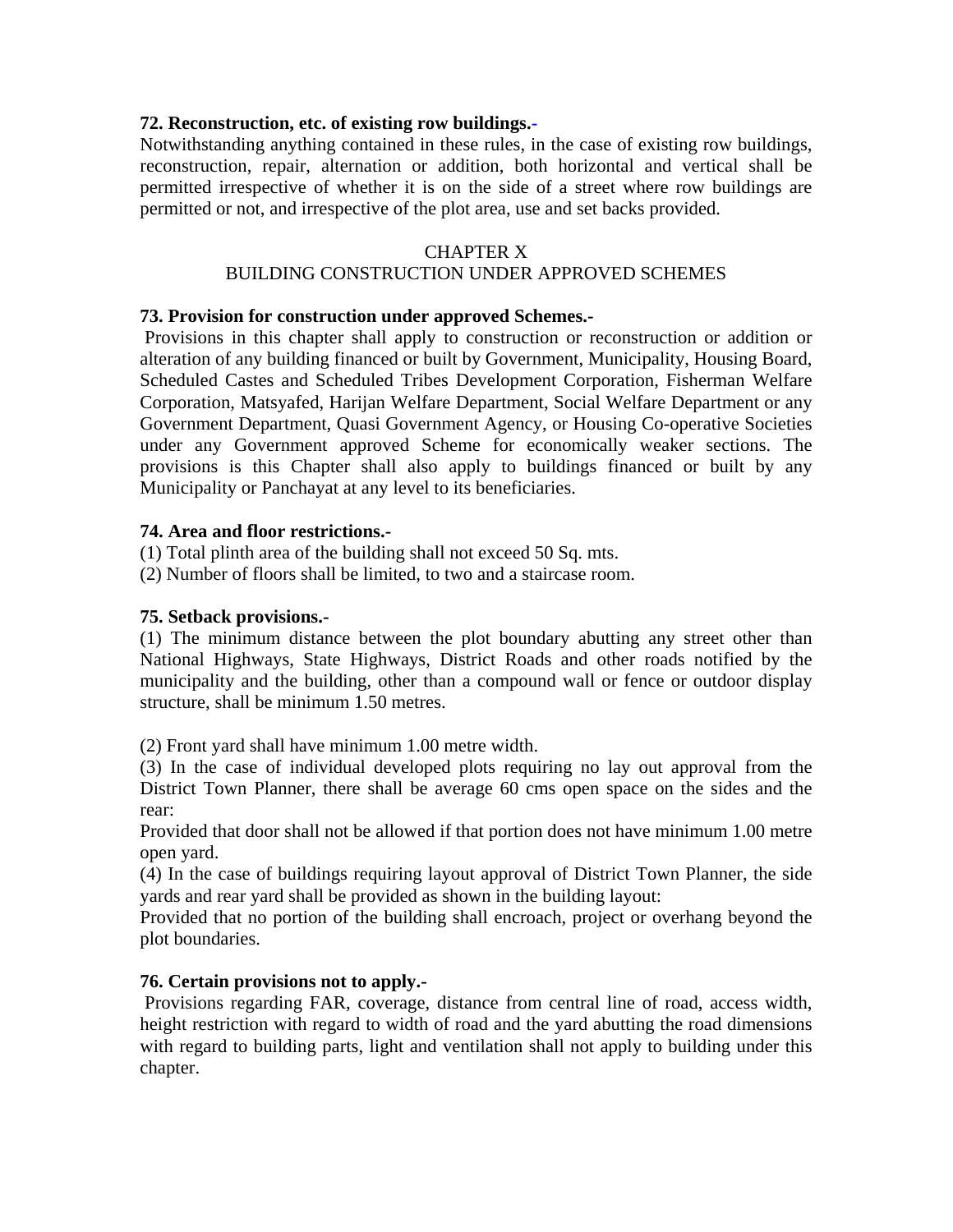# **77. Layout approval to be obtained.-**

Layout approval shall be obtained by the Department, Corporation, Board, Agency, Local Body or Society concerned from the District Town Planner and the Secretary in all cases where building permit is not required.

# **78. Application for permit and its disposal.-**

(1) Where the construction or reconstruction or addition or alteration is proposed to be done by individuals separately, an application in white paper, typed, or written in ink and affixed with necessary court fee stamp shall be submitted by the individual concerned to the Secretary, along with a site plan and document to prove his ownership. The number of floors and the area in each floor shall be specified in the application.

(2) Secretary shall, if convinced of the boundaries and bonafides of the ownership and that the building is in accordance with the rules in this Chapter, issue permit.

(3) Where the construction or reconstruction or addition or alteration is proposed to be done by the Department, Corporation, Board, Agency, Local body or Society themselves, layout for sub-division shall be obtained from the Secretary and no building permit is necessary.

(4) There shall be no application fee in the case of individual application and the permit fee in the case of individual application shall be as shown in Schedule-II.

#### **CHAPTER XI**

# **CONSTRUCTION IN PLOTS PART OF WHICH HAVE BEEN SURRENDERED FOR ROAD DEVELOPMENT**

## **79. Provisions to apply as modified for constructions in certain plots.-**

(1)In the case of buildings proposed or alteration or addition proposed on existing buildings in plots left after part of the same plot has been surrendered free of cost to a Municipality, Development Authority, Government Department or Quasi-Government organisation for new road formation or road widening or junction improvement or formation or development of any facility relating to road structure other provisions in the Kerala Municipality Building Rules, 1999 shall apply subject to the modifications in this chapter

Provided that the applicants seeking benefit under this chapter shall apply in writing to the secretary in the prescribed form.

Provided further that the provisions under this chapter shall not apply to the road envisaged in any layout as per these rules.

Provided further that the benefit under the provisions in this chapter shall not be allowed to the constructions in such plots, if the land is not surrendered for the implementation of the scheme in total.

Provided further that such road formation or road widening or junction improvement or formation or development of facility relating to road structure shall form part of the annual plan or five year plan of the implementing agency concerned or shall have a budgetary allocation and shall form part of and conform to any published or sanctioned town planning scheme, if any such scheme exists.

 Provided further that any deviation from the proposals of a town planning scheme in the new road formation or road widening or junction improvement or formation or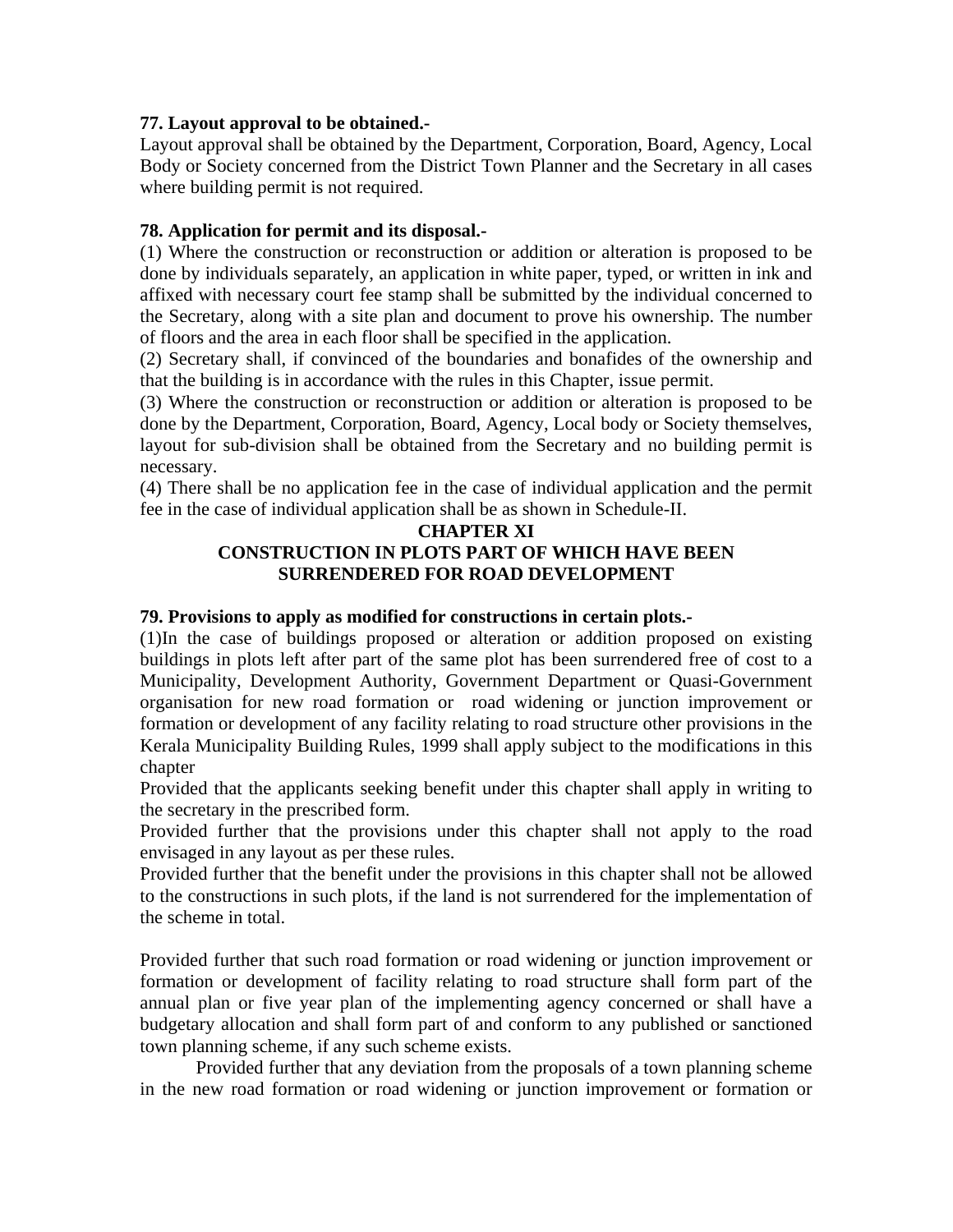development of any facility relating to road structure shall be carried out only affecting variation or revision, as the case may be, of the town planning scheme as per the town planning legislation in force.

Provided also that the surrendered land shall not used for purposes other than that envisaged in the scheme.

- (a) In the case of rods which have no widening proposals as per any town planning scheme or which falls in areas which are not covered by any town planning scheme, it shall be a project proposed or taken up, with the prior approval of the Local Self Government Department in consultation with the Chief Town Planner of the state.
- (i) By the local self government institutions or development authority by resolution or

(ii) Sanctioned or under taken by a government department, quasi government organisation or institution or

(iii) By registered residents association or a social welfare organisation.

(2) The surrendering of the land shall be made as per the relinquishing procedure of the government and the land shall be demarcated and taken in to possession by the authority concerned. The existing compound wall or fencing or any structure within the land so surrendered shall be demolished by the owner at his risk and cost and the new boudary shall be demarcated suitably by permanent demarcating structures. The building permit shall be issued only after completing the above procedure.

**80. Usage of Plot.-** The usage of plot proposed for the development or redevelopment of land construction of any building shall be governed by the provisions contained in the santioned or published town planning scheme for the area.

# **81. Coverage and floor area ratio.-**

(1) Maximum coverage permissible by the committee constituted under rule 85 shall not exceed 80 per cent for residential, special residential, mercantile or commercial, small industrial and storage occupancy; 60 per cent for assembly, office and industrial occupancy, 50 per cent for educational, medical or hospital and hazardous occupancy under Group I(1) and 40 percent for hazardous Group I (2) occupancy.

(2) The maximum floor area permissible based on the FAR values for various occupancies shall be calculated as follows.

(a) Floor area based on FAR permissible as per column 4 of table 2 in rule 31 for the extent of the plot prior to surrendering of the land plus an incentive floor area of twice the FAR permissible as per column 4 of the table 2 in rule 31 for the extent of land surrendered free of cost.

 Provided that the maximum FAR permissible calculated in the above manner shall not exceed the FAR as per column 5 of table 2 for the entire land.

 Provided further that FAR of column 5 of table 2 in rule 31 for the entire land shall be permitted on payment of additional fee at the rate specified in subrule (3) od rule 31 for the difference area if any.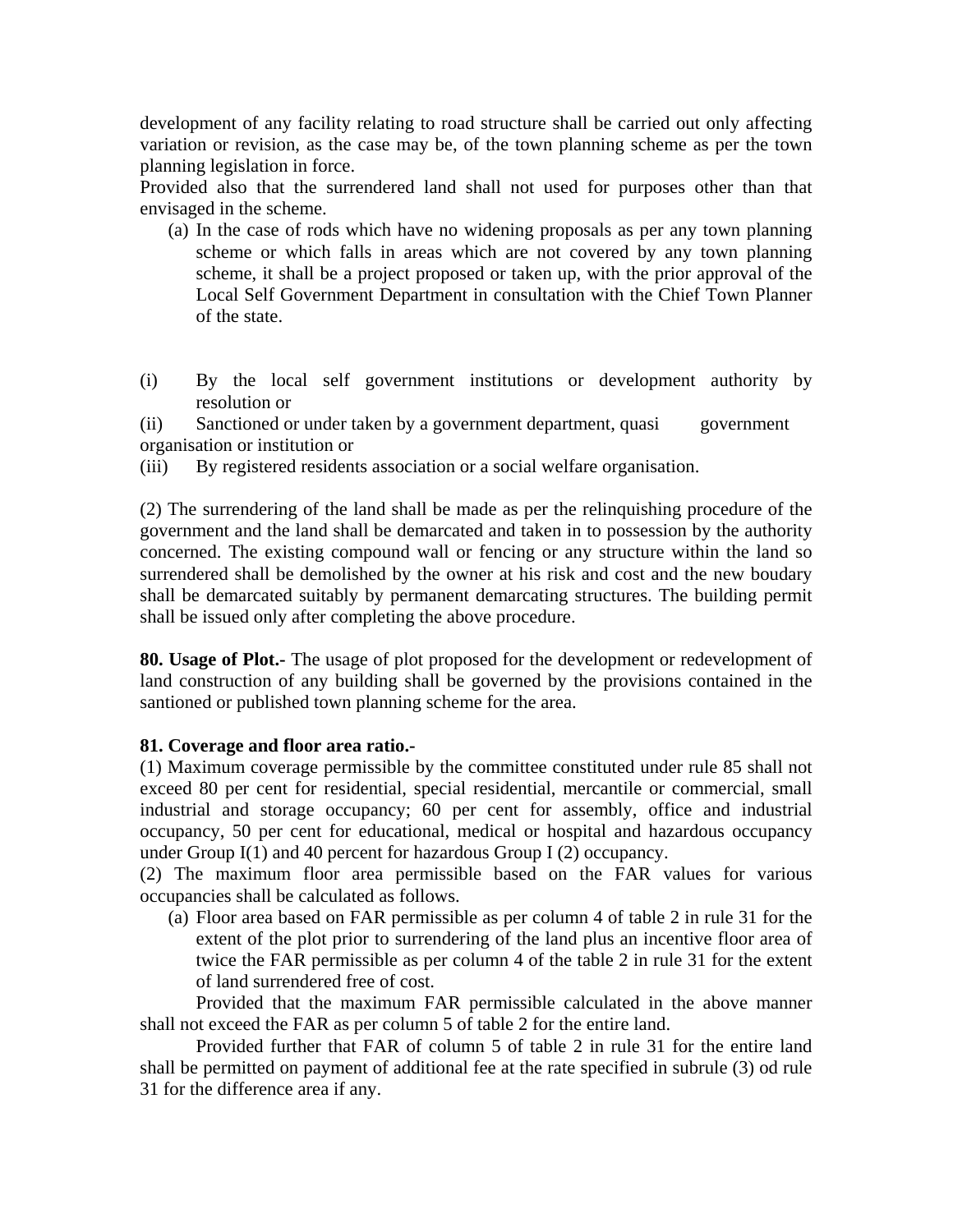## **82. Set back, height, etc.-**

(1) For buildings under various occupancies the mandatory open space/setback from the proposed road boundary to the building shall be reduced by the breadth of the land so surrendered from that side subject to the minimum of 3.0m from the boundary of the proposed road.

 Provided that in the case of plots upto 125sqm of area left after surrendering the land for road schemes other than National Highways and State Highways the committee constituted under rule 85 may considering the width of the land surrendered and left behind shall permit reductions in the said distance to such extent that after such reduction there shall be a minimum of 1.50m distance from the abutting new road boundary.

Provided further that the set backs on all other sides shall be reduced in proportion to the percentage of the land surrendered subject to a maximum reduction of 50% of the mandatory open space required for the respective occupancies.

 Provided also that in the case of buildings having more than four floors of 15m height safety provisions for high rise buildings as provided in Chapter XVII of these rules shall apply.

2) In addition to the minimum front, rear and side open spaces required as per (1) above for height upto 10m proportionate increase in such minimum open space at the rate of 0.50m for every 3.0m height exceeding 10m shall be provided.

(3) Not withstanding anything contained in these rules in the case of buildings part of which has been demolished for the purposed specified in rule 79, construction or reconstruction of wall with or without doors, shutters shall be permitted on the side abutting the road, without structural alteration.

Provided that the door shutter shall not open outward.

(4) Building lines specified in town planning schemes, other than special building lines prescribed considering the urban design and heritage aspects and general provisions regarding the distance from centre line of road, restriction on height with respect to width of street and front set back shall not apply to the constructions under this chapter.

# **83.** Omitted

# **84. Parking.-**

Parking requirements shall be reduced in proportion to the percentage of land surrendered to the extent that after such deduction a minimum of 75% of the parking required as per these rules shall be provided.

## **85. Constitution of Special Committees.-**

(1) The Government may, on receipt of a request to that effect from any municipality or suo motu, if found necessary, by order, constitute a Special Committee for the purposes of any or all municipalities to consider and decide on the application for building permits that may be submitted under the provisions of this Chapter.

2) The Special Committee shall consist of the following members, namely:-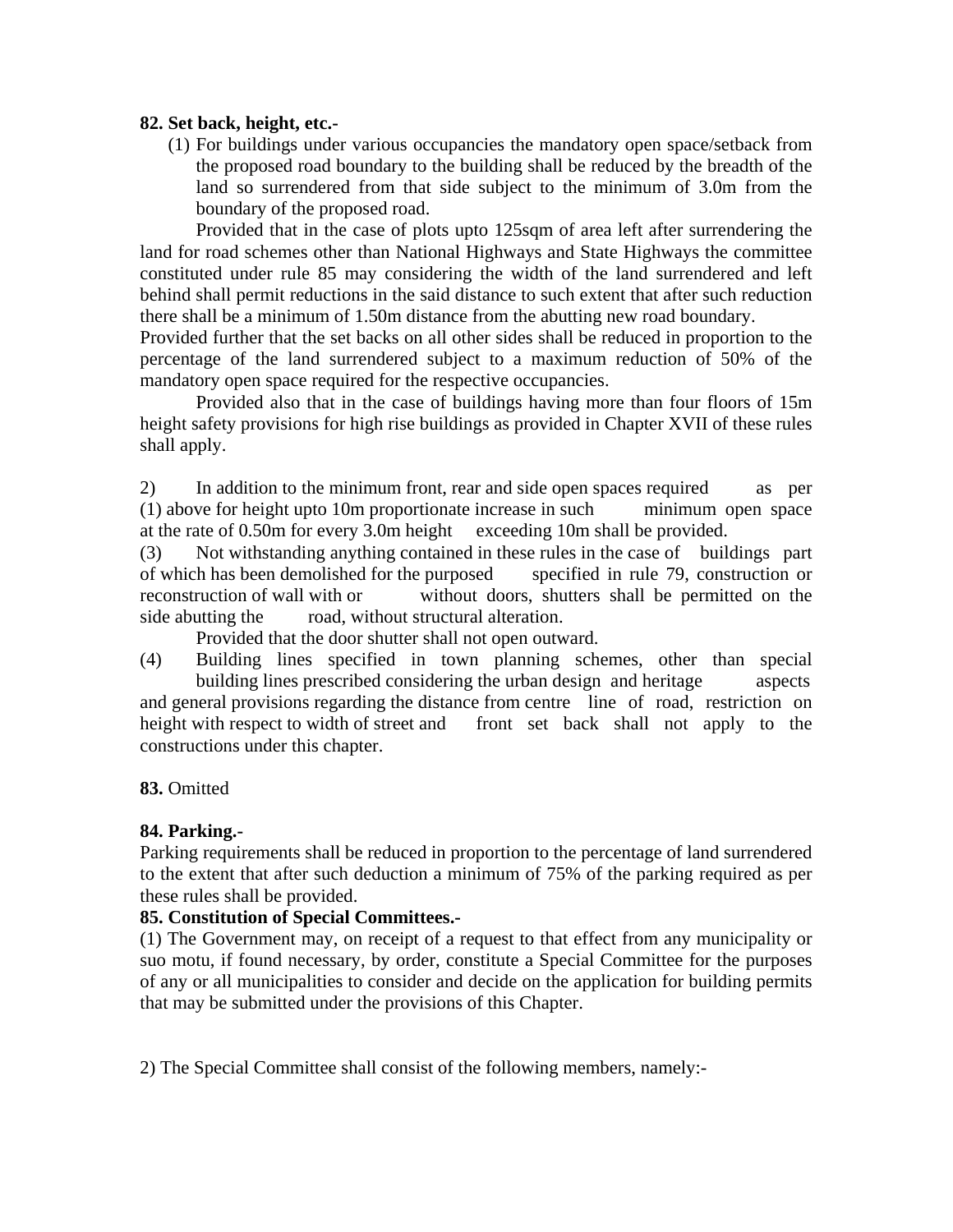(i) Mayor of municipal corporation / Chairperson of the Municipality, who shall be the Chairperson of the Committee.

(ii) Chairperson of the Development Authority, if any constituted for the area

(iii) Senior Town Planner / Town Planner of the District office of the Town and Country Planning Department or an officer not below the rank of a deputy town planner authorized.

(iv) Executive Engineer, Roads, Public Works Department having jurisdiction in the area or an officer not below the rank of assistant executive engineer authorized.

(v) Executive Engineer, Buildings, Public Works Department having jurisdiction in the area or an officer not below the rank of assistant executive engineer authorized.

(vi) Town Planner of the development authority if any constituted for the area or an officer not below the rank of a deputy town planner authorized.

(vii) Secretary of the Municipality concerned, shall be the convenor of the Committee.

(v) one or two representative of the Department, Authority, Institution, Association or organisation in charge of or responsible for carrying out or proposing or sponsoring the formation or widening of the road or improvement of the junction or other works envisaged under this chapter co-opted, if so desired by the committee.

(3) The quorum for the meeting shall be Four including the Convenor and the Chairperson

(4) The Convenor shall, considering the number of applications and urgency of the work to be executed, convene the meetings of the Committee at such place and time, as may be fixed in consultation with the Chairperson, by giving at least seven clear days notice to all the members; copies of plans pertaining to the application required under these rules along with the agenda notes containing technical report on all the applications shall be forwarded to the members along with the notice.

(5)The Convenor shall place before the Committee only such applications included in the agenda notes circulated, which otherwise comply with all the provisions of these rules, town planning schemes if any for that area and other relevant status and shall issue permit as decided by the committee. The Convenor shall also maintain detailed registers for the minutes and for the land so surrendered.

(6) The Committee shall initiate and take actions to promote and monitor implementation of the road scheme in total. The committee may also promote land pooling scheme what ever feasible to enable the implementation of the scheme in total

# **CHAPTER XII ACCESSORY BUILDINGS AND SHED**

## **86. Certain buildings and sheds exempted.-**

Any building constructed or used or intended to be constructed or used exclusively for the purposes of a plant house or metre house, not being a dwelling house and sheds for keeping fuel or firewood for the domestic use of its owner or for keeping agricultural implements, tools, rubbish or other materials or for watching crops or kennel for keeping not more than six dogs or cattle shed for keeping not more than six cattle and their calves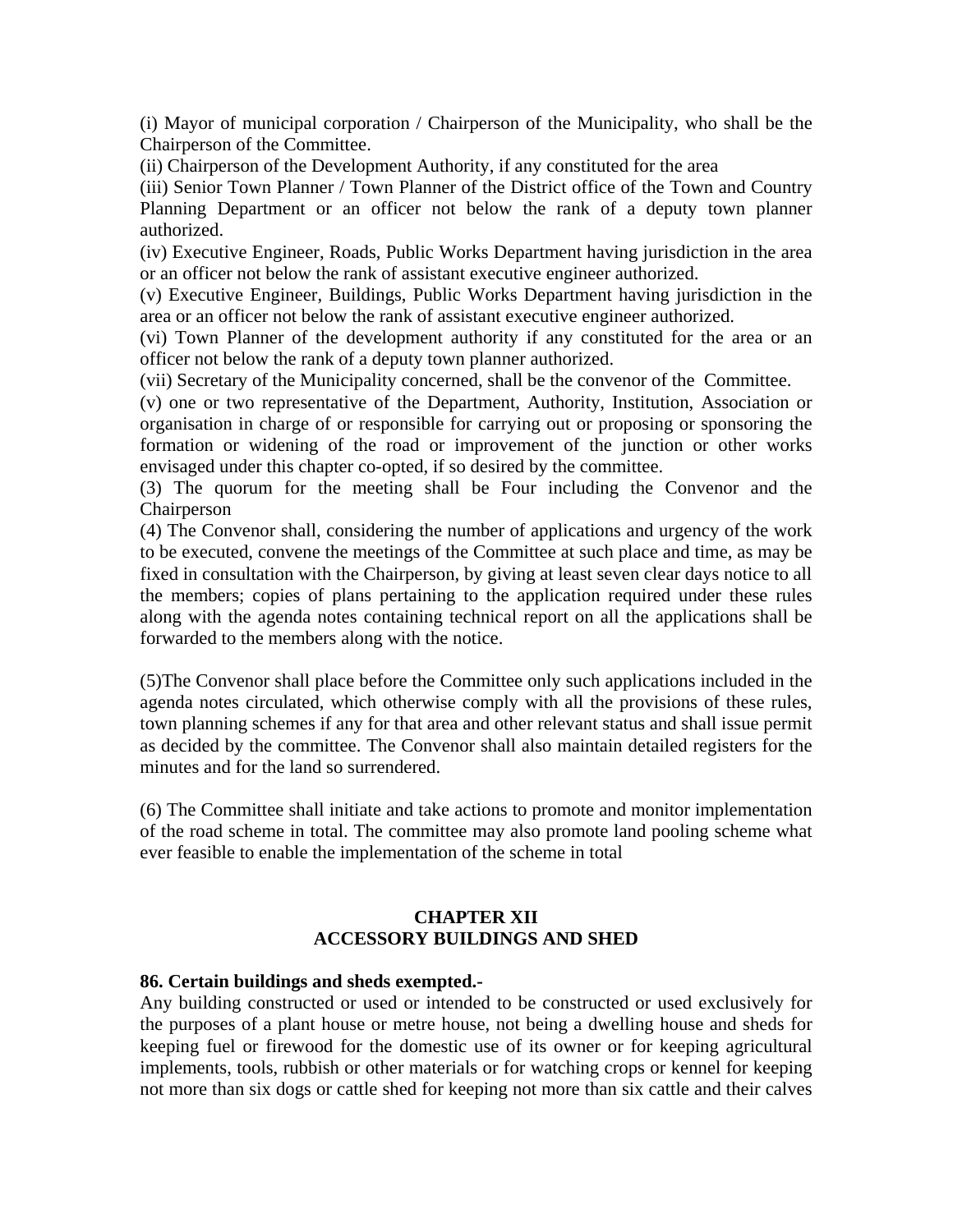or cage/aviary for keeping not more than twenty hens or ducks shall be exempted from the provisions of these rules: Provided that such building or shed shall have minimum one metre set back from the nearest boundaries and may abut the main building

# **87. Temporary hut or shed.-**

(1) The Secretary may grant permission to a person to erect for a specified period huts or sheds of a purely temporary nature for stabling or similar purposes, on general conditions as may be fixed by the Council.

(2) The Secretary may, on the failure of the person to demolish or dismantle the shed or hut at the expiry of the period specified, cause it to be demolished or dismantled and the cost thereof shall be recovered from such person as if it were an arrear of property tax due under the Act

3) Application for permission to erect temporary hut or shed shall be submitted in white paper typed or written in ink, affixed with necessary court fee stamp and accompanied by document to prove ownership or consent of the owner, if the land is not owned by the applicant.

(4) The Secretary shall, if convinced of the ownership, issue permit with or without condition and specifying the period beyond which the hut or shed shall not be retained.

# **88. Accessory building.**

1) Construction of accessory buildings such as bathrooms, toilets, storehouses, cattle sheds, kennels and cages or cabin for watch and ward shall be permitted in the open space of the main building, if the open space available is sufficient for such construction: Provided that area of such structures shall be limited to fifteen per cent of the open space.

(3) The height of the structure or cabin shall be limited to 2.5 Mts.

(4) The distance from the boundary abutting the road to the accessory building shall be equal to that necessary for a single storeyed residential building.

(5) The accessory building shall have minimum 1.00-meter distance from the boundaries: Provided that it may abut the main building

## **89. Certain provisions not to apply.-**

Provisions regarding floor area ratio shall not apply to the constructions under this chapter.

# **CHAPTER XIV WALL AND FENCE**

**96. Prohibition Of commencement of work.-** The Construction or reconstruction of any wall or fence or whatever height bounding or abutting on any public street or public property or public water course shall not be ,begun unless and until the Secretary has granted permission for the execution of the work:

 Provided that any gate or grill or door or other structure shall not open or project into the adjace property or street.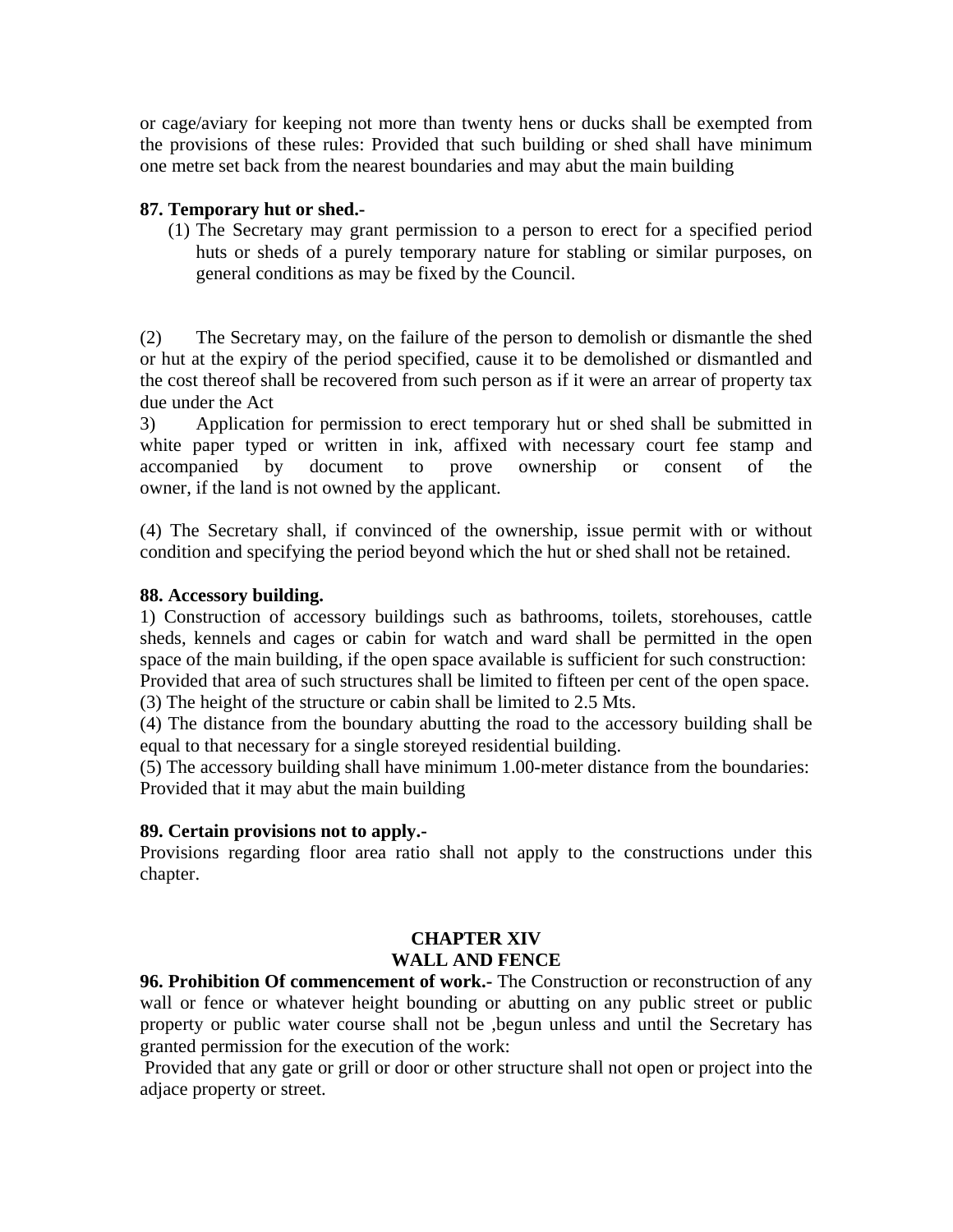**97. Submission and disposal of application.-(**1) An application to construct or reconstruct a wall or fence shall be submitted in white paper, typed or written in ink and affixed with necessary court fee stamp

(2) Application shall contain documents to prove ownership, site plan

 (3) The site plan shall clearly show all the streets, paths, lanes abutting or leading to the plot and also description of the materials used for the work.

(4) Application fee shall be paid as in Schedule -I

(5) The Secretary shall, if convinced of the plan and genuineness of the ownership, issue permit not later than 30 days from the date of receipt of the application.

(5a) A wall or fence abutting a street junction shall be sufficiently splayed.

(6) The permit fee shall be as in Schedule - II.

#### **98. Period of permit and its renewal**.-

(1) The permit shall be valid for one year from the date of issue and may be renewed for further one year by filing an application in white paper, typed or written in ink and affixed with necessary court fee stamp.

(2) The application for renewal shall be submitted within the valid period of the permit and the renewal fee shall be fifty per cent of the permit fee.

#### **99. Completion report.-**

The owner shall on completion of the work submit a completion report to the Secretary, in white paper typed or written in ink, specifying the date of completion.

# **CHAPTER XV**

# **SPECIAL PROVISIONS FOR CERTAIN CONSTRUCTIONS**

## **100. Special Provisions for addition etc. over existing buildings.-**

 (1) Notwithstanding anything contained in these rules, alteration or addition (extension) of the first floor or the second floor or both and or conversion or erection of roof, shutter or door shall be permitted to buildings existing on the 30th March, 2000 subject to sub rules (2) to (10) of this rule, even though the existing building and proposed floor(s) or work does not satisfy the provisions under rules 24, 25, 26, 32, 33 and the provisions under Chapter VI and Chapter VII:

Provided that alteration of existing building shall be permitted for the limited purpose of constructing staircase or ramp or flight of steps for use as access to the proposed floors, if such alteration satisfies the provisions under rule 25:

Provided further that the owner shall have no right to claim cost or compensation for both the existing building and the proposed floor(s) or any portion thereof if the same is required to be demolished in future for any road widening or development under any scheme approved by Government or an authority under them:

Provided further that the owner shall be responsible for the structural stability and other safety of the building, both the existing and the proposed: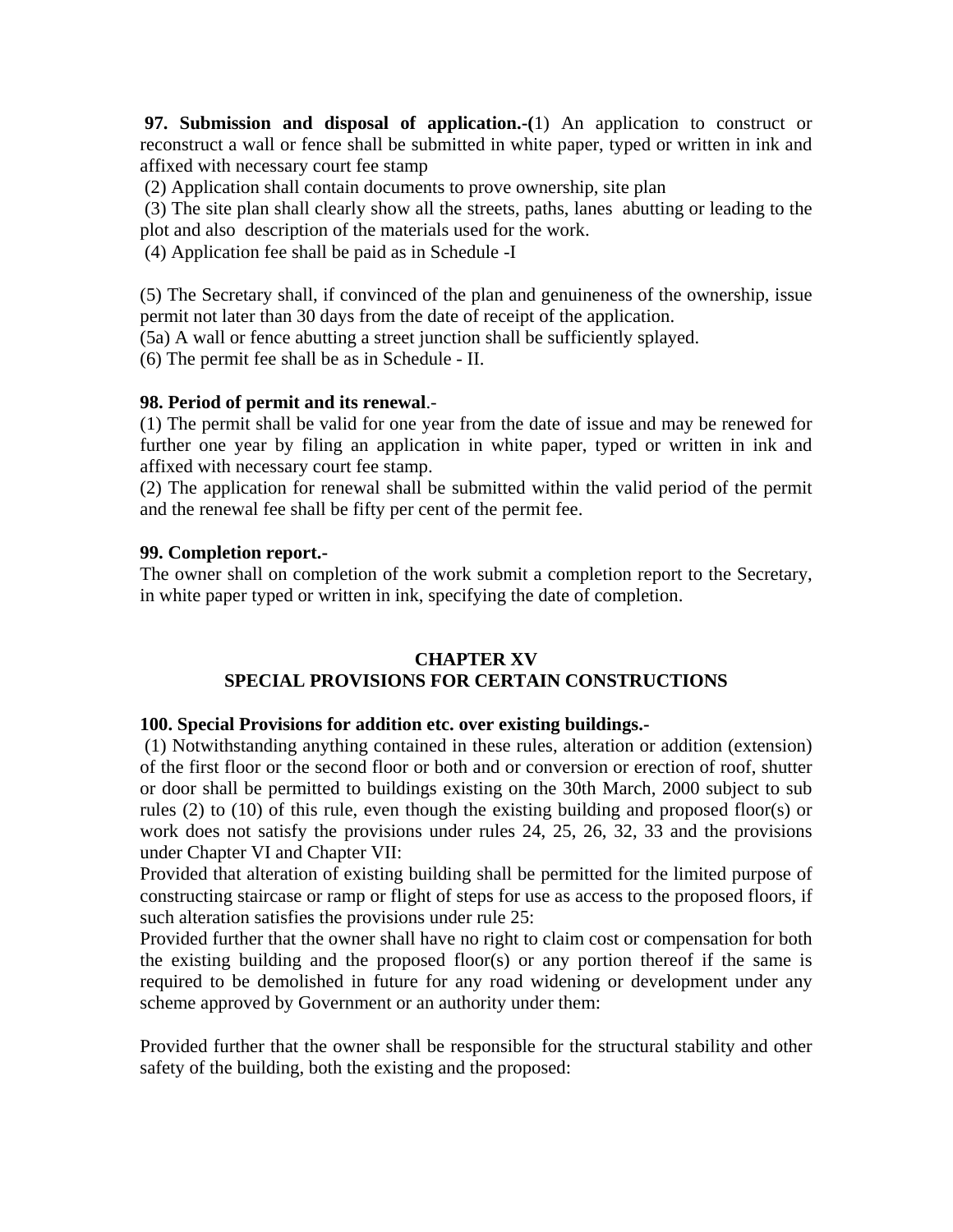Provided also that the alteration or addition (extension) or other works mentioned in this rule above shall be permitted even if the existing building have one basement floor.

(2) The proposed alteration or addition (extension) shall satisfy the provisions regarding clearance from overhead electric lines specified under table 1 of rule 23 and if such clearance is not available, no objection certificate issued by the Chief Electrical Inspector or an Officer authorised by him shall be produced for issuing permit.

(3) The distance from the boundary abutting road to the proposed second floor over the existing building having ground floor and first shall be that of the first floor, if the said distance is less than that required under rule 25.

(4) The distance from the boundary abutting a road to the proposed first floor or first and second floors over the existing building having ground floor, shall be that of the ground floor, if the said distance is less than that required under rule 25.

(5) In the case of residential or special residential or mercantile/ commercial buildings alteration or addition (extension) of floor(s) or conversion of roof shall be permitted only if the existing building and the proposed floor(s) have average 60 cms open space from the boundaries of all the plots on its sides including rear:

Provided that if any portion or side of the building abuts the plot boundary or have an open space less than that specified above, a consent document issued by the owner of the plot on the abutting portion/side shall be produced along with the application for permit:

Provided further that not more than two sides shall be permitted to abut the boundary even with such consent document.

(6) In the case of occupancies other than that mentioned under sub rule (5), alteration or addition (extension) of floor (s) or conversion of roof shall be permitted only if the existing building and the proposed floor (s) have average 1.00 meter open space from all the plots on its sides including rear:

Provided that no industrial occupancy building under Group G1 and hazardous occupancy building under Group I (1) and Group I (2) shall be permitted under this rule.

(7) The maximum coverage permissible shall, if the proposed is for first and second floors, be that of the ground floor over which such floors are proposed and if the proposal is for second floor, be that of the first floor over which such floor is proposed:

Provided that the proposed floor (s) shall not extend beyond the limits of the existing building.

(8) The maximum floor area ratio permissible under this rule shall be as in Table 2 under rule 31 and for calculating the maximum floor area ratio permissible the floor area of the proposed floor (s) and floor area of the existing building shall be taken into account. (9) Off street parking shall be provided as in Table 5 under rule 34 for the proposed floor (s) irrespective of whether off street parking is available for the existing building or not:

Provided that where the carpet area of the building including the proposed floor (s) does not exceed 300 sq. metres provision regarding car parking shall not be insisted for permitting alteration or addition (extension) of floor (s).

(10) In the proposed alteration or addition (extension) of first and second floor (s) door shall be permitted only on the side or portion having 1.00 metre open space, window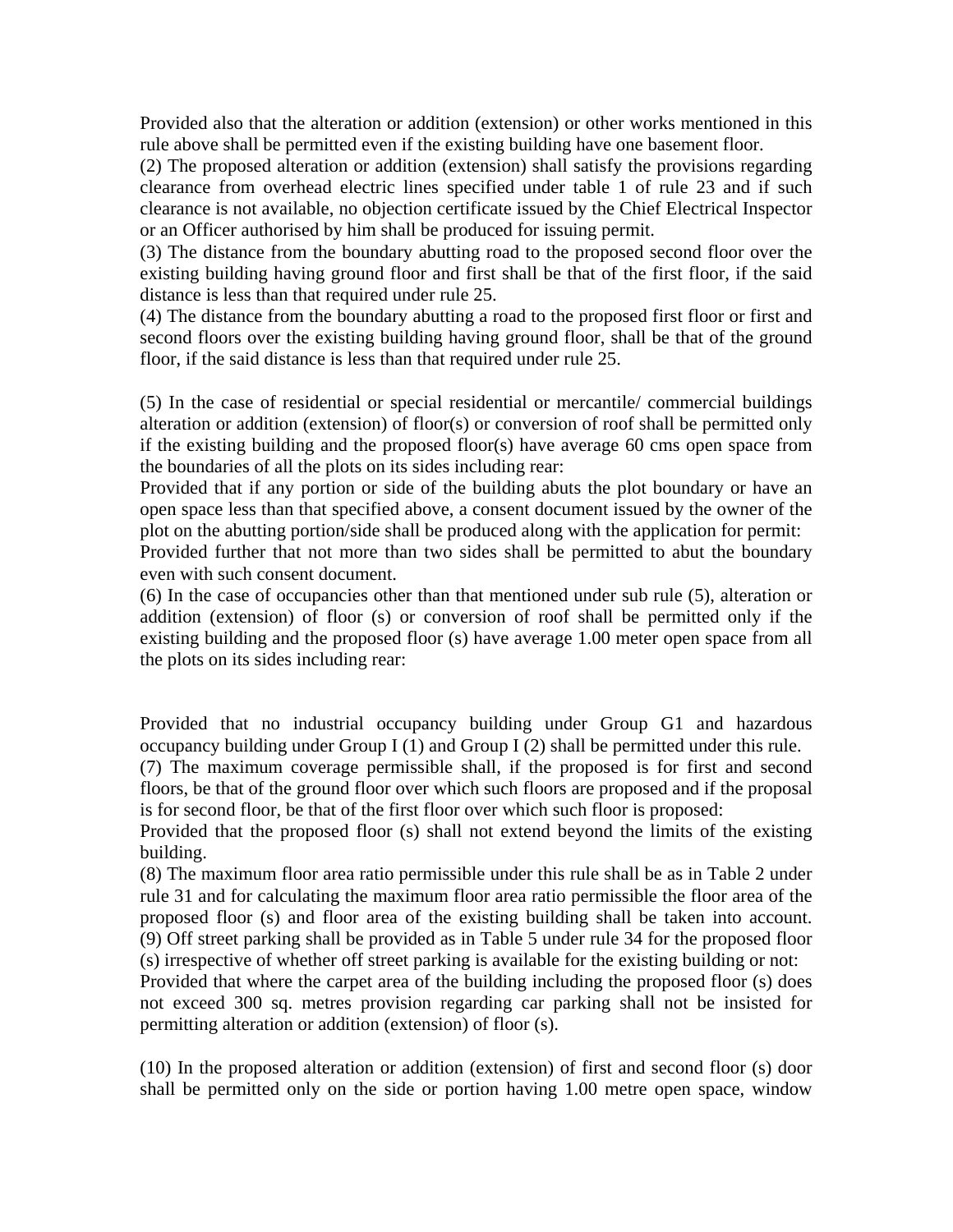shall be permitted only on the side or portion having 60 cms. open space and no opening shall be permitted on the side or portion having less than 60 cms open space.

# **101. Special provision for addition, etc. over buildings permitted under Kerala Building Rules, 1984.-**

(1) Alteration or addition/extension of first floor or second floor or both and or conversion or erection of roof, shutter or door shall be allowed to buildings permitted under orders granting exemption from provisions of Kerala Building Rules, 1984, issued by Government or District Collectors subject to sub rules (2) and (3) of this rule, whether the work has commenced or not or whether being carried on or completed:

Provided that the permitted building and that proposed alteration or addition/extension or other work mentioned in this rule shall have minimum 3 meters distance from the boundary abutting any National Highway, State Highway, District road or other road notified by the Municipality and minimum 1.5 meters from the boundary of other road.

(2) The provisions under rules 24, 25, 32 and 33 and the rules under Chapter VI and VII shall not apply to the proposed floor (s) or work whether the permitted building satisfies the said provisions or not.

(3) The provisions under sub rules (2) to (10) of rule 100 shall mutatis mutandis apply to both the permitted building and the proposed building.

# **102. Extension in the ground floor, etc.-**

(1) Extension in the ground floor with or without floors above it shall be permitted to any building, if the proposed extension satisfies the provisions in these rules, irrespective of whether the building proposed to be extended conforms to the provisions in these rules or not:

Provided that for the purpose of calculating maximum coverage and floor area ratio permissible and for calculating the total off street parking requirements both the proposed extensions and the building proposed to be extended shall be taken into account.

(2) Addition/extension of upper floors to any building shall be permitted, if the proposed addition/extension satisfies the provisions in these rules, irrespective of whether the building proposed to be extended conforms to the provisions in these rules or not:

Provided that in the case of existing ground floor on the side of cul-de-sac not exceeding 250 meters length or pedestrian lanes or streets up to 3 meter width, first floor shall be permitted above it if the existing ground floor and proposed first floor have minimum 1.50 metes distance from the boundary abutting such cul-de-sac, lane or street irrespective of whether it satisfies the provisions in rule 25 and rule 32:

Provided further that for the purpose of calculating maximum coverage and floor area ratio permissible and for calculating the total off street parking requirements both the proposed extension and the building proposed to be extended shall be taken into account.

(3) Separate and independent building shall be permitted in a plot already having one or more buildings, if the proposed building satisfies the provisions of these rules,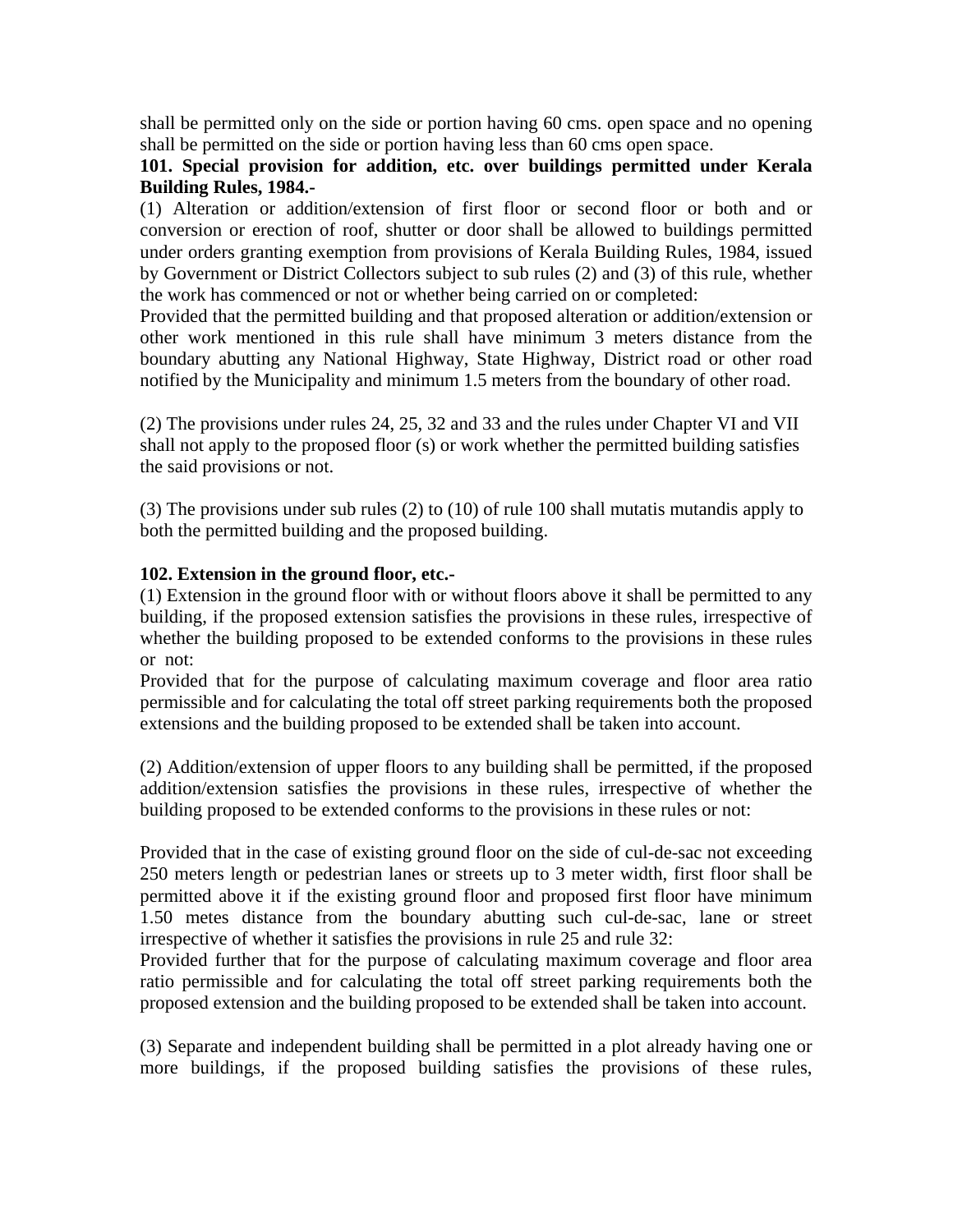irrespective of whether the existing buildings in that plot satisfies the provisions of these rules or not:

Provided that for the purpose of calculating maximum coverage and floor area ratio permissible and for calculating the total off street parking requirements both the proposed and the existing building in the plot shall be taken into account:

Provided further that the proposed building shall have minimum 1.5 meters distance from the other existing buildings, if the proposed building has not more than 3 floors and shall have minimum 3 meters distance, if the proposed building has more than three floors.

(4) Conversion of roof with the same or a different material shall be permitted to any building, if not otherwise prohibited by these rules or main rules or the Act, irrespective of whether such building conforms to the provision in these rules or not:

Provided that the clear distance of the roof edges from the plot boundaries shall not be reduced from the existing distance, but however where sufficient distance is available it can be reduced to such extent that the provisions regarding projections permissible into open space as provided in rule 24 shall be observed.

Provided further that no portion of the roof shall encroach or project into the street or the neighboring plots and water from the roof shall not be allowed to fall into the street or the neighboring plots or the plot boundaries:

Provided also that no permission shall be necessary for conversion of roof with grass, leaf or thatch:

(5) Conversion of shutters or doors with the same or a different material or erection of shutters or doors shall be permitted in any building irrespective of 'whether such building conforms to the provisions in these rules or not:

Provided that the area or height of the building shall not be increased.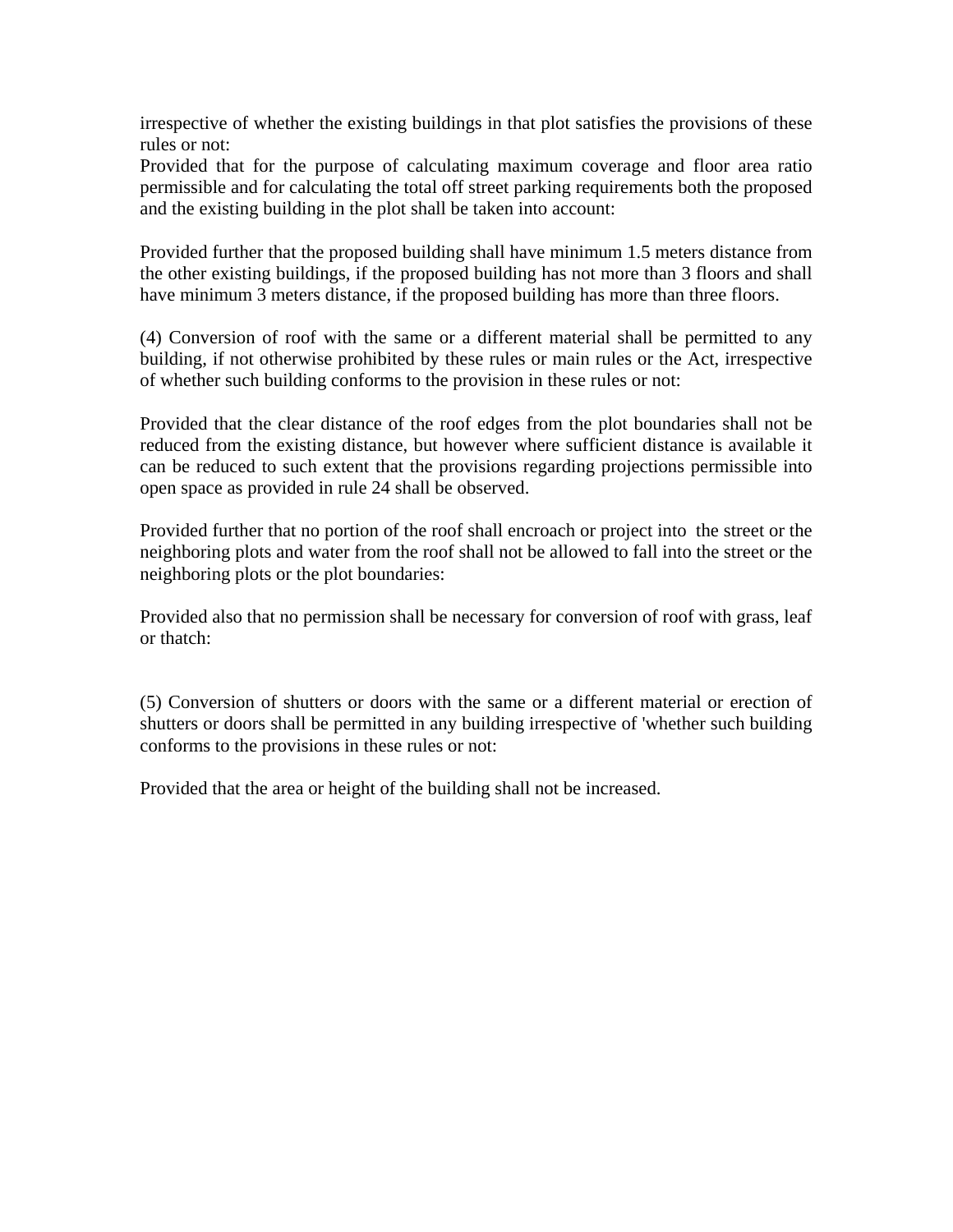# **CHAPTER XVI WELLS**

# **103. Essentially of permit**.-

(1)No new well shall be dug without the permission of the Secretary.

(2) Where any person intends to dig a well, he shall submit an application in the form in Appendix A to the Secretary, together with a site plan and document to prove the ownership.

(3) The site plan shall show the position and dimension of the well and all existing and proposed buildings and structures in the site and within 7.5 metres radius from that well.

## **104. Set back.-**

(1) The set back from any street shall be as that required for a building.

(2) There shall be 1.50 metres set back from other boundaries.

(3) The well may be located within or abutting or away from the building on the plot.

(4) No leech pit, sock pit, refuse pit, earth closet or septic tank shall be allowed or made within a distance of 7.5 metres radius from any existing well used for supply of water for human consumption or domestic purpose or within 1.20 metres distance from the plot boundaries.

# **105. Wall and surrounding.-**

The well shall be protected With brick wall with -minimum 1 mt. height

## **106. Fees.-**

The application fee and permit fee shall be as in Schedule 1 and Schedule 2 respectively.

## **107. Approval of plan and issue of permit.-**

The Secretary shall, if convinced of the boundaries and plan and bonafides of the ownership approve the plan with or without modification and issue permit.

## **108. Validity and renewal.-**

(1) The permit once issued shall be valid for two years and may be renewed for a further period of one year by submitting - an application in white paper, typed or written in ink, affixed with necessary court fee stamp.

(2) The application for renewal shall be submitted during the valid period of the permit and the renewal fee shall be fifty per cent of the permit fee.

## **109. Completion report**.-

 The applicant shall submit a completion report to the Secretary, in white paper typed or written in ink, specifying the date of completion.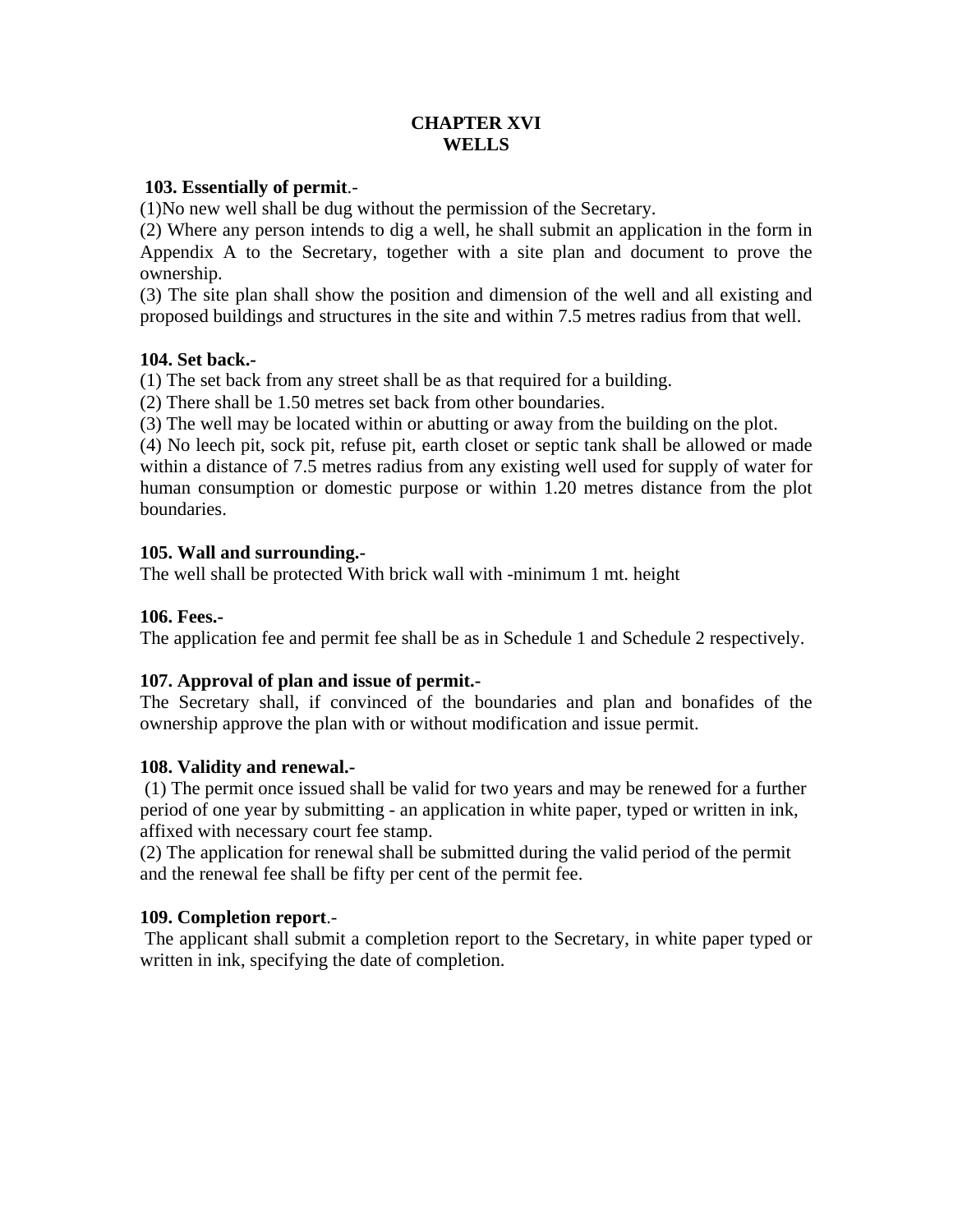## **CHAPTER XVI A RAINWATER HARVESTING**

**109A. Roof top Rain Water harvesting Arrangements** :- (1) Unless otherwise stipulated specifically in a Town Planning Scheme, workable rainwater harvesting arrangements shall be provided as an integral part of all new building constructions for the following occupancies namely:-

| $(i)$ Group AI    | residential (with floor area of 100 sq.m or more  |
|-------------------|---------------------------------------------------|
|                   | and plot area of 200or more)                      |
| $(ii)$ Group A2   | Special Residential                               |
| $(iii)$ Group B   | Educational                                       |
| $(iv)$ Group C    | Medical/Hospital                                  |
| $(v)$ Group D     | Assembly                                          |
| $(vi)$ Group E    | Office/Business                                   |
| $(vii)$ G1 and G2 | Industrial (only for workshops, assembly plants)  |
|                   | laboratories, dr6y cleaning plants power plants   |
|                   | Gas plants Refineries diaries food processing     |
|                   | units and any other occupancies notified by the   |
|                   | Government from time to time                      |
| (vii)Group GI     | hazardous (automobile wash stall, Automobile      |
|                   | service Stations, Service Garages, with repairing |
|                   | facilities and any other occupancies notified by  |
|                   | the Government from time to time.                 |

 Provide that the floor area to be considered shall be the total floor area in all floors..

 Provided further that the rainwater harvesting arrangements is not mandatory for thatched roofed building.

(2) The components of workable rooftop rainwater harvesting arrangements as stipulated in Sub-rule (1) above shall include.

- (i) Roof catchment area
- (ii) Roof gutters
- (iii) Down pipe and first flush pipe arrangement
- (iv) Filter unit and
- (v) Storage tank with provision for drawing water and spillover

(3) The minimam capacity of the storage tank as stipulated in Sub-rule (2) (v) of the rooftop rainwater harvesting arrangements shall be at the rates given below

- Group A1 25 liters/sqm of total floor area.
- Group A2 25 liters/sqm of total floor area
- Group B 50 liters/sqm of total floor area
- Group C 50 liters/sqm of total floor area
- Group D 50 liters/sqm of total floor area
- Group E 50 liters/sqm of total floor area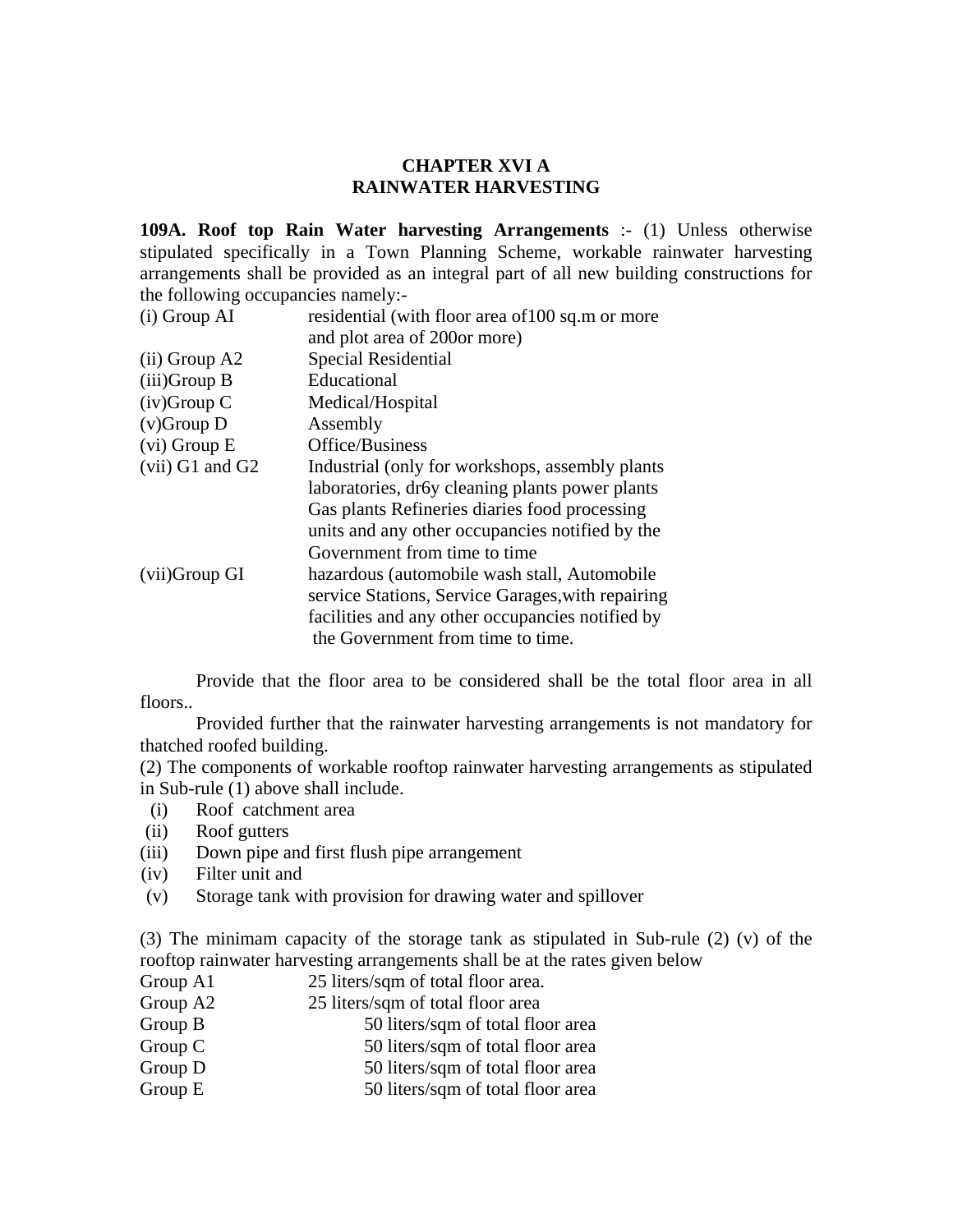Group G1  $\&$  G2 50 liters/sqm of total floor area Group I(1) 25 liters/sqm of total floor area

(4) The municipality shall enforce workable artificial groundwater recharging arrangements as an integral part of all new building construction through collection of rooftop rain water

(5) The component of workable artificial groundwater recharging arrangements as stipulated in sub-rule (iv) above shall include

- (i) Roof catchment area
- (ii) Roof gutters
- (iii) Down pipe
- (iv) Filter units
- (v) Recharge well/percolation pit

(6) Where ever rooftop rain water harvesting arrangements as stipulated in sub rules (I) to (iii) above are provided, additional arrangements for carrying the spill over water from storage tanks to recharge well or percolation pit need only be provided.

(7) The owner(s)/occupier(s) shall maintain the roof top rain water harvesting arrangements and artificial ground water recharge arrangements in healthy working conditions.

(8) The municipality may, in exceptional cases such as water logging or impermeable subsoil conditions to considerable depths exempt constructions from the mandatory ground water recharging arrangements

#### **CHAPTER XVII SAFETY PROVISIONS FOR HIGH RISE BUILDINGS**

## **110. High rise building.-**

For the purposes of this Chapter high rise building means a building having more than four floors and or 15 metres of height from ground level.

## **111. Provisions to apply as modified for high rise buildings'-**

 In the case of high rise buildings, the provisions in these rules elsewhere shall apply subject to modification in this chapter.

## **112. Staircase.-**

(1) Every high rise building shall have at least two staircases.

(2) The height of the handrail in the staircase shall not be less than 90 cms. and if balusters are provided no gap in the balusters shall be more than 10 cms wide.

# **113. Guard rails or parapets.-**

Every slab or balcony overlooking any exterior or interior open space which are 2 metres or more below shall be provided with parapet walls or guard rails of height not less than 1.20 metres and such guard rails shall be firmly fixed to the walls and slabs and may also be of blank walls, metal grills or a combination of both.

Provided that if metal grills are used they shall not be made of continuous horizontal members to prevent climbing on them: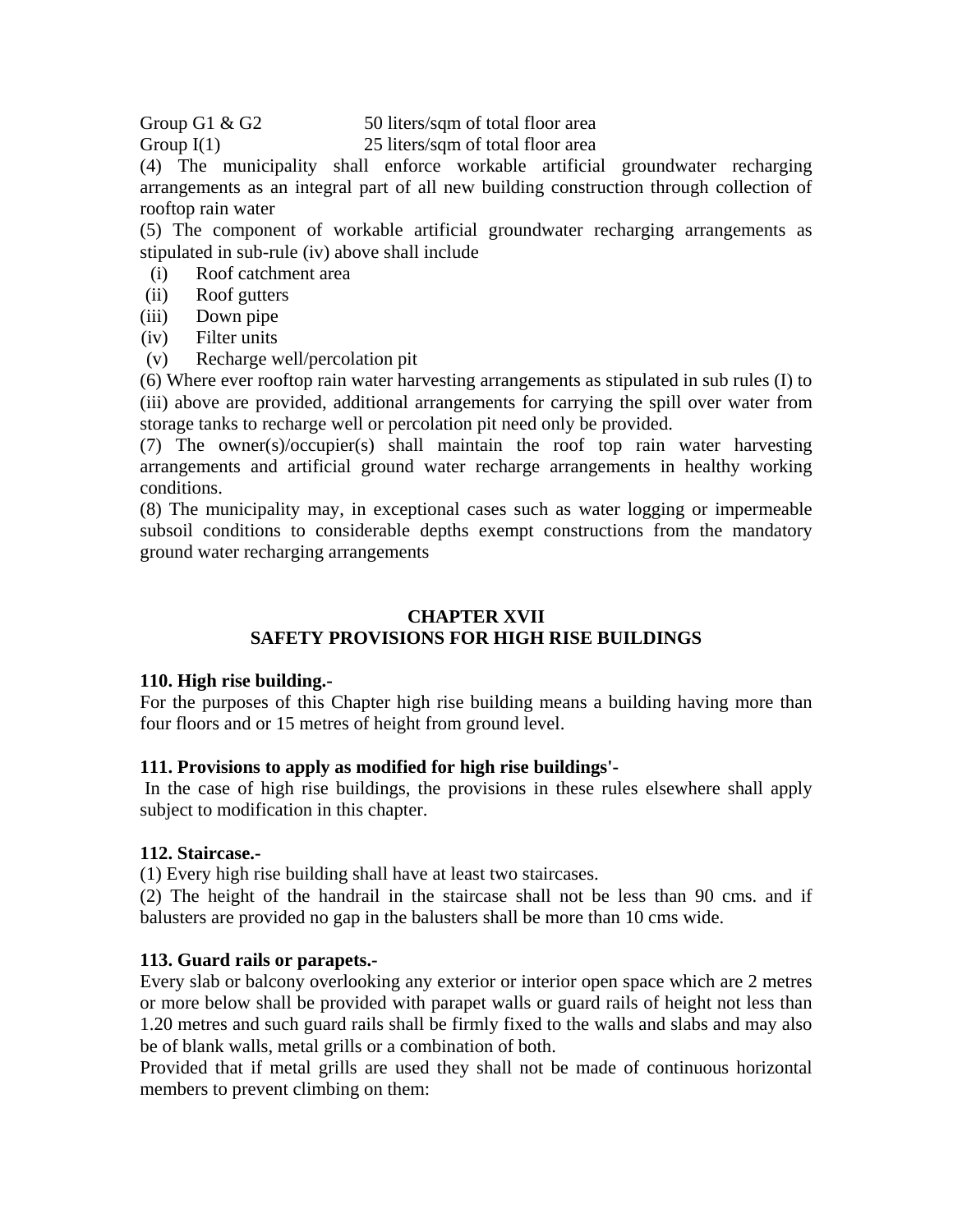Provided further that guard rails shall not be made of glass or any similar material which are not reinforced to prevent breaking.

# **114. Fire escape stairway.-**

(1) Every high rise building shall be provided with a fire escape stairway.

(2) Fire escape stairway shall be directly connected with public or common areas on all floors and shall lead directly to the ground.

(3) At least one side of the stairway shall be an external wall either with large openings or with break open glass to facilitate rescue operations during an emergency.

(4) External fire escape staircase shall have straight flight not less than 75 cm wide, with 20 cm treads and risers not more than 19 cm. the number of risers shall he limited to 16 per flight.

(5) The height of handrails shall be not less than 100 cm and not more than 120 cm.

(6) The use of spiral staircase as external fire escape stairway shall be limited to buildings with height not exceeding 10 metres.

(7) A spiral fire escape stairway shall be not less than 150 cm in diameter and shall be so designed as to give adequate headroom.

# **115. Ducts.-**

Every opening provided to ducts from the interior of a building shall be closed with strong materials.

# **116. Omitted**

# **117. Open space for fire fighting.-**

 Every high rise building, if it does not abut on two or more motorable roads, shall be provided with a minimum of 5 metres wide open space on any one of its sides contiguous to the road abutting it to facilitate fire fighting:"

Provided that if a road is available on the side which can be made motorable by providing sufficient open space to make its width to not less than 5 metres wide and space on that side is kept open by not constructing any compound wall, fence or structure then no separate open space as specified above need be provided.

## **118.Lift for residential apartments.-**

 Every high rise apartment building having more than 16 dwelling units shall be provided with at least one lift capable of carrying a stretcher:

Provided that if only one lift is required for the building as per the rule 48, that lift shall be one capable of carrying a stretcher.

## **119. Parapets to terrace floor.-**

Where access is provided over the terrace floor or to the terrace floor, the edges of the terrace floor shall be provided with parapet walls made of stable materials to a height of not less than 120 cms.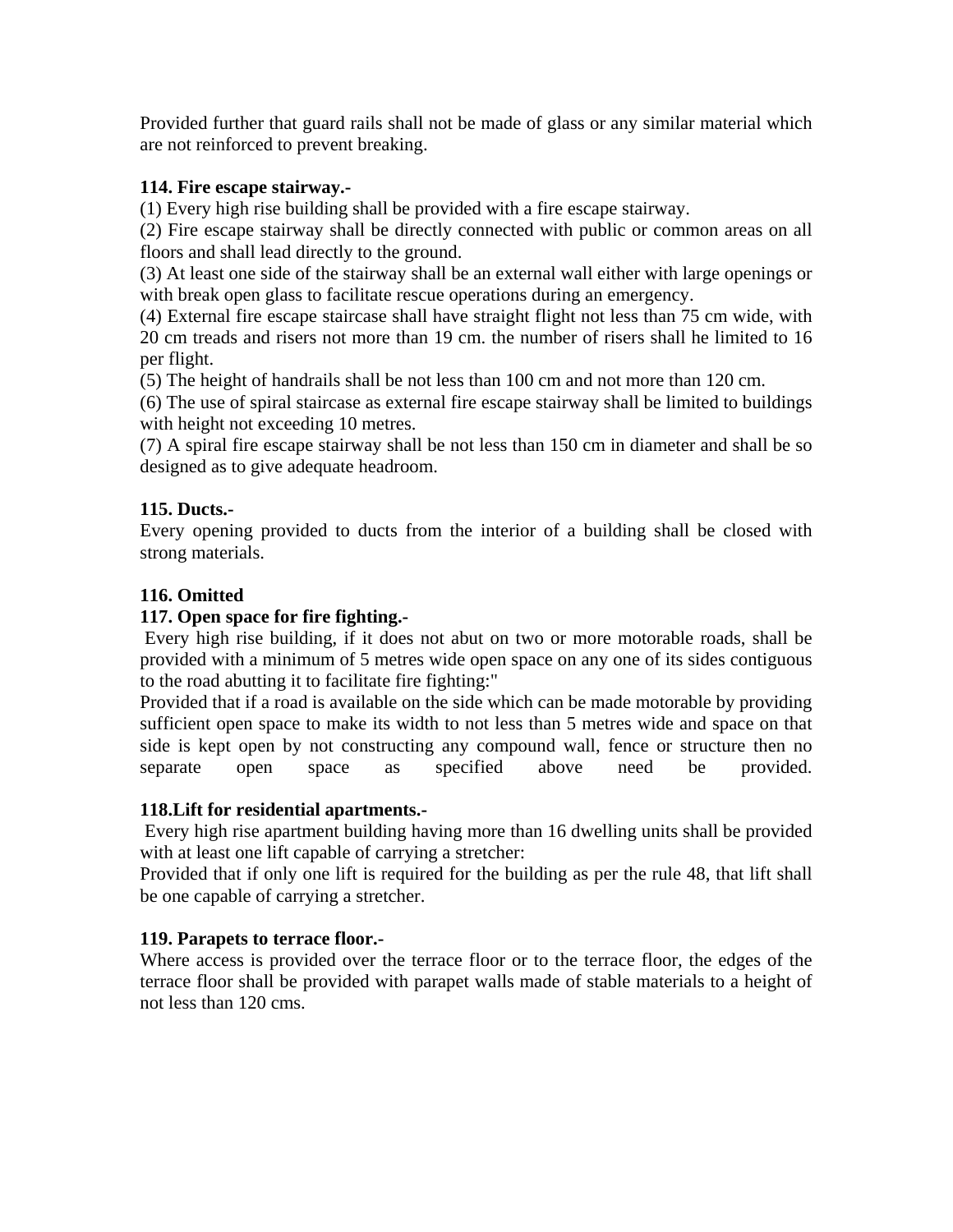## **120. Structural design.-**

Application for construction or reconstruction or addition or alteration of any high rise building shall be accompanied by one set of structural design, including that regarding seismic forces as per the provisions contained in the National Building Code of India as amended from time to time and drawings and a structural stability certificate prepared and issued by a registered engineer.

#### **CHAPTER XVIII HUTS**

#### **121. Prohibition for commencing work without permission.-**

No person shall commence the construction of reconstruction or a hut without first obtaining a permit for such work.

#### **122. Provisions regarding distance from road, etc –**

 (1) The minimum distance between the plot boundary abutting any street other than National Highway, State Highways, or District roads or other roads notified by the Municipality and a hut shall be 1.00 metre.

(2) All sides including the front and rear shall have minimum 60 cms distance from all the boundaries other than that abutting a road.

#### **123. Certain provisions not to apply.-**

Provisions regarding FAR, coverage, distance from central line of road and dimension of building parts, light and ventilation shall not apply to huts.

**124. Application for permit.-** (1) Any person intending to construct or reconstruct a hut shall submit an application in white paper, typed or written in ink and affixed with necessary court fee stamp to the Secretary along with a site plan showing the built up area and the boundaries of the plot and nearby street, if any, and also document to prove ownership.

(2) The application fee shall be as in Schedule I.

## **125. Disposal of Application.-**

The Secretary shall verify the application, document and site p1an and after being convinced of the boundaries and bonafides of ownership issue permit within 14 days from the date of receipt of the application and necessary permit fee as shown in schedule II.

## **126. Council bound to decide on application.-**

(1) The Council shall be bound to take a decision as to whether permit shall be given or rejected, if the applicant makes a request in writing after the expiry of fourteen days from the date of submission of application that the secretary has failed to dispose the application.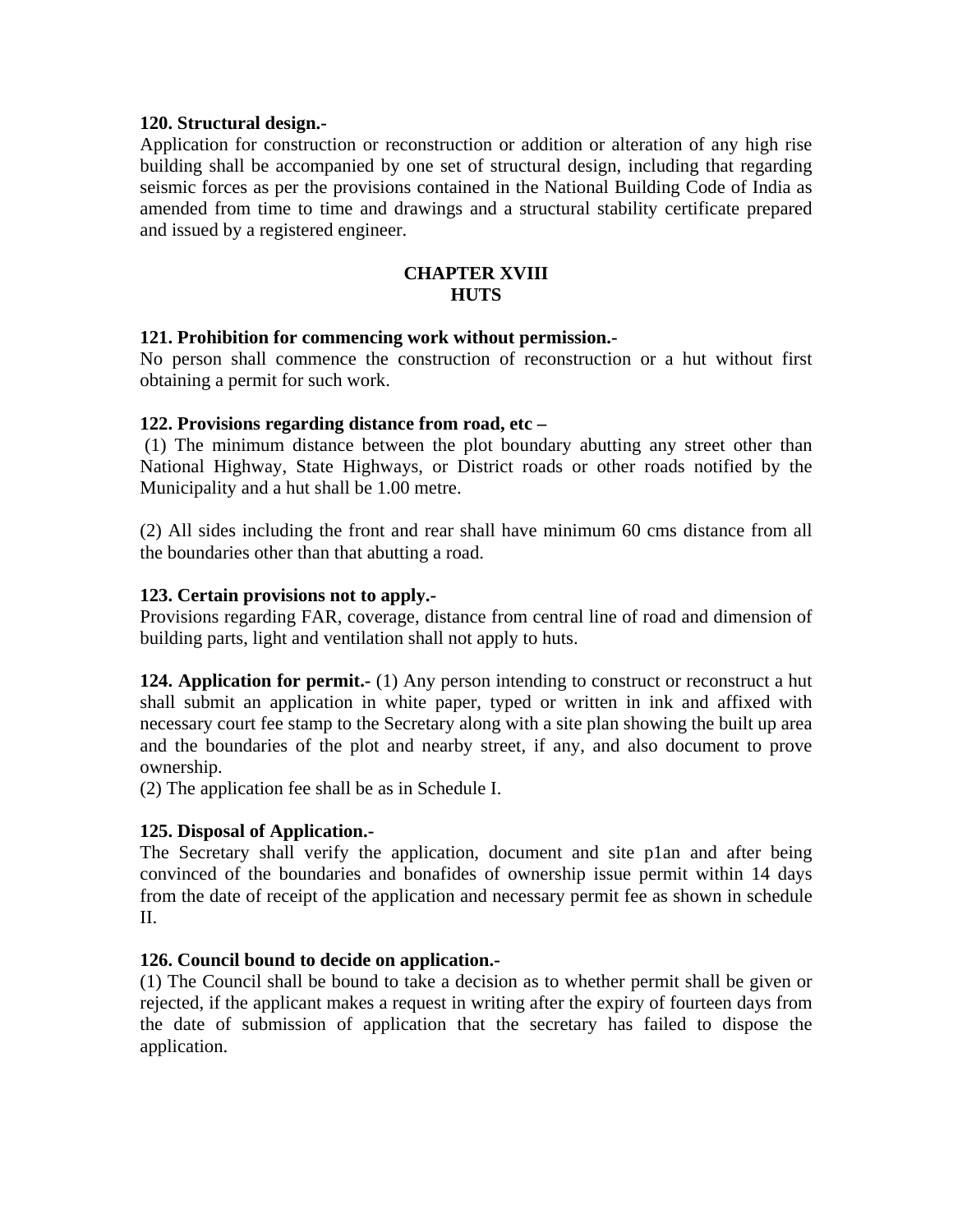(2) The applicant may commence with the construction or reconstruction in conformity with the provisions contained in the Act and these Rules, as if the permit has been granted, if the Council fails to dispose of the application within 30 days from the date of submission of the request in writing.

# **127. Reasons for rejection to be specified.-**

 (1) Application for permit to construct or reconstruct a hut may be rejected on the following reasons:

(i) The construction or use of plot violates any provision of law or any rule or order or byelaw or proclamation;

(ii) the application for permit is not furnished with details or has not been prepared as required under these rules;

(iii) any detail or plan so required by Secretary under these rules has not been made available properly;

(v) the proposed hut is an encroachment to land owned by Government or Municipality.

(2) The Secretary shall not reject an application for construction or reconstruction of hut without specifying the reasons for such rejection.

# **128. Period of permit and its renewal.-**

The permit shall be valid for 2 years from the date of issue and may be renewed for further one year on submission of application in white paper, typed or written in ink, affixed with necessary court fee stamp, within its valid period, and payment of fifty per cent of the permit fee.

# **129. Completion report and occupancy certificate.-**

 (1) The applicant shall, on completion of the construction or reconstruction of the hut for which the permit was issued, report the matter in white paper typed or written in ink to the Secretary, specifying the date of completion.

(2) The Secretary shall, if satisfied that the construction or reconstruction is as per the permit granted, issue occupancy certificate not later than 10 days from the date of receipt of the report

# **CHAPTER XIX TELECOMMUNICATION TOWERS**

# **130.Essentiality of permit.-**

NO person shall erect or re-erect any non Governmental telecommunication tower or telecommunication pole structures or accessory rooms or make alteration or cause the same to be done without first obtaining a separate permit far each such tower or telecommunication pole structures from the Secretary.

## **131. Distance form road and boundaries.-**

(1) The base of the tower or poles shall have minimum 3 metres distance from the plot boundary abutting the road, whether it is proposed on land or over a building, even if the building is having less than 3 metres distance: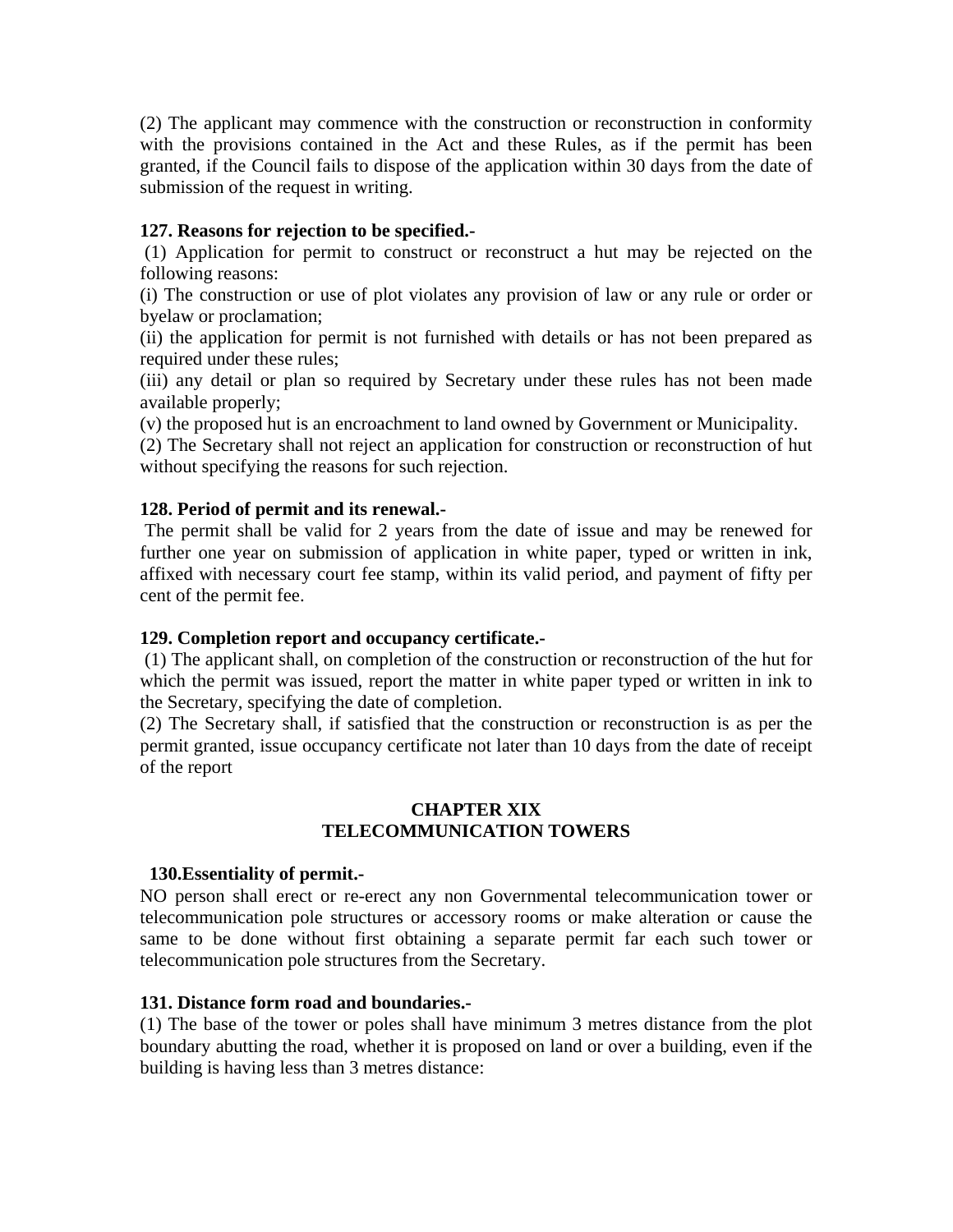Provided that the distance from road boundary of the accessory rooms such as equipment rooms, shelters, or generator rooms proposed over a building shall be that of the building.

(2) In addition to the distance specified under sub rule (1), set back required for road widening proposed in any Town Planning Scheme shall also be provided.

(3) Distance from other boundaries of the plot to the base of the telecommunication tower Or Pole structure or accessory rooms shall be minimum 1.20 rnetres:

 provided that if the telecommunication tower or pole structures or accessory rooms are proposed over a building, the distance from the boundaries other than that abutting a road; shall be that of the existing building;

Provided further that if the building abuts any plot boundary and the telecommunication tower or pole structures or accessory rooms are also proposed to abut that boundary then consent of the owner of the plot on the abutting side shall be obtained and produced along with the application for permit:

Provided also that no portion of the telecommunication tower pole structure or accessory room shall project or over hang into the neighboring plots

# **132. Provisions regarding FAR and height.-**

 The provisions regarding FAR, coverage, height restriction with regard to width of road and distance from the boundary abutting road, distance from central line of road and dimension of parts of building shall not apply to telecommunication towers or pole structures or accessory rooms such as equipment rooms, shelters or generator rooms.

Provided that the height of the telecommunication towers or pole structure or accessory rooms, including the height of the building if they are proposed over a building, shall be restricted as shown in Table 3 of sub rule (2) of rule 32 and for exceeding the height restriction specified under Table 3 of the said rule, clearance from the concerned airport authority shall be obtained and produced before issuing permit.

Provided further that additional distance from boundary abutting the road and other boundaries of the plot proportionate to increase in height shall not be necessary for the telecommunication tower or pole structures or accessory rooms or for the building over which they are proposed

**133. Accessory rooms.-** (1) Accessory rooms such as equipment rooms, shelters or Generator rooms essential for the service shall be permitted along with a telecommunication tower or telecommunication pole structures or separately, if a request is made in the application and plans/drawings of the rooms are attached either along with the application for permit or separately.

(2) The cabin may be made with any material but the area of such cabin shall not exceed 15 Sq.mts.

(3) Installation of electricity generator may be allowed if the generator is covered with insulated sound-proof cabin.

(4) Every construction or installation ancillary or necessary for the telecommunication system shall conform to the relevant rules applicable to such construction or installation and licence or permit required under such rules shall also be obtained.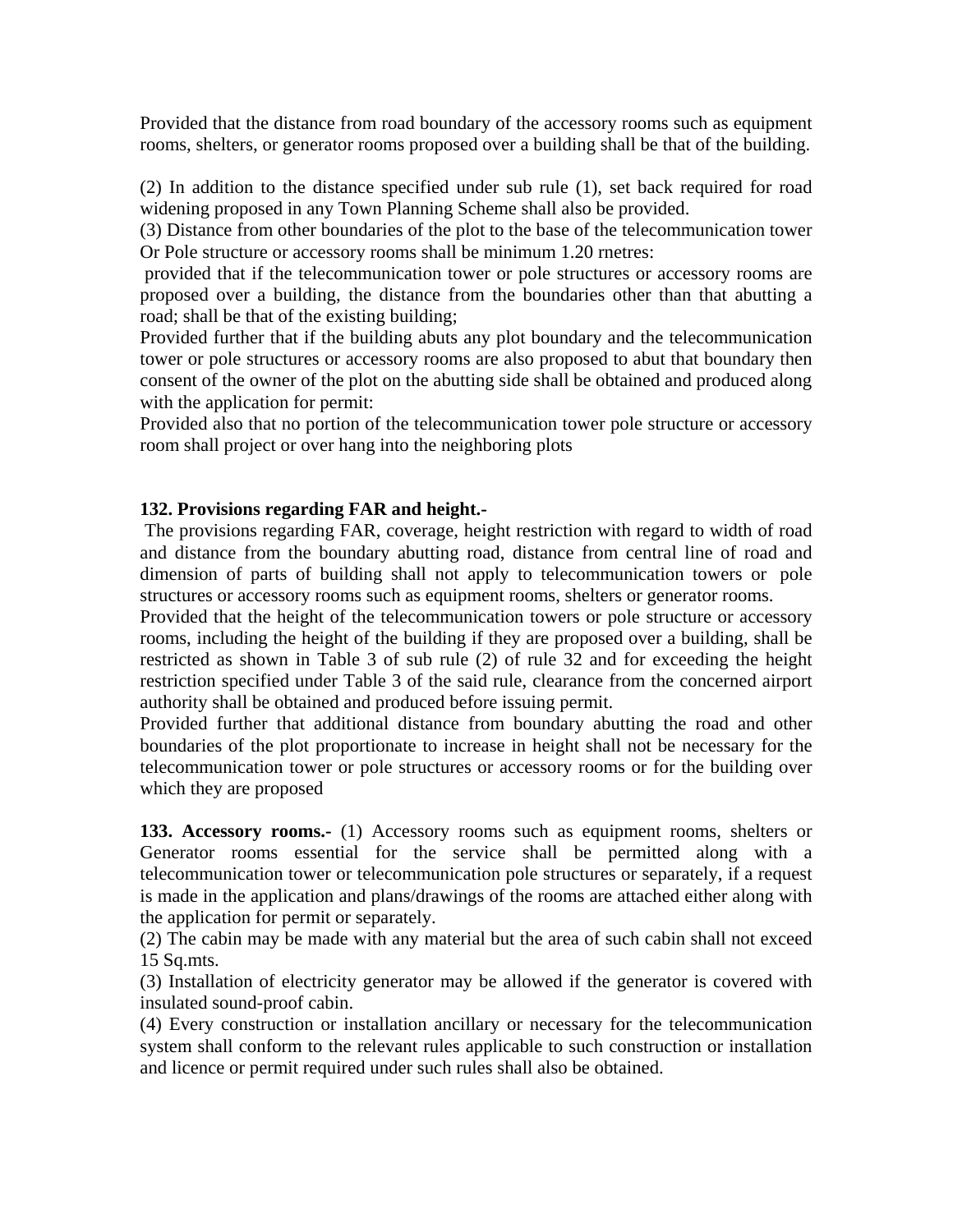(5) The telecommunication tower or ancillary structures shall not prevent or block the access, exit or entry or reduce the width of such access, exit or entry of building or in no way badly affect the safety measures or amenities provided in the building in which it is erected.

#### **134. Electrical line clearance.-**

 Every tower or ancillary construction shall satisfy the minimum vertical and horizontal clearance from electrical lines as stipulated in the Indian Electricity Act, 1910 and Indian Electricity Rules, 1956 as amended from time to time and also any regulation issued by the State Electricity Board.

#### **135. Protective Wall.-**

(1) Every tower erected on the ground and through which electric power is transmitted or passed shall be provided with protective wall or grill at a distance of one metre from any point of the base.

(2) The wall or grill shall have a minimum of 1.20 metres height and shall be kept under lock and key, if provided with door.

#### **136. Protection from lightening.-**

Every telecommunication tower shall be provided with sufficient protection against lightning, conforming to I.S. 2303-1969-Code of Practice, as amended from time to time.

#### **137. Warning lights and colour specifications.-**

 (1) Every telecommunication tower shall be provided with two Aviation Warning Lights (ANL) each at 40 metres and 70 metres height from the ground level and one at the top, the two lights at 40 metres height shall be fixed in one set of opposite and that at 70 metres height shall be fixed at the other set of opposite corners.

(2) Every telecommunication tower shall be painted with international orange and international white colors alternatively each with 5 meter band, starting straight with international orange at the top.

#### **138. Damage and liability.-**

The applicant/owner shall be responsible for the structural stability of the telecommunication tower and the building in which it is erected and for any damage caused due to inadequate safety measures.

#### **139. Building to be authorised.-**

Erection of any telecommunication tower or pole structures or accessory rooms shall be permitted only over authorised buildings.

#### **140. Clearance from Defence Establishment etc.-**

 In case the erection of telecommunication tower is proposed within 200 metres from any property maintained by Defence Establishment or 100 metres from any rail way, clearance from the concerned officer in charge or authority, as the case may be, shall also be obtained before issuing permit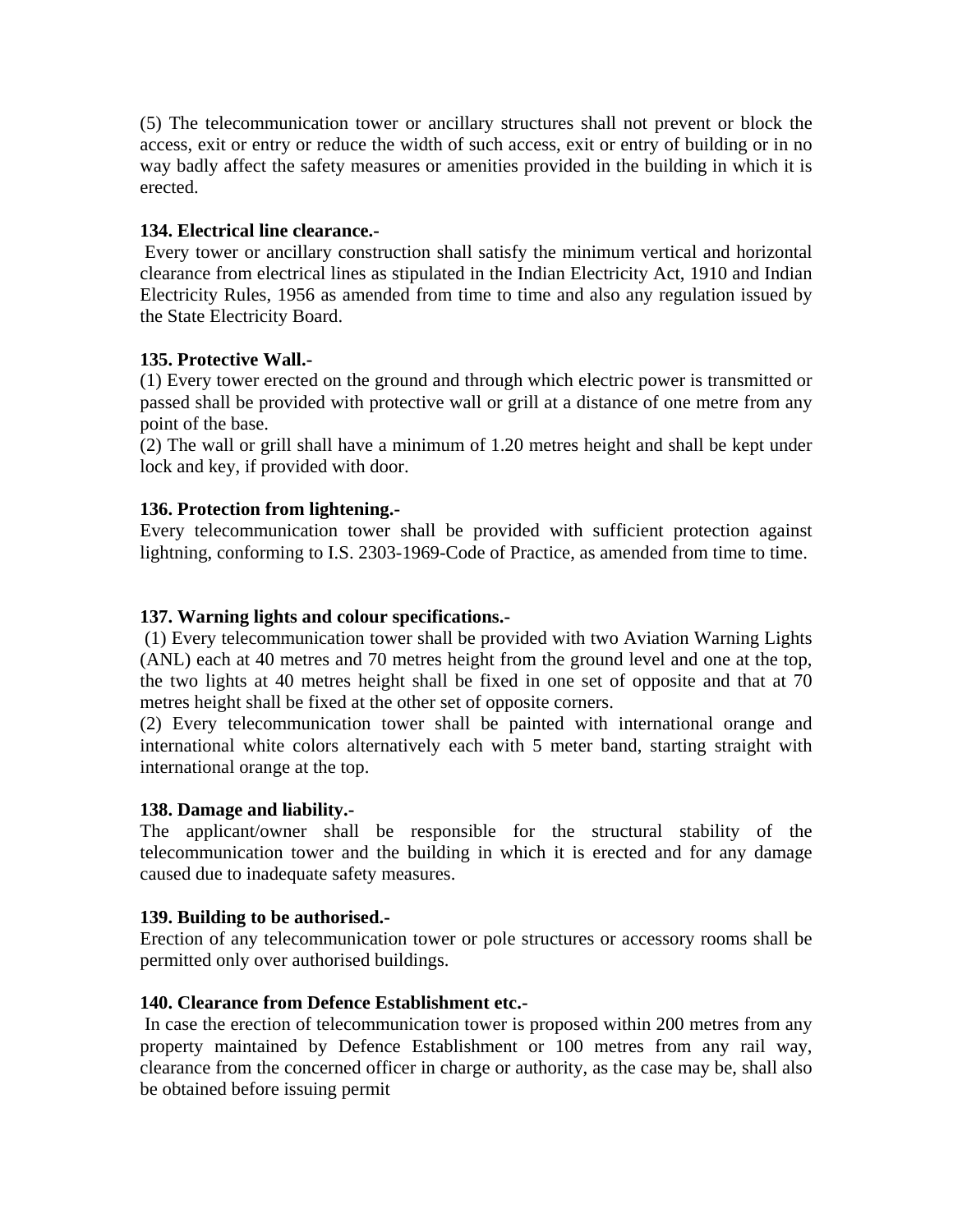#### **140A. Site approval etc.-**

(1) No site approval shall be necessary for the construction of telecommunication towers, telecommunication pole structures or accessory rooms essential for such service.

(2) Telecommunication towers or pole structures or accessory rooms shall be permitted in any zone or over any building irrespective of its occupancy.

#### **141. Submission of application and its disposal.-**

(1) Application for permit shall be submitted to the Secretary in the form in Appendix A along with two copies of site plan, location, elevation, sections,  $[x \times x \times x]$ , structural stability certificate, copy of agreement executed with department of Telecommunications or license or permit issued by an authority approved by Government of India from time to time and document to prove ownership.

Note. - (1) Ownership document may be a sale deed or mortgage deed or deed of agreement or license or consent document, etc.

(2) No structural stability certificate shall be necessary in the case of telecommunication pole structures and accessory rooms

(3) In case the telecommunication tower is proposed above any building, structural stability certificate shall he submitted in respect of that building also.

(4) The site plan shall show plot dimensions, access street width, details of existing structures within the plot with their uses, height, number of floors, set back from the plot boundaries and between them; proposed tower and ancillary structures.

(5) The structural stability certificate shall be one issued by an Engineer having post graduate degree in Civil Engineering or Structural Engineering, registered or employed in Central or State Government Service or Quasi- Government Organisation.

(6) Application fee shall be Rs. one thousand and permit fee shall be,-

(a) for towers of any height, rupees ten thousand;

5(b) for pole structures (one unit with any number of poles) rupees two thousand and five hundred.

6(c) no separate application fee shall be necessary for the accessory rooms essential for the use of telecommunication tower or pole structures but permit fee shill be remitted corresponding to their area as in the case of a pucca building.

(7) For the purpose of levying fee, the height of the tower shall be taken from the base of the tower and not from the base of the building.

(8) The secretary shall, if convinced of the boundaries and ownership of the plot, plan and drawings and genuineness of the certificates, issue permit, not later than 30 days from the date of receipt of application.

(9) The permit issued under sub rule (8) shall be a work permit and the construction or erection of telecommunication tower or telecommunication pole structures or accessory rooms essential for the use of such tower or pole structures shall be completed within one year from the date of issue of permit.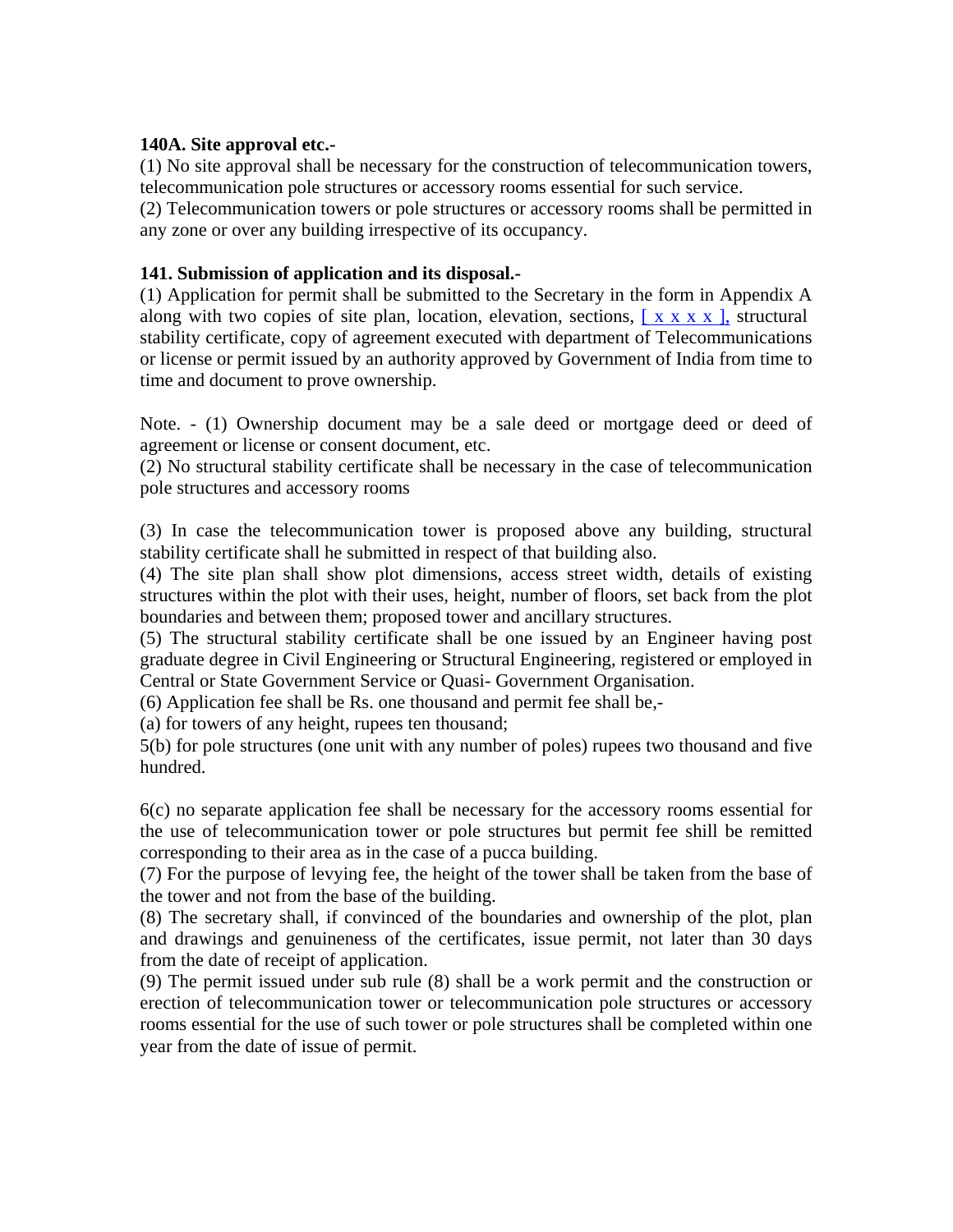(10) The period of the permit shall be extended for a further period of one year if an application for the same is submitted to the secretary, within the valid period of the permit.

(11) The application for extension of the period of permit shall be submitted in white paper, typed or written in ink, affixed with necessary court fee stamp; original permit shall also be attached.

(12) No application fee shall be necessary for extension of period of permit but fee for extension shall be equal to fifty per cent of the fee for original permit in force at the time of extension.

#### **142. Completion Certificate.-**

(1) After completion of the work of the telecommunication tower or pole structure and accessory rooms as per permit, the applicant and the engineer shall submit to the Secretary completion certificate as in Form E and Form F respectively, along with a certificate of structural safety/stability of the tower and the building, if the tower or pole is constructed over a building.

(2) The secretary shall, if satisfied that the work has been completed as per permit, issue use certificate as in Appendix H allotting a number, included in a different series from that allotted to buildings, on the basis of which the authorities concerned may allow power connection, etc. for use of the service.

#### **CHAPTER XX REGULARISATION OF UNPERMITTED CONSTRUCTIONS AND DEVIATIONS**

#### **143. Power of the Secretary to regularise certain constructions.-**

The Secretary shall have the power to regularise construction or reconstruction or addition or alteration of any building or digging of any well or telecommunication tower or any structure or land development or any work for which permission of the Secretary is necessary under this rule commenced, being carried on or completed without obtaining approved plan or in deviation of the approved plan:

Provided that such construction or reconstruction or addition or alteration of any building or digging of any well shall not be in violation of any of the provisions of the Act or these rules.

Provided further that such power shall not relieve the Secretary of his responsibility in detecting and preventing such work and in taking other actions as per these rules:

Provided also that where the construction or work was commenced, being carried on or completed after the statutory period specified in rules 15, 97, 126 or 141 and as per rules, such construction or work shall be considered as duly permitted and not one requiring regularization.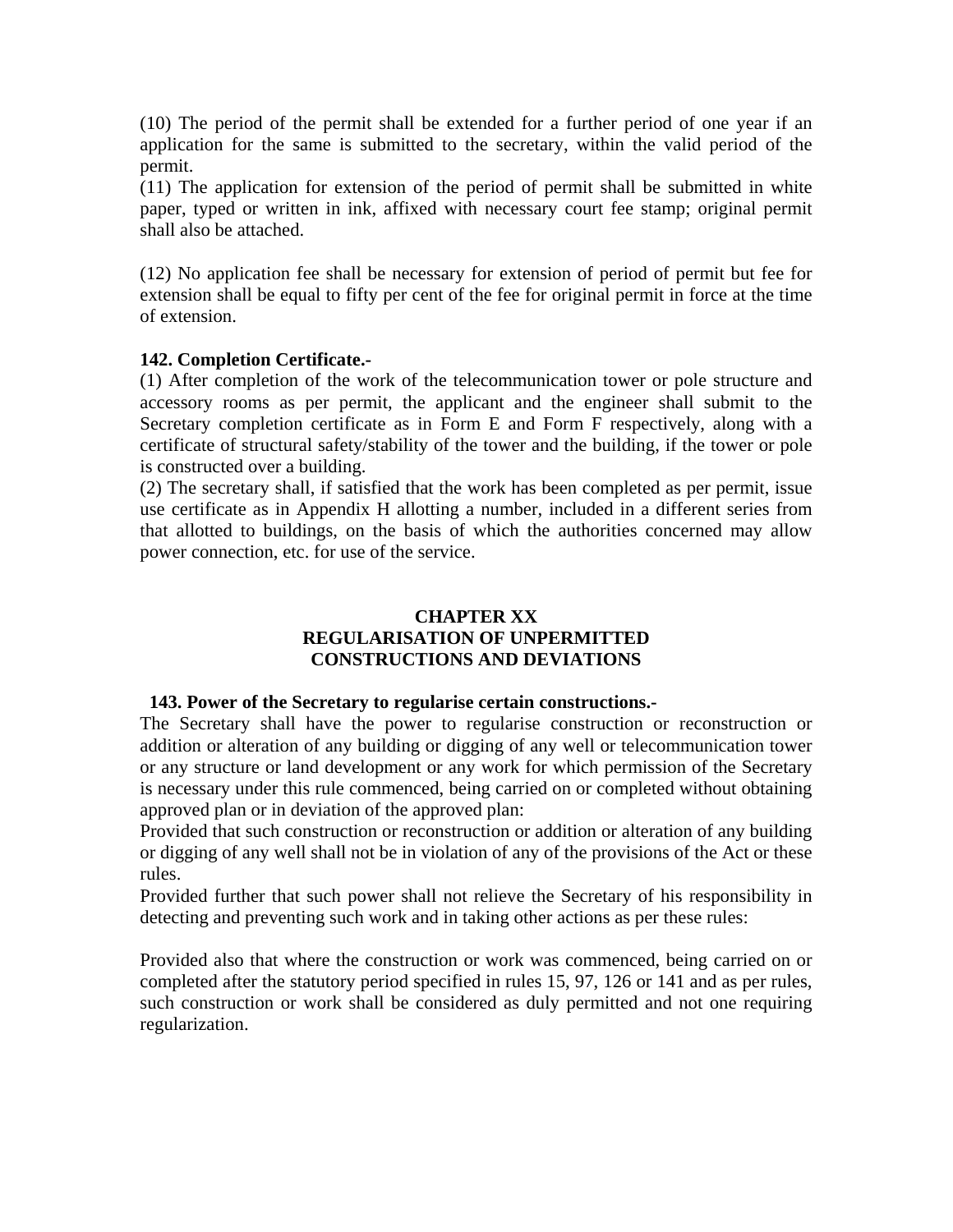#### **144. Submission of application and procedure for its disposal.-**

(1) Application for regularization shall be submitted in the form in Appendix A.

(2) The application for regularization shall be accompanied by documentary evidence of ownership of plot, site plan, elevation, building plan, service plan, parking plan wherever the building requires parking, and other details and specifications as are necessary in the case of an application for new building permit; in the case of deviation from approved plan, the approved plan and permit already obtained shall also be submitted.

(3) The procedure for disposal of an application for regularization shall be that followed in the case of an application for new permit.

#### **145. Application fee.-**

The application fee shall be as specified in schedule I.

#### **146. Decision to be intimated.-**

(1) The Secretary shall by written order either grant or refuse to grant regularization.

(2) The Secretary shall, if the decision is to grant regularization intimate the fact to the applicant in writing specifying the amount to be remitted as compounding fee and the period within which the amount has to be remitted.

(3) The Secretary shall, on receipt of the compounding fee, and compliance of the condition, if any specified, issue order as in Appendix-I absolving the person from all liabilities and regularizing the construction, and record the details thereof in a register to be kept as a permanent documents in the form in Appendix-J.

(4) The compounding fee shall be double the amount of the permit fee in force

Provided that in the case of deviated or additional construction only the area so deviated or added shall be considered for the calculation of compounding fee].

(5) The Secretary shall, if the decision is to refuse regularisation, intimate the fact to the applicant specifying the reasons for such refusal and the period within which such building or part of building has to be demolished or the well filled up:

Provided that an application for regularisation shall be refused only on such grounds on which approval of site or permission may be refused.

#### **147. Demolition of buildings not regularized.-**

 (1) Where the owner fails to demolish the building or structure or part thereof or fill up the well as directed in the order refusing regularisation or fails to remit the compounding fee within the time specified, or fails to comply with any condition stipulated in the order granting regularisation within the time specified, the Secretary shall himself cause the building or structure or part thereof demolished or the well filled up as the case may be, and the expenses therefore shall be recovered from the owner as if it were an arrear of property tax due under the Act:

Provided that in the case of an order refusing regularisation, the building or part thereof shall not be demolished or well filled up or prosecution initiated as in sub-rule (2) until and unless the time prescribed for filing appeal from such an order has not been expired. (2) Notwithstanding anything contained sub-rule (1), Secretary may also take prosecution proceedings against the owner.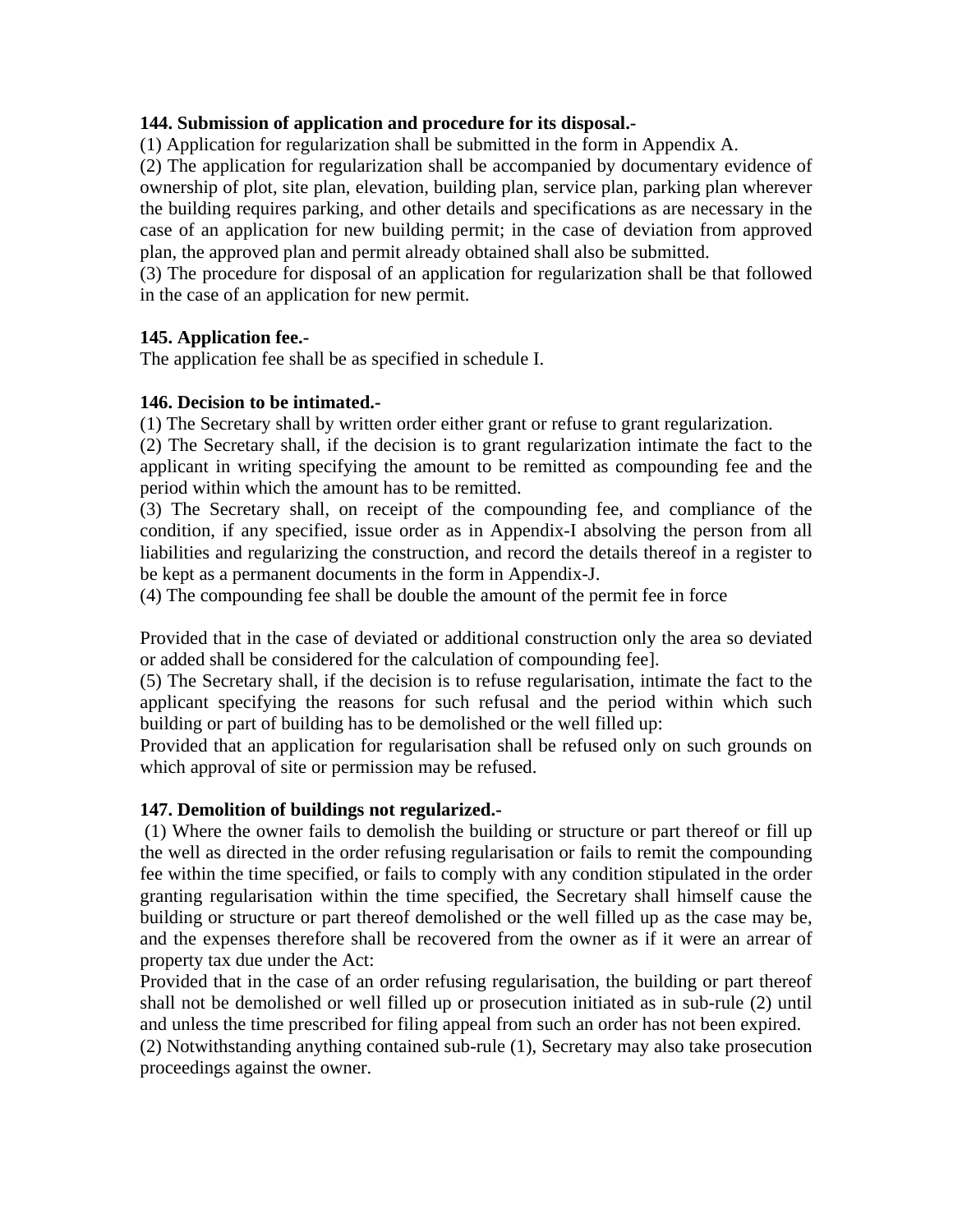#### **CHAPTER XXI REGISTRATION OF ARCHITECTS, ENGINEERS TOWN PLANNERS, ETC.**

#### **148. Plans and drawings to be prepared and signed by Architect, etc.-**

 In these rules, wherever it is required that a plan or drawing or specification shall be one prepared and signed by or a certificate shall be one so certified and signed by an Architect, Building Designer,Engineer, Town Planner or Supervisor such Architect, Building Designer ,Engineer, Town Planner or Supervisor shall be a person registered or deemed to have been registered under the provisions in this chapter.

#### **149. Registering Authority.-**

 The Director Of Municipal Administration shall be the Registering Authority for the State.

#### **150. Application and procedure for registration.-**

 (1) Any person having the requisite qualification may submit an application for registration in the form in Appendix-K.

(2) A person employed in the service of Government or Quasi-Government or Government owned Corporation or Board, Authority or Government Companies or Banks are not eligible for registration:

Provided that paid Apprentices under the Apprentices Act are Considered as not employed for this purpose.

(3) The application shall be affixed with necessary court fee stamp and shall be attached with true copy of certificate showing educational qualification and experience.

(4) The Registration Authority shall, if convinced of the genuineness of the documents, issue registration certificate in the form in Appendix-M after collecting the registration fee.

(5) The registration once made shall be valid for three years from the date of certificate and shall be renewable on payment of renewal fee with a request in white paper affixed with necessary court fee stamp made within the valid period of registration:

Provided that a licence issued under the Kerala Building Rules, 1984 shall be deemed to have been issued under these rules and shall continue to be valid for the period for which that licence was issued and the holder of the said licence shall be eligible for registration under these rules.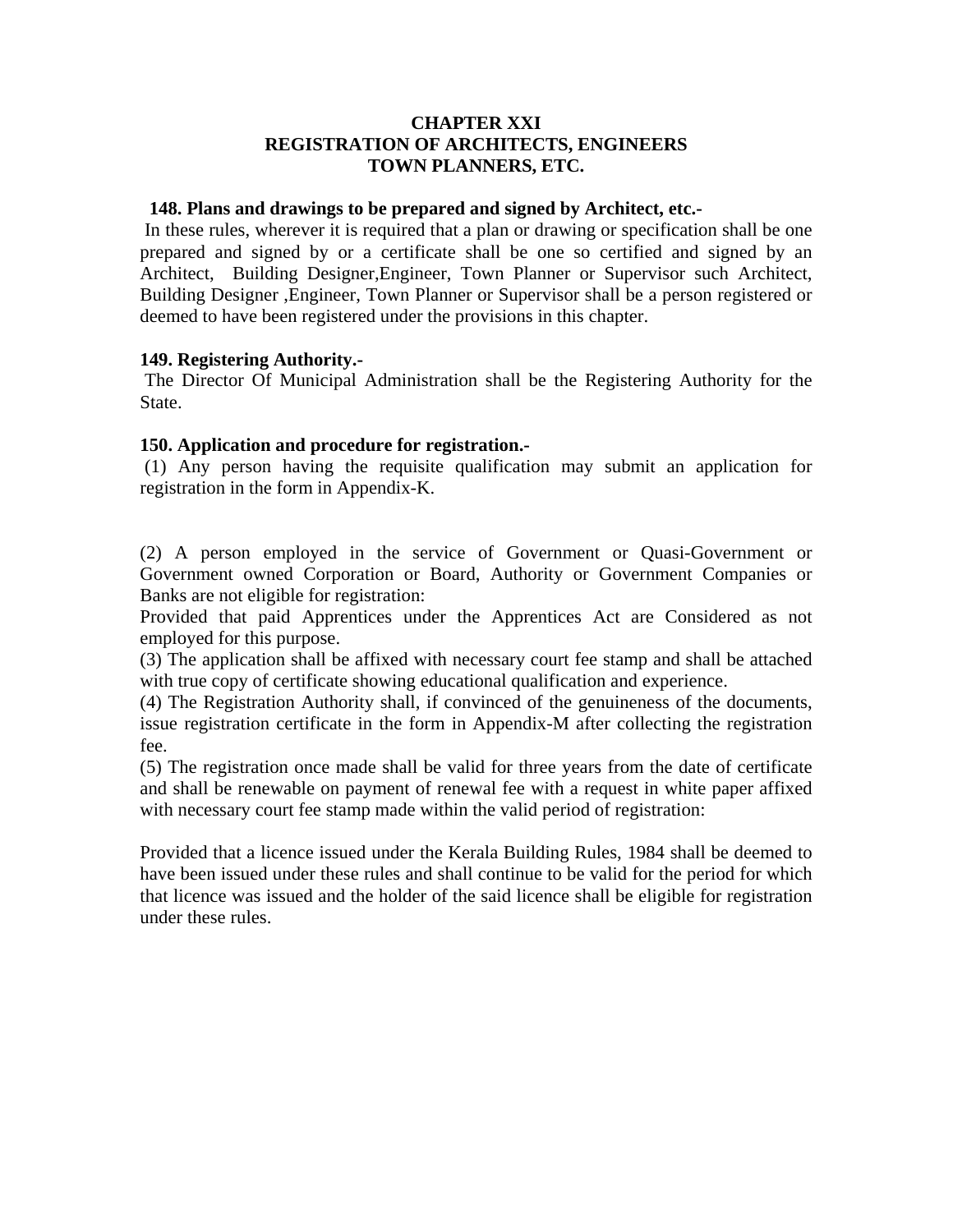(6) The fee for registration and renewal shall be the same and shall be at the rates shown below:

| Architect                | Rs.1000       |
|--------------------------|---------------|
| <b>Building Designer</b> | Rs.750        |
| Engineer A               | Rs.1000       |
| Engineer B               | Rs.750        |
| Town Planner A           | Rs.1000       |
| Town Planner B           | Rs.750        |
| Supervisor A             | <b>Rs.500</b> |
| Supervisor B             | <b>Rs.300</b> |

#### **151. Qualification for registration.-**

No person shall be eligible for registration in the category in column (1) unless he possesses the qualification as in column (2) of Appendix-L.

#### **152. Registration in more than one category.-**

A person shall be eligible for registration in more than one category if he possesses the requisite qualification and submits separate application, and fee for registration in each such category.

#### **153. Responsibilities and functions of registered Architects, etc.-**

(1) Plans and drawings shall be prepared strictly in conformity with the provisions contained in the Act and the Rules and any direction issued by Government or Municipality and a certificate to that effect shall be recorded and signed in the plans and drawings.

(2) A certificate of verification of site shall be recorded and signed in the site plan.

(3) Plans and drawings shall only be prepared after inspecting the site and convinced of the boundaries.

(4) The person issuing the certificate or affixing signature on the plan, drawing or specification shall be responsible for the correctness or truthfulness of the recording in the certificate or plan, drawings or specifications.

(5) Function shall be restricted to the category on which registration is obtained.

(6) Any person violating the rules under this chapter shall be liable to action under subrules  $(7)$  and  $(8)$ 

(7) The Registering Authority may, on complaint by any person or on report from any Municipality or suo motu take action against any person registered, for violating any of the provisions under these rules.

(8) The Registering Authority may, if convinced on enquiry that the person against whom action has been taken under sub rule (7) has violated any rule, provision or issued false certificate or recorded false information, suspend the registration for a period not exceeding one year or cancel the registration or disqualify him for future registration:

Provided that before finalizing the decision, the person concerned shall be given sufficient opportunity to explain and the explanation, if any, submitted shall be duly considered by the Registering Authority.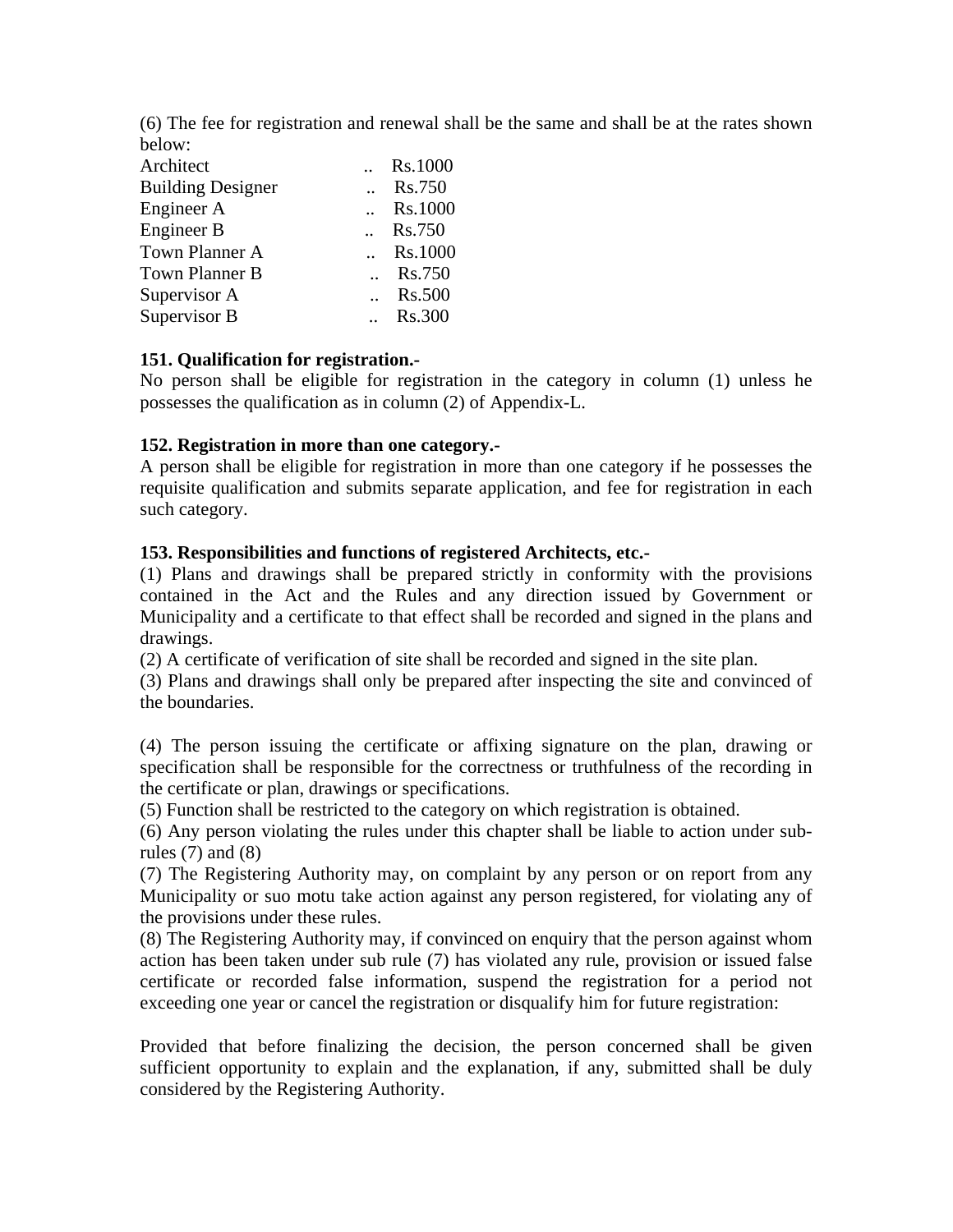(9) Any person aggrieved by the decision of the Registering Authority under sub rule (8) may appeal to Government within 30 days from the date of receipt of the decision.

(10) The appeal shall be submitted in white paper stating the reasons therefor, typed or written in ink, affixed with necessary court fee stamp, along with copy of the order of registering authority.

(11) Government shall dispose of the appeal within 60 days, after hearing the appellant in person or by authorized representative.

#### **CHAPTER XXII ART AND HERITAGE COMMISSION**

#### **154. Constitution of the Commission.-**

(1) Government may constitute an Art and Heritage Commission for the State.

(2) The Commission shall consist of :-

(i) Secretary, Local Self Governments Department who shall be the Chairman;

(ii) Director of Panchayats;

(iii) Director of Municipal Administration:

(iv) Chief Town Planner

(v) Director, Archaeology Department:

(vi) Chief Engineer (Building), PWD; and

(vii) Two persons having knowledge and experience in Art, Architecture or History, nominated by Government.

#### **155. Functions of the Commission.-**

(1) Functions of the Commission shall be-

(i) to identify areas of heritage and monuments to be preserved

(ii) to identify ,areas of architectural importance and building to be preserved;

(iii) to identify places or streets where a particular form of or group of architectural forms of buildings alone may be permitted and to prepare model plans, elevations, etc; for that place or street.

(iv) to examine architectural features in respect of any building or parts thereof or their aesthetic vis-a-vis the existing structures in a particular area or street;

(v) to advise Government or Municipality on any subject mentioned above and referred to it; and

(vi) to submit periodical reports.

(2) The Municipality may insist any particular architectural or aesthetic form of construction on any street or area if so advised by the Commission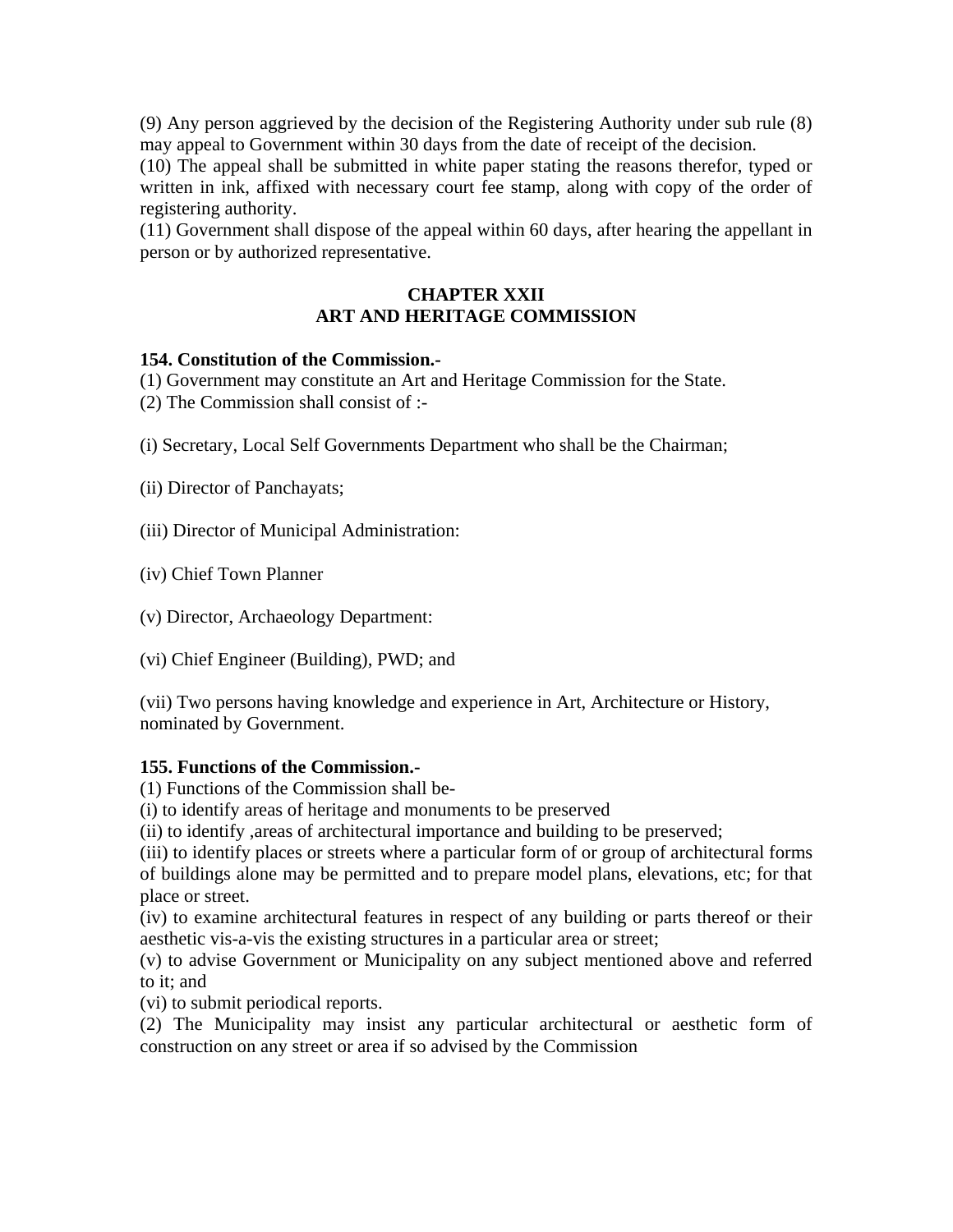#### **CHAPTER XXIII VIGILANCE, DANGEROUS AND DEFECTIVE WORKS, APPEAL, ETC.**

#### **156. Secretary to submit report.-**

(1) Secretary shall submit to Government every three months report with respect to the following:-

(i) total number of applications for building permit received during the period;

(ii) total number of applications in which building permit was issued and or refused;

(iii) details of applications in which decision was not taken within 30 days or 14 days as the case may be, from the date of receipt and the reasons therefore;

(iv) details of applications referred to the Council, by the applicant

(v) total number of applications received for regularization, of unauthorized or deviated constructions;

(vi) total number of applications for regularization disposed of specifying the number of applications sanctioned and or refused, if refused, details of further action taken;

(vii) number of applications for regularization pending, disposal;

(viii) total number of illegal constructions detected and action taken thereon; and

(ix) details of Government directions received and action taken thereon.

(2) Government shall, after considering the report, take action as they deem proper.

#### **157. Vigilance Squad.-**

(1) There shall be a vigilance squad in every District to detect, prevent and report on the illegal construction.

(2) Regional Joint Director of Municipalities having jurisdiction in the District, Town Planner in the Town and Country Planning Department having jurisdiction in the District and the officer or officers who may be nominated by Government from time to time shall form the squad.

3) The District Police Officer shall render all assistance to the squad, if so requested, for discharging their duties.

(4) The vigilance squad shall send detailed report to Government regarding all the illegal constructions detected together with a description of the action taken thereon within a week.

#### **158. Stoppage of dangerous or defective works.-**

(1) Notwithstanding anything contained in these rules, the Secretary may, at any time stop the construction or reconstruction or alteration of any building, if in his opinion, the work in progress is a danger to human life.

(2) The Secretary shall have the power to condemn any work or material which in his opinion is unsatisfactory or is likely to constitute a danger to health and any work or material so condemned shall be remedied, amended or made good or shall be removed in full or in part and replaced by new work or material, to the Satisfaction of the Secretary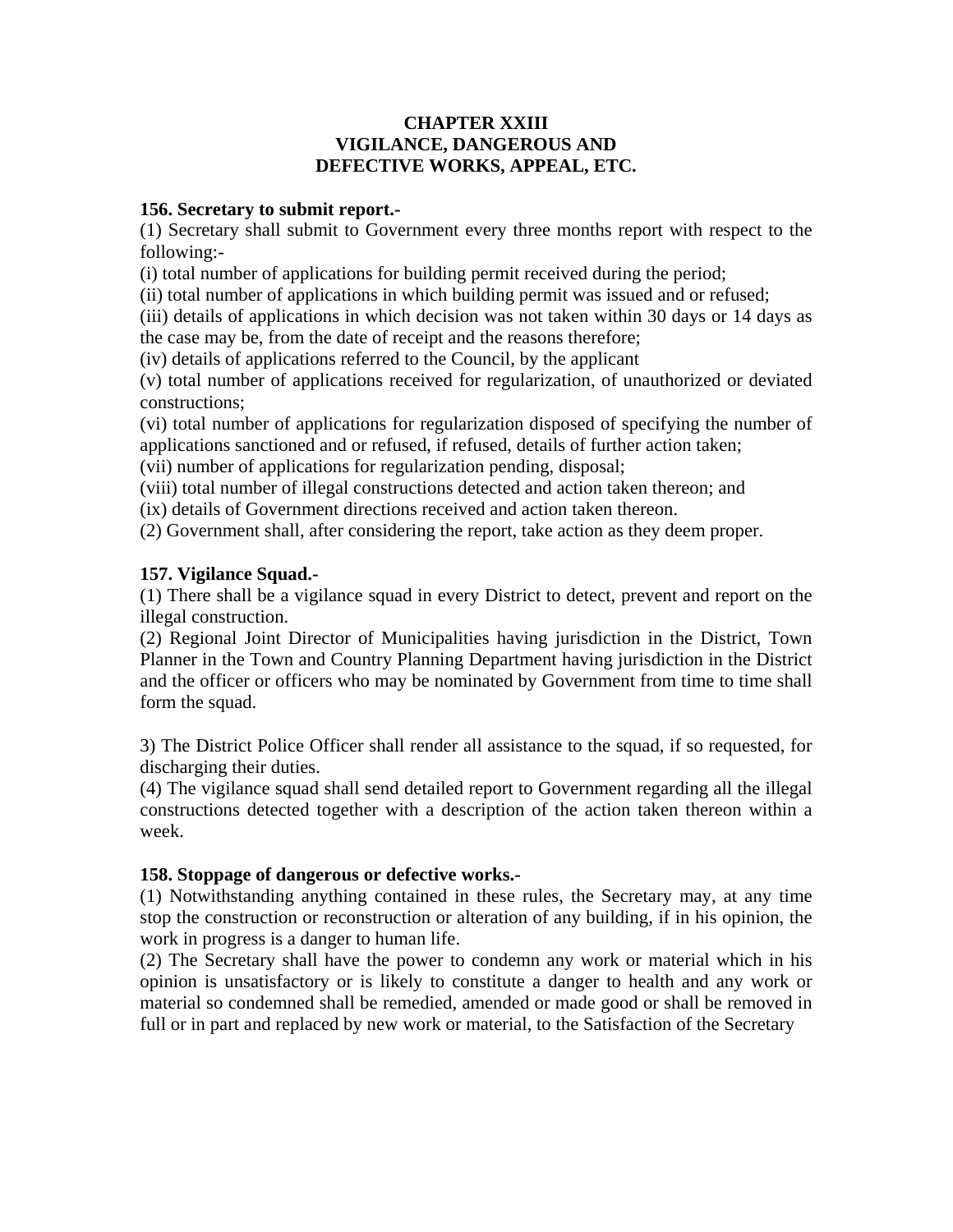#### **159. Penalty for unlawful building.-**

 (1) The owner of a building or well or a person to whom notice is issued under these rules shall, where the construction or reconstruction of such building or tower or any structure or digging of such well-

(a) is commenced without the permission of the Secretary; or

(b) is carried on or completed otherwise than in accordance with the particulars on which such permission was based; or

(c) is carried on or completed in contravention of any lawful order or in breach of any provision contained in the Act or these rules, or bye law made there under or any direction or requisition lawfully given or made; or

(d) about which any alteration or addition required by any notice issued by the Secretary under these rules, is not duly made: or

(e) about which a direction, if any, given by the Secretary under these rules is not complied with,

be liable, on conviction by competent court, to a fine which may extend, in the case of building to ten thousand rupees and in the case of a well or hut to one thousand rupees and to a further fine which may extend in the case of a building to one thousand rupees and in the case of a well or hut to two hundred and fifty rupees for each day during which the offence is continued:

Provided that if any construction or reconstruction of a building or digging of a well unlawfully carried out by a person has been regularized by the Secretary, he shall not be punished.

(2) Where any building, erected in violation of any standard or condition or direction lawfully issued under the provisions of the Act or these rules, becomes a threat to public safety or to human life, the owner or builder of such building shall on conviction by a competent court, be punishable with imprisonment which may extent to one year.

(3) The Secretary may take prosecution proceedings under sub rule (1) or sub-rule

#### **160. Appeal.-**

(1) Any person aggrieved by an order passed by the Secretary may submit an appeal to the Tribunal for Local Self Government institutions constituted under section 271 S of the Kerala Panchayat Raj Act, 1994.

(2) Without prejudice to the provisions contained in the Act, an appeal may be filed against any order,-

(i) approving or disapproving building site;

(ii) granting or refusing permit to execute work;

(iii) confirming, modifying or canceling the notice requiring alteration of work;

(iv) confirming the provisional order requiring demolition of building or part thereof or filling up of well;

(v) regularizing construction or reconstruction or alteration of building or digging of well erection of telecommunication tower or pole structure, conversion or erection of shutter or door, conversion of roof, etc. or rejecting such regularization; and

(vi) stopping erection of building or execution of work.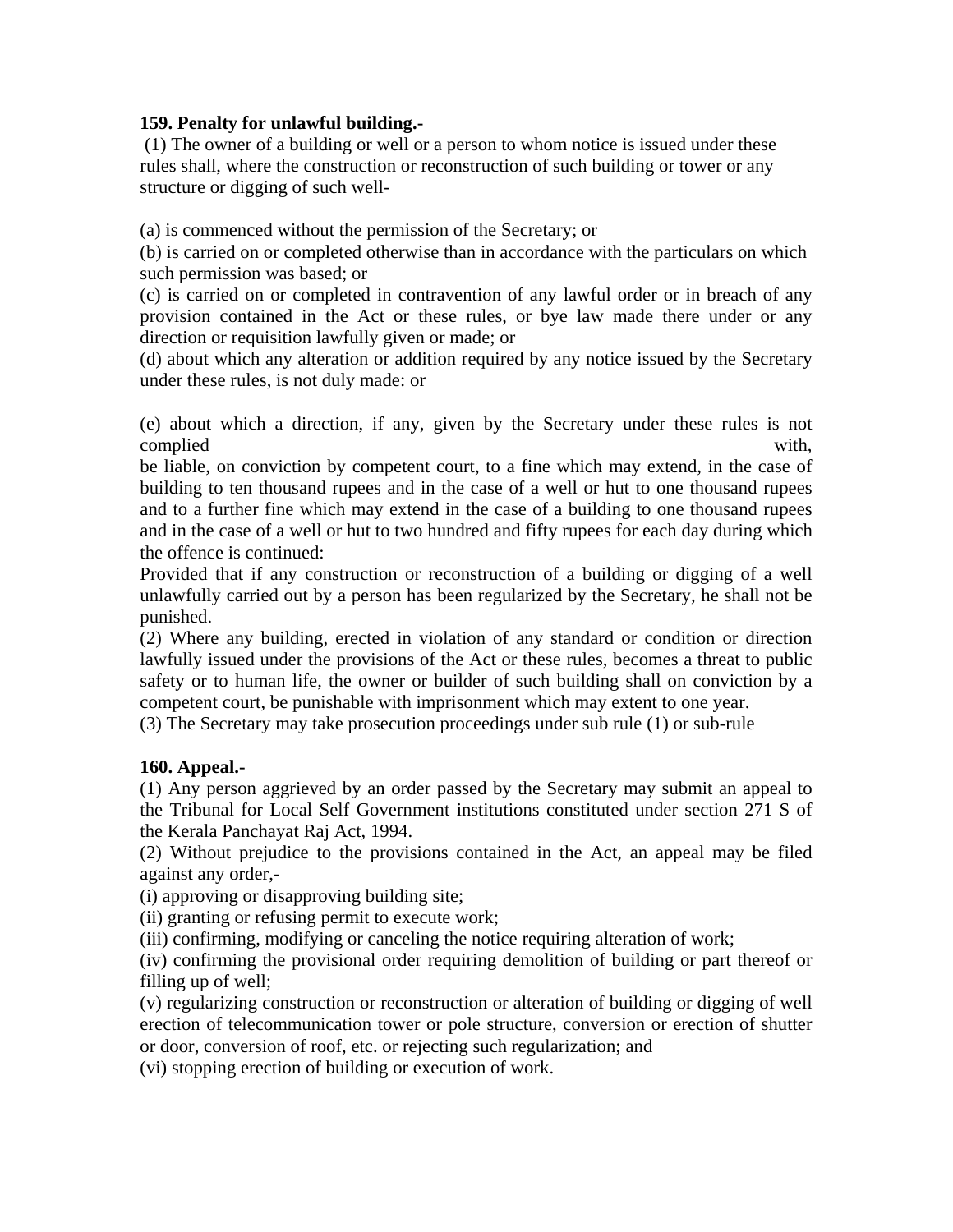- (vii) passed or action taken by the Secretary under these rules;
- (viii) issued on the basis of the decision of the Special Committee;
- (ix) passed by the Chief Town Planner or the District Town Planner.

# **161. Removal of doubts, etc.**

The Government shall have power, if any doubt arises with regard to the interpretation or otherwise of any provision or if any difficulty arises in the implementation of any provision, to clarify the doubt or to issue necessary direction for removing the difficulty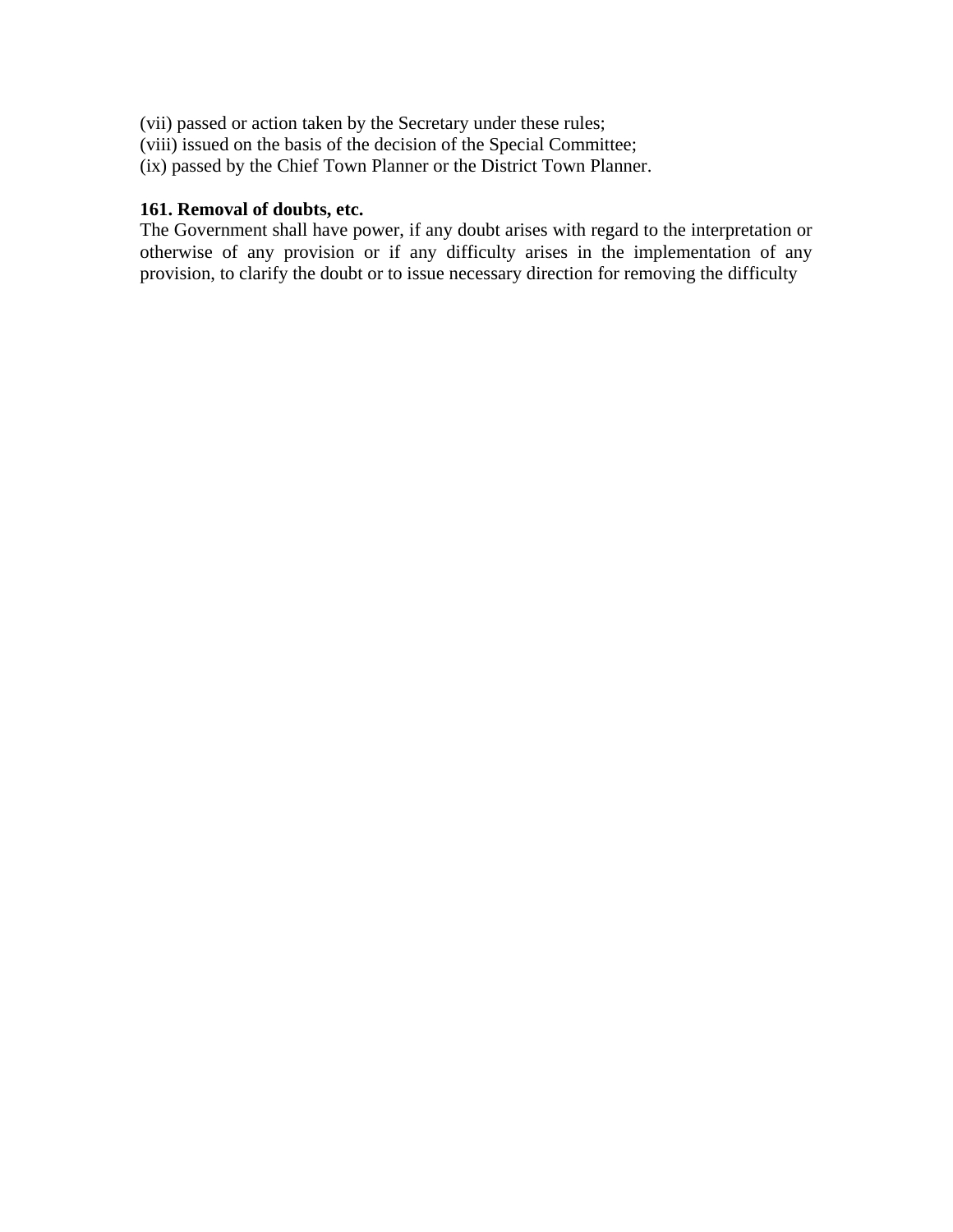# **APPENDIX A**

[See Rule 5 (1) and Rule 144 (1)]

Corporation/Municipal Council/Town Panchayat.

# **APPLICATION FOR PERMIT/REGULARISATION**

- 1. Name in capital letters
- 2. Address:
	- (i) Permanent
	- (ii) To which communications are to be sent
- 3. Nature of development/construction:
	- (i) Division of plot
	- (ii) New construction
	- (iii) Reconstruction
	- (iv) Alteration
	- (v) Addition or extension
	- (vi) Digging of well
	- (vii) Change in occupancy
	- (viia) Erection of telecommunication tower or other structure
	- (viii) Demolition
- 4. Details of plot
	- (i) Survey No.
	- (ii) Extent
	- (iii) Nature of ownership
	- (iv) Number and date of deed/ Document
	- (v) Registrar's Office
	- (vi) Sub Division
	- (vii) Ward No.
	- (viii) Number of the nearest building
	- (ix) Revenue village
	- (x) Taluk
	- (xi) District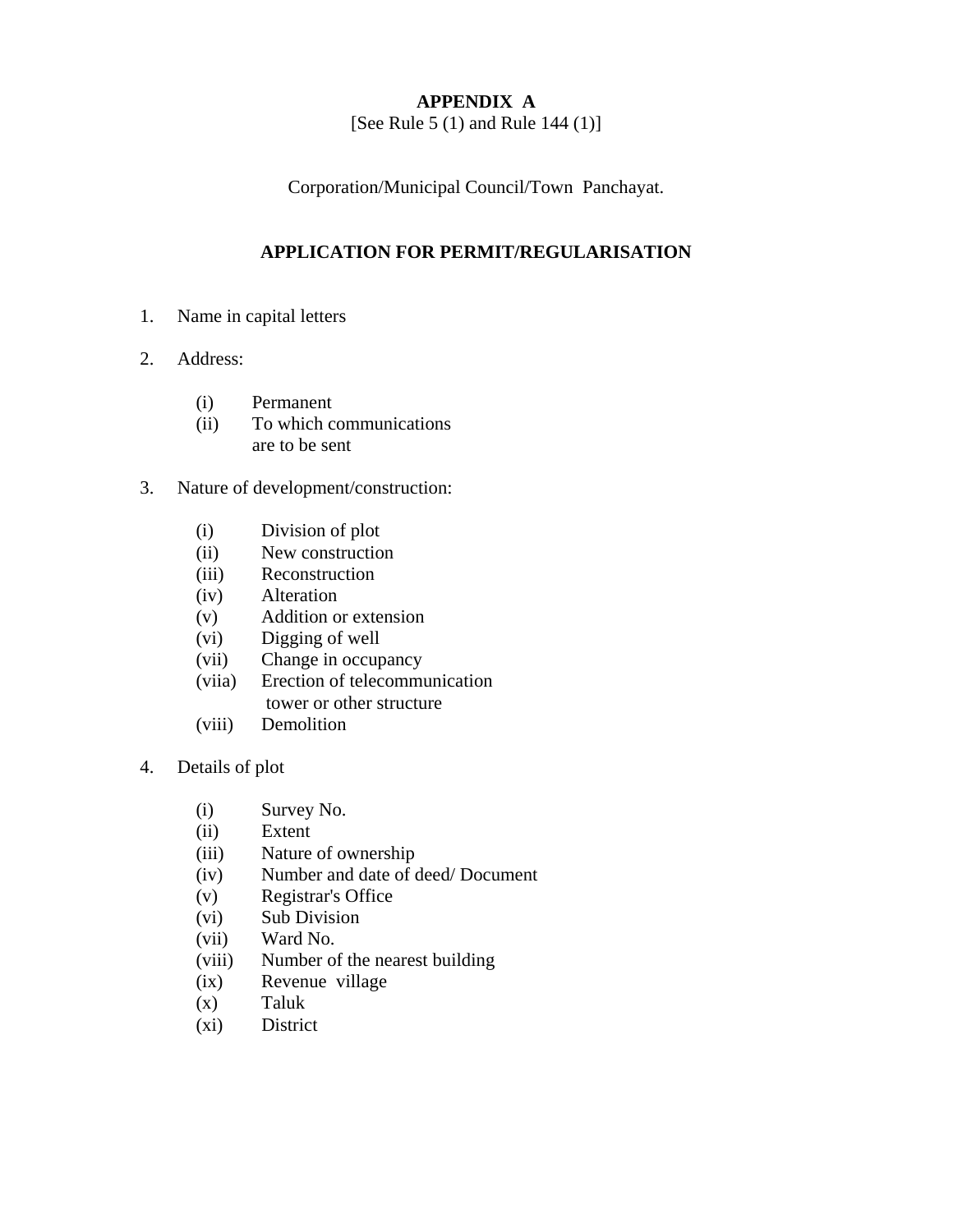- 5. Occupancy.
	- (i) Family residential (State whether it is for one or two or for more family use)
	- (ii) Non-family residential building
	- (iii) Others (Specify the occupancy)
- 6. Whether Government or Quasi Government.
- 7. (i) Plinth area of the proposed building (ii) Details

| Floor                    | Area in Sq.metres |             |  |
|--------------------------|-------------------|-------------|--|
|                          | Plinth Area       | Carpet area |  |
| Basement or cellar floor |                   |             |  |
| Ground floor             |                   |             |  |
| First floor              |                   |             |  |
|                          |                   |             |  |
|                          |                   |             |  |
| Total Area               |                   |             |  |

- 8. Height of building in metres:
	- (i) From ground level with and without stair room, machine room etc.
	- (ii) From street level with and without stair room, machine room, etc.
- 9. If the application is for regularisation:
	- (i) Whether completed or not
	- (ii) If not completed the state of Construction.
- 10. Details of permit/approved plan already obtained.
- 11. Details of fee paid: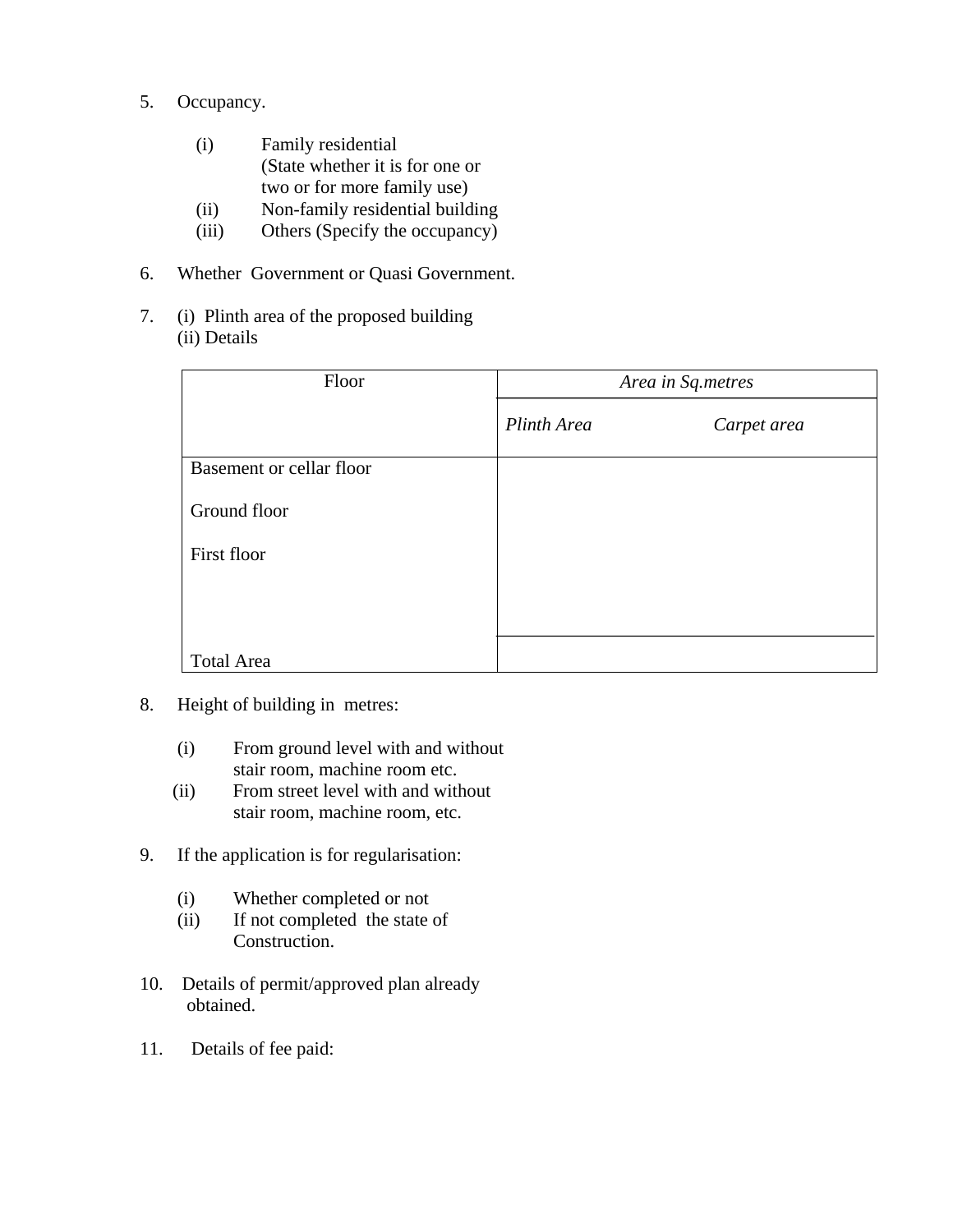- (i) Amount
- (ii) No. and date of receipt
- 12. Details of documents, plans, certificate, etc. enclosed.

#### 13. **DECLARATION**

I,**………………………………………………**hereby declare that the measurements, specifications and other details and specifications mentioned above are correct, complete and true to the best of my knowledge and belief and that I shall abide by the approved plan and the provisions in the Act and Rules in undertaking the construction.

Place: Signature of the applicant with name

Date:

#### 14. **CERTIFICATE**

Certified that the site plan is prepared after verification of ownership document and site and the measurements shown are found to be correct.

Signature:

Name: Reg.No.: Place: Address: Date: (Registered Architect, Engineer, Town Planner, Supervisor)

#### 15. **CERTIFICATE**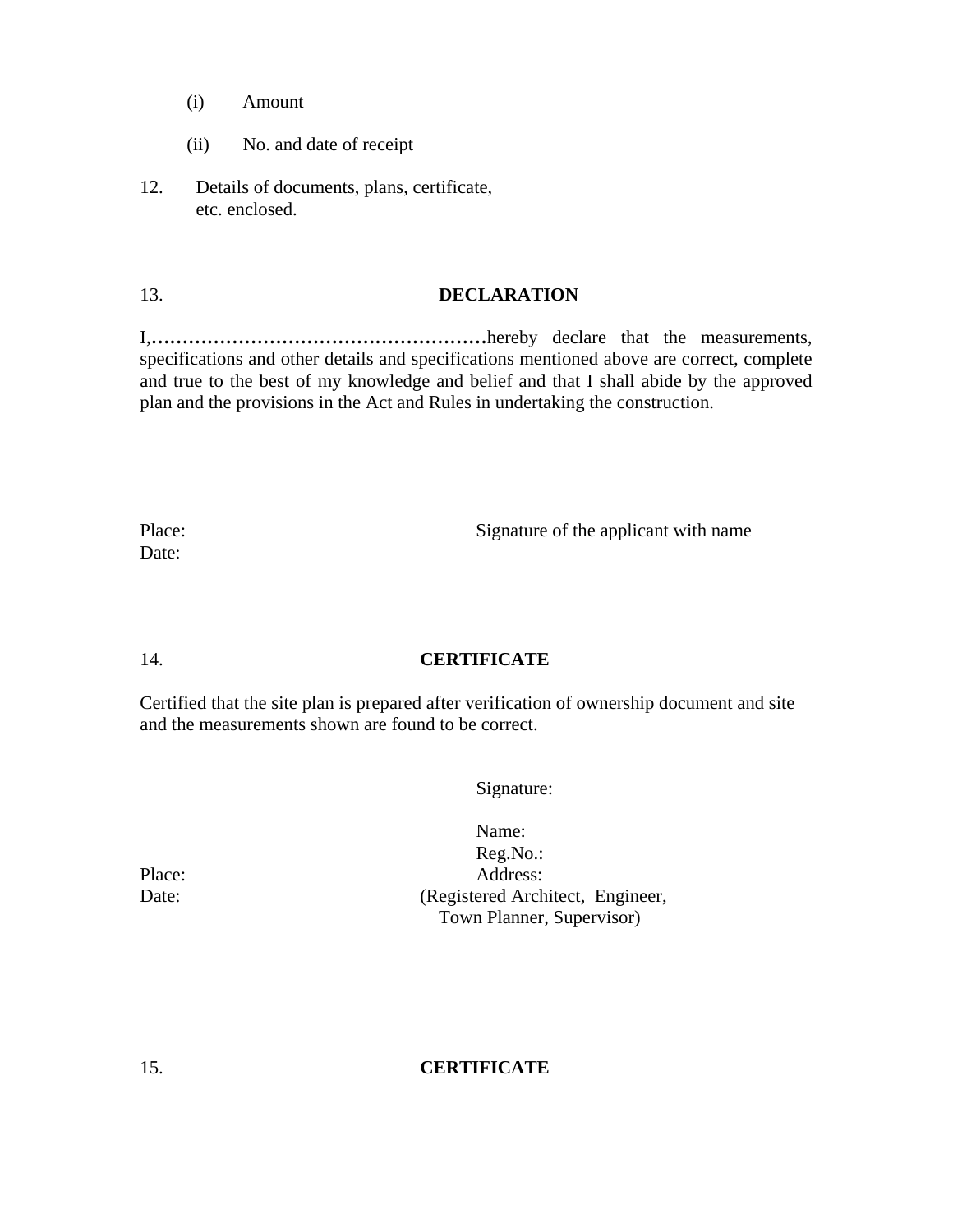Certified that the building plan is prepared in accordance with the provisions in the Kerala Municipality Building Rules, 1999, Kerala Municipality Act, 1994 and the provisions contained in sanctioned Town Planning Schemes.

Signature: Name: Reg.No.: Place: Address: Date: (Registered Architect, Engineer, Town Planner, Supervisor)

#### 16. **UNDERTAKING**

I,………………………………………………..hereby undertake that the building construction/ land development will be carried on/ being carried on/ was carried on as per the approved plan and permit in accordance with the rules in force.

Signature: Name: Reg.No.: Place: Address: Date: (Registered Architect, Engineer, Town Planner, Supervisor)

**APPENDIX AA**  [See Rule  $5(1)$ ]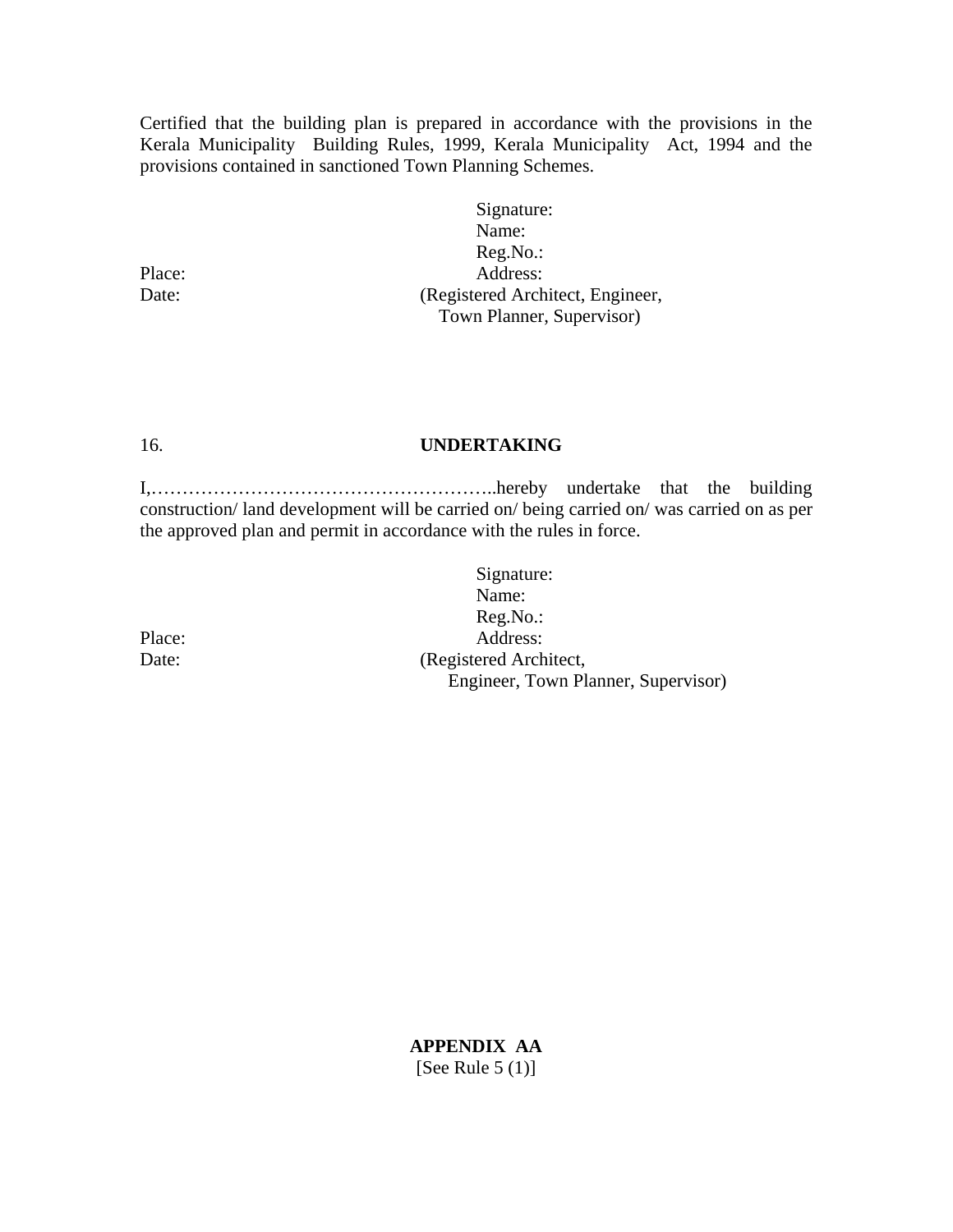#### **APPLICATION FORM FOR PERMITFOR DEVELOPMENT/ REDEVELOPMENT OF LAND**

To

The Secretary,

……………………..Corporation/Municipality

Sir,

 I, Intend to develop/ redevelop the land in Survey Number……………………… of …………………………………..Village in ……………………………Taluk………. …………………owned by me. I forward herewith the site plan, service plan and specification in duplicate duly signed by me and by…………………………………(Name in Block letters of the registered Architect/ Building Designer/ Engineer/ Town Planner/ Supervisor) having Register No…………………………together with the required documents.

 I hereby undertake to abide by the provisions of the Kerala Municipality Building Rules, 1999 in all respect.

 I request that the development/ redevelopment may be approved and development permit granted to me.

| Place: | (in Block letters) |
|--------|--------------------|
| Date:  |                    |
|        |                    |

**APPENDIX B**  [See Rule  $6(7)$ ]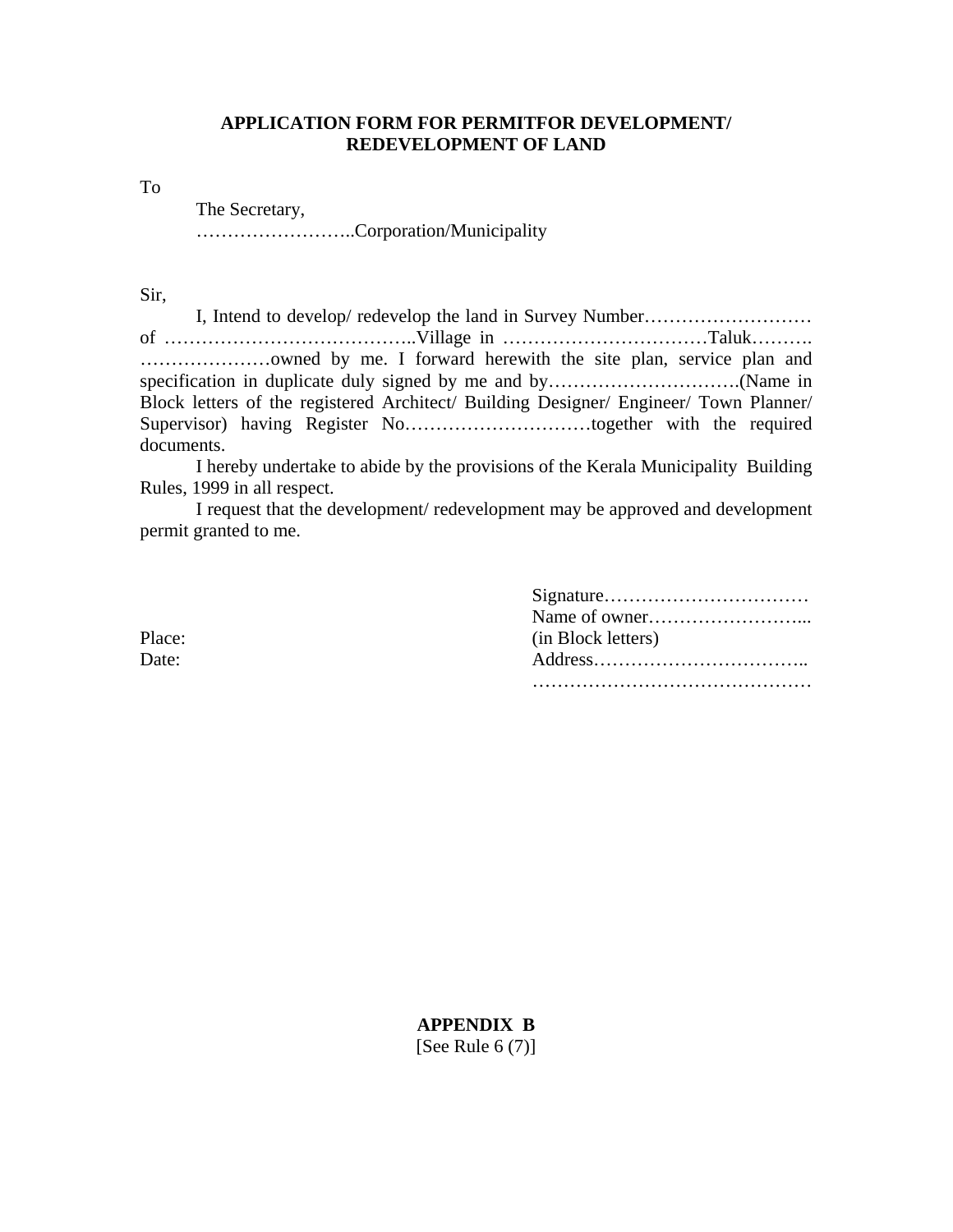# **DEVELOPMENT PERMIT**

|            | No                                                                                                                                                                                                                                                                   |  |
|------------|----------------------------------------------------------------------------------------------------------------------------------------------------------------------------------------------------------------------------------------------------------------------|--|
|            |                                                                                                                                                                                                                                                                      |  |
|            | Permission is hereby granted for the development or redevelopment of land to the<br>Subject to the following conditions:-                                                                                                                                            |  |
| (1)<br>(2) | Existing trees should be retained as far as possible and more number of trees<br>planted in the available space after development.<br>The permit is subject to the satisfaction of the provisions in the Land Utilisation<br>Order and the permit issued thereunder. |  |
| (3)        |                                                                                                                                                                                                                                                                      |  |
| (4)        |                                                                                                                                                                                                                                                                      |  |
| (5)        |                                                                                                                                                                                                                                                                      |  |

Place: Signature and name of Secretary

Dated:

(Seal)

# **APPENDIX C**

*[See Rule 11 (3)]* 

# **BUILDING PERMIT**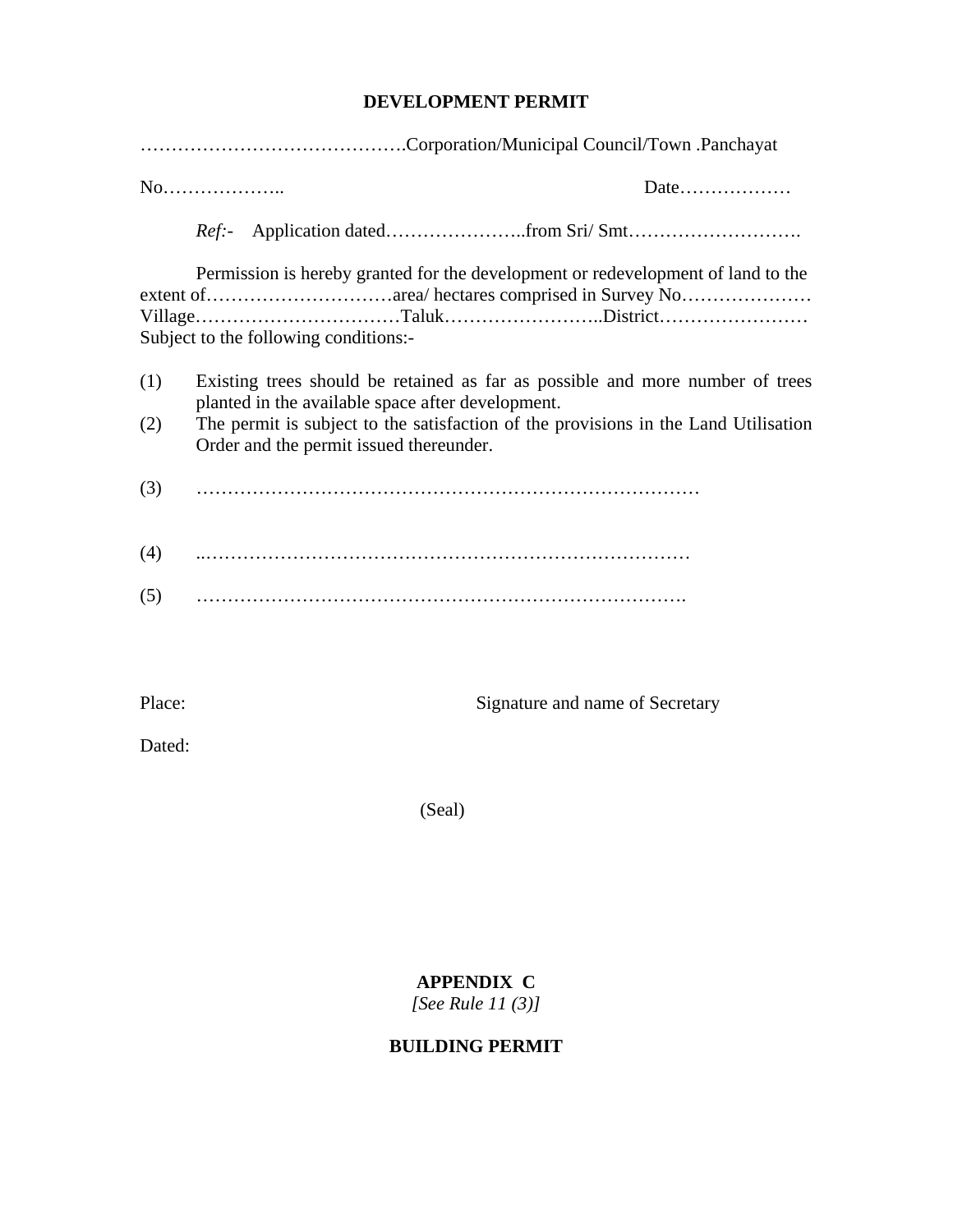………………………Corporation/Municipal Council /Town Panchayat

No…………………………………………. Dated….………………

*Ref:*- Application dated……………………….from Sri./Smt …………………….

|               | Permission is granted for the erection/re-erection/ addition/ addition/ alteration/ |
|---------------|-------------------------------------------------------------------------------------|
|               |                                                                                     |
|               |                                                                                     |
|               |                                                                                     |
|               |                                                                                     |
|               |                                                                                     |
| stated below: |                                                                                     |

| (1) |  |
|-----|--|
|     |  |
| (2) |  |
| (3) |  |
| (4) |  |
|     |  |

Plinth area of the building is as follows:-

Basement Ground Floor First Floor ……………… ………………

Signature and name of Secretary

Place: Date:

(Seal)

#### **APPENDIX D**

*(See Rule 20 (2) (d)* 

# **NOTICE REGARDING THE INTENTION TO START WORK**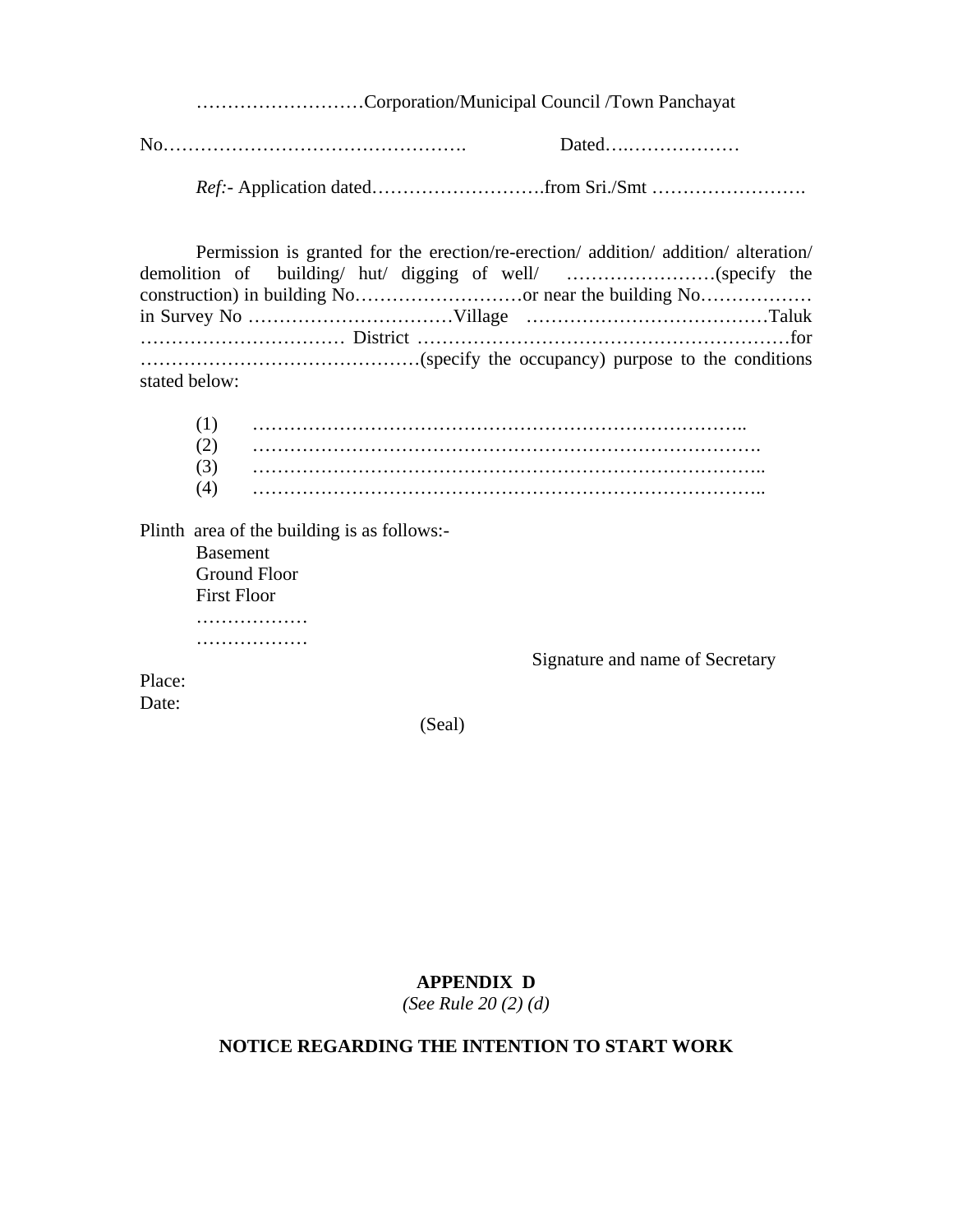I hereby give notice that I intend to start the development or redevelopment of land/construction or reconstruction or addition or alteration of building as per permit No……………………………………………..dated……………………………………on ………………………

Signature

Place: Name and address of owner or Date: Architect/ Engineer/Town Planner/ Supervisor.

#### **APPENDIX E**

#### *[See Rule 20(2)(f)]*  **COMPLETITION CERTIFICATE BY THE OWNER**

#### **CERTIFICATE**

Certified that the development or redevelopment of land/construction or reconstruction or addition or alteration has been completed on………………………………………………… …...as per the approved plan and permit No……………………………………………. dated…………………………….

Place: Signature Date: Name and address of owner.

#### **APPENDIX F**  *[See Rule 22(1)]*  **COMPLETITION CERTIFICATE BY ARCHITECT, ENGINEER, ETC**.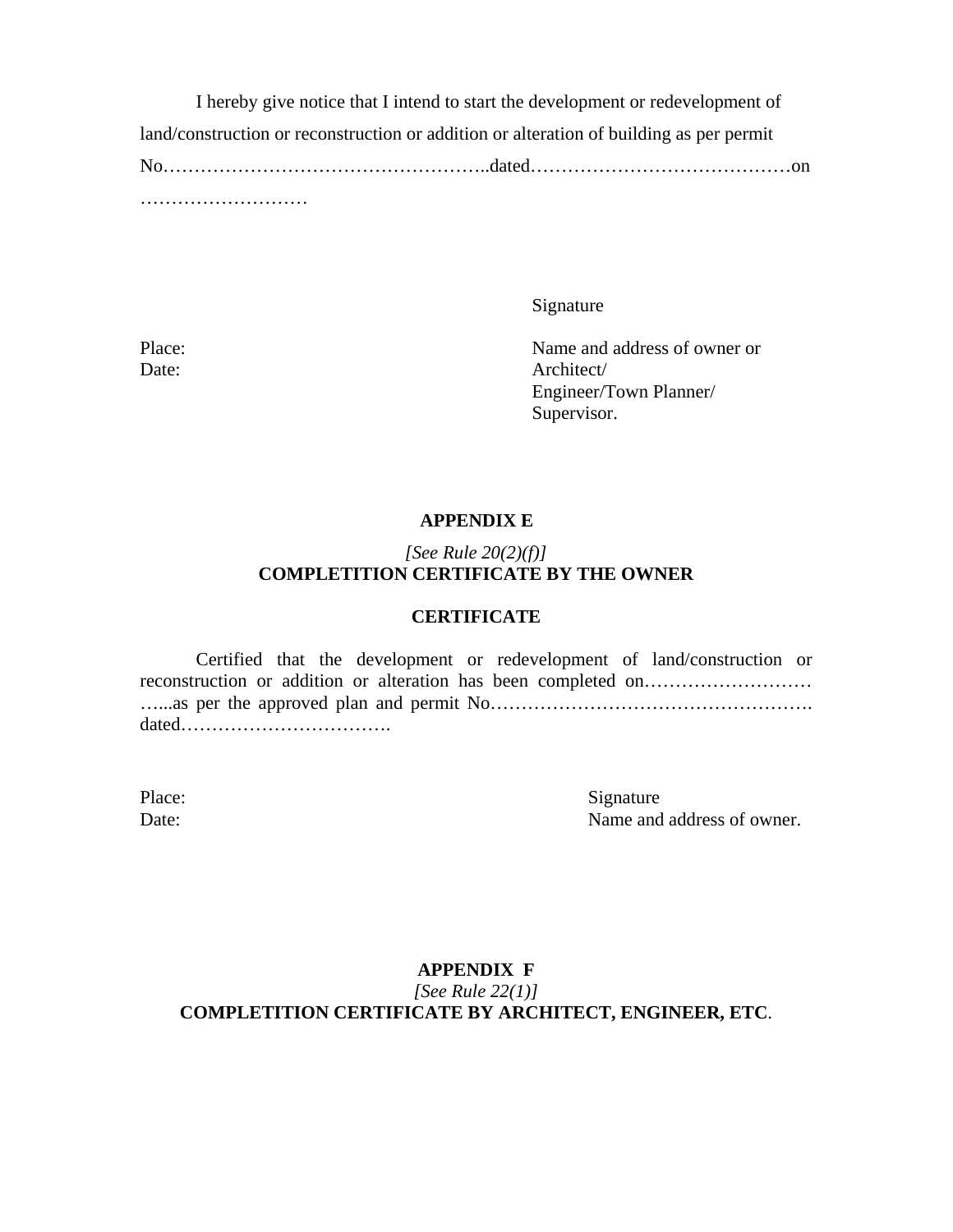Certified that the development or redevelopment of land/construction or reconstruction or addition or alteration of building/ erection of telecommunication tower or pole structure or work has been supervised by me and has been completed as per the approved plan and permit No………………………………….dated……………………

Signature

Place: Name and Address of Architect/ Dated: Building Designer/ Engineer/ Town Planner/ Supervisor Reg.No.

#### **APPENDIX G**  *[See Rule 22 (2)]*  **DEVELOPMENT CERTIFICATE**

| Certified that the development or redevelopment of land under the Permit No              |
|------------------------------------------------------------------------------------------|
|                                                                                          |
|                                                                                          |
| work executed is in accordance with the permit and that the land is now fit for building |
| construction.                                                                            |

| Place: |  |
|--------|--|
| Date:  |  |

Signature and name of Secretary

(Seal)

**APPENDIX H**  [See Rule 22 (3) and 142 (2)]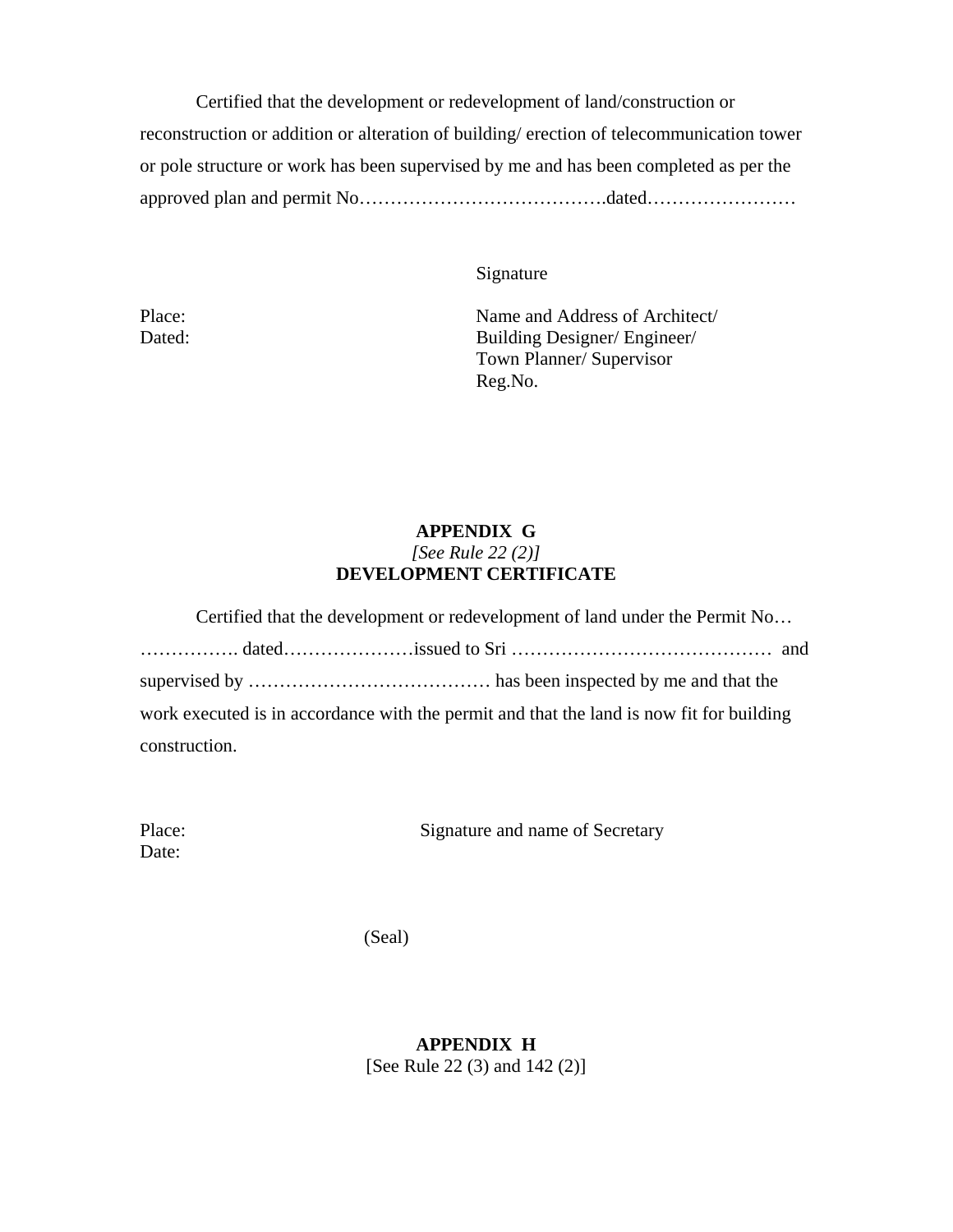# **OCCUPANCY CERTIFICATE OR USE CERTIFICATE**

 Certified that the construction or reconstruction or addition or alteration of building or erection of telecommunication tower or pole structure or work under the permit No……… …… ……… …… …… ………dated…… …… ……… ………issued to…… …… … ………………………………………………and supervised by……… ……………………………………………………..has been inspected by me and that the work executed is in accordance with the permit and the building/ tower or pole structure is now fit for occupation/ use.

Place: Signature Date: Name of Secretary

(Seal)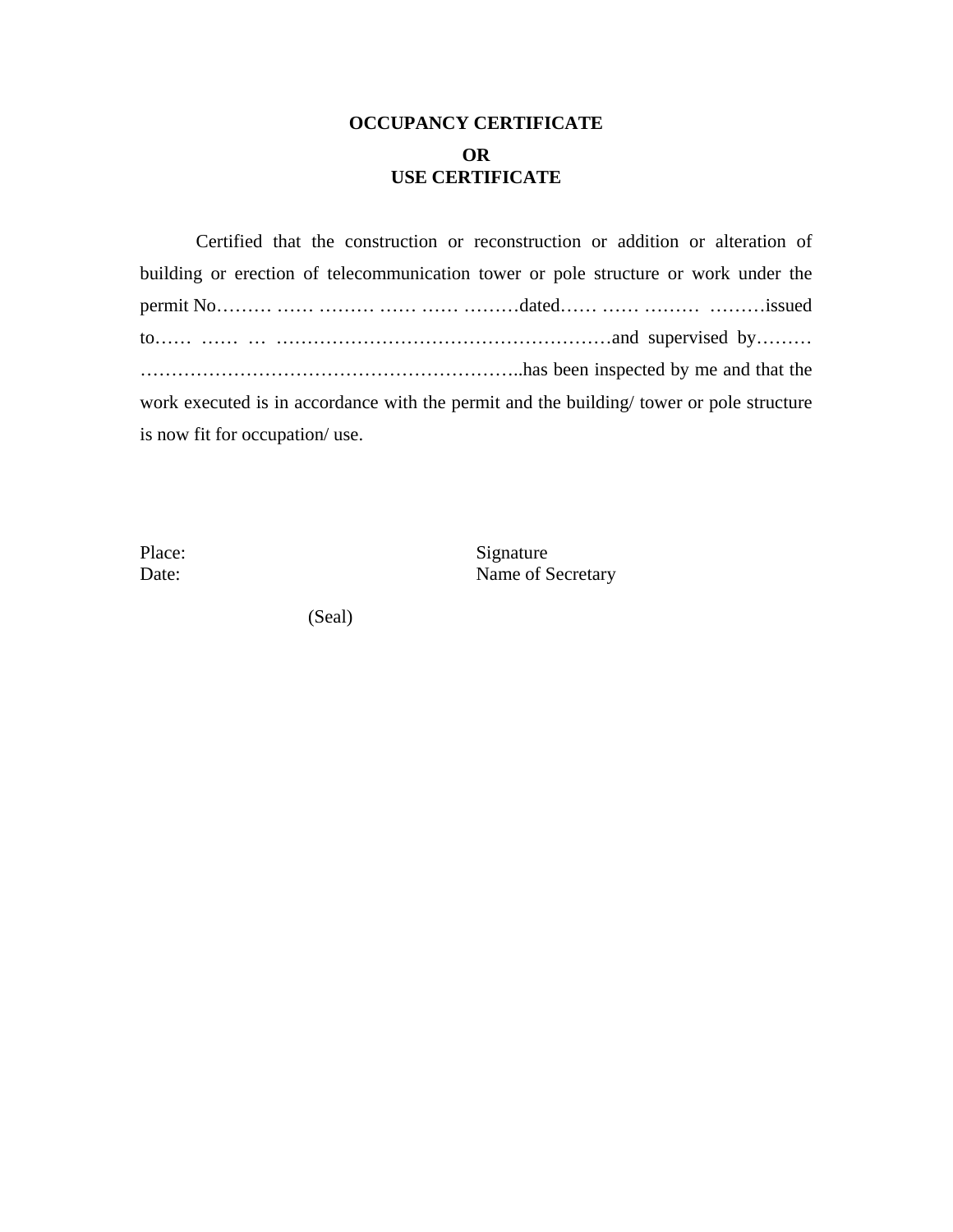#### **APPENDIX I**

#### [See Rule 146 (3)]

#### ………………………Corporation/Municipality/Town .Panchayat **Abstract**

#### BUILDING CONSTRUCTION WITHOUT PERMISSION OR DEVIATION FROM APPROVED PLAN-REGULARISATION GRANTED-ORDERS ISSUED

Ref:- Application dated…………………from Sri./Smt…………………………

No……………………………………………………Dated………………

#### **ORDER**

Whereas the application submitted by Sri/Smt …………………………………… for regularisation of a construction or reconstruction or alteration or addition of building, hut, shed or wall or erection of telecommunication tower or pole structure or digging of well, conversion or erection of shutter or door commenced, being carried/ on completed in the land comprised in Sy.No……………………………………..in the building bearing No…………………………………………or near the building bearing No………………has been duly considered by me and the decision to regularise the same has been communicated in letter No ……………………………. dated………………………………..

 Now, therefore, in exercise of the powers conferred by Section 406 of the Kerala Municipality Act 1994, I ………………………………………………….. (name) ……………………….Secretary of the……………………………Corporation/Municipality/Town Panchayat thereby order that the said person has been absolved from the liabilities in respect of the construction or reconstruction or alteration or addition of building, hut, shed or wall or erection of telecommunication tower or pole structure or digging of well, conversion or erection of shutter or door and that the construction or reconstruction or alteration or addition of building, hut, shed or wall or erection of telecommunication tower or pole structure or digging of well, conversion or erection of shutter or door has been regularized.

Signature and name of Secretary

(Seal)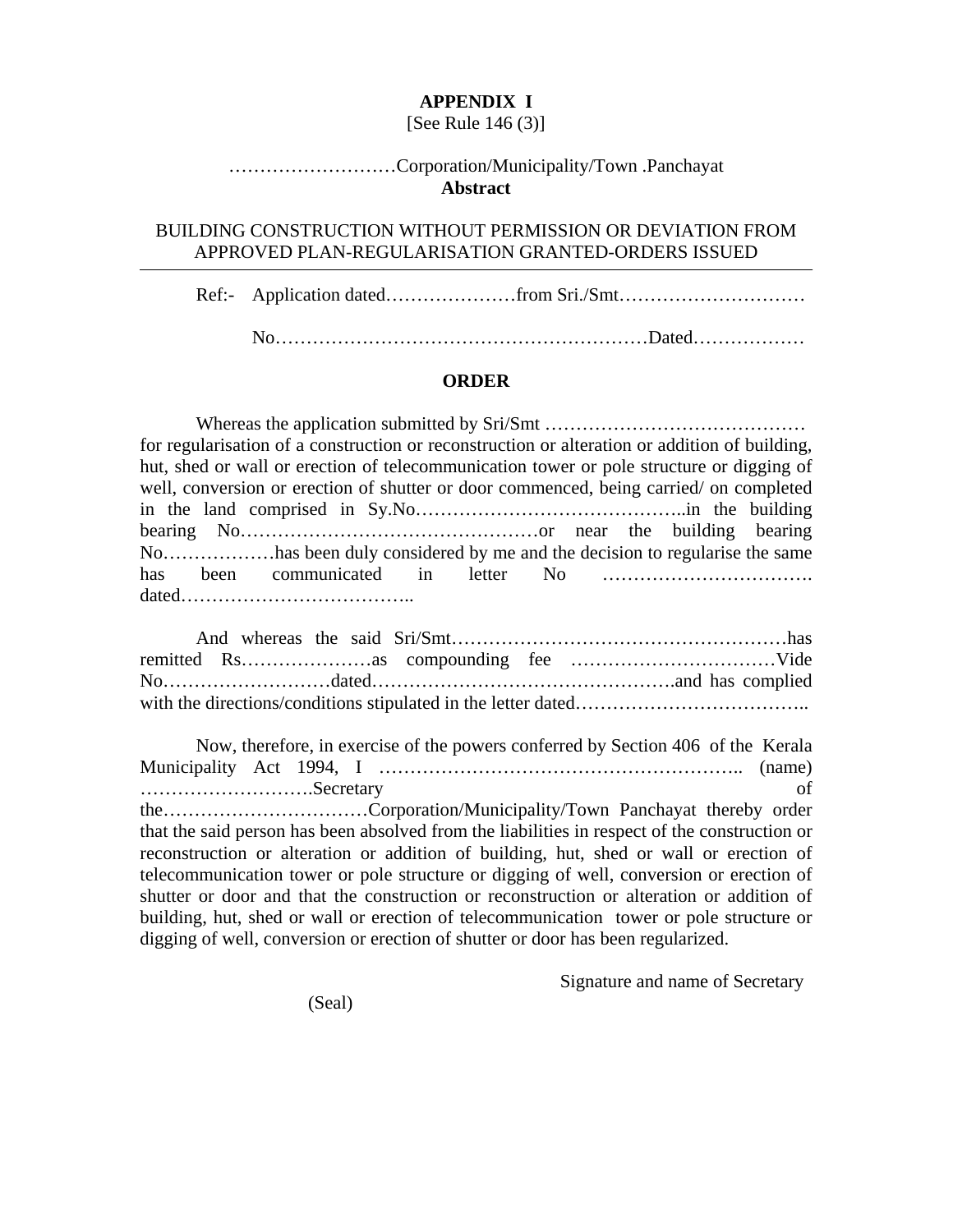# **APPENDIX J REGISTER FOR REGULARISED CONSTRUCTIONS**

[See Rule 146 (3)]

| Sl.<br>No. | Name and<br>address<br>of applicant/<br>owner | Date of<br>application<br>with date<br>of receipt | Details of<br>amount etc.<br>of applica-<br>tion fee<br>paid | Details of<br>area of<br>building<br>existsing/<br>regularised | Area of land<br>survey No.<br>Village,<br>Taluk, etc. | Date and No.<br>of intimati-<br>ion permiti-<br>ng regulari-<br>sation with<br>date of<br>despatch | Amount<br>date etc.of<br>regula-<br>risation<br>fee paid | Details<br>of regula-<br>risation<br>order<br>issued | Remarks |
|------------|-----------------------------------------------|---------------------------------------------------|--------------------------------------------------------------|----------------------------------------------------------------|-------------------------------------------------------|----------------------------------------------------------------------------------------------------|----------------------------------------------------------|------------------------------------------------------|---------|
| (1)        | (2)                                           | (3)                                               | (4)                                                          | (5)                                                            | (6)                                                   | (7)                                                                                                | (8)                                                      | (9)                                                  | (10)    |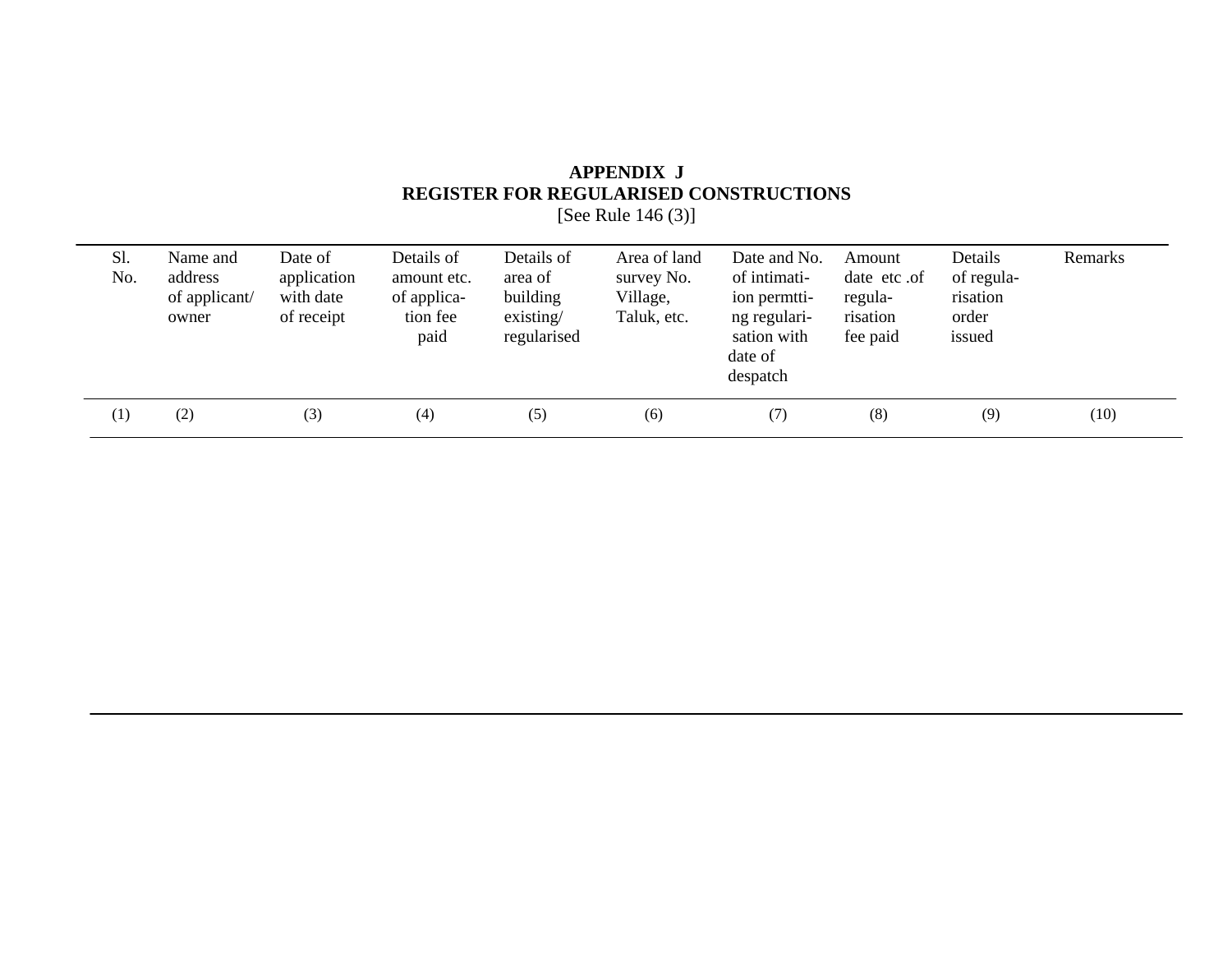### **APPENDIX K**  [See Rule 150(1) ] **GOVERNMENT OF KERALA**

#### **Application for Registration as Architect/Engineer/Town Planner/Supervisor etc. under the Kerala Municipality Building Rules, 1999**

Affix Passport Size photo

 (One extra copy of the photo should be separately enclosed for issuing identity card)

| 1.  | Name of Applicant in capital letters                                          |  |
|-----|-------------------------------------------------------------------------------|--|
| 2.  | <b>Permanent Address</b>                                                      |  |
| 3.  | Address to which communications<br>are to be sent                             |  |
| 4.  | <b>Educational Qualifications</b><br>(Attested copies should be enclosed)     |  |
| 5.  | Age and Date of Birth<br>(with proof)                                         |  |
| 6.  | <b>Sex</b>                                                                    |  |
| 7.  | Experience (Attested copies should<br>be enclosed)                            |  |
| 8.  | References of previous licences,<br>if any                                    |  |
| 9.  | Details of show cause notices<br>received/cancellation of licences,<br>if any |  |
| 10. | Whether employed or not (If employed<br>give particulars)                     |  |
| 11. | Whether retired from service or not<br>(If retired, give details)             |  |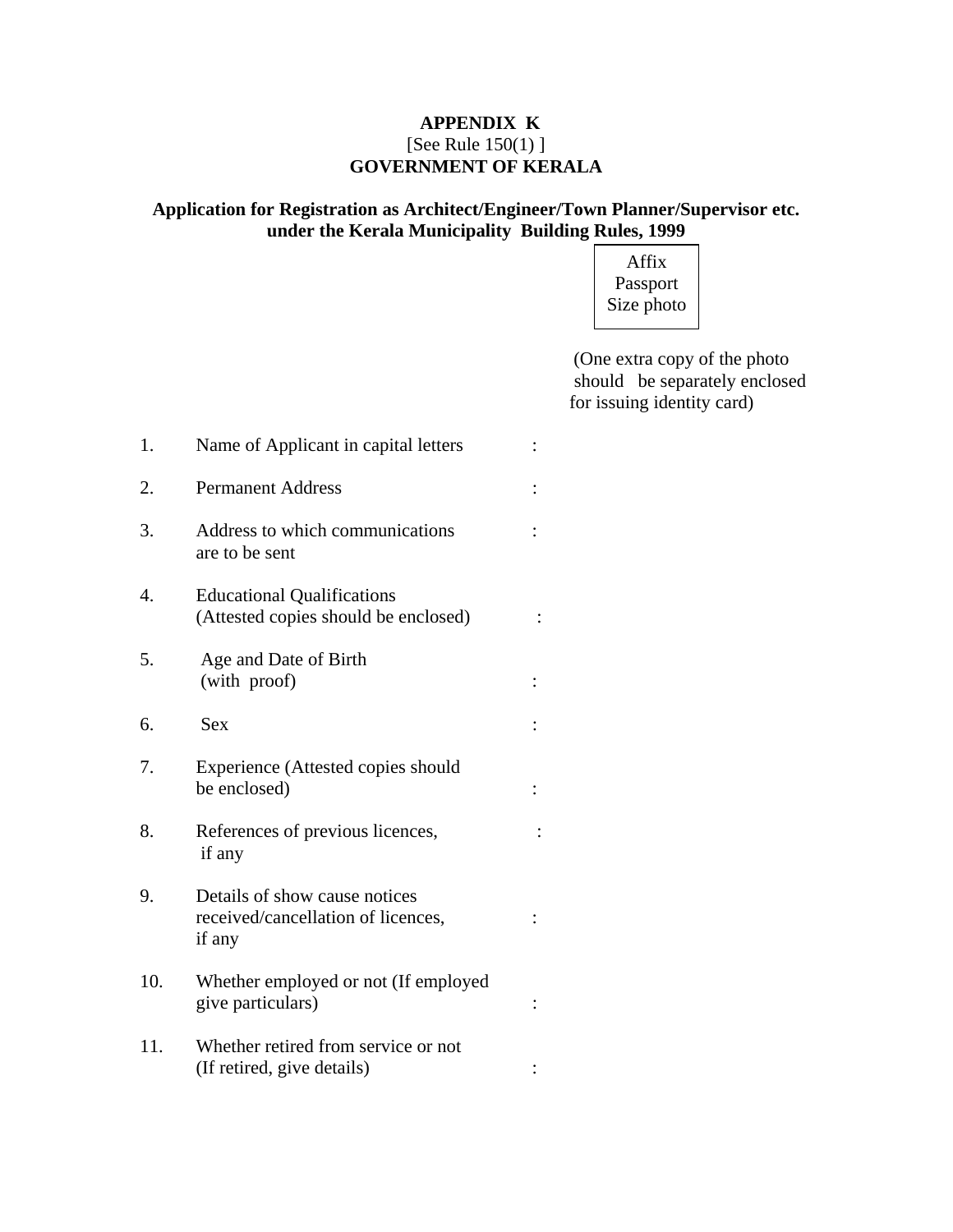(Proof to be attached)

| 12. | Specimen Signature | $\ddot{\cdot}$ |
|-----|--------------------|----------------|
|     |                    | (i)            |
|     |                    | (ii)           |
|     |                    | (iii)          |
|     |                    |                |

#### **Declaration**

**I,**…………………………………………………………………………………………… …..hereby declare that the details furnished above are correct, complete and true to the best of my knowledge and belief.

Place: Signature: Signature:

Date: Name: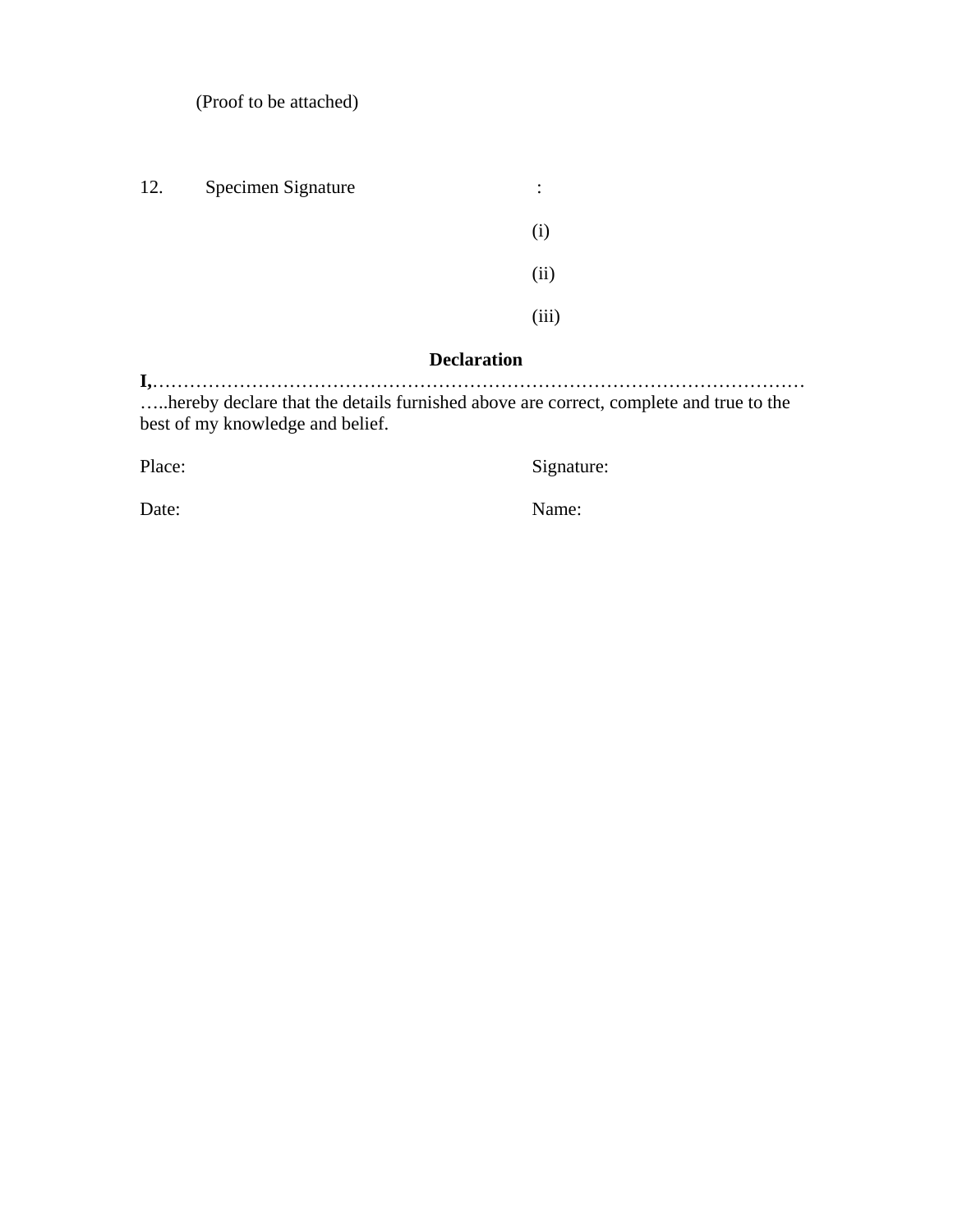### **APPENDIX L**

(See Rule 122)

# **QUALIFICATION AND FUNCTION OF ARCHITECT, ENGINEER, ETC.**

| Category         | Qualifications                                                                                                               | Function                                                                                                                                                                                                                            |  |  |  |
|------------------|------------------------------------------------------------------------------------------------------------------------------|-------------------------------------------------------------------------------------------------------------------------------------------------------------------------------------------------------------------------------------|--|--|--|
| (1)              | (2)                                                                                                                          | (3)                                                                                                                                                                                                                                 |  |  |  |
| <b>Architect</b> | Registration with the Council of<br>Architecture, India as prescribed<br>under Architect's Act 1972 (Central<br>Act of 1972) | To sign plans, drawings<br>(i)<br>and specifications in<br>connection with development<br>permit for areas upto the<br>extent of one hectare.                                                                                       |  |  |  |
|                  |                                                                                                                              | To issue certificates of<br>(ii)<br>supervision in connection<br>with development permit for<br>areas up to the extend of one<br>hectare pertaining to road<br>work, water supply drainage,<br>sewerage and light<br>installations. |  |  |  |
|                  |                                                                                                                              | (iii)<br>To prepare and sign all<br>plans and information<br>connected with the building<br>permit.                                                                                                                                 |  |  |  |
|                  |                                                                                                                              | (iv)<br>To prepare and sign<br>structural design and<br>calculations, for building<br>on plots upto 500 sq.m. and<br>up to 3 storeyes, or 11<br>metres height.                                                                      |  |  |  |
|                  |                                                                                                                              | To issue certificate of<br>(v)<br>supervision and<br>competition for all<br>buildings.                                                                                                                                              |  |  |  |
| <b>Building</b>  | (i)<br>Associate membership of                                                                                               | (i)<br>To sign plans, drawings and                                                                                                                                                                                                  |  |  |  |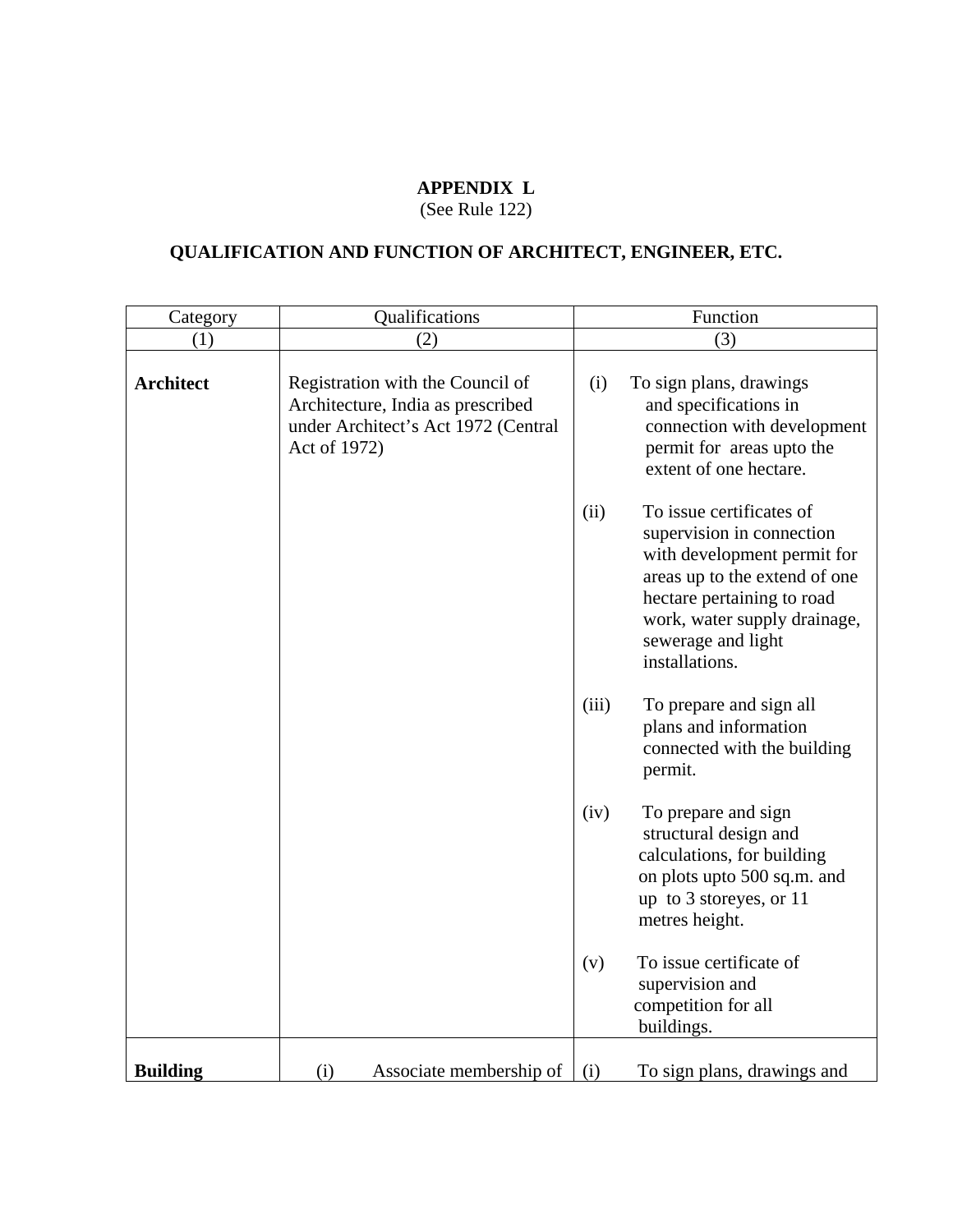| Designer-A                    |                                                      | the Indian Institute of<br>Architects; or                                                                                                                                                                        |      | specifications in connection<br>with development permit                                                                                                                                                                      |
|-------------------------------|------------------------------------------------------|------------------------------------------------------------------------------------------------------------------------------------------------------------------------------------------------------------------|------|------------------------------------------------------------------------------------------------------------------------------------------------------------------------------------------------------------------------------|
|                               | (ii)                                                 | Any degree or diploma<br>required for membership                                                                                                                                                                 |      | for areas upto the extent of<br>one hectare.                                                                                                                                                                                 |
|                               |                                                      | of the Indian Institute of<br>Architects; or                                                                                                                                                                     | (ii) | To issue certificates of<br>supervision in connection<br>with development permit for                                                                                                                                         |
|                               | (iii)                                                | Any of the qualifications<br>included in the schedule<br>to Architect's Act, 1972;<br>or                                                                                                                         |      | areas up to the extend of one<br>hectare pertaining to road<br>work, water supply<br>drainage, sewerage and<br>light installations.                                                                                          |
|                               | (iv)                                                 | Degree in Architectural<br>Engineering                                                                                                                                                                           | (ii) | To prepare and sign all<br>plans and information<br>connected with the building<br>permit.                                                                                                                                   |
|                               |                                                      |                                                                                                                                                                                                                  | (iv) | To prepare and sign<br>structural design and<br>calculations, for building<br>on plots upto 500 sq.m. and<br>up to 3 storeyes, or 11<br>metres height.                                                                       |
|                               |                                                      |                                                                                                                                                                                                                  | (v)  | To issue certificate of<br>supervision and<br>competition for all<br>buildings.                                                                                                                                              |
| <b>Building</b><br>Designer-B |                                                      | Any person retired from<br>Government or Quasi Government<br>service from a post not below the<br>rank of Assistant Architect and not<br>possessing the qualifications for<br>registration as Architect shall be | (i)  | To sign plans, drawings and<br>specifications in connection<br>with development permit for<br>area upto the extent of 0.5<br>hectares.                                                                                       |
|                               | eligible for registration as Building<br>Designer B. |                                                                                                                                                                                                                  | (ii) | To issue certificates of<br>supervision in connection<br>with development permit for<br>areas up to the extent of 0.5<br>hectares pertaining to road<br>work, water supply, drainage,<br>sewerage and light<br>installation. |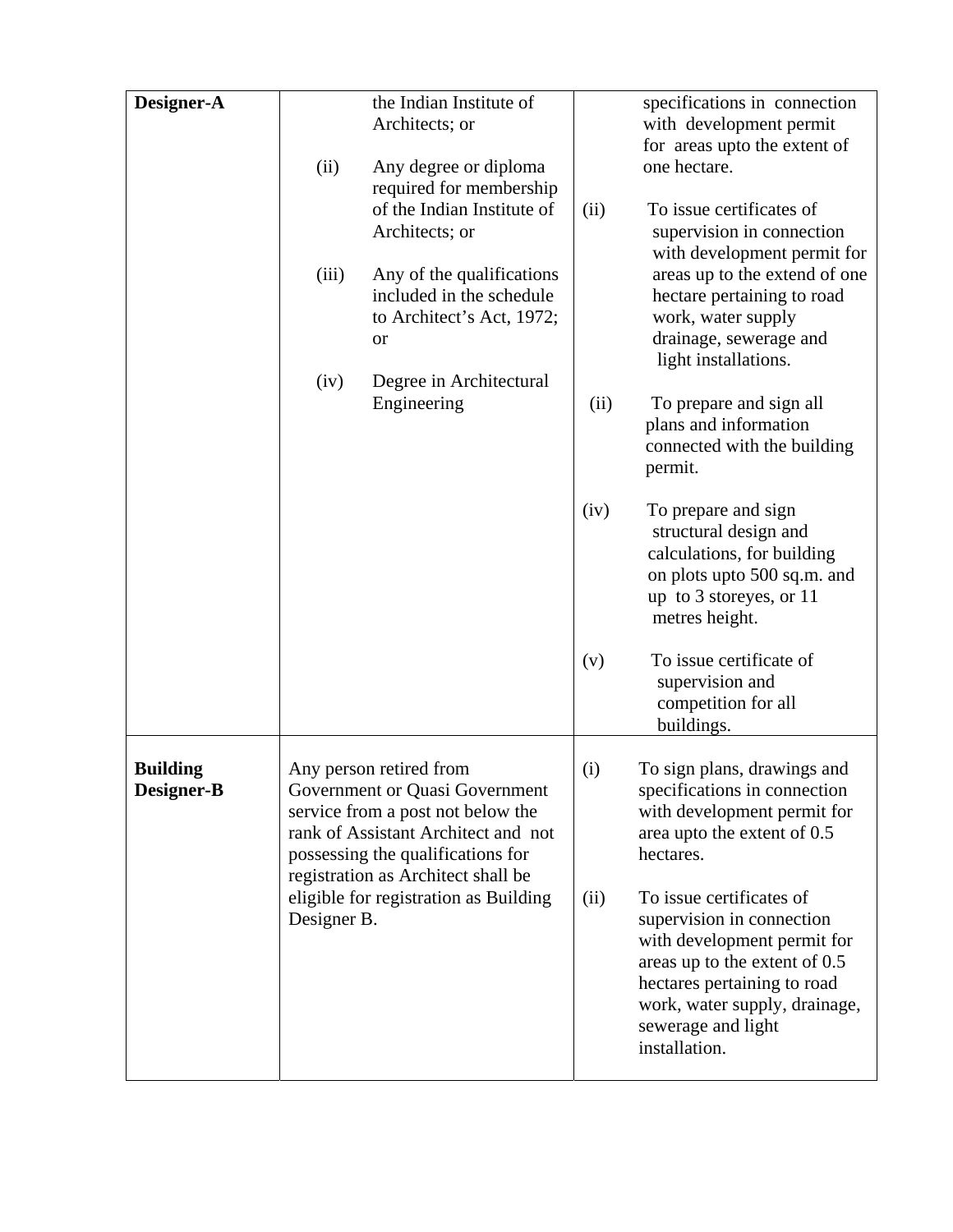|                   |                                                                                                                                                                                                                                                                                                                                                                                                                              | (iii)<br>To prepare and sign all plans<br>and information connected<br>with buildings up to 1000<br>sq. metres in area or upto 4<br>floors and stair cabin or 14.5<br>mts. height excluding the<br>height of the stair cabin.<br>To issue certificate of<br>(iv)<br>supervision and completion<br>for all buildings coming under<br>item (iii) above.                                                                                                                                                                                                                                                                                                                                                   |
|-------------------|------------------------------------------------------------------------------------------------------------------------------------------------------------------------------------------------------------------------------------------------------------------------------------------------------------------------------------------------------------------------------------------------------------------------------|---------------------------------------------------------------------------------------------------------------------------------------------------------------------------------------------------------------------------------------------------------------------------------------------------------------------------------------------------------------------------------------------------------------------------------------------------------------------------------------------------------------------------------------------------------------------------------------------------------------------------------------------------------------------------------------------------------|
| <b>Engineer A</b> | (i)<br>Corporate membership<br>(Civil) of the Institution of<br>Engineers; or<br>(ii)<br>Any degree or equivalent<br>qualification in Civil<br>Engineering which is<br>required for the corporate<br>membership of the<br>Institution of Engineers; or<br>(iii)<br>Any person having valid<br>registration as Engineer<br>under the Kerala Building<br>Rules, 1984 shall be eligible<br>for registration as Engineers-<br>A. | (i)<br>To sign plans, drawings and<br>specifications in connection<br>with<br>development permit<br>for area upto the extent of<br>one hectare.<br>(ii)<br>To issue certificates of<br>supervision in<br>connection with<br>development permit for<br>areas upto the extent of one<br>hectare pertaining to road<br>work, water supply, drainage,<br>sewerage and light<br>installations.<br>(iii)<br>To prepare and sign all<br>plan information<br>connected with building<br>permit.<br>(iv)<br>To prepare and sign structural<br>designs and calculations<br>connected with all types<br>buildings.<br>To issue certificates of<br>(v)<br>supervision and completion<br>for all types of buildings. |
| <b>Engineer B</b> | Any person retired from<br>Government or Quasi government<br>service from a post not below the                                                                                                                                                                                                                                                                                                                               | (i)<br>To sign plans, drawings and<br>specifications in connection<br>with development permit for                                                                                                                                                                                                                                                                                                                                                                                                                                                                                                                                                                                                       |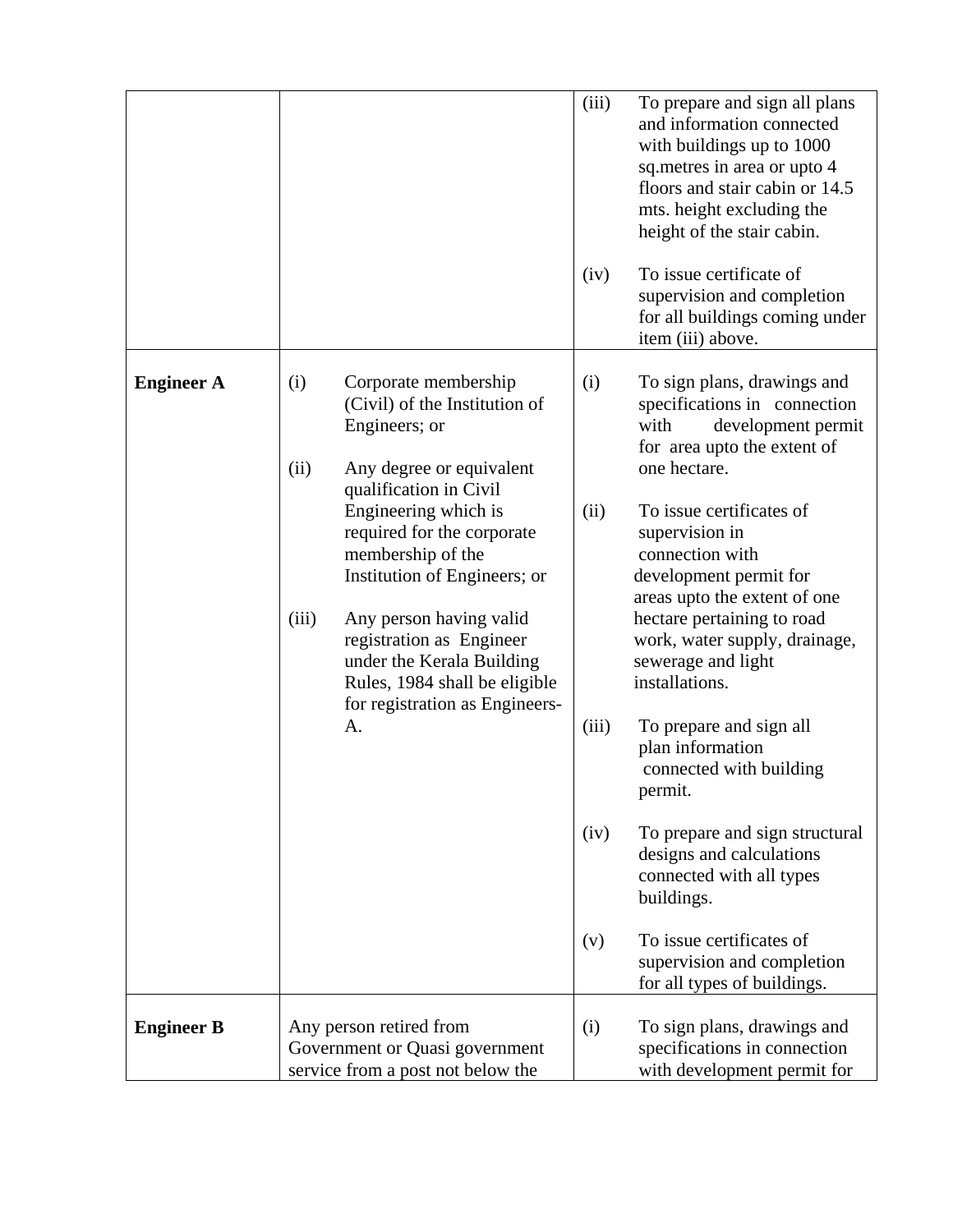|                       | rank of Assistant Engineer and not<br>possessing the qualifications for                                                                                                                          |       | areas upto the extent of 0.5<br>hectare.                                                                                                                                                                                           |  |  |
|-----------------------|--------------------------------------------------------------------------------------------------------------------------------------------------------------------------------------------------|-------|------------------------------------------------------------------------------------------------------------------------------------------------------------------------------------------------------------------------------------|--|--|
|                       | registration as Engineer-A shall be<br>eligible for registration as Engineer-<br><b>B.</b>                                                                                                       | (ii)  | To issue certificates of<br>supervision in connection<br>with Development permit for<br>an area upto the extent of 0.5<br>hectare pertaining to road<br>work, water supply, drainage,<br>sewerage and light<br>installations.      |  |  |
|                       |                                                                                                                                                                                                  | (iii) | To prepare and sign all plans,<br>information connected with<br>building permit for buildings<br>upto 1000 sq.metres in area<br>and upto 4 floor and stair<br>cabin and 14.5 metres height,<br>excluding height of stair<br>cabin. |  |  |
|                       |                                                                                                                                                                                                  | (iv)  | To issue certificates of<br>supervision and competition<br>for buildings coming under<br>item (iii) above.                                                                                                                         |  |  |
| <b>Town Planner A</b> | Associate membership of the<br>(i)<br>Institute of Town Planner;<br><b>or</b><br>Any degree or diploma in<br>(ii)                                                                                | (i)   | To sign plans, drawings<br>and specifications in<br>connection with<br>development permit of all<br>area.                                                                                                                          |  |  |
|                       | Town and Country<br>Planning which is<br>required for associate<br>membership of the<br>Institute of Town<br>Planner.                                                                            |       | To issue certificate of<br>supervision for<br>development permit of all<br>areas.                                                                                                                                                  |  |  |
| <b>Town Planner B</b> | Any person retired from<br>Government or Quasi Government<br>service from a post not below the<br>rank of Assistant Town Planner<br>and not possessing the<br>qualifications for registration as | (i)   | To sign plans, drawings and<br>specification in<br>connection<br>with<br>development permit<br>for an area up to one<br>hectare                                                                                                    |  |  |
|                       | Town Planner-A shall be<br>eligible for registration as Town                                                                                                                                     | (ii)  | To issue certificate of<br>supervision for                                                                                                                                                                                         |  |  |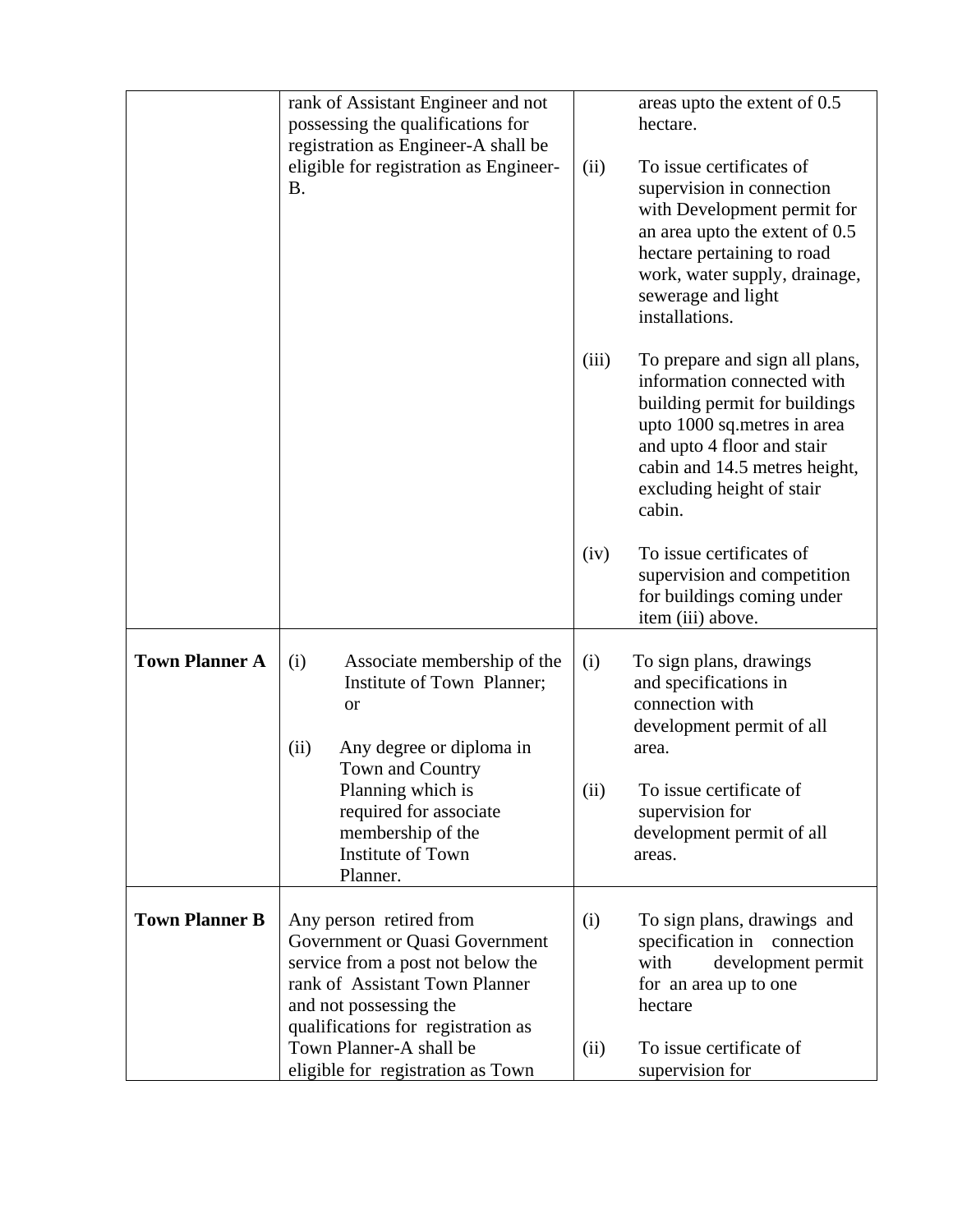|                     | Planner-B.                                                                                                                                                                                                                                                                    | development permit for<br>an area up to one<br>hectare.                                                                                                                                                                                                    |
|---------------------|-------------------------------------------------------------------------------------------------------------------------------------------------------------------------------------------------------------------------------------------------------------------------------|------------------------------------------------------------------------------------------------------------------------------------------------------------------------------------------------------------------------------------------------------------|
| <b>Supervisor A</b> | Diploma in Civil<br>(i)<br>Engineering and having<br>completed 4 years<br>experience as<br>supervisor-B.<br>Note:-For counting 4 years<br>of<br>experience, continuous practice as<br>supervisor under Kerala Building<br>Rules, 1984 shall also be taken<br>into account; or | (i)<br>To prepare and sign<br>building plans and other<br>specifications connected<br>with buildings upto a<br>total builtup area of 750<br>sq.metres and upto 3 floors<br>and staircabin and 11 metres<br>height, excluding the height of<br>stair cabin. |
|                     | Any person having eight<br>(ii)<br>years experience as<br>supervisor B.<br>Note:- For coming eight years<br>of experience continuous practice as<br>supervisor under Kerala Building<br>Rules, 1984 shall also be taken into<br>account, or                                   | To issue certificate of<br>(ii)<br>supervision and<br>completion for all types of<br>buildings coming under (i)<br>above.<br>(iii)<br>To prepare and sign layout                                                                                           |
|                     | Any person having valid<br>(iii)<br>registration as Supervisor<br>under Kerala<br>(Special)<br>Building Rules, 1984 shall<br>be eligible for registration as<br>Supervisor A.                                                                                                 | plans up to one hectare.                                                                                                                                                                                                                                   |
| <b>Supervisor B</b> | Three years Architectural<br>(i)<br>Assistantship with two years<br>experience under an<br>Architect or Engineer; or                                                                                                                                                          | To prepare and sign plans and<br>(i)<br>other specifications connected<br>with buildings upto an area<br>300 sq.m. and upto two floors<br>and stair cabin and 7.5m                                                                                         |
|                     | Diploma in Civil<br>(ii)<br>Engineering with two years<br>experience under an<br>Architect or Engineer; or                                                                                                                                                                    | height, excluding the height of<br>stair cabin.<br>To issue certificates of<br>(ii)<br>supervision and completion                                                                                                                                          |
|                     | Draftsman in Civil<br>(iii)<br>Engineering from Industrial<br>Training Institute with five<br>years experience under an<br>Architect or Engineer; or                                                                                                                          | for all types of buildings<br>coming under (i) above                                                                                                                                                                                                       |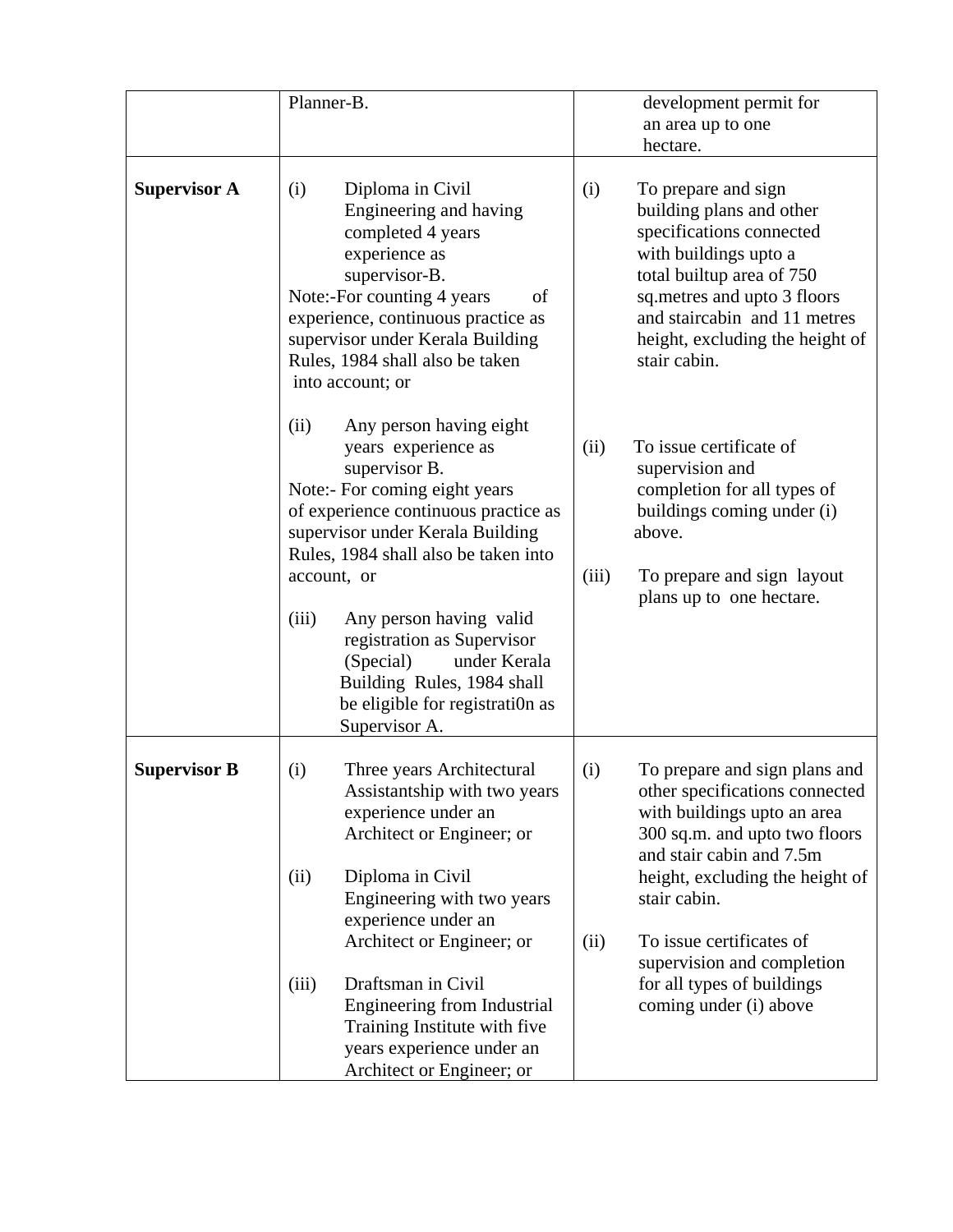| (iv) | K.G.C.E. in Civil<br><b>Engineering Draftsmanship</b><br>survey with 10 years<br>experience under an<br>Architect or Engineer; or                                           |  |
|------|-----------------------------------------------------------------------------------------------------------------------------------------------------------------------------|--|
| (v)  | Certificate in Building<br>Technology approved by<br>Government; or with 10<br>years experience under an<br>Architect or Engineer.                                          |  |
| (va) | Any qualification equivalent<br>to that in item (iii) with five<br>years experience or that in<br>item (v) with ten years<br>experience, under an<br>Architect or Engineer. |  |
| (vi) | Any person having valid<br>licence as Supervisor under<br>Kerala Building Rules, 1984<br>is eligible for registration as<br>Supervisor-B.                                   |  |

Note:- A Person registered as Architect with the Council of Architecture under The Architects Act 1972, shall be deemed to be registered under these rules.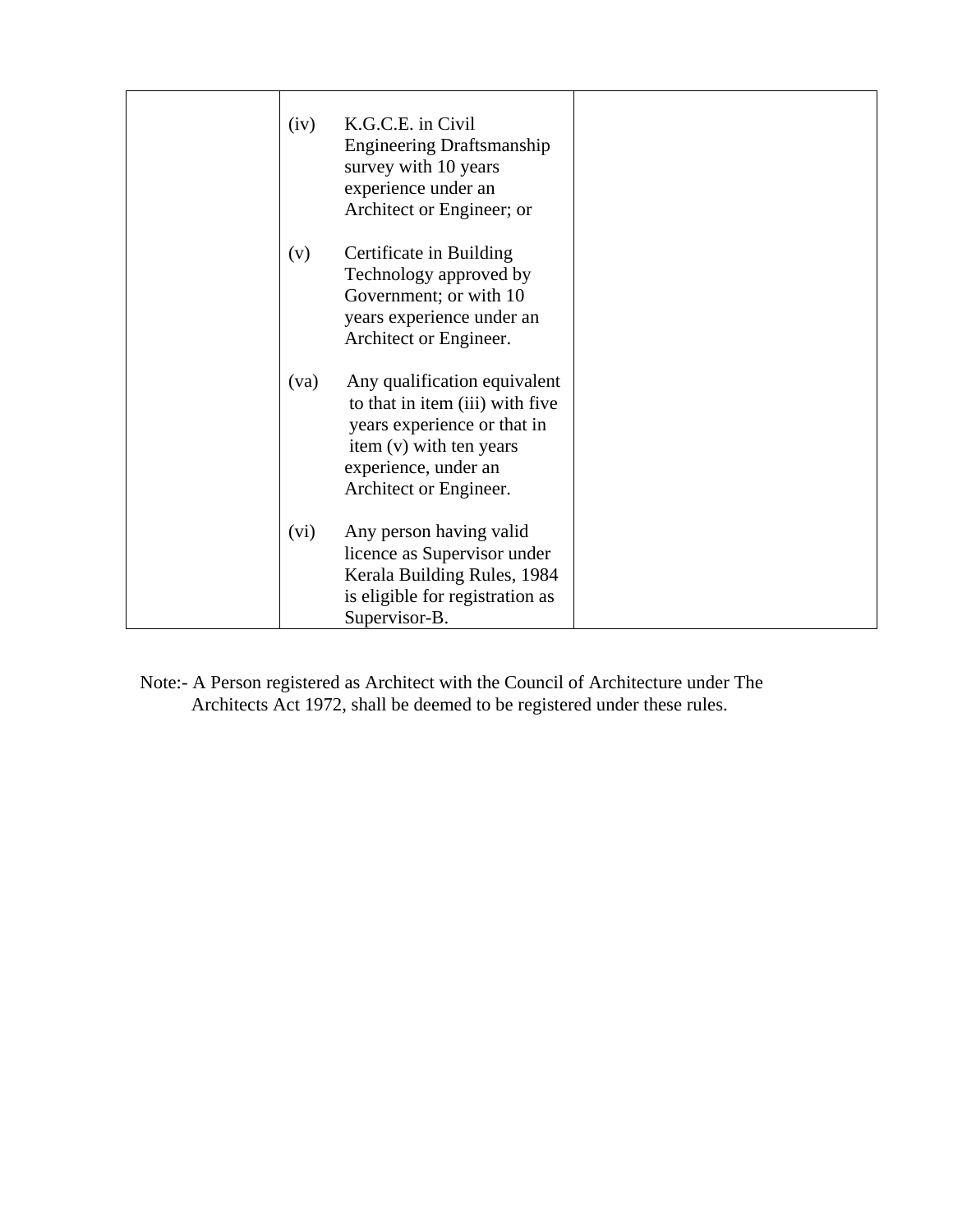#### **APPENDIX M**  [See Rule 121 (4)]

#### **CERTIFICATE OF REGISTRATION**

 This is to certify that ……………………………… Sri/Smt …………………… (State the name and full address) has been registered as ………………………………… ……………………………….(state the category) under the provisions of the Kerala Panchayat Building Rules, 2007.

Place: Signature of Date: Registering Authority with name

(Seal)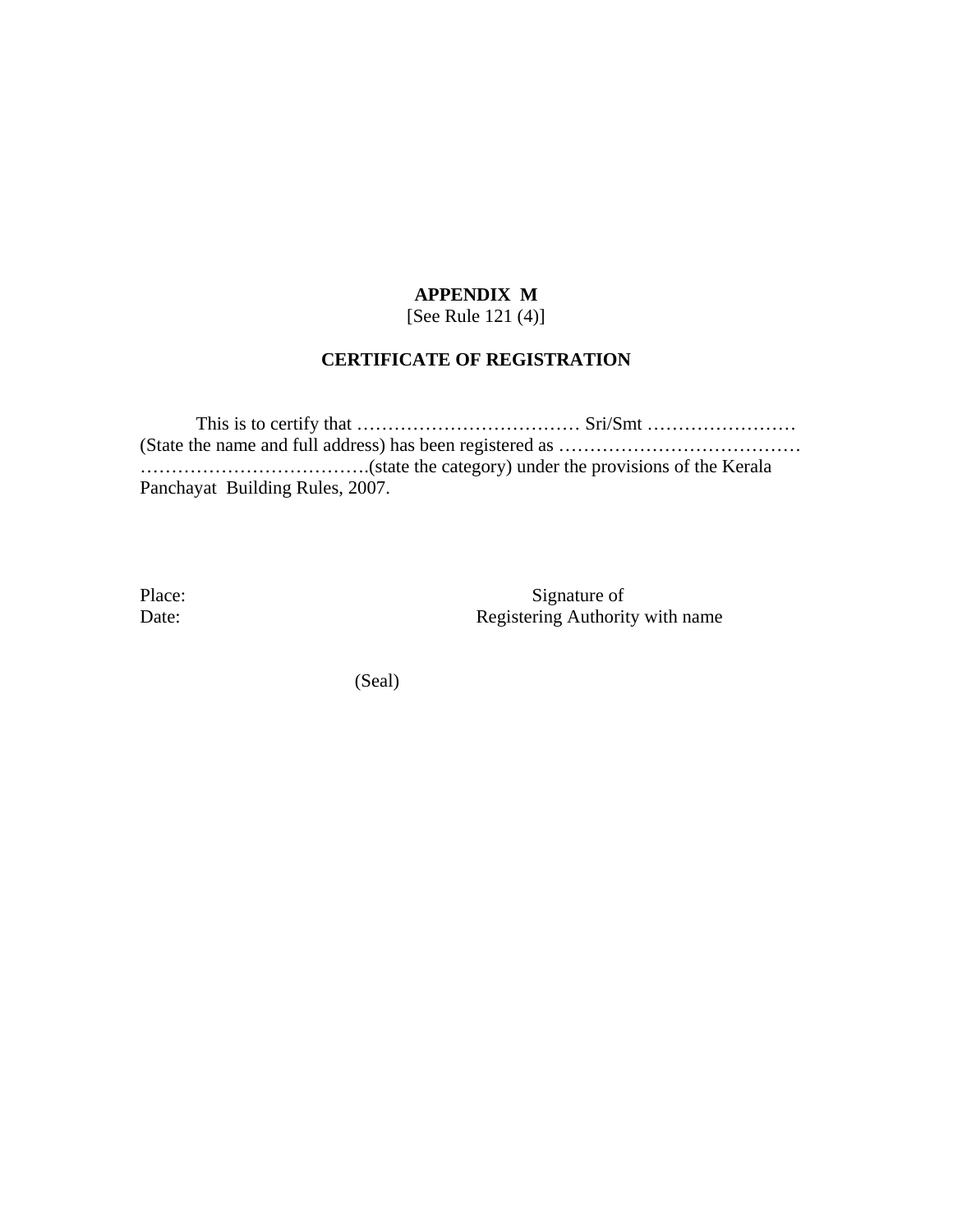#### **SCHEDULE I**

*[See Rules 5(1) and 7(1)]* 

# **APPLICATION FEE**

| <b>Land Development</b><br>(Rupees) | Building (Rupees) | Hut (Rupees) | Well (Rupees) | Compound wall<br>(Rupees) | (Rupees)<br>Conversion/Erection of<br>shutter or door | Conversion of roof<br>(Rupees) |
|-------------------------------------|-------------------|--------------|---------------|---------------------------|-------------------------------------------------------|--------------------------------|
| 20.00                               | 20.00             | 5.00         | 5.00          | 5.00                      | 10.00                                                 | 10.00                          |

- Note : (1) No separate application or fee for land development is required along with application for building permit.
	- (2) Separate application and fee is required only for the conversion or erection of shutters or doors or roof in an existing building under rule 28.